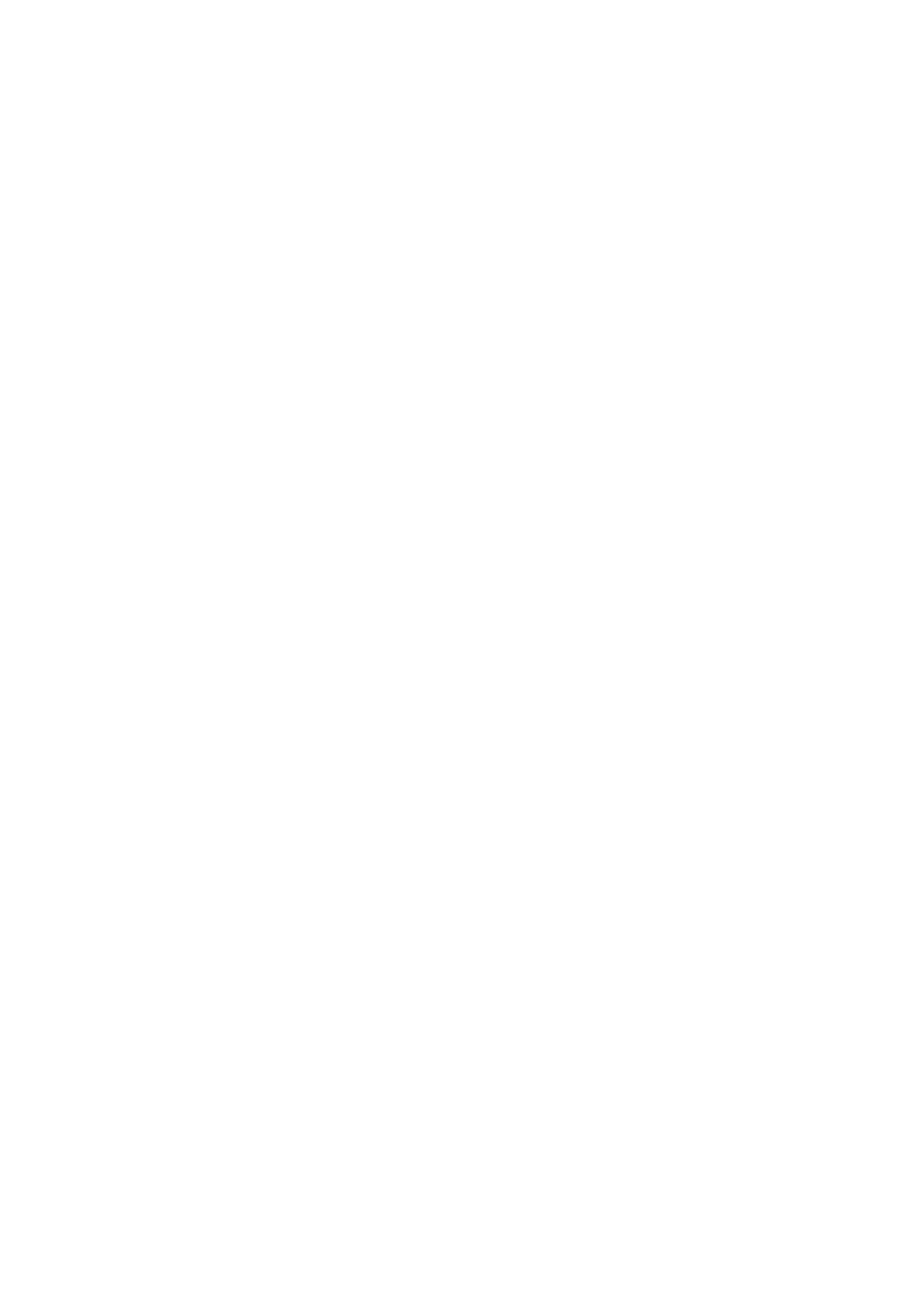## **Contents**

| <b>Contents</b>                                |    |
|------------------------------------------------|----|
| Parker's safety programme                      | 4  |
| Introduction                                   | 6  |
| Sealing compounds                              | 9  |
| Deformation force                              | 25 |
| Design information and installation guidelines | 31 |
| O-ring dimension                               | 41 |
| Parbak <sup>®</sup> -back-up ring 8-xxx sizes  | 87 |

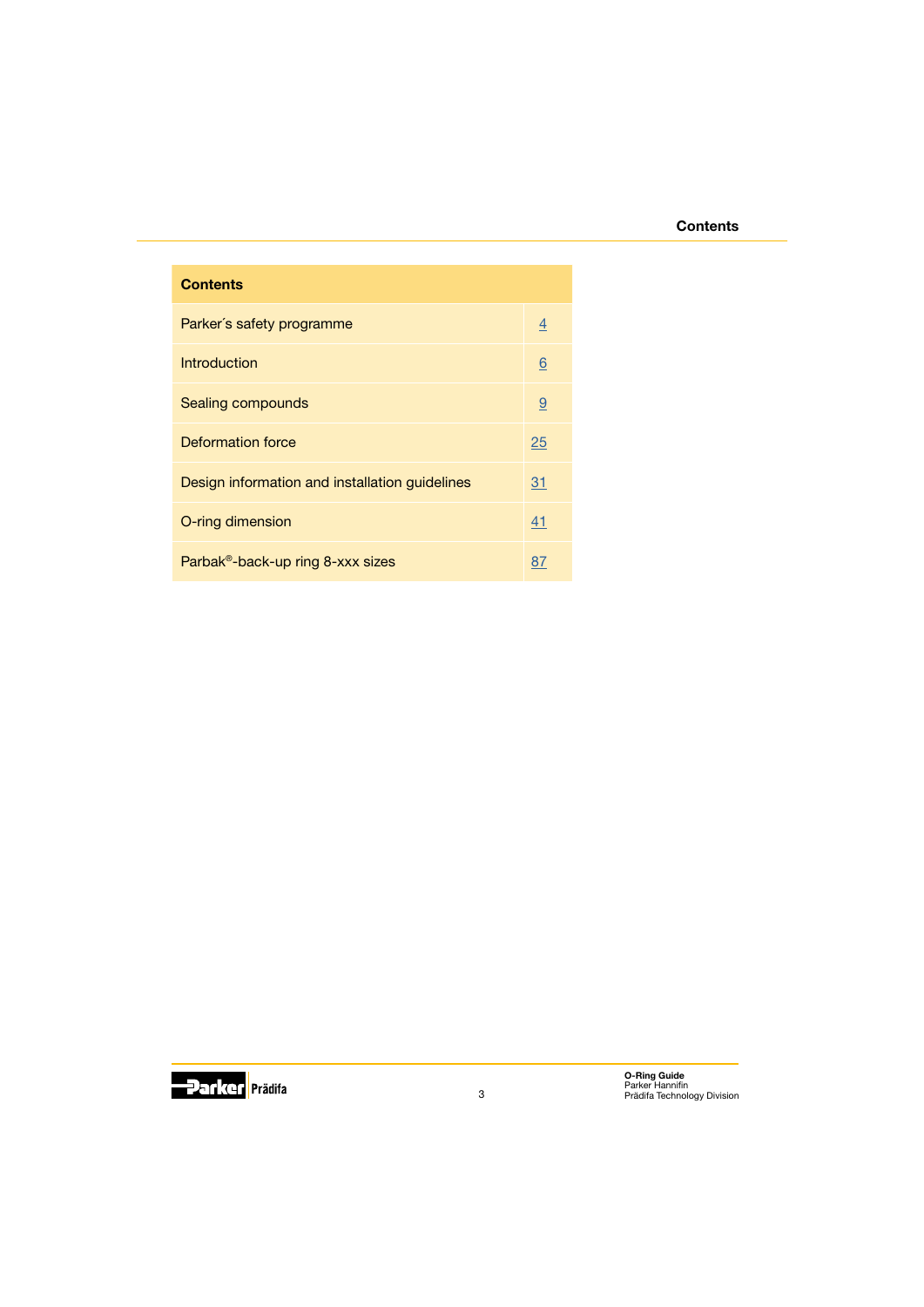## Warning - user responsibility

This document and other information from Parker Hannifin Corporation, its subsidiaries and authorized distributors provide product or system options for further investigation by users having technical expertise.

The user, through its own analysis and testing, is solely responsible for making the final selection of the system and components and assuring that all performance, endurance, maintenance, safety and warning requirements of the application are met. The user must analyze all aspects of the application, follow applicable industry standards, and follow the information concerning the product in the current product catalogue and in any materials provided by Parker or its subsidiaries or authorized distributors.

To the extent that Parker or its subsidiaries or authorized distributors provide component or system options based upon data or specifications provided by the user, the user is responsible for determining that such data and specifications are suitable and sufficient for all applications and responsibly foreseeable uses of the components or systems.

## Range of application

Our seals may only be used within the application parameters stated in our documents as regards compatibility with contact media, pressures, temperatures and time of storage. Application or use outside of the specified application parameters as well as the selection of different compounds by mistake may result in damage to life, the environment and/or equipment and facilities.

The information contained in our publications is based on know-how developed over decades of experience in the manufacturing and application of seals. Despite this experience, unknown factors arising out of the practical application of seals may considerably affect the overall applicability of this information in such a way that the recommendations provided herein are not to be considered generally binding.

The data for operating pressure, operating temperature, and surface speed stated in the columns represent maximum values and are interrelated. Under extreme working conditions it is recommended not to use all maximum values simultaneously.

For special requirements (pressure, temperature, speed, etc.) please contact our consultancy service, so that suitable materials and/or designs can be recommended.

# Compatibility of seals and operating media / cleaning agents

Due to the great diversity of operational parameters affecting fluidic devices and their impact on seals, it is absolutely imperative that manufacturers of these devices approve seals for functional and operational suitability under field conditions.

Furthermore, in view of the consistent increase of newly available media used as hydraulic oils, lubricants, and cleaning agents, special attention is invited to the aspect of compatibility with sealing elastomers currently in use.

Additives contained in base media in order to enhance certain functional characteristics may affect compatibility characteristics of sealing materials.

For this reason, it is imperative that any product equipped with our seals be tested for compatibility with operational media or cleaning agents approved or specified by you either at your plant or by means of field tests prior to any field use.

We kindly ask you to comply with this notice since, as a manufacturer of seals, we are not in a position, as a matter of principle, to perform simulations of any and all conditions present in the final application nor of knowing the composition of the operational media and cleaning agents used.

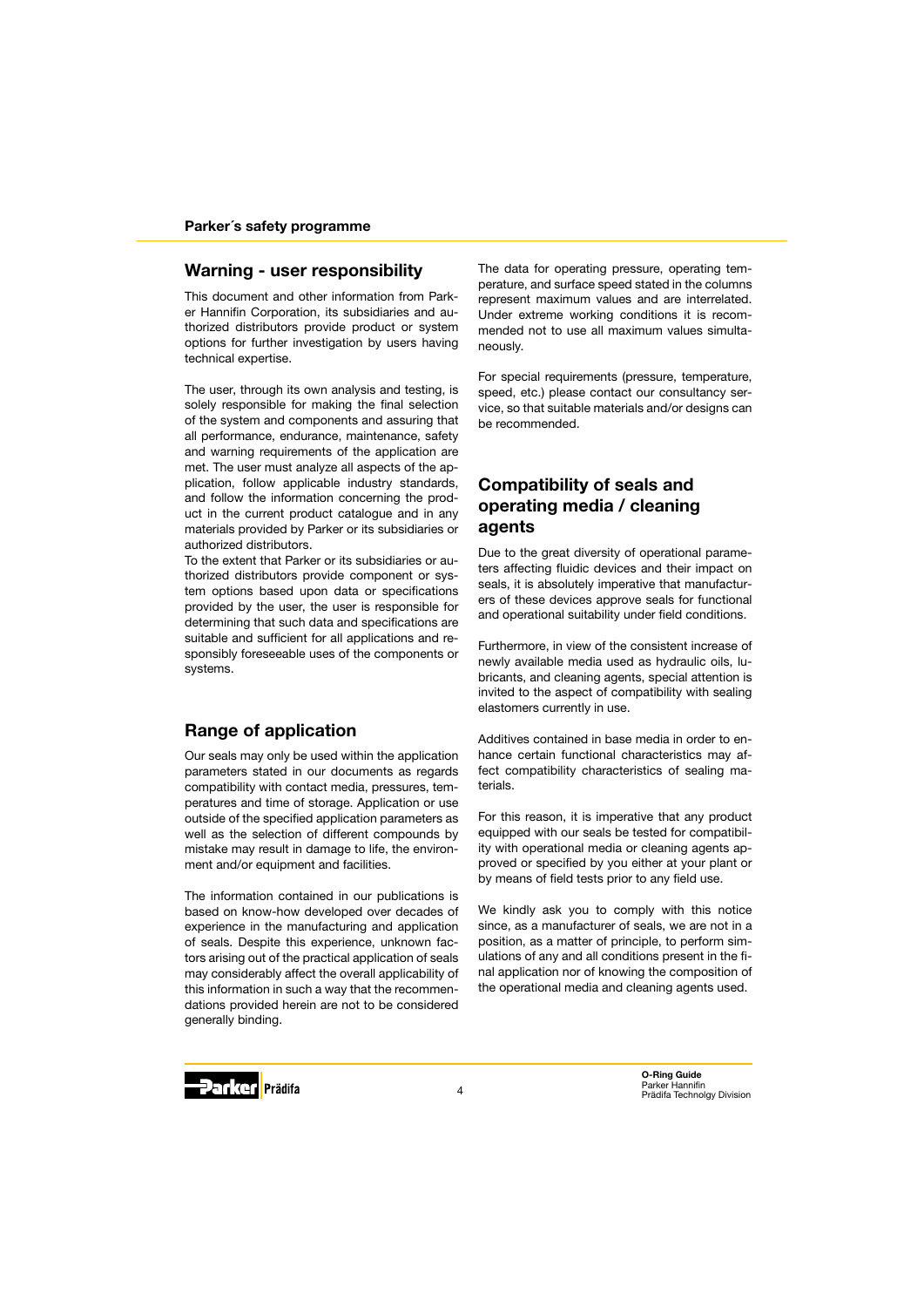Parker´s safety programme

## Design modifications

We reserve the right to make design modifications without prior notification.

# Prototypes and samples

Prototypes and samples are produced from experimental moulds. The subsequent series production may differ in terms of production techniques from the prototype production unless specific agreement to the contrary was reached beforehand.

## Delivery and services

The delivery guarantee (availability of moulds) for individual dimensions of our range of products is limited to a period of 7 years.

Damaged moulds, including standard items, can only be replaced in case of sufficient demand. Most of the dimensions stated in this catalogue are normally (but not as a matter of course) available ex stock.

For the production of smaller quantities, special compounds, and in case of special production procedures, we reserve the right of charging a prorated share of set-up costs.

All deliveries and services are subject to our terms.

# Quality systems

Our manufacturing sites are certified according to ISO 9001 and/or ISO/TS 16949 and/or EN9100.

# Copyright

All rights reserved by Parker Hannifin Corporation. Extracts may only be taken with permission. Modification rights reserved.

**arker Prädifa** 

#### **Validity**

This edition supersedes all prior documents.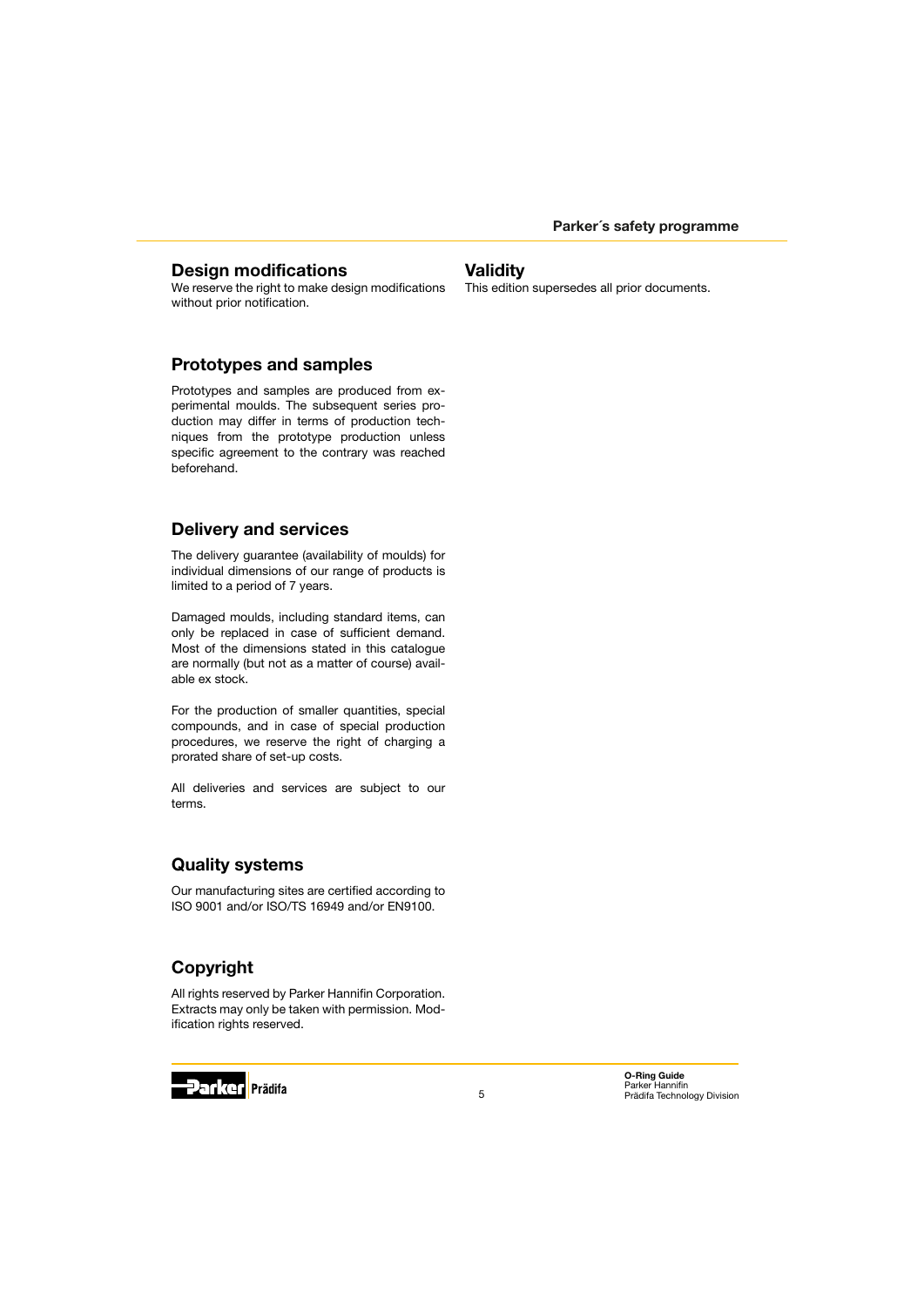# Sealing technology by Parker Praedifa

The Engineered Materials Group of the Parker Hannifin Corporation is a worldwide leader in the development, production and sale of sealing systems, vibration dampers, EMI shielding systems and thermally conductive materials.

# Quality assurance

Introduction

In the Prädifa Technology Division's world-class facilities, skilled Parker technicians manufacture O-rings to exacting standards. From in-house mixing and tooling operations to the final non-contact inspection process, state-of-the art technology is employed to provide unparalleled material consistency and dimensional control. Quality registrations are maintained to ensure superior product performance and process repeatability.

## Research and development

Based on decades of experience in a wide range of markets Parker develops tailored sealing solutions for virtually any application. Parker's sealing experts can draw on an extensive network of R+D laboratories around the globe. State-of-the-art materials, high-end manufacturing technology and designs that are perfectly tailored to the specific application result in products and solutions that have one aim in mind: the full satisfaction of our customers and partners.





Parker Prädifa uses the Finite Elements Method to develop and optimise sealing systems. Particularly elastomer materials with their non-linear properties can-



not be described strictly by using standard software. Therefore, Parker Prädifa has developed proprietary mathematical models to describe the complex material properties and special measuring methods to capture the relevant material parameters.

Computer simulation allows experts to detect weak areas as early as in the concept phase and to optimise materials or geometries. This saves development time and costs.

# **Literature**



The Parker O-Ring Handbook has been a standard reference work used by seal designers for decades. It contains comprehensive information about the properties of the most important sealing elastomers, typical O-ring application examples, examples of statically acting seal designs plus descriptions of conditions that may lead to O-Ring failure. In addition, the handbook contains an overview of international dimensions and standards as well as media compatibility data for fluids, gases and solids.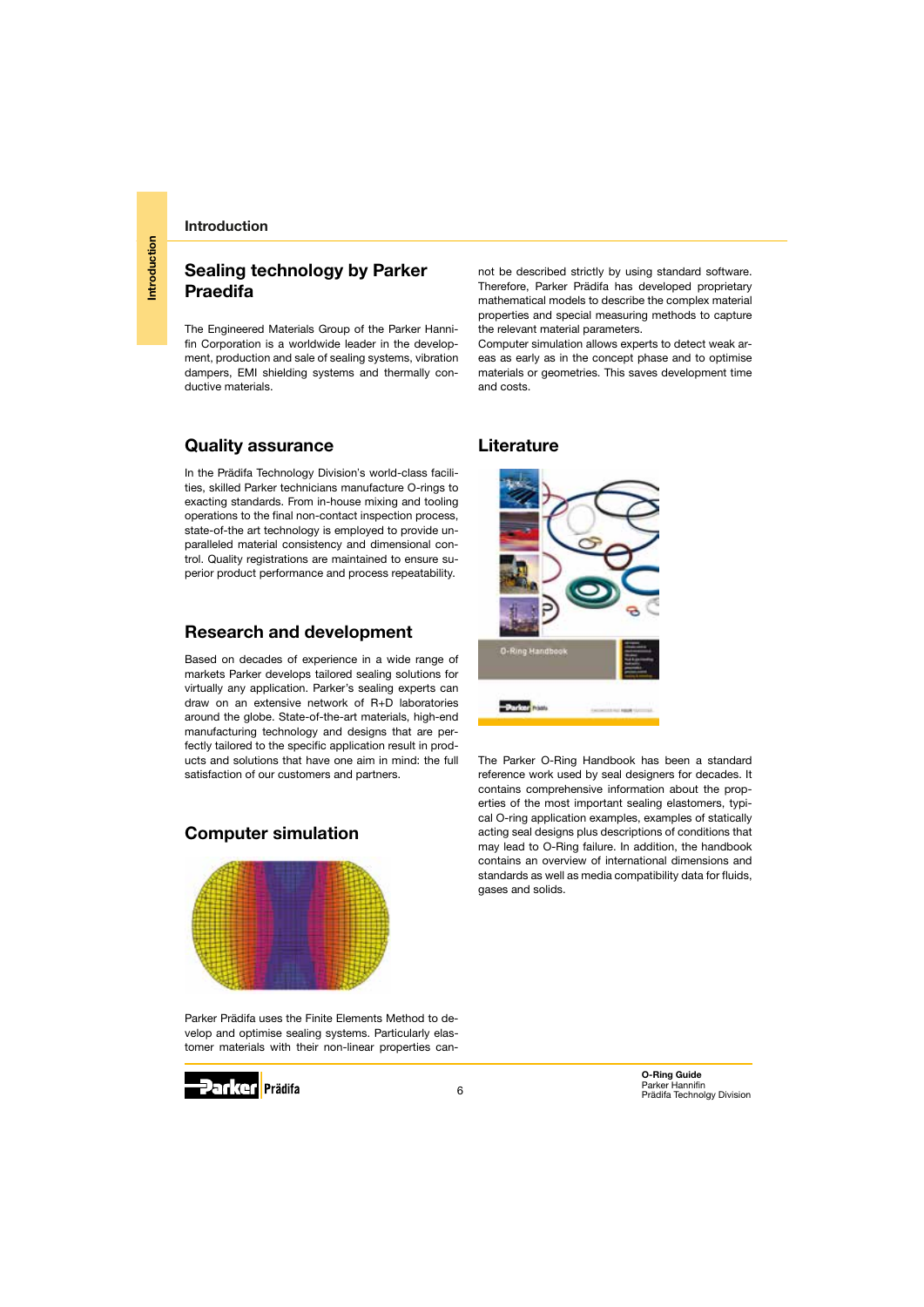#### Introduction

# Compounds



Tailored materials require tailored compounding processes. Therefore, Parker produces its rubber mixtures and polymerises its thermoplastic materials in-house. The portfolio of materials developed and produced by Parker ranges from compounds for extremely low temperatures down to 60 °C (silicones) to very high temperatures up to +320 °C (Parofluor®). Parker offers the appropriate compound for the specific application requirements including excellent resistance against aggressive chemicals. With excellent extrusion and abrasion resistance Parker's proprietary polyurethane line is suitable for an extremely extensive application range and continually new uses.

Parker manufactures O-rings and special moulded parts for automotive engineering, the chemical and bio-chemical industries, fluid power, refrigeration and air conditioning technology, the petroleum sector, aerospace, the semi-conductor industry and many other

# O-rings

O-rings are manufactured according to metric and imperial international standards such as AS-568B, DIN ISO 3601 and JIS. Custom sizes of almost any dimension are possible such as miniature O-rings and special O-rings with large dimensions.

# O-ring-kits



The handy carrying case with O-rings is ideally suited for repairs, assembly jobs and workshops, and finally puts an end to the search for the right O-ring. Parker offers it in various versions: with O-rings in selected imperial and metric standard dimensions and

appropriate materials or with customised content. Compact, well arranged and always within reach, the kit provides the appropriate materials for quick use.

## Accessories



Products to assist O-ring users include assembly greases and lubricants, sizing cones and extraction tools.



industrial sectors.

Product lines

7

O-Ring Guide Parker Hannifin Prädifa Technology Division

# Introduction Introduction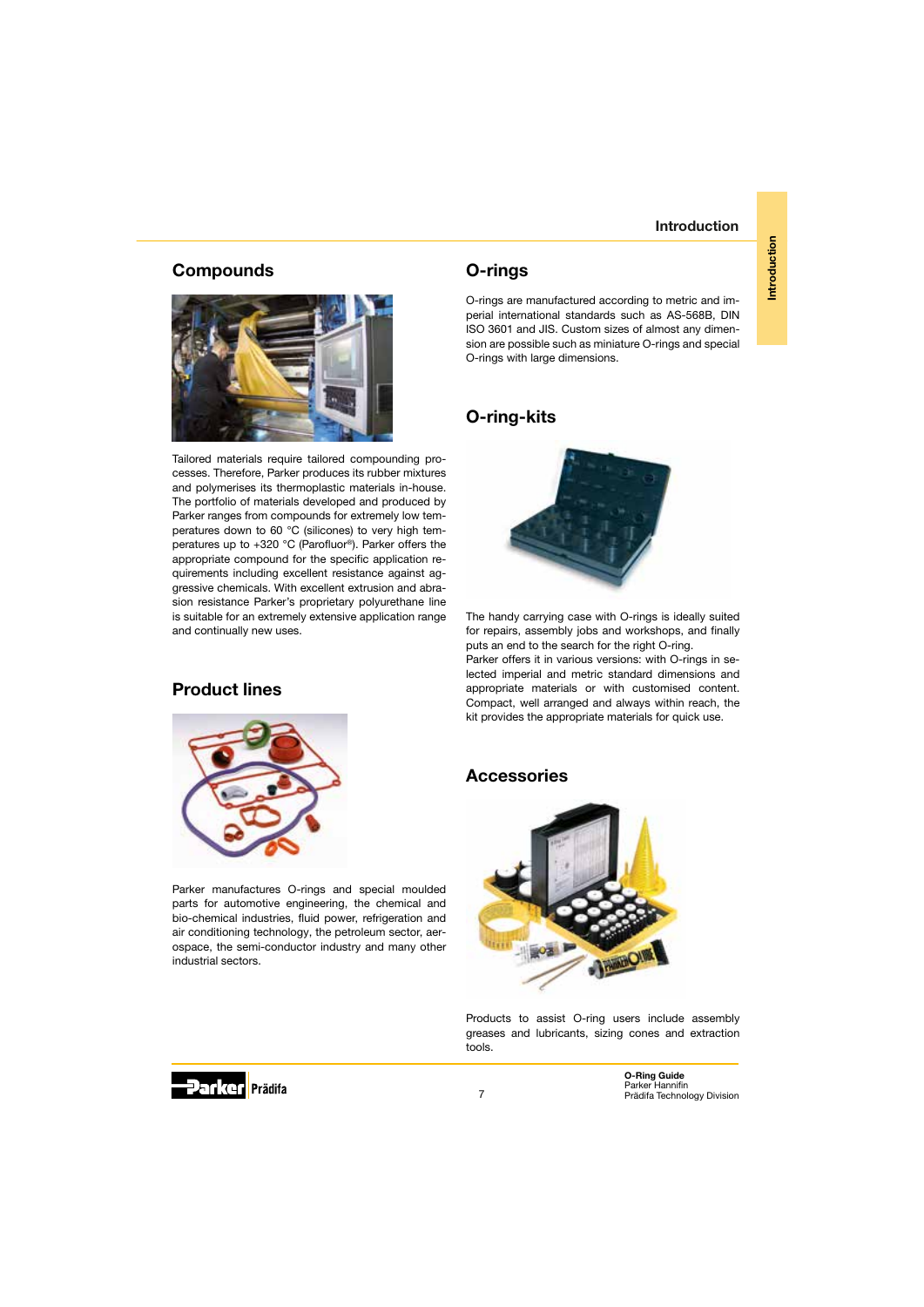# Parbak® Back-up rings

Introduction



Parbak® Back-up rings prevent extrusion in high-pressure applications, help to maintain the lubricant film and thus prolong the service life of O-rings.

The Parbak® numbers correspond to the size designations of the 2-xxx series of the Parker O-rings they are installed with (e.g. 8-211, N 300-90 fits O-ring 2-211, N 674-70).

# ParCoat® Coating

O-rings with ParCoat® coatings can be assembled with low exertion of force using automatic equipment. The rings will not stick together during the feeder process. Prior to installation they can be elongated by over 150 % without causing the anti-friction coating to burst or crack.

#### Benefits

- Clearly reduced frictional forces
- No damage to seals during installation or assembly
- Faster, more cost-efficient assembly process
- Improves interfacial seal tightness, especially for sealing against gases
- Seals will not stick together in automatic feeding processes
- No soiling or contamination
- Translucent ParCoat® treated O-rings insures no risk of mix-ups as basic elastomer compound colour remains visible
- Elongation capacity above 150 %, depending on type
- Suitable for nearly all standard elastomer types (for LSR not all coatings applicable)
- In different colours available

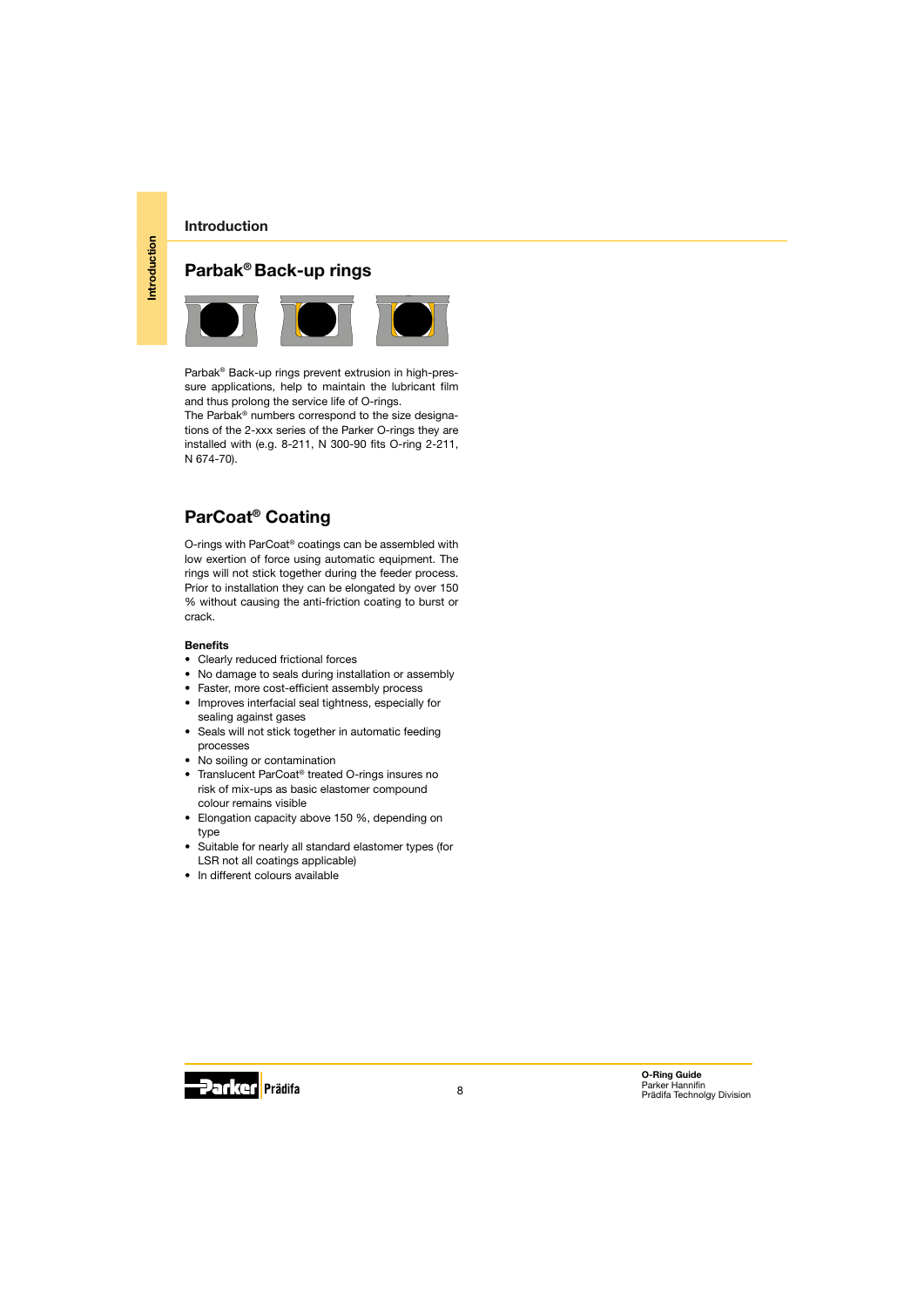

**-Parker** Prädifa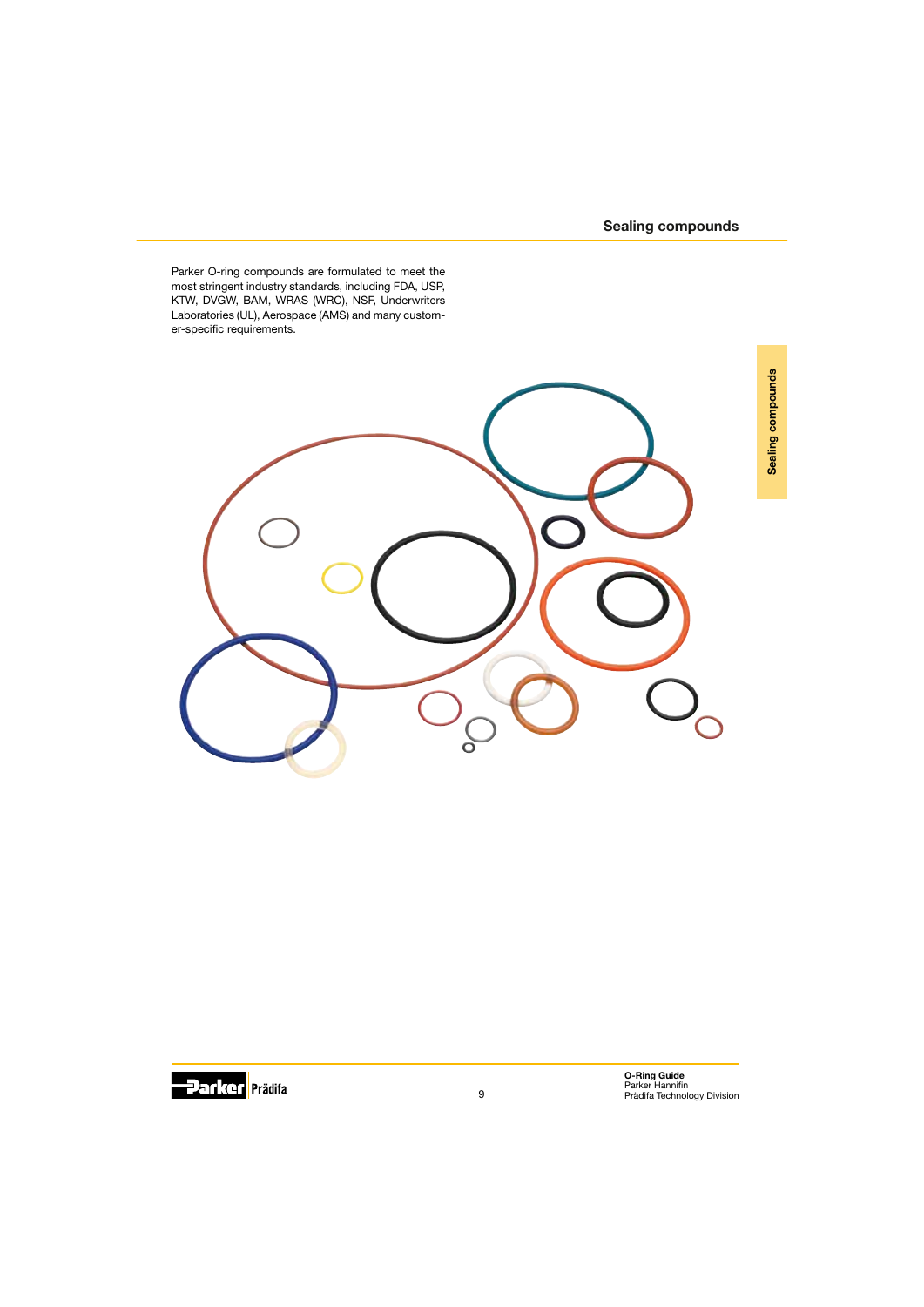### Compounds

O-rings can be molded in a wide range of compounds in hardnesses from 40 to 90 Shore A. These materials include:

### Polyacrylate (ACM)

ACM (acrylic rubber) has good resistance to mineral oil, oxygen and ozone. The water compatibility and cold flexibility of ACM are considerably worse than those with NBR.

#### Polychloroprene rubber (CR)

Also known by the tradename Neoprene, polychloroprene was the first synthetic rubber and exhibits generally good ozone, aging, and chemical resistance. It has good mechanical properties over a wide temperature range.

#### Nitrile butadiene rubber (NBR)

Nitrile rubber (NBR) is the general term for acrylonitrile-butadiene terpolymer. The acrylonitrile content of nitrile sealing compounds varies considerably (18 to 50 %). Polymers with higher ACN content exhibit less swell in gasoline and aromatic solvents, while lower ACN polymers exhibit better compression set and low temperature flexibility. Polymer is also called Buna-N.

#### Hydrogenated nitrile butadiene rubber (HNBR)

Hydrogenated NBR was developed as an air-resistant variant of nitrile rubber. In HNBR, the carbon-carbon double bonds in the main polymer chain are saturated with hydrogen atoms in a process called "hydrogenation" that improves the material<sup>n</sup>s thermal stability and oxidation resistance.

#### Ethylene propylene rubber (EPDM)

EPDM is a terpolymer of ethylene, propylene, and a diene third monomer used for cross-linking.

#### Silicone rubber (VMQ)

Silicone elastomers have relatively low tensile strength, poor tear and wear resistance. Silicones also possess good insulating properties and tend to be physiologically neutral.

#### Fluorosilicone (FVMQ)

Fluorosilicone is a silicone polymer chain with fluorinated side-chains for improved oil and fuel resistance. The mechanical and physical properties are very similar to those of silicone.

#### Liquid silicone rubber (LSR)

Liquid Silicone Rubber (LSR) offer great advantage producing efficient high quantity silicone parts. Flash less production gives opportunities for difficult molded shapes. I.E. for fastidious medical or automotive applications.

#### Fluorocarbon (FKM)

Fluorocarbon (FKM) has excellent resistance to high temperatures and a broad range of chemicals. Permeability and compression set are excellent.

#### HiFluor® (FKM, FB)

As a high-performance fluoroelastomer, HiFluor® offers chemical stability comparable to perfluoro elastomers (FFKM) in nearly all media.

Particularly in polar solvents, HiFluor® exhibits major advantages over conventional FKM polymers.

HiFluor® offers a wide range of application solutions in all industrial sectors. From conventional O-rings in standard (imperial and metric) dimensions through to diaphragms and moulded engineering parts according to customers<sup>2</sup> drawings, the compound can be processed in rubber-metal composites as well.

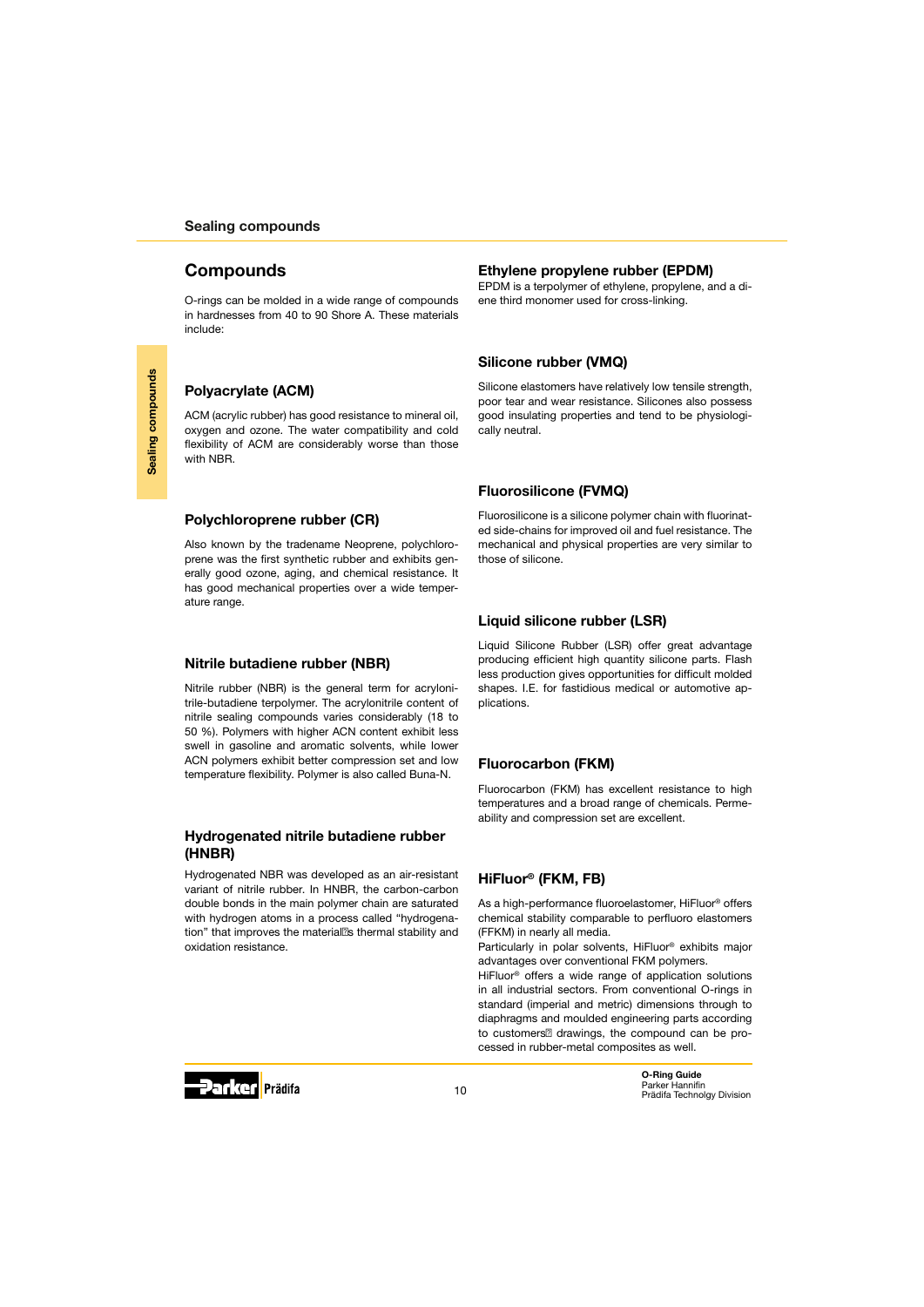#### Parofluor® (FFKM)

The Parofluor® range consists of advanced perfluorinated elastomers (FFKMs) exclusively developed and produced by Parker Hannifin. They are carried under the trade names of Parofluor® and Parofluor Quantum®. Compared with other perfluorinated elastomers Parofluor® compounds offer outstanding retained resiliency as they have been developed specifically for extremely challenging sealing applications.

# Parker O-ring compound numbering system

Parker O-ring compounds are described by the following system.

### N0674-70:

N= Polymercode 0674= Sequence number (compound code) -70= Hardness (Shore A)

#### Polymer-code:

A= Polyacrylate C= Neoprene (Chloroprene) E= Ethylene propylene L= Fluorosilicone N= Nitrile (Buna N) and HNBR S= Silicone V= Fluorocarbon, HiFluor®, Parofluor® P= Thermoplastic elastomers

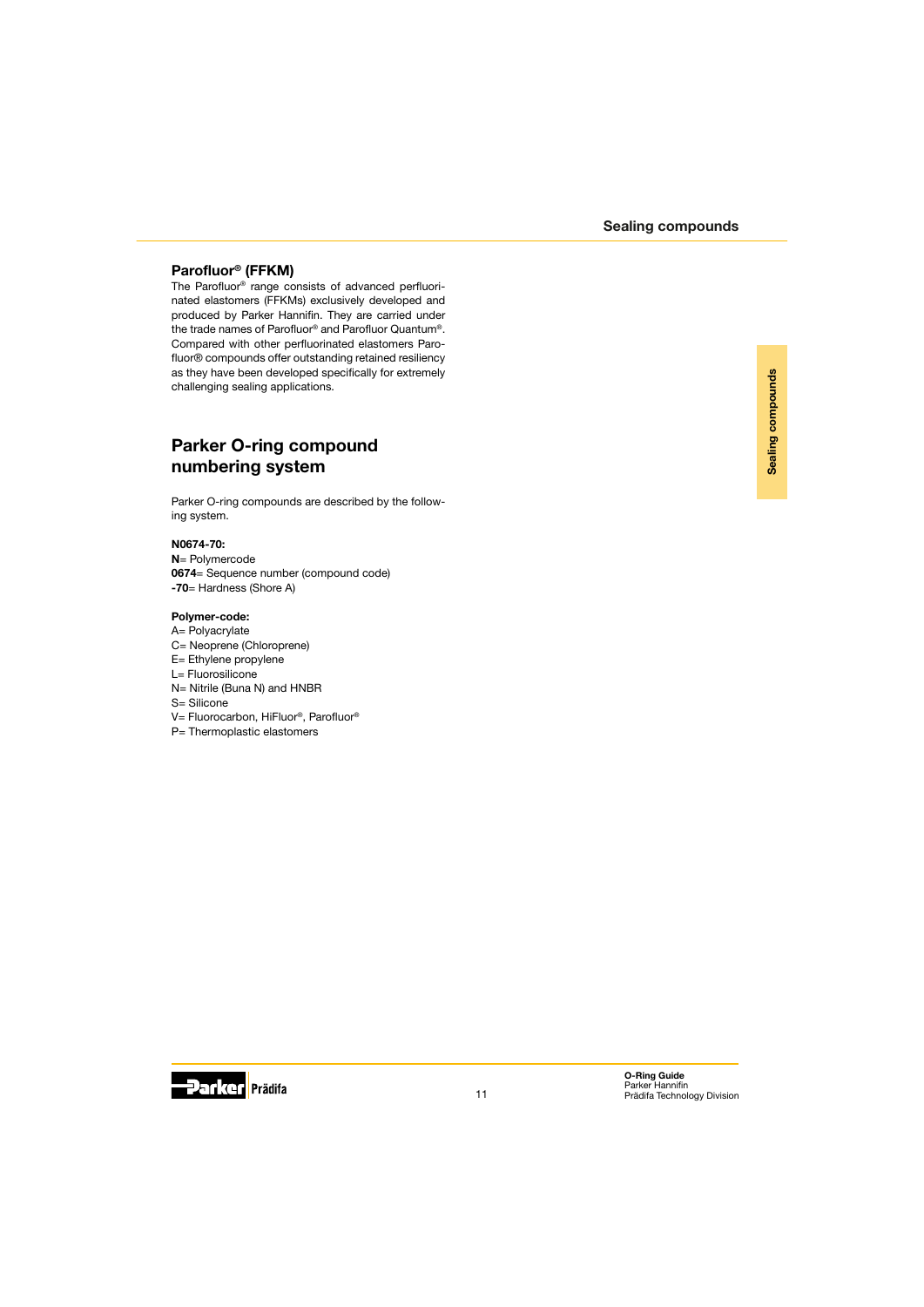| Compound Polymer Hard- Colour<br>code | base | ness               | range static | Temperature Properties / Applications |
|---------------------------------------|------|--------------------|--------------|---------------------------------------|
|                                       |      | <b>Shore</b><br>Al | r°C1         |                                       |

| Polyacrylate rubber (ACM)          |    |              |       |       |     |                                                                                           |
|------------------------------------|----|--------------|-------|-------|-----|-------------------------------------------------------------------------------------------|
| A8845-70 ACM                       |    | $70^{\pm 5}$ | black | $-20$ | 150 |                                                                                           |
|                                    |    |              |       |       |     |                                                                                           |
| <b>Polychloroprene Rubber (CR)</b> |    |              |       |       |     |                                                                                           |
| C0557-70 CR                        |    | $70^{\pm 5}$ | black | $-40$ | 100 | • often used in refrigerant (e.g. R134a or R22)<br>• good aging and salt water resistance |
| C0944-70                           | CR | $70^{\pm 5}$ | red   | -40   | 100 |                                                                                           |

| Ethylene propylene rubber (EPDM) |             |              |        |       |     |                                                                                                                                                                                                                                                     |  |  |  |
|----------------------------------|-------------|--------------|--------|-------|-----|-----------------------------------------------------------------------------------------------------------------------------------------------------------------------------------------------------------------------------------------------------|--|--|--|
| E0529-60                         | <b>EPDM</b> | $60^{\pm 5}$ | black  | $-50$ | 150 |                                                                                                                                                                                                                                                     |  |  |  |
| E0540-80 <sup>1)</sup>           | <b>EPDM</b> | $80^{\pm5}$  | black  | $-50$ | 150 | • standard compound<br>· good compression set<br>• hot water<br>• air to 150 $^{\circ}$ C<br>$\bullet$ steam to 200 °C<br>· dilute acids<br>• fire-resistant hydraulic fluids with phosphate ester base<br>• brake fluids with non-mineral oil base |  |  |  |
| E3609-70                         | <b>EPDM</b> | $70^{\pm 5}$ | black  | $-50$ | 150 | • standard compound<br>• FDA-compliant<br>• (EC) No. 1935/2004<br>• USP Class VI<br>• not suitable for use with milk and nutritional oil                                                                                                            |  |  |  |
| E3678-80                         | <b>EPDM</b> | $80^{\pm5}$  | violet | $-50$ | 150 |                                                                                                                                                                                                                                                     |  |  |  |
| E3804-90                         | <b>EPDM</b> | $90^{\pm 5}$ | black  | $-50$ | 150 | • Parbak <sup>®</sup> compound                                                                                                                                                                                                                      |  |  |  |
| E8556-70                         | <b>EPDM</b> | $70^{\pm 5}$ | black  | $-50$ | 150 | • for industrial cooling water applications<br>• improved ageing resistance                                                                                                                                                                         |  |  |  |
| E8743-70                         | <b>EPDM</b> | $70^{\pm 5}$ | black  | $-50$ | 150 | • FDA-compliant<br>• (EC) No. 1935/2004<br>• for food industry<br>• ADI-free                                                                                                                                                                        |  |  |  |
| E8780-80                         | EPDM        | $80^{\pm5}$  | black  | $-50$ | 150 | • standard for drinking water applications<br>• approvals: KTW, W 270, EN 681-1, W 534, ÖNORM<br>B-5014-1, BfR<br>• FDA-compliant (not suitable for use with milk and<br>nutritional oil)<br>• (EC) No. 1935/2004                                   |  |  |  |
| E8790-70                         | <b>EPDM</b> | $70^{\pm 5}$ | black  | $-50$ | 150 | • standard for drinking water applications<br>• approvals: KTW, WRAS, W 270, EN 681-1, W 534,<br>KIWA, NSF 61, ÖNORM B-5014-1<br>• FDA-compliant (not suitable for use with milk and<br>nutritional oil)<br>• (EC) No. 1935/2004                    |  |  |  |
|                                  |             |              |        |       |     |                                                                                                                                                                                                                                                     |  |  |  |

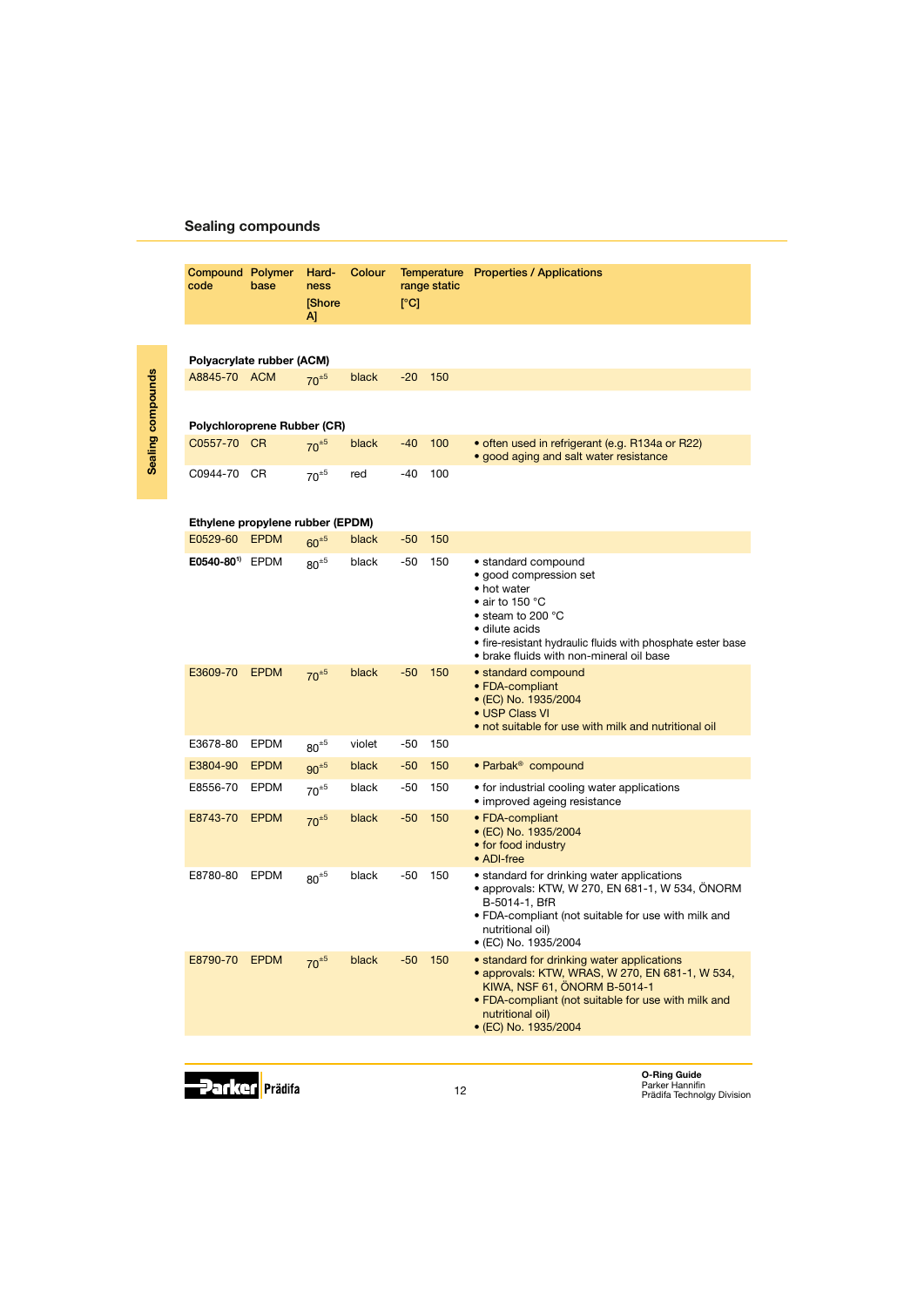| code | base | ness               | range static             | Compound Polymer Hard- Colour Temperature Properties / Applications |
|------|------|--------------------|--------------------------|---------------------------------------------------------------------|
|      |      | <b>Shore</b><br>Al | $\Gamma$ <sup>o</sup> Cl |                                                                     |

| Nitrile butadiene (NBR) |            |              |       |       |     |                                                                                                                                                                                                                                                                            |                |
|-------------------------|------------|--------------|-------|-------|-----|----------------------------------------------------------------------------------------------------------------------------------------------------------------------------------------------------------------------------------------------------------------------------|----------------|
| N0525-60                | <b>NBR</b> | $60^{+5}$    | black | $-35$ | 100 |                                                                                                                                                                                                                                                                            |                |
| N0552-90 <sup>1)</sup>  | <b>NBR</b> | $90^{+5}$    | black | -30   | 100 |                                                                                                                                                                                                                                                                            | compounds      |
| N0674-70 <sup>1)</sup>  | <b>NBR</b> | $70^{\pm 5}$ | black | $-35$ | 100 | • standard compound<br>• resistance to mineral oil and mineral oil products,<br>animal and vegetable oils<br>• generally suited for hydraulic and pneumatic<br>systems compatible with hydraulic oil, water glycol<br>(HFC fluids) and oil in water emulsions (HFA fluids) | <b>Sealing</b> |
| N3505-50                | <b>NBR</b> | $50^{+5}$    | black | -35   | 100 | • improved ozone and weather-proof resistance                                                                                                                                                                                                                              |                |
| N3575-75                | <b>NBR</b> | $75^{\pm 5}$ | black | $-50$ | 100 | • low temperature with improved oil resistance                                                                                                                                                                                                                             |                |
| N3578-80                | <b>NBR</b> | $80^{+5}$    | black | -40   | 100 |                                                                                                                                                                                                                                                                            |                |

## Hydrogenated nitrile butadiene rubber (HNBR)

| N3510-85 | <b>HNBR</b> | $85^{+5}$    | black          | $-35$     | 150 |                                                                    |
|----------|-------------|--------------|----------------|-----------|-----|--------------------------------------------------------------------|
| N3512-90 | <b>HNBR</b> | $90^{+5}$    | black          | -35       | 150 |                                                                    |
| N3554-75 | <b>HNBR</b> | $75^{+5}$    | light<br>green | $-35$     | 150 |                                                                    |
| N3573-75 | <b>HNBR</b> | $75^{+5}$    | black          | $-35$     | 150 |                                                                    |
| N3723-80 | <b>HNBR</b> | $80^{+5}$    | black          | $-35$ 150 |     |                                                                    |
| N3813-70 | <b>HNBR</b> | $70^{\pm 5}$ | black          | $-40$     | 150 | • for low temperatures                                             |
| N3831-70 | <b>HNBR</b> | $70^{+5}$    | black          | $-35$ 150 |     | • suitable for AdBlue <sup>® 2)</sup> to approx. 80 °C             |
| N3837-85 | <b>HNBR</b> | $85^{+5}$    | green          | -35       | 150 |                                                                    |
| N8505-70 | <b>HNBR</b> | $70^{+5}$    | green          | $-35$     | 150 | • suitable for biodiesel (RME) applications up to 80 °C            |
| N8680-90 | <b>HNBR</b> | $90^{+5}$    | black          | $-40$     | 150 | • for low temperatures                                             |
| N8888-70 | <b>HNBR</b> | $70^{\pm 5}$ | yellow         | $-35$     | 150 | • for gas and water application<br>• approval for EN 549, EN 681-1 |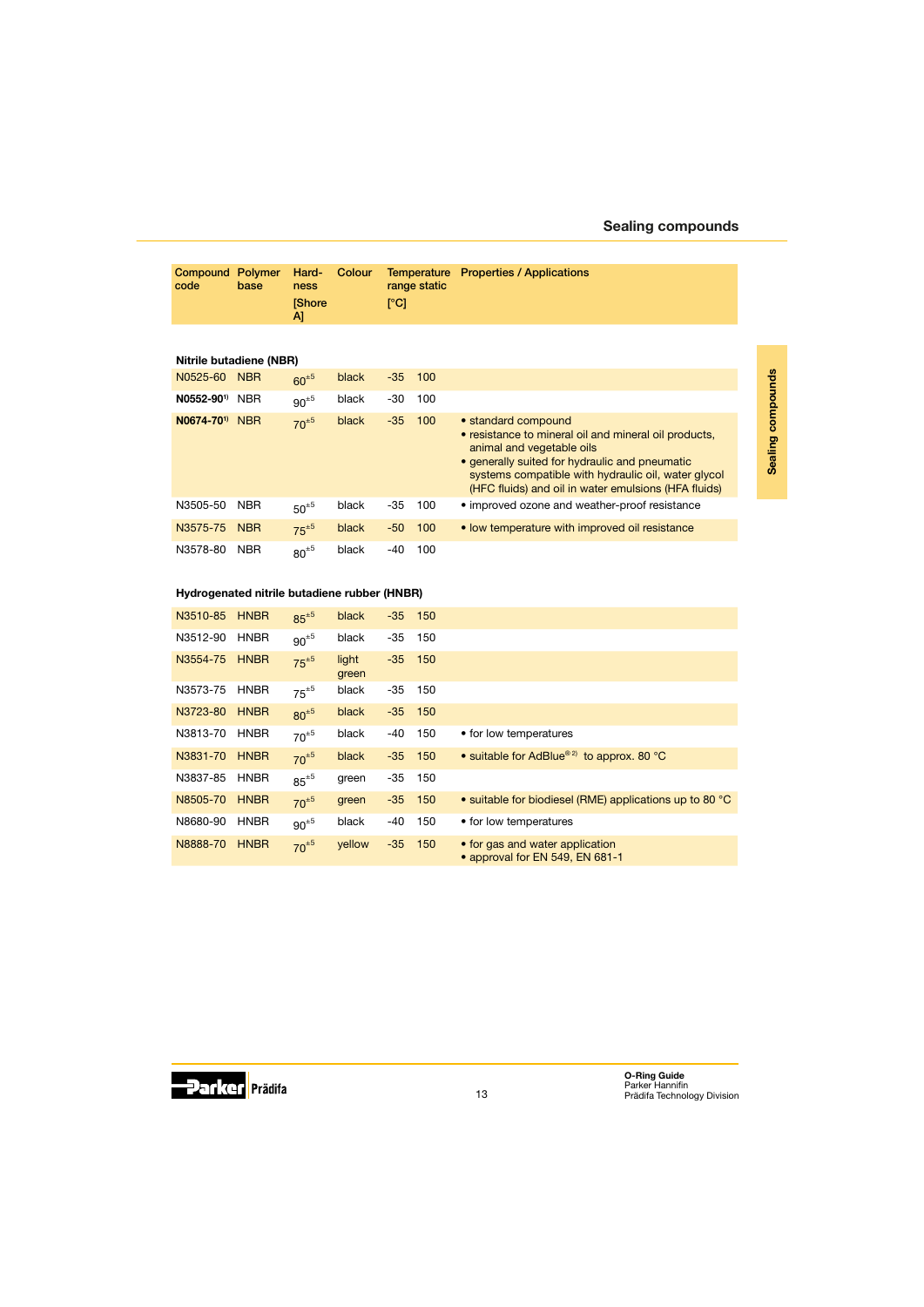| Compound Polymer Hard- Colour<br>code<br>base | ness<br><b>Shore</b><br>Al | range static<br>$\Gamma$ <sup>o</sup> Cl | Temperature Properties / Applications |
|-----------------------------------------------|----------------------------|------------------------------------------|---------------------------------------|
|-----------------------------------------------|----------------------------|------------------------------------------|---------------------------------------|

| Thermoplastic elastomers (TPE) (Ultrathan <sup>®</sup> ) |            |              |                            |       |     |                                                                         |  |  |  |  |
|----------------------------------------------------------|------------|--------------|----------------------------|-------|-----|-------------------------------------------------------------------------|--|--|--|--|
| P4300                                                    | <b>TPU</b> | $92^{+5}$    | yellow                     | $-30$ | 110 | • excellent high-temperature behaviour<br>• excellent dynamic behaviour |  |  |  |  |
| P5000                                                    | <b>TPU</b> | $94^{+5}$    | dark<br>green              | $-20$ | 100 | • very good hydrolysis resistance<br>• FDA-compliant                    |  |  |  |  |
| P5001                                                    | <b>TPU</b> | $94^{+5}$    | brown                      | $-35$ | 100 | • good hydrolysis resistance                                            |  |  |  |  |
| P5007                                                    | <b>TPU</b> | $82^{+5}$    | green,<br>trans-<br>lucent | $-35$ | 80  | • standard compound                                                     |  |  |  |  |
| P5008                                                    | <b>TPU</b> | $94^{+5}$    | green                      | $-35$ | 100 | • standard compound                                                     |  |  |  |  |
| P5009                                                    | <b>TPU</b> | $94^{\pm5}$  | grey                       | $-45$ | 95  | • for low temperatures                                                  |  |  |  |  |
| P5012                                                    | <b>TPU</b> | $90^{\pm 5}$ | red                        | $-38$ | 100 | • good hydrolysis resistance                                            |  |  |  |  |
| P5029                                                    | <b>TPU</b> | $94^{+5}$    | nature                     | $-20$ | 100 | • very good hydrolysis resistance<br>• FDA-compliant                    |  |  |  |  |
| P5070                                                    | <b>TPU</b> | $83^{\pm 5}$ | green                      | $-35$ | 85  | • good hydrolysis resistance                                            |  |  |  |  |
| P5075                                                    | <b>TPU</b> | $80^{\pm 5}$ | ochre                      | $-45$ | 80  | • for low temperatures                                                  |  |  |  |  |
| P6000                                                    | <b>TPU</b> | $95^{+5}$    | grey                       | $-35$ | 110 | • very high mechanical strength<br>• extrusion resistance               |  |  |  |  |
| P6030                                                    | <b>TPU</b> | $93^{\pm5}$  | orange                     | $-35$ | 105 | • high mechanical strength<br>• extrusion resistance                    |  |  |  |  |

#### Silicone rubber (VMQ)

| S0595-50 VMQ |            | $50^{\pm 5}$ | red | $-55$ 200 |                                                                                                                     |
|--------------|------------|--------------|-----|-----------|---------------------------------------------------------------------------------------------------------------------|
| S0604-70     | <b>VMQ</b> | $70^{\pm 5}$ | red | $-55$ 200 | • standard compound<br>$\bullet$ hot air to 210 °C<br>• water to 100 $^{\circ}$ C<br>• only suitable as static seal |
| S0613-60     | <b>VMQ</b> | $60^{\pm 5}$ | red | $-55$ 200 |                                                                                                                     |
| S0614-80     | <b>VMQ</b> | $80^{\pm 5}$ | red | -55 200   |                                                                                                                     |

| Liquid silicone rubber (LSR) |  |  |
|------------------------------|--|--|
|                              |  |  |

| S3693-50 LSR | $50^{+5}$ | reddish -50 200<br>brown |  |
|--------------|-----------|--------------------------|--|
| S3695-60 LSR | $60^{+5}$ | reddish -50 200<br>brown |  |
| S3697-40 LSR | $40^{+5}$ | reddish -50 200<br>brown |  |
| S3698-70 LSR | $70^{+5}$ | reddish -50 200<br>brown |  |

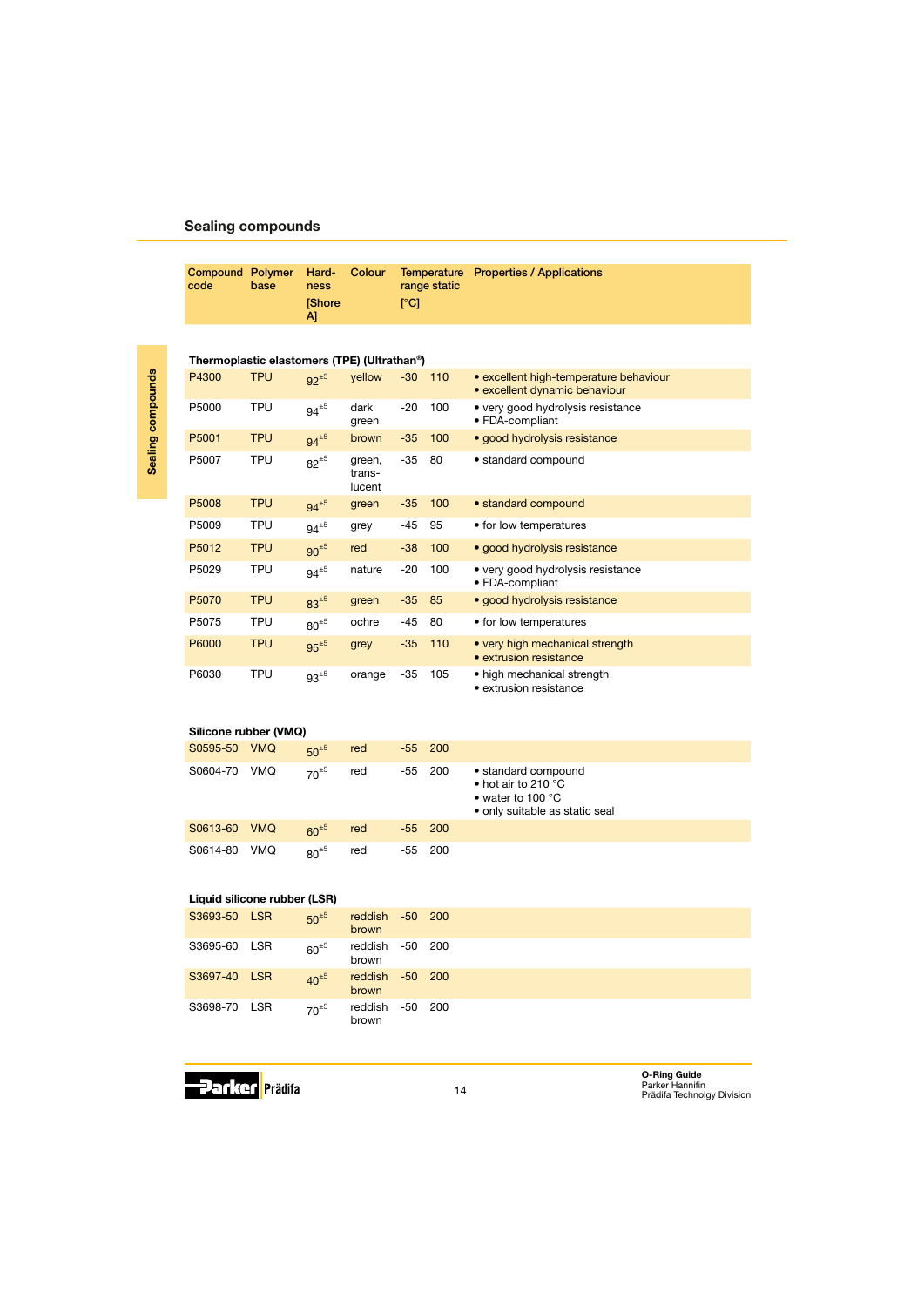| <b>Compound Polymer</b><br>code | base        | Hard-<br>ness<br>[Shore<br>A] | Colour | [°C]  | range static | Temperature Properties / Applications                                                                                                                                                                                 |                                                                       |                   |
|---------------------------------|-------------|-------------------------------|--------|-------|--------------|-----------------------------------------------------------------------------------------------------------------------------------------------------------------------------------------------------------------------|-----------------------------------------------------------------------|-------------------|
| <b>Fluorosilicone (FVMQ)</b>    |             |                               |        |       |              |                                                                                                                                                                                                                       |                                                                       |                   |
| L0677-70                        | <b>FVMQ</b> | $70^{\pm 5}$                  | blue   | $-60$ | 170          | • for high temperatures<br>• good low-temperature resistance<br>• mostly fitted where fuel and oil resistance is important<br>• predominant in aircraft                                                               |                                                                       | Sealing compounds |
| L0806-80                        | <b>FVMQ</b> | $80^{\pm 5}$                  | blue   | -60   | 170          | • approvals for military and aerospace applications                                                                                                                                                                   |                                                                       |                   |
| L3355-70                        | <b>FVMQ</b> | $70^{\pm 5}$                  | yellow | $-60$ | 170          | • used in automotive fuel couplings                                                                                                                                                                                   |                                                                       |                   |
| L8559-70                        | <b>FVMQ</b> | $70^{\pm 5}$                  | blue   | $-60$ | 170          |                                                                                                                                                                                                                       |                                                                       |                   |
| L8585-80                        | <b>FVMQ</b> | $80^{+5}$                     | blue   | $-60$ | 170          | • approvals for aerospace applications                                                                                                                                                                                |                                                                       |                   |
| <b>Fluorocarbon (FKM)</b>       |             |                               |        |       |              |                                                                                                                                                                                                                       |                                                                       |                   |
| V0709-90                        | <b>FKM</b>  | $90^{+5}$                     | black  | $-25$ | 200          |                                                                                                                                                                                                                       |                                                                       |                   |
| V0747-75 <sup>1)</sup> FKM      |             | $75^{\pm 5}$                  | black  | -25   | 200          | • standard compound<br>• for high temperatures<br>• hot oil<br>• aromatic solvents<br>· wide chemical resistance<br>• fire-resistant fluids with phosphate ester and chlorin-<br>ated hydrocarbon base<br>• copolymer |                                                                       |                   |
| V0763-60                        | <b>FKM</b>  | $60^{\pm 5}$                  | brown  | $-25$ | 200          | • copolymer                                                                                                                                                                                                           |                                                                       |                   |
| V0884-75                        | FKM         | $75^{\pm5}$                   | brown  | -25   | 200          | • copolymer                                                                                                                                                                                                           |                                                                       |                   |
| V0894-90                        | <b>FKM</b>  | $90^{+5}$                     | brown  | $-25$ | 200          | • copolymer                                                                                                                                                                                                           |                                                                       |                   |
| V3642-75                        | FKM         | $75^{\pm 5}$                  | black  | -25   | 200          | • terpolymer                                                                                                                                                                                                          |                                                                       |                   |
| V3670-70                        | <b>FKM</b>  | $70^{\pm 5}$                  | green  | $-25$ | 200          | • copolymer                                                                                                                                                                                                           |                                                                       |                   |
| V3681-80                        | FKM         | $80^{\pm 5}$                  | green  | -25   | 200          | • copolymer                                                                                                                                                                                                           |                                                                       |                   |
| V3736-75                        | <b>FKM</b>  | $75^{\pm 5}$                  | black  | $-28$ | 200          | • terpolymer<br>• improved low temperature resistance                                                                                                                                                                 |                                                                       |                   |
| V3738-75                        | <b>FKM</b>  | $75^{\pm5}$                   | black  | -20   | 200          | • improved medium compatibility                                                                                                                                                                                       |                                                                       |                   |
| V8592-75                        | <b>FKM</b>  | $75^{\pm 5}$                  | blue   | $-40$ | 200          | • for low temperatures                                                                                                                                                                                                |                                                                       |                   |
| V8703-75                        | FKM         | $75^{\pm 5}$                  | black  | -30   | 200          | • improved low temperature resistance<br>• suitable for biodiesel (RME) applications                                                                                                                                  |                                                                       |                   |
| V8722-75                        | <b>FKM</b>  | $75^{\pm 5}$                  | black  | $-25$ | 200          | • FDA-compliant<br>• (EC) No. 1935/2004<br>• ADI-free<br>• improved resistance against water glycol and acids                                                                                                         |                                                                       |                   |
| V8750-70                        | FKM         | $70^{\pm 5}$                  | black  | -25   | 200          | • FDA-compliant<br>• (EC) No. 1935/2004<br>• food industry                                                                                                                                                            |                                                                       |                   |
| V8802-80                        | <b>FKM</b>  | $80^{+5}$                     | blue   | $-40$ | 200          | • for low temperatures                                                                                                                                                                                                |                                                                       |                   |
|                                 | Prädifa     |                               |        |       |              | 15                                                                                                                                                                                                                    | <b>O-Ring Guide</b><br>Parker Hannifin<br>Prädifa Technology Division |                   |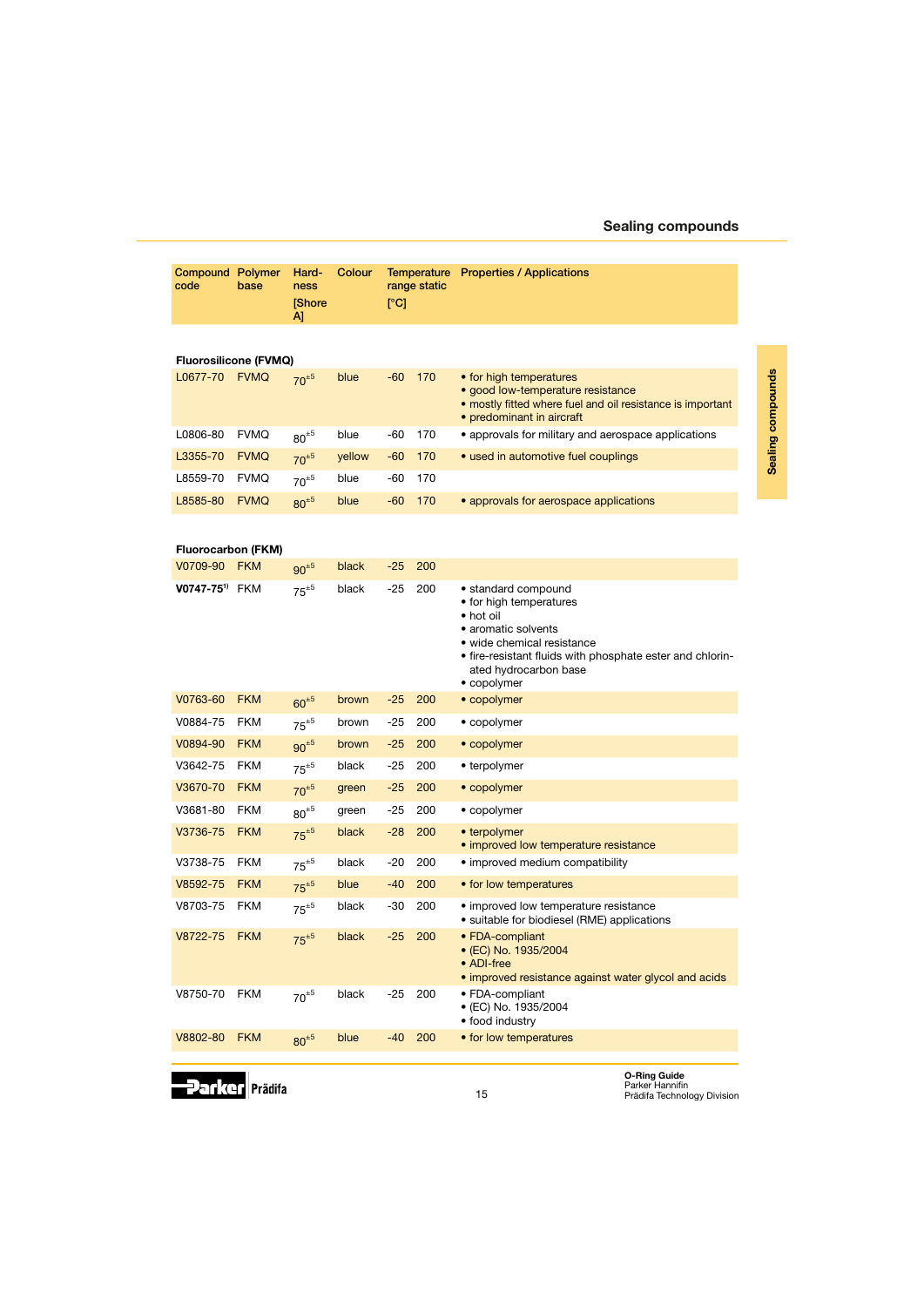Compound Polymer code base Hardness Colour Temperature Properties / Applications range static [Shore A]  $[°C]$ V8877-75 FKM  $75^{+5}$  blue -50 200 • highly improved low temperature resistance V8989-80 FKM  $83^{±5}$  black -40 200 • for low temperatures • improved medium compatibility and mechanical properties High Performance Fluoroelastomer (HiFluor®) (FKM) V3819-75 FKM  $75^{+5}$  black -25 +250 • improved resistance against water glycol and acids • excellent availability in Parker standard dimensions V8534-90 FKM  $90^{\pm 5}$  black -25 +250 • improved resistance to explosive decompression and gap extrusion • off-shore and petrochemical applications V8730-70 FKM  $70^{+5}$  white -25 +250 • food industry • FDA-compliant • (EC) No. 1935/2004 • particularly suitable for use with high processing temperatures and aggressive media V3852-65 FKM  $65^{+5}$  black -25 +250 • preferably used for moulded functional components and membranes / diaphragms V8558-75 FKM  $75^{+5}$  green -25 +260 • coloured version

#### High Performance Fluoroelastomer (HiFluor® FB)

| V8879-75 FEPM | $75^{+5}$ | black $-15 + 230$ |              | • very good chemical resistance<br>• very good varnish stability<br>• FDA-compliant<br>$\bullet$ (EC) No. 1935/2004               |
|---------------|-----------|-------------------|--------------|-----------------------------------------------------------------------------------------------------------------------------------|
| V8991-75 FEPM | $75^{+5}$ | black             | $-25$ $+200$ | • very good chemical resistance<br>• good steam resistance (CIP/SIP)<br>• FDA-compliant<br>• (EC) No. 1935/2004<br>• USP Class VI |

• (EC) No. 2023/2006

- ADI-free
- 3-A Sanitary Standards Cl. I + II

• BNIC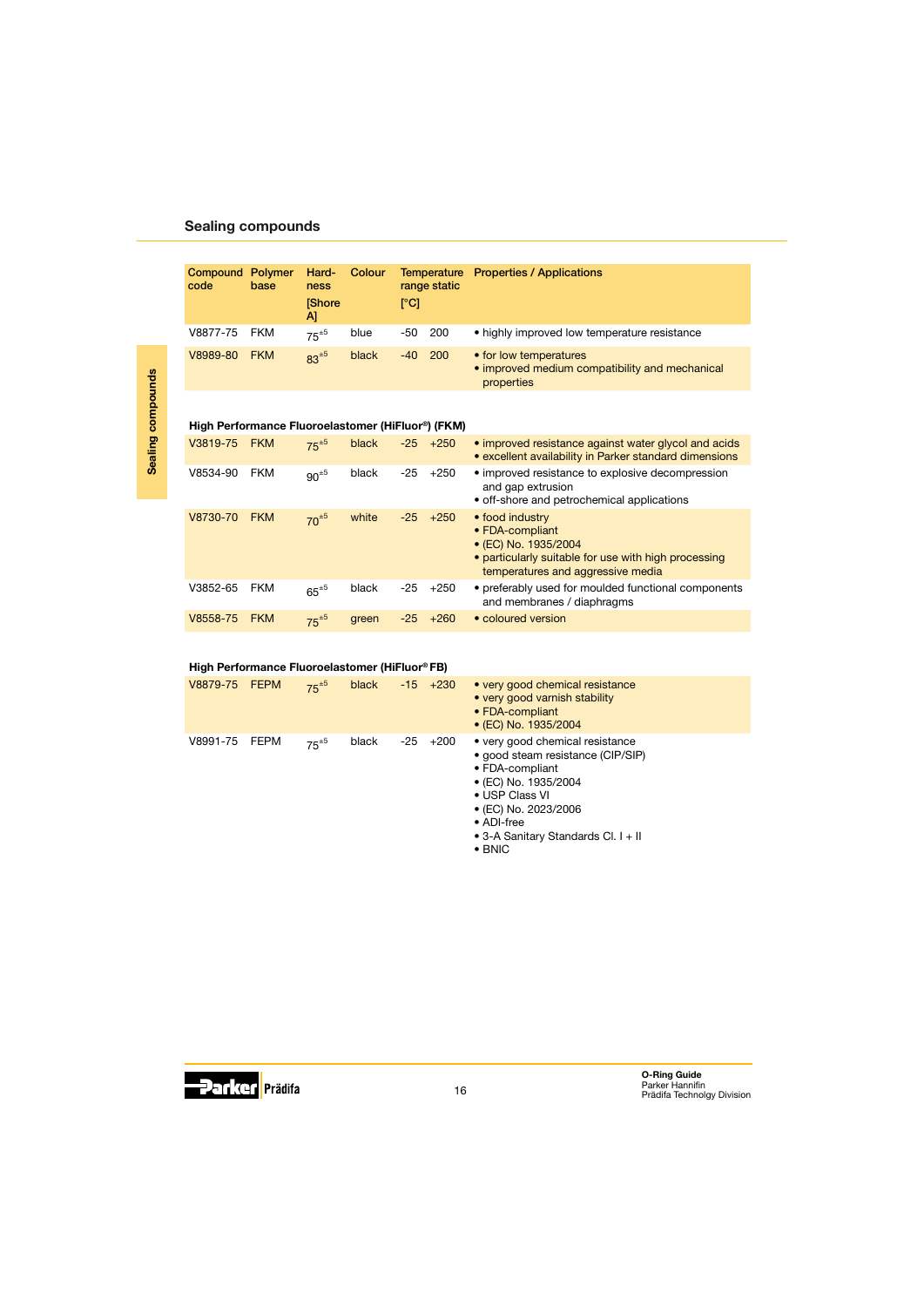| Compound<br>code                              | Polymer<br>base | Hard-<br>ness<br><b>Shore</b><br>A] | Colour | range static<br>[°C] |     | Temperature Applications / Properties                                                                                                |                   |
|-----------------------------------------------|-----------------|-------------------------------------|--------|----------------------|-----|--------------------------------------------------------------------------------------------------------------------------------------|-------------------|
| Perfluoro elastomer (Parofluor <sup>®</sup> ) |                 |                                     |        |                      |     |                                                                                                                                      |                   |
| V3734-70                                      | <b>FFKM</b>     | $70^{\pm 5}$                        | black  | $-25$                | 240 | • for low temperatures<br>• for aerospace                                                                                            |                   |
| V8545-75                                      | <b>FFKM</b>     | $75^{+5}$                           | black  | $-15$                | 300 | • best compound for hot water and steam applica-<br>tions<br>• AMS 7257                                                              | Sealing compounds |
| V8562-75                                      | <b>FFKM</b>     | $75^{\pm 5}$                        | white  | $-15$                | 300 | • for high temperature-plasma-applications<br>• dry applications in semiconductor industries                                         |                   |
| V8588-90                                      | <b>FFKM</b>     | $90^{\pm 5}$                        | black  | $-15$                | 260 | • ED resistant<br>• Norsok M-710                                                                                                     |                   |
| V8920-75                                      | <b>FFKM</b>     | $75^{\pm 5}$                        | black  | $-15$                | 260 | • good resistance in hot water<br>• for wet processes in semiconductor applications                                                  |                   |
| V8921-75                                      | <b>FFKM</b>     | $75^{\pm 5}$                        | white  | $-15$                | 260 | • pure compound for sterile and pharmaceutical<br>technology<br>• for oxidising media                                                |                   |
| V8930-75                                      | <b>FFKM</b>     | $75^{\pm 5}$                        | black  | $-15$                | 325 | • for high temperatures<br>• not recommended for hot aliphatic amine and water<br>steam                                              |                   |
| V8950-75                                      | <b>FFKM</b>     | $75^{+5}$                           | black  | $-15$                | 240 | • FDA-compliant<br>• (EC) No. 1935/2004<br>• ADI-free<br>• for food industry, pharmacy and biotechnology                             |                   |
| V8951-70                                      | <b>FFKM</b>     | $70^{\pm 5}$                        | white  | $-15$                | 240 | • FDA-compliant<br>• (EC) No. 1935/2004<br>• ADI-free<br>• USP Class VI<br>• for pharmacy, biotechnology and medical technol-<br>ogy |                   |
| FF400-80                                      | <b>FFKM</b>     | $80^{\pm5}$                         | black  | $-44$                | 230 | • for low temperatures<br>• oil and gas<br>• chemical industries<br>$\bullet$ ED resistant                                           |                   |

|               | Perfluoro elastomer (Parofluor Quantum <sup>®</sup> ) |  |  |  |  |                                                                         |  |  |  |  |
|---------------|-------------------------------------------------------|--|--|--|--|-------------------------------------------------------------------------|--|--|--|--|
| V8787-75 FFKM |                                                       |  |  |  |  | $75±5$ black -20 +230 • optimized paint, varnish and solvent stability  |  |  |  |  |
| V8844-75 FFKM |                                                       |  |  |  |  | $75±5$ nature -20 +230 • optimized paint, varnish and solvent stability |  |  |  |  |
| V8910-75 FFKM |                                                       |  |  |  |  | $80\frac{+8}{5}$ black -20 +220 • improved chemical resistance          |  |  |  |  |
| V8911-75 FFKM |                                                       |  |  |  |  | $75\frac{+8}{-5}$ white -20 +220 • improved chemical resistance         |  |  |  |  |

1) Bold printed compounds are 2-xxx standard and are available ex-stock.

| J, | ITA  |
|----|------|
| Ш  | мгап |
| ч, | Ш    |
|    |      |

17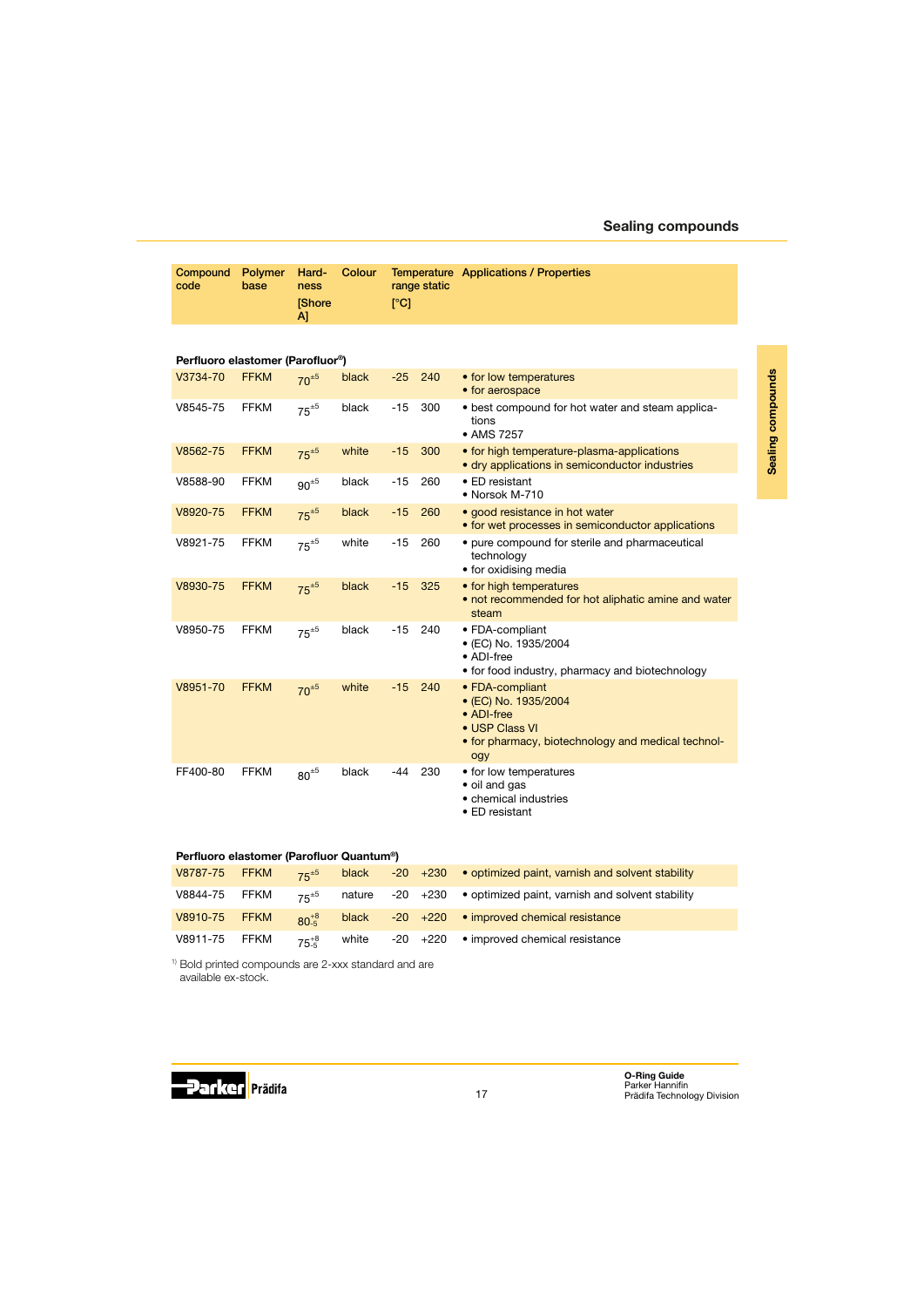# Range of application

Underwriters laboratories approved services

| compounds | <b>Compound code</b> | extinguis<br>w<br>ege<br>hing<br>Fire<br>A | Petrol<br>B | 将<br>ē<br>$\circ$<br>alcohol<br>Gasoli<br>C | o<br>φ<br>Naptha<br>kerose<br>D | gas<br><b>MPS</b><br>Е | gas<br>৯<br>natural<br>MFG<br>F | ᄛ<br>fuel,<br>lubricating<br>ᄛ<br><b>Diesel</b><br><b>Bu</b><br>G | ᄛ<br><b>Jeu</b><br>Heated<br>н | Anhydrous<br>ammonia | gas<br>$\Omega$<br>J |
|-----------|----------------------|--------------------------------------------|-------------|---------------------------------------------|---------------------------------|------------------------|---------------------------------|-------------------------------------------------------------------|--------------------------------|----------------------|----------------------|
| Sealing   | N0674-70             |                                            |             |                                             | $\bullet$                       |                        | $\bullet$                       | $\bullet$                                                         | $\bullet$                      | $\bullet$            | $\bullet$            |
|           | V0747-75             |                                            |             |                                             |                                 |                        | $\bullet$                       | $\bullet$                                                         |                                |                      |                      |
|           | V0884-75             |                                            | $\bullet$   | $\bullet$                                   | $\bullet$                       |                        |                                 | $\bullet$                                                         |                                |                      |                      |

### Compounds for gas supply and consumer appliances

The following Parker Hannifin compounds are approved by the German Association for Gas and Water (DVGW) for the applications listed:

| Parker compound | Polymer     | Colour       | <b>Standard</b>                                              |
|-----------------|-------------|--------------|--------------------------------------------------------------|
| V0747-75        | <b>FKM</b>  | black        | • DIN EN 549                                                 |
| N0552-90        | <b>NBR</b>  | black        | • DIN EN 549                                                 |
| N0674-70        | <b>NBR</b>  | black        | $\bullet$ DIN EN 549<br>$\bullet$ VP 406                     |
| N3506-70        | <b>NBR</b>  | black        | • DIN EN 549                                                 |
| N3578-80        | <b>NBR</b>  | black        | • DIN EN 549                                                 |
| N3829-70        | <b>NBR</b>  | black        | $\overline{\phantom{0}}$                                     |
| N8902-85        | <b>NBR</b>  | yellow       | $\bullet$ DIN EN 549<br>$\bullet$ VP 614<br>$\bullet$ VP 406 |
| N8888-70        | <b>HNBR</b> | red          | • DIN EN 549                                                 |
| S3698-70        | <b>LSR</b>  | black        | • DIN EN 549                                                 |
| V0884-75        | <b>FKM</b>  | <b>brown</b> | • DIN EN 549                                                 |

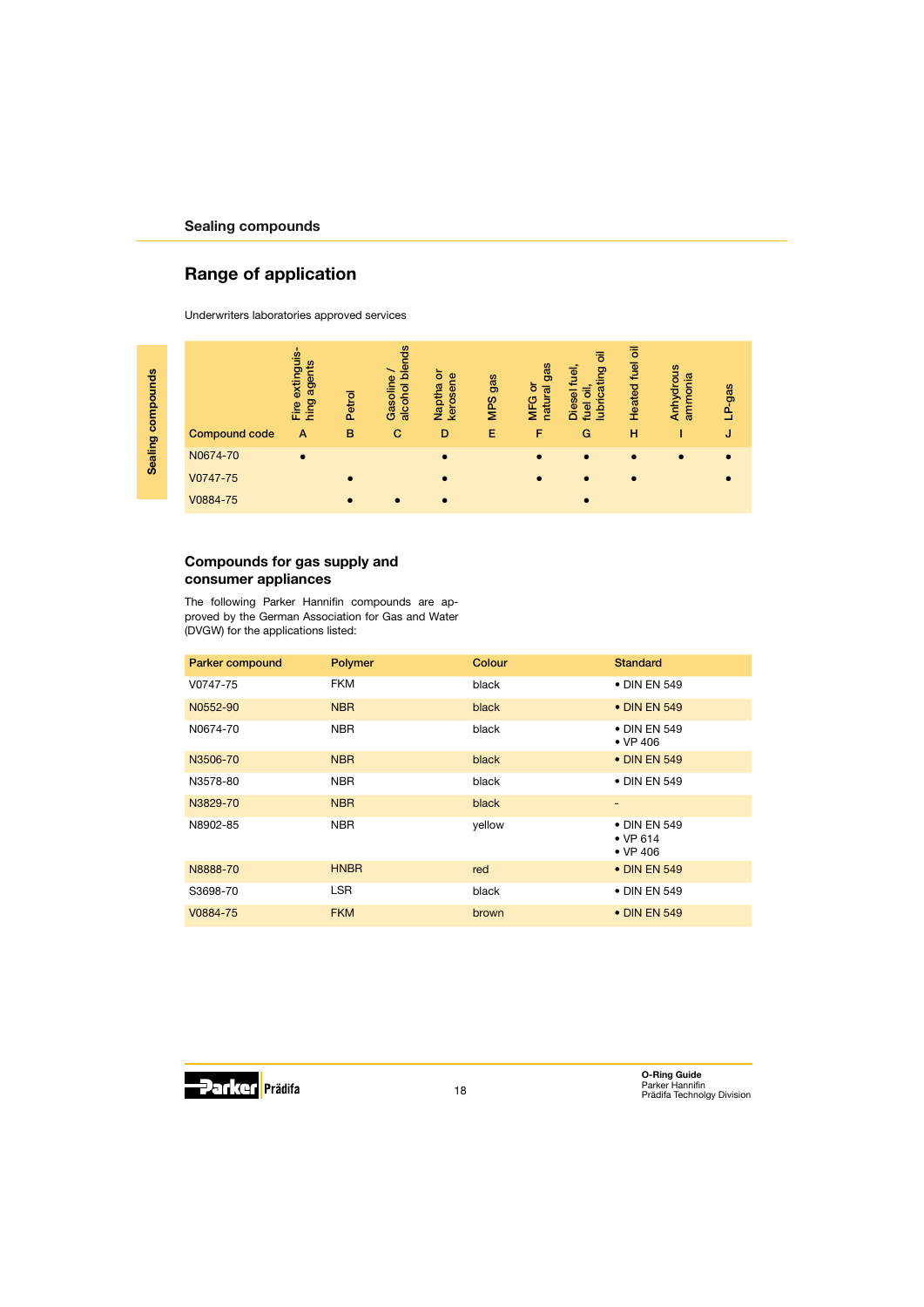#### Compounds for the food and pharmaceutical industry

Seals coming into contact with products in food, beverage and pharmaceutical production must be resistant to "CIP" (Cleaning in Place) and "SIP" (Sterilisation in Place) processes. The silicone materials are suitable for use in food applications with respect to their physiological properties because they are inert as well as odourless and tasteless. In addition to chemical and thermal resistance, the sealing compounds have to meet various national, European and international regulations. In Germany, The Federal Institute for Risk Assessment (BfR) issues recommendations for ingredients, additives, residues, contaminations and permissible migration levels (migration or leaching) in foodstuffs and animal feed.

3-A Sanitary Standards Inc. (3-A SSI) is an independent organisation dedicated to advancing hygienic equipment design for the U.S. food, beverage and pharmaceutical industries.

Important regulations:

- Annex I, Article 3 of European Regulation (EC) No. 1935/2004
- Regulation (EC) No. 1907/2006 on the Registration, Evaluation, Authorisation and Restriction of Chemicals (REACH)
- The USP (United States Pharmacopiea) Class VI protocol certifies the biological compatibility with living organisms and thus the harmlessness of sealing materials to health. The most important test protocols are USP Class VI, Part 88 and USP Class VI, part 87 acc. to ISO 10993-1.

Parker has developed formulations which are ADIfree (free from Animal Derived Ingredients) because such ingredients may cause BSE (bovine spongiform encephalopathy).

| Parker compound | Polymer     | Colour        | <b>Standard</b>                                                      |
|-----------------|-------------|---------------|----------------------------------------------------------------------|
| E3609-70        | <b>EPDM</b> | black         | $\bullet$ FDA $1$<br>• (EC) No. 1935/2004<br>• USP Class VI          |
| E8743-70        | <b>EPDM</b> | black         | $\bullet$ FDA<br>• (EC) No. 1935/2004<br>$\bullet$ BfR<br>• ADI-free |
| E8780-80        | <b>EPDM</b> | black         | $\bullet$ FDA <sup>1)</sup><br>• (EC) No. 1935/2004<br>$\bullet$ BfR |
| E8790-70        | <b>EPDM</b> | black         | $\bullet$ FDA <sup>1)</sup><br>• (EC) No. 1935/2004<br>$\bullet$ BfR |
| P5000           | <b>TPU</b>  | green         | $\bullet$ FDA                                                        |
| P5029           | <b>TPU</b>  | neutral       | $\bullet$ FDA                                                        |
| S3693-50        | <b>LSR</b>  | reddish brown | $\bullet$ FDA<br>• (EC) No. 1935/2004<br>$\bullet$ BfR               |
| S3695-60        | <b>LSR</b>  | reddish brown | $\bullet$ FDA<br>• (EC) No. 1935/2004<br>$\bullet$ BfR               |
| S3697-40        | <b>LSR</b>  | reddish brown | $\bullet$ FDA<br>• (EC) No. 1935/2004<br>$\bullet$ BfR               |
| S3698-70        | <b>LSR</b>  | reddish brown | $\bullet$ FDA<br>• (EC) No. 1935/2004<br>$\bullet$ BfR               |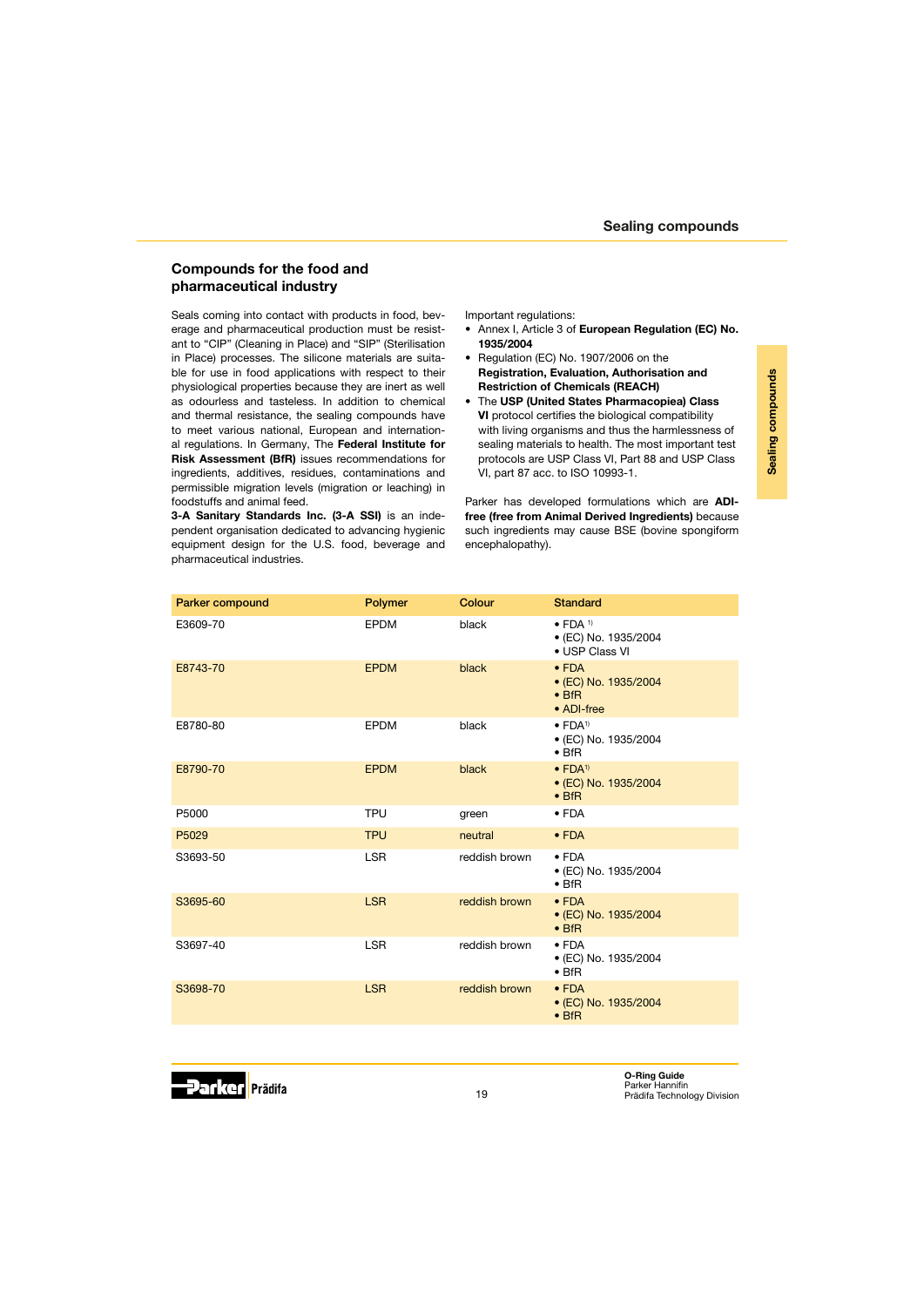| Parker compound                 | Polymer     | Colour | <b>Standard</b>                                                       |
|---------------------------------|-------------|--------|-----------------------------------------------------------------------|
| V0747-75                        | <b>FKM</b>  | black  | $\bullet$ ADI-free                                                    |
| V8722-75                        | <b>FKM</b>  | black  | $\bullet$ FDA<br>• (EC) No. 1935/2004                                 |
| V8750-70                        | <b>FKM</b>  | black  | $\bullet$ FDA<br>• (EC) No. 1935/2004                                 |
| HiFluor <sup>®</sup> V8522-75   | <b>FKM</b>  | white  | • ADI-free                                                            |
| HiFluor <sup>®</sup> V8730-70   | <b>FKM</b>  | white  | $\bullet$ FDA<br>• (EC) No. 1935/2004                                 |
| Parofluor <sup>®</sup> V8742-70 | <b>FFKM</b> | white  | $\bullet$ ADI-free                                                    |
| Parofluor <sup>®</sup> V8950-75 | <b>FFKM</b> | black  | $\bullet$ FDA<br>• (EC) No. 1935/2004<br>• ADI-free                   |
| Parofluor <sup>®</sup> V8951-70 | <b>FFKM</b> | white  | $\bullet$ FDA<br>• (EC) No. 1935/2004<br>• ADI-free<br>• USP Class VI |

### KTW approved compounds

Sealing compounds for use in drinking water and heating applications are subject to a large number of approval regulations designed to ensure their harmlessness from the stage of water extraction, treatment and transport through to the consumer's tap. Worldwide, almost all countries have issued their own drinking water regulations including specific tests and lists of approved ingredients. The regulations are complemented by physical and microbiological examinations.

#### KTW:

KTW is the nationally recognized standard for all devices, components and materials which contact drinking water. In addition to Germany (KTW), Great Britain (WRAS), the USA (NSF61), France (ACS) and the Netherlands (KIWA) have published their own regulations for these applications. Parker's Prädifa Technology Division has developed several materials that are certified to KTW.

| Parker compound Polymer |             | <b>Water contact</b><br>temperature $(^{\circ}C)$ | Colour | <b>Standard</b>                             |
|-------------------------|-------------|---------------------------------------------------|--------|---------------------------------------------|
| E1549-70                | <b>EPDM</b> | 85                                                | black  | $\bullet$ WRAS                              |
| E1549-70                | <b>EPDM</b> | 82                                                | black  | $\bullet$ NSF 61                            |
| E8780-80                | <b>EPDM</b> | 90                                                | black  | $\bullet$ W <sub>270</sub><br>$\bullet$ KTW |
| E8780-80                | <b>EPDM</b> | -                                                 | black  | $\bullet$ EN 681-1<br>$\bullet$ W 534       |
| E8790-70                | <b>EPDM</b> | 90                                                | black  | $\bullet$ KTW<br>$\bullet$ W270             |
| E8790-70                | <b>EPDM</b> | 85                                                | black  | $\bullet$ WRAS                              |
| E8790-70                | <b>EPDM</b> | 90                                                | black  | $\bullet$ KIWA                              |
| E8790-70                | <b>EPDM</b> | -                                                 | black  | $\bullet$ EN 681-1<br>$\bullet$ W 534       |
| N8888-70                | <b>HNBR</b> | $\qquad \qquad \blacksquare$                      | yellow | $\bullet$ EN 681-1<br>$\bullet$ EN 549      |

1) Not suitable for use with milk and nutritional oil

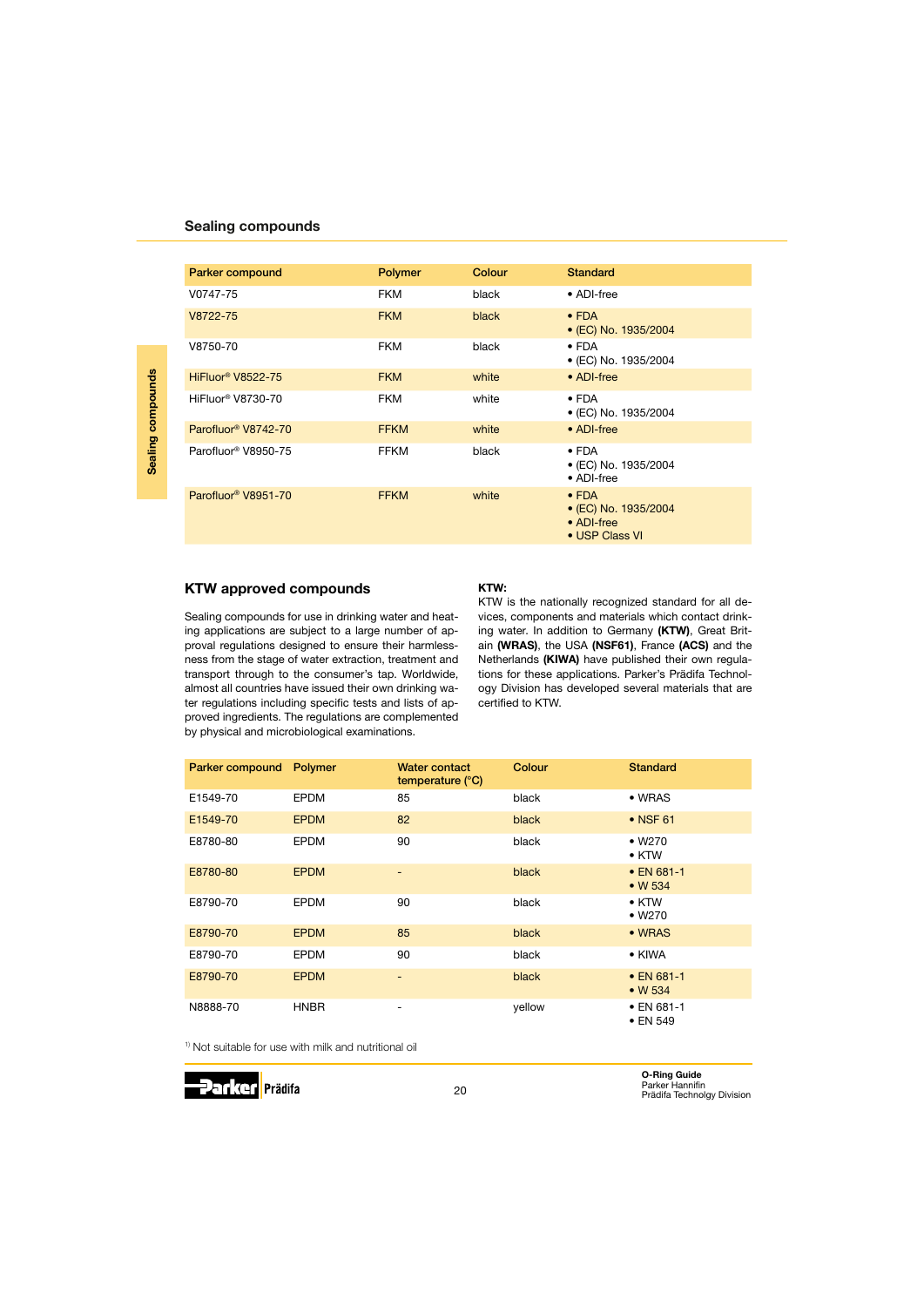Sealing compounds

### Aerospace materials

The aerospace industry demands the most from elastomeric compounds. Special materials often must be developed to meet specification requirements. finished parts, not least to meet safety, technical and quality requirements.

| <b>Specification</b> | Parker compound      | <b>Hardness</b> | <b>Remarks</b>                                                                              |
|----------------------|----------------------|-----------------|---------------------------------------------------------------------------------------------|
| AMS3201              | N0545-40             | $35 - 45$       | • dry heat resistance                                                                       |
| <b>AMS3205</b>       | N0299-50             | $45 - 55$       | • low temperature resistance                                                                |
| AMS3208              | C0267-50             | 45 - 55         | • weather resistant<br>• chloroprene                                                        |
| <b>AMS3209</b>       | C1124-70             | $65 - 75$       | • weather resistant<br>• chloroprene                                                        |
| AMS3212              | N0525-60             | $55 - 65$       | • aromatic fuel resistant                                                                   |
| <b>AMS3220</b>       | N0525-60             | $55 - 65$       | • general purpose<br>• fluid resistant                                                      |
| AMS3238              | B0318-70             | $65 - 75$       | • phosphate-ester resistant<br>• butyl                                                      |
| <b>AMS3301</b>       | S0469-40             | $35 - 45$       | • silicone<br>• general purpose                                                             |
| AMS3302              | S0595-50             | 45 - 55         | • silicone<br>· general purpose                                                             |
| <b>AMS3303</b>       | S0613-60             | $55 - 65$       | • silicone<br>• general purpose                                                             |
| AMS3304              | S1224-70<br>S0604-70 | $65 - 75$       | • silicone<br>• general purpose                                                             |
| <b>AMS3305</b>       | S0614-80             | $75 - 85$       | • silicone<br>· general purpose                                                             |
| AMS3325              | L1223-60<br>LM152-60 | $55 - 65$       | • fluorosilicone<br>• oil resistant<br>• fuel resistant                                     |
| <b>AMS3337</b>       | S0383-70             | $65 - 75$       | • silicone<br>• extrem low temperature resistance                                           |
| AMS3345              | S0899-50             | $45 - 55$       | · silicone                                                                                  |
| <b>AMS3357</b>       | S1224-70<br>S0604-70 | $65 - 75$       | • silicone<br>• extrem low temperature resistance                                           |
| <b>AMS7257</b>       | V8545-75<br>FF200-75 | $70 - 80$       | • sealing rings<br>• perfluorinated rubber<br>• for high temperatures                       |
| <b>AMS7259</b>       | V0709-90             | $85 - 95$       | • for high temperatures<br>• fluid resistant<br>• very low compression set<br>$\bullet$ FKM |

 $AMS<sup>1</sup>$  and  $NAS<sup>2</sup>$  rubber specification descriptions

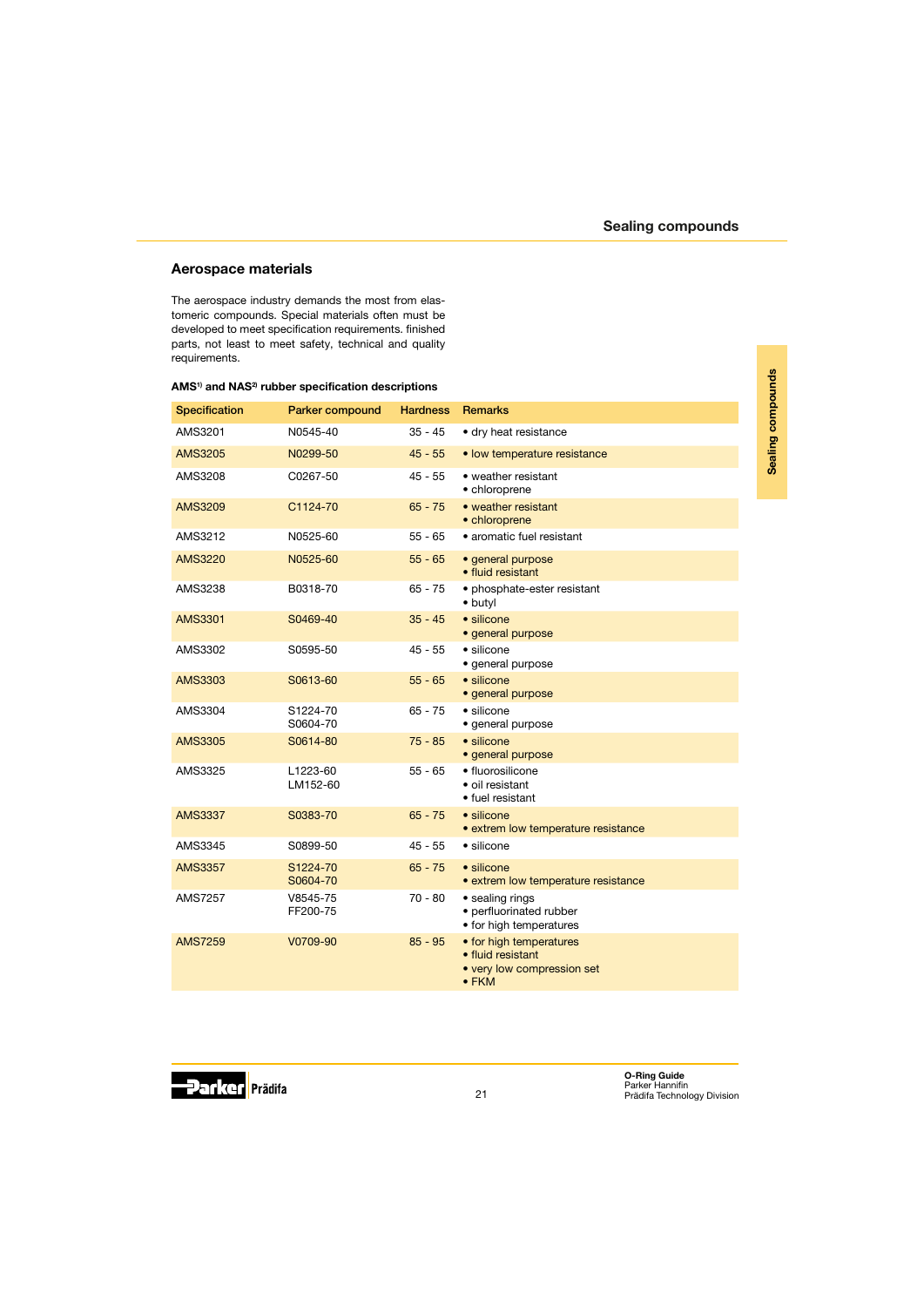Specification Parker compound Hardness Remarks

| g |  |
|---|--|
|   |  |
|   |  |
|   |  |
|   |  |
|   |  |
| ٥ |  |
|   |  |
| ٠ |  |
|   |  |
|   |  |
|   |  |
| ø |  |
|   |  |
|   |  |
|   |  |

| <b>AMS7267</b>    | S0355-75                                                                                     | 70 - 80   | • silicone<br>· dry heat resistance<br>• very low compression set                                   |
|-------------------|----------------------------------------------------------------------------------------------|-----------|-----------------------------------------------------------------------------------------------------|
| <b>AMS7271</b>    | N0506-65                                                                                     | $60 - 70$ | • fuel resistant<br>• low temperature resistance                                                    |
| <b>AMS7272</b>    | N0287-70                                                                                     | $65 - 75$ | • synthetic lubricant resistant                                                                     |
| <b>AMS7276</b>    | V1164-75<br>V1226-75<br>V0747-75                                                             | $70 - 80$ | • high temperature fluid resistant<br>• very low compression set<br>$\bullet$ FKM                   |
| <b>NAS1613</b>    | E1267-80                                                                                     | 75 - 85   | • packing<br>$\bullet$ O-ring<br>· phosphate-ester resistant                                        |
| AMS-P-5315        | N0602-70                                                                                     | $65 - 75$ | • packing<br>$\bullet$ O-ring<br>• hydrocarbon fuel resistant                                       |
| AMS-P-5510        | N0507-90                                                                                     | $85 - 95$ | • sealing<br>• straight thread tube fitting boss                                                    |
| <b>AMS-R-6855</b> | N0406-60<br>C1124-70                                                                         | $55 - 75$ | • synthetic rubber sheets<br>• stripes<br>• moulded or extruded shapes<br>• synthetic oil resistant |
| AMS-P-25732       | N0304-75                                                                                     | 70 - 80   | • packing<br>· petroleum hydraulic fluid resistant<br>· limited performance                         |
| AMS-R-25988       | L1120-70<br>L1223-60<br>L1218-80<br>L1077-75<br>LM152-60<br>LM153-70<br>LM154-75<br>LM155-80 | $55 - 85$ | • fluorosilicone rubber<br>• oil resistant<br>• fuel resistant                                      |
| AMS-R-83248       | V1164-75<br>V1226-75<br>V0747-75<br>V0709-90                                                 | 70 - 95   | • rubber<br>• fluorocarbon rubber<br>• high temperature fluid resistant<br>• low compression set    |
| AMS-P-83461       | N0756-75                                                                                     | $70 - 80$ | • packing<br>• moulded shape<br>• petroleum hydraulic fluid resistant<br>• improved performance     |
| AMS-R-83485       | V0835-75                                                                                     | 70 - 80   | • rubber<br>• fluorocarbon rubber                                                                   |

1) Aerospace Material Specification issued by the Society of Automotive Engineers, Inc.

2) National Aerospace Standard issued by Aerospace

Industries Association of America, Inc.



O-Ring Guide Parker Hannifin Prädifa Technolgy Division

• improved Performance at low temperatures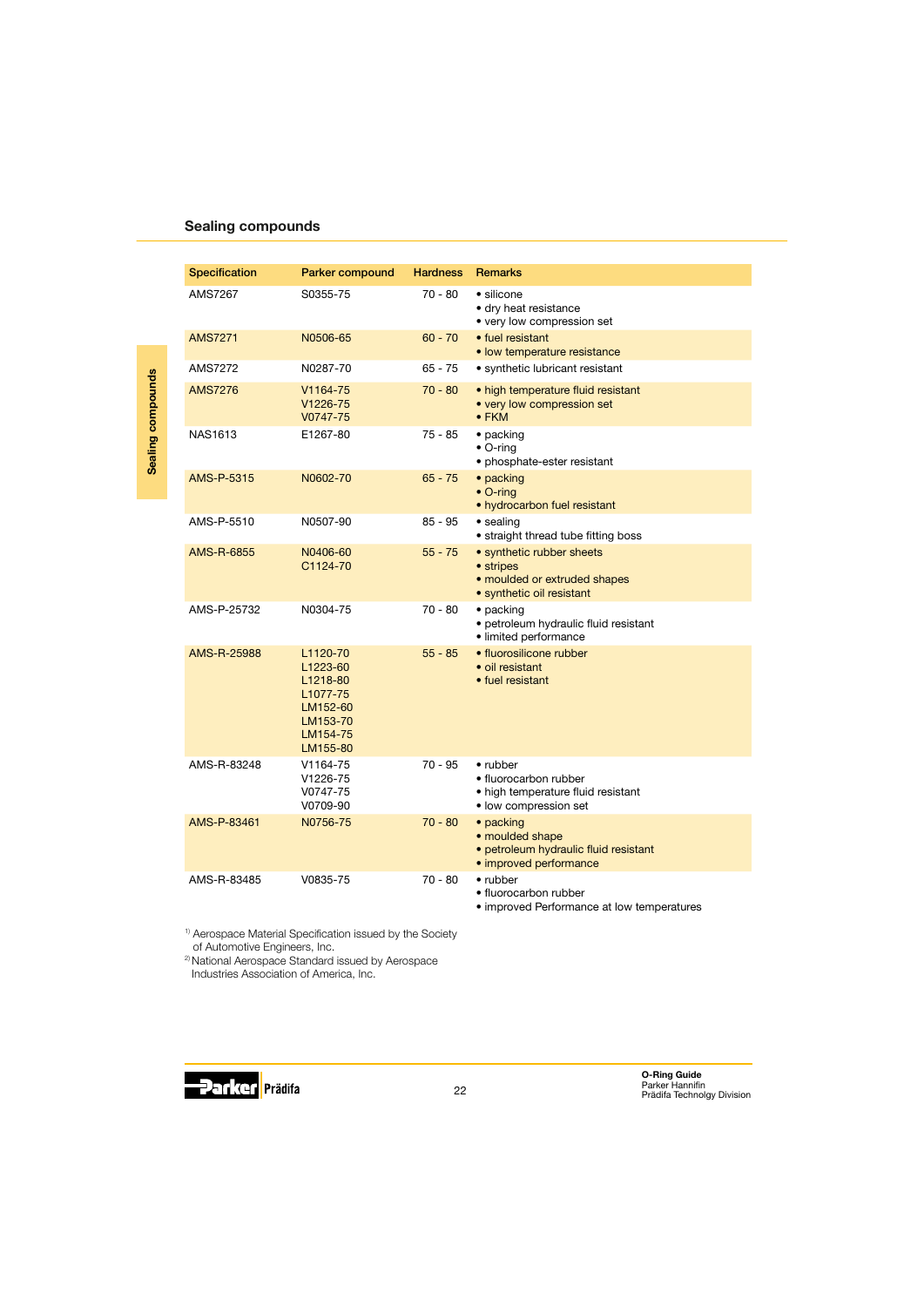# Specifications

Airbus Nord-Sud Aviation (NSA)

| <b>Specification</b> | Parker compound  | Category                           |                |
|----------------------|------------------|------------------------------------|----------------|
| <b>NSA 5512</b>      | special compound | bonded seal                        |                |
| <b>NSA 8200</b>      | L8585-80         | 3-xxx sizes                        | compounds      |
| <b>NSA 8201</b>      | E1267-80         | 3-xxx sizes                        |                |
| <b>NSA 8202</b>      | C3645-80         | 3-xxx sizes                        |                |
| <b>NSA 8203</b>      | L8585-80         | 2-xxx sizes                        | <b>Sealing</b> |
| <b>NSA 8204</b>      | E1267-80         | 2-xxx sizes, NAS 1613, colour code |                |
| <b>NSA 8205</b>      | C3645-80         | 2-xxx sizes                        |                |
| <b>NSA 8206</b>      | S0604-70         | 2-xxx sizes                        |                |
| <b>NSA 8207</b>      | S0604-70         | 3-xxx sizes                        |                |
| <b>NSA 8213</b>      | E1267-80         | square ring                        |                |
| <b>NSA 8216</b>      | E1267-80         | square ring                        |                |
| <b>NSA 8218</b>      | E1267-80         | square ring                        |                |
| <b>NSA 8671</b>      | W5036            | square ring, PTFE                  |                |

#### Specifications Norme Française (NF), (french standard)

| <b>Specification</b>    | Parker compound | Category         |
|-------------------------|-----------------|------------------|
| NF L17-241              | E1267-80        | 41B8             |
| NF L <sub>17</sub> -160 | V0709-90        | 60C <sub>9</sub> |
| NF L17-164              | V0747-75        | 64C8             |
| NF L17-261              | L8585-80        | 61D <sub>8</sub> |
| NF L17-261              | L1218-80        | 61D8             |
| NF L17-250-4            | S0604-70        | <b>EN 2261</b>   |

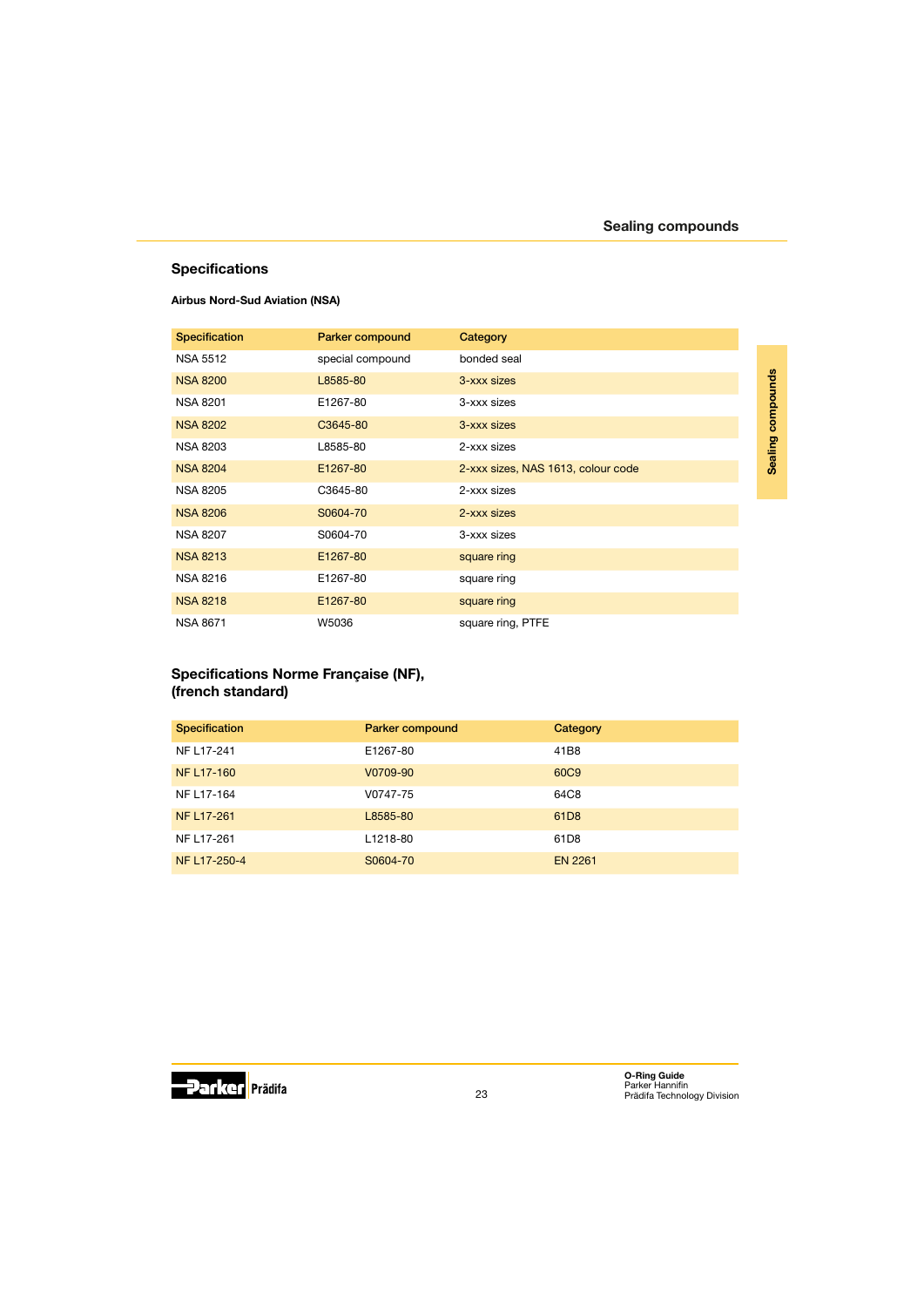# Compound Data Sheet (WL)

|                   | Specification | Parker compound     |
|-------------------|---------------|---------------------|
|                   | 5.5440        | C0365-45            |
|                   | 5.5502        | S0595-50            |
|                   | 5.5600        | E0529-65            |
|                   | 5.5601        | N0406-60            |
|                   | 5.5602        | N0239-60            |
| Sealing compounds | 5.5603        | S0613-60            |
|                   | 5.5612        | N0406-60            |
|                   | 5.5627        | N0261-65            |
|                   | 5.5629        | N0525-60            |
|                   | 5.5655        | N0406-60            |
|                   | 5.5688        | L3747-60            |
|                   | 5.5701        | V0747-75            |
|                   | 5.5702        | N0674-70            |
|                   | 5.5703        | S0604-70            |
|                   | 5.5704        | V3670-70            |
|                   | 5.5707        | B3688-70            |
|                   | 5.5709        | C0557-70            |
|                   | 5.5710        | L0677-70 / L8559-70 |
|                   | 5.5801        | N3578-80            |
|                   | 5.5802        | E0540-80            |
|                   | 5.5804        | V0747-75            |
|                   | 5.5808        | V0709-90            |
|                   | 5.5810        | N0552-90            |
|                   | 5.5813        | L0806-80            |
|                   | 5.5814        | S0614-80            |
|                   | 5.5829        | N0755-80            |
|                   | 5.5855        | N3518-80            |

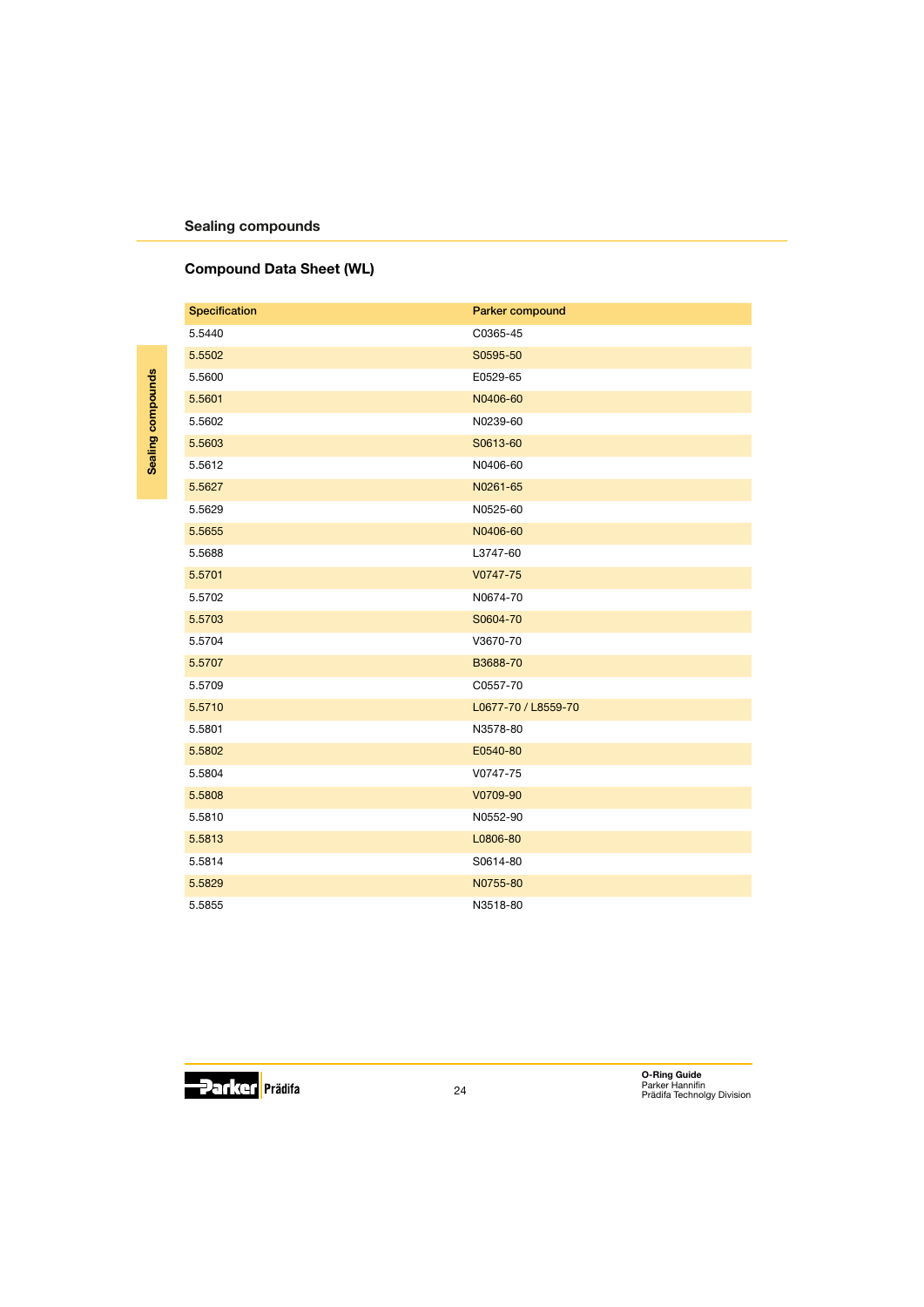#### Deformation force

The following charts are included to facilitate engineering analysis. Additional information is available in the Parker O-Ring Handbook.

#### Deformation force

The force necessary to deform an O-ring cross-section by a given amount (in per cent) depends on the compound modulus. As it is relative to seal geometry, it is given for different O-ring cross-sections. As a user will typically only know the dimensions and hardness, the following diagrams show the relationship between hardness, compression and cross-section. The information refers to all elastomers, which is why the deformation forces are given for each hardness class. The forces required to deform elastomers during assembly of flanges, for example, can be obtained from the diagrams, and forces which affect seals on less resilient plastic parts can also be estimated.

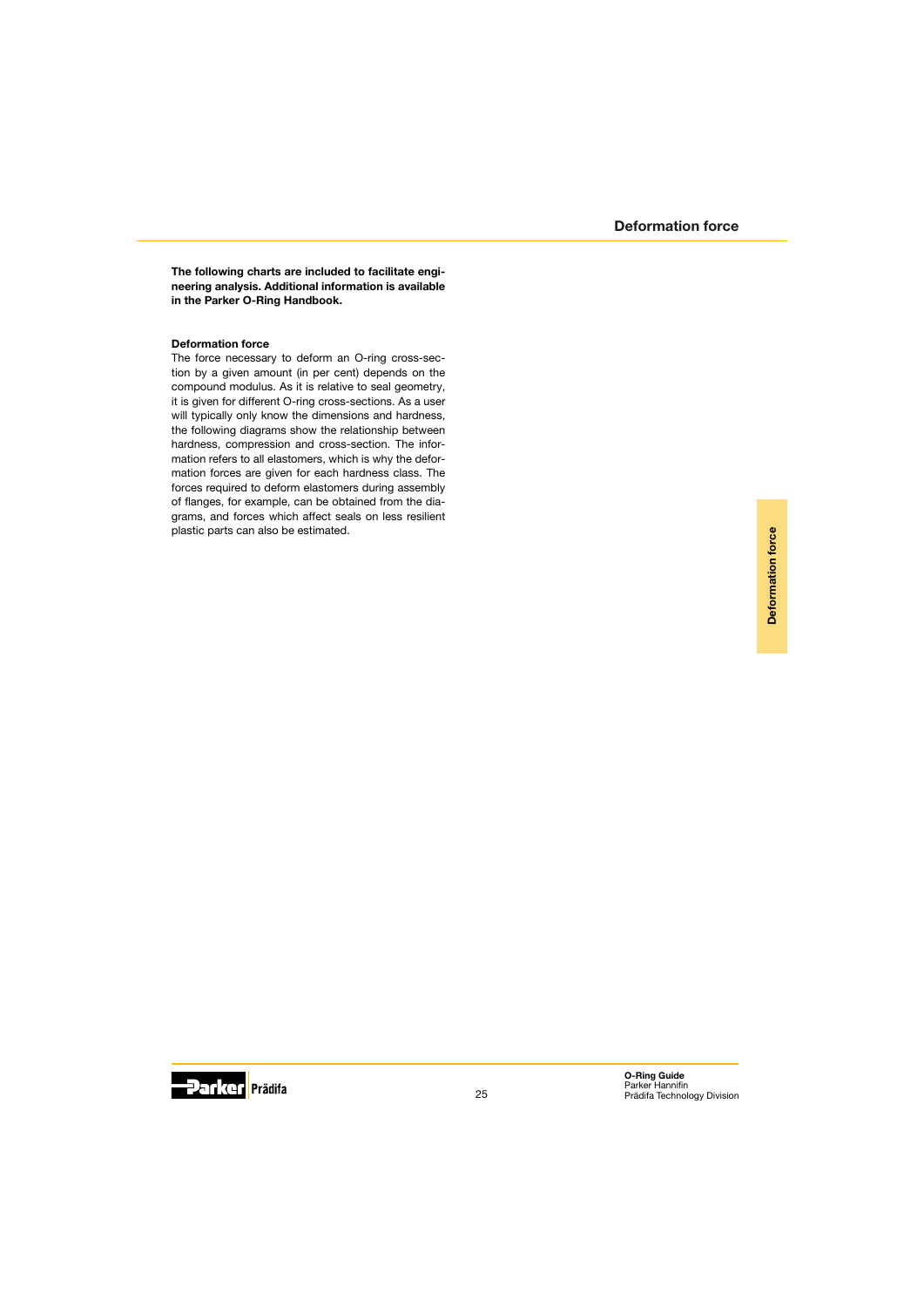





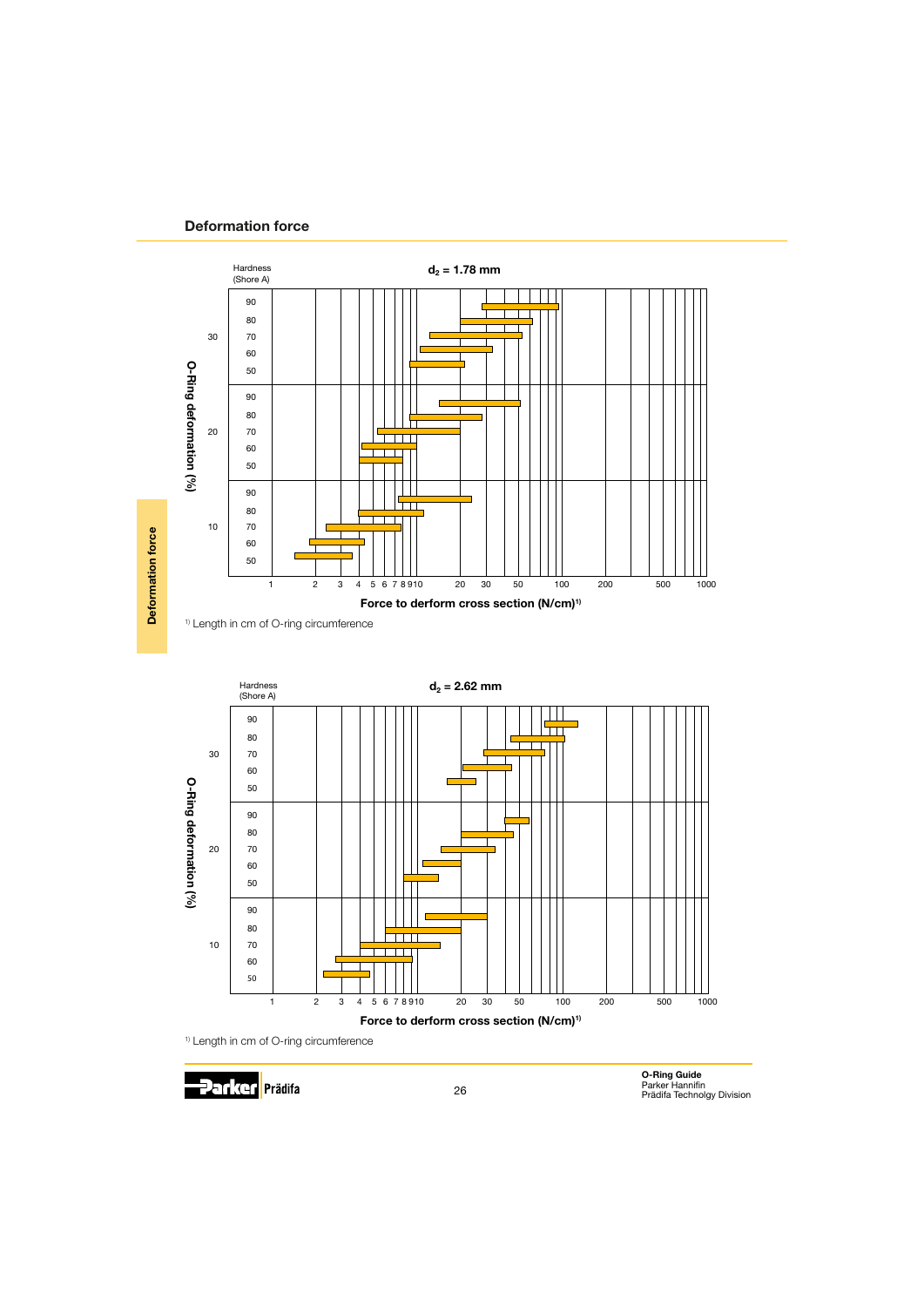Deformation force



**Deformation force** Deformation force

1) Length in cm of O-ring circumference



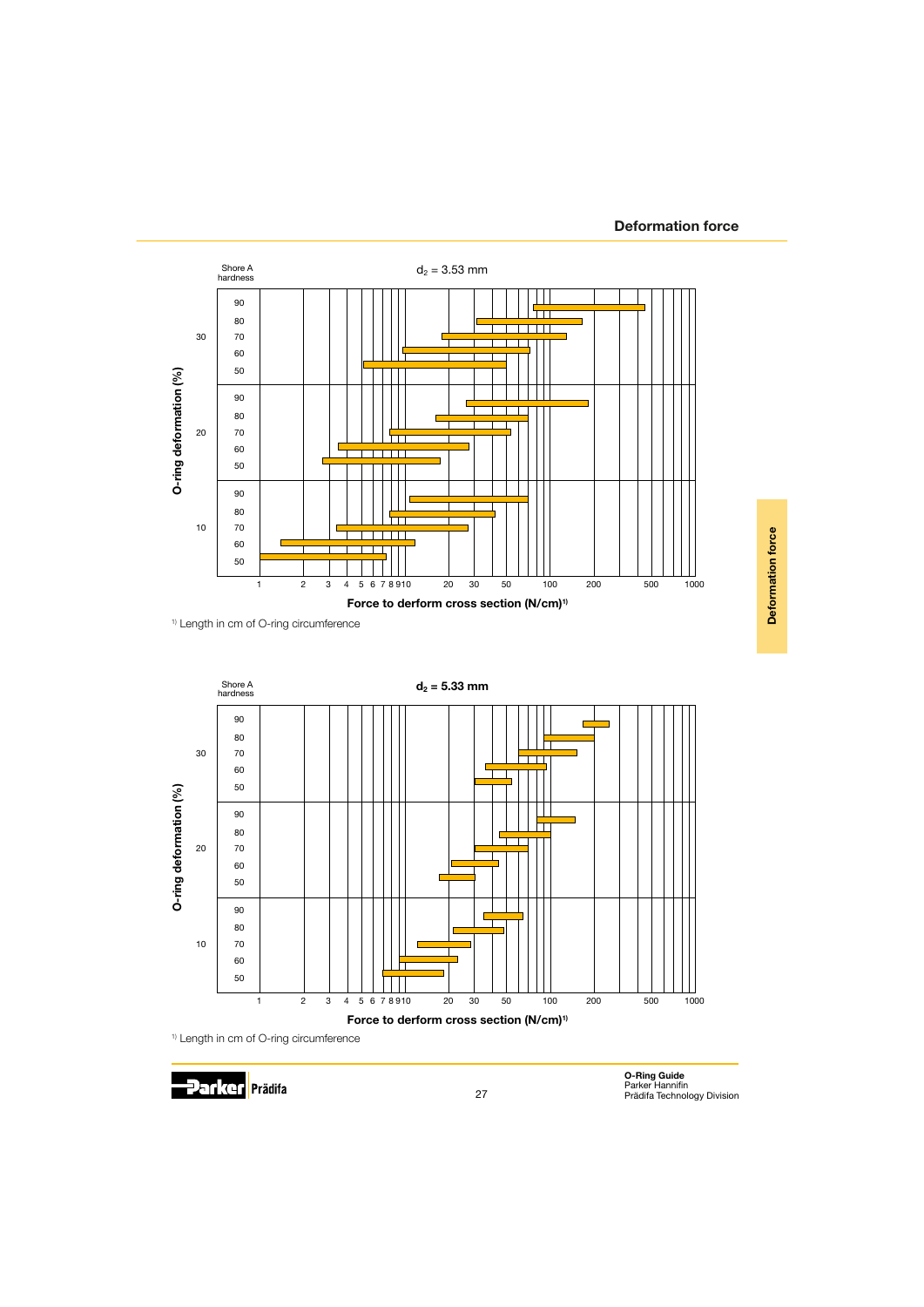

#### Deformation force

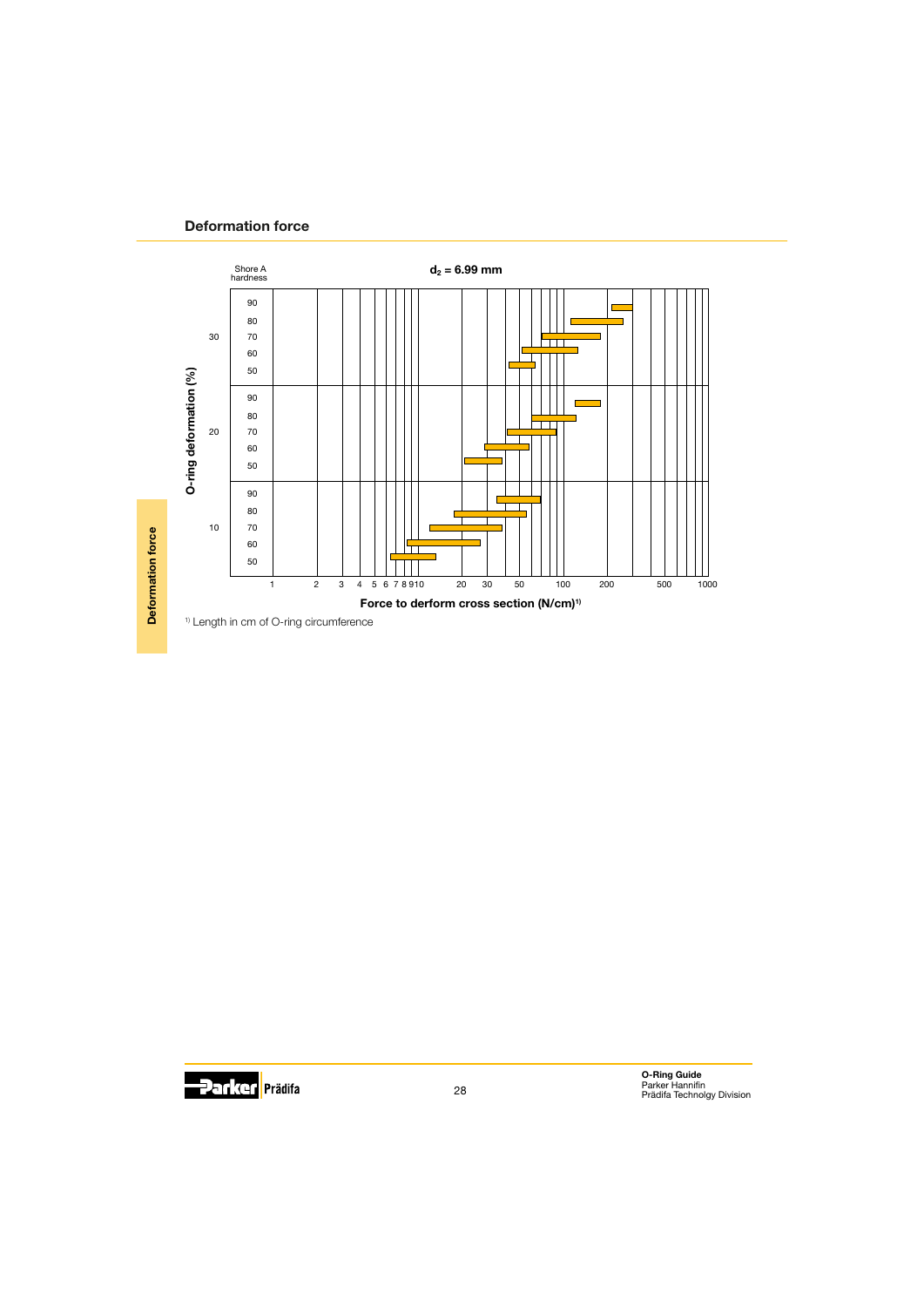### Extrusion



#### Basis for curves

- 100,000 pressure cycles at the rate of 60 per minute from zero to the indicated pressure
- Maximum temperature (i.e., test temperature) 70 °C
- No back-up rings
- Total diametral clearance must include cylinder
- expansion due to pressure • Apply a reasonable safety factor in practical applications to allow for excessively sharp edges and other imperfections and for higher temperatures
- 1) Reduce the clearance shown by 60 % when using silicone or fluorosilicone Elastomers.

**- Parker** Prädifa

29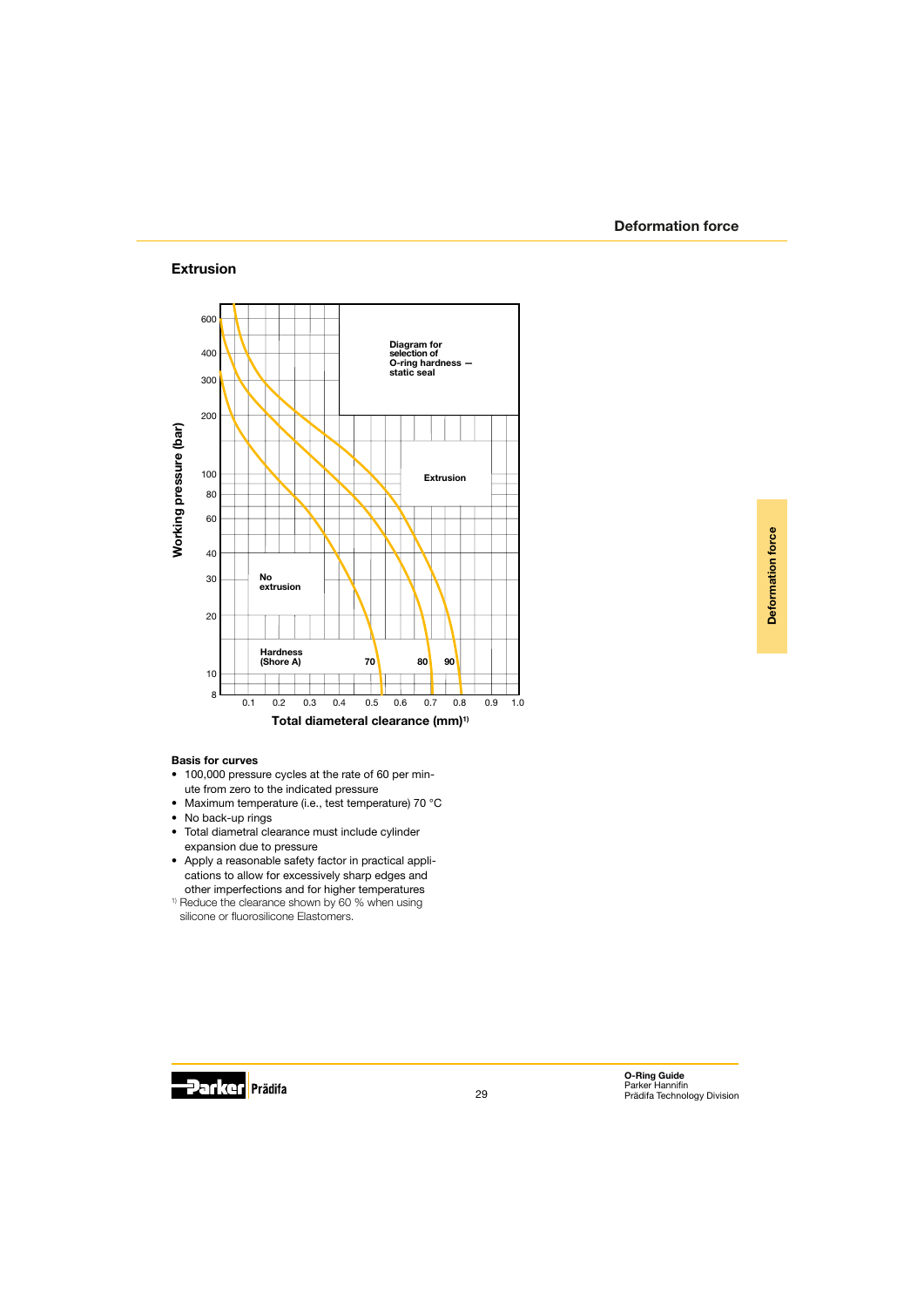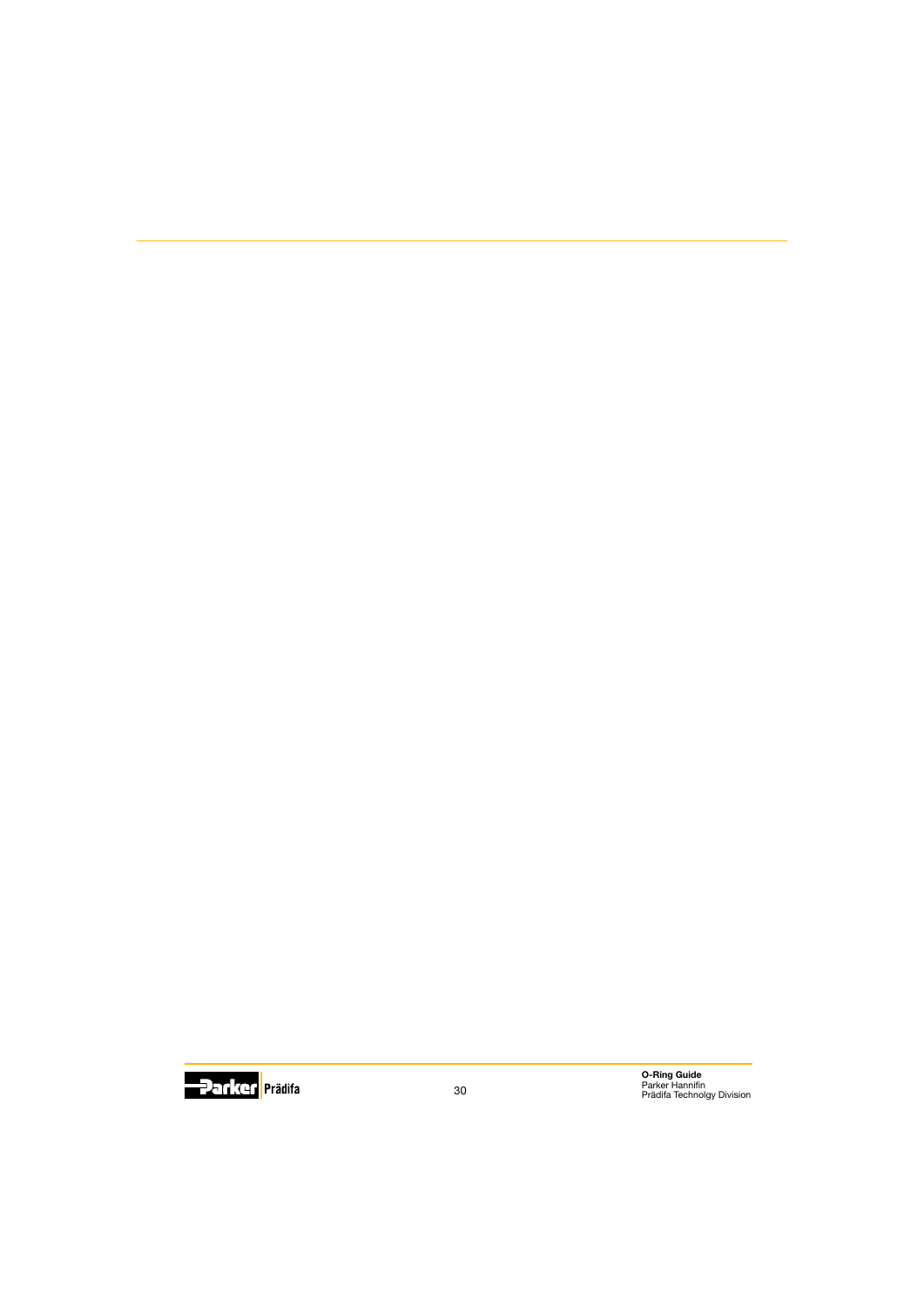The following charts are included to facilitate engineering analysis. Additional information is available in the Parker O-Ring Handbook.

Parker offers O-rings for use in static as well as dynamic sealing applications. Static seals are those where the mating parts of the gland do not have movement relative to each other. These seals include face, radial, dovetail. Examples of these seals and the corresponding design charts are found on the following pages. Dynamic seals include reciprocating, floating pneumatic, oscillating, and rotary applications. Dynamic seals are defined by one of the gland parts having movement relative to the other part. Gland design recommendations for a reciprocating seal are provided also in this chapter.

For further design assistance and recommendations contact a Parker O-ring applications engineer.

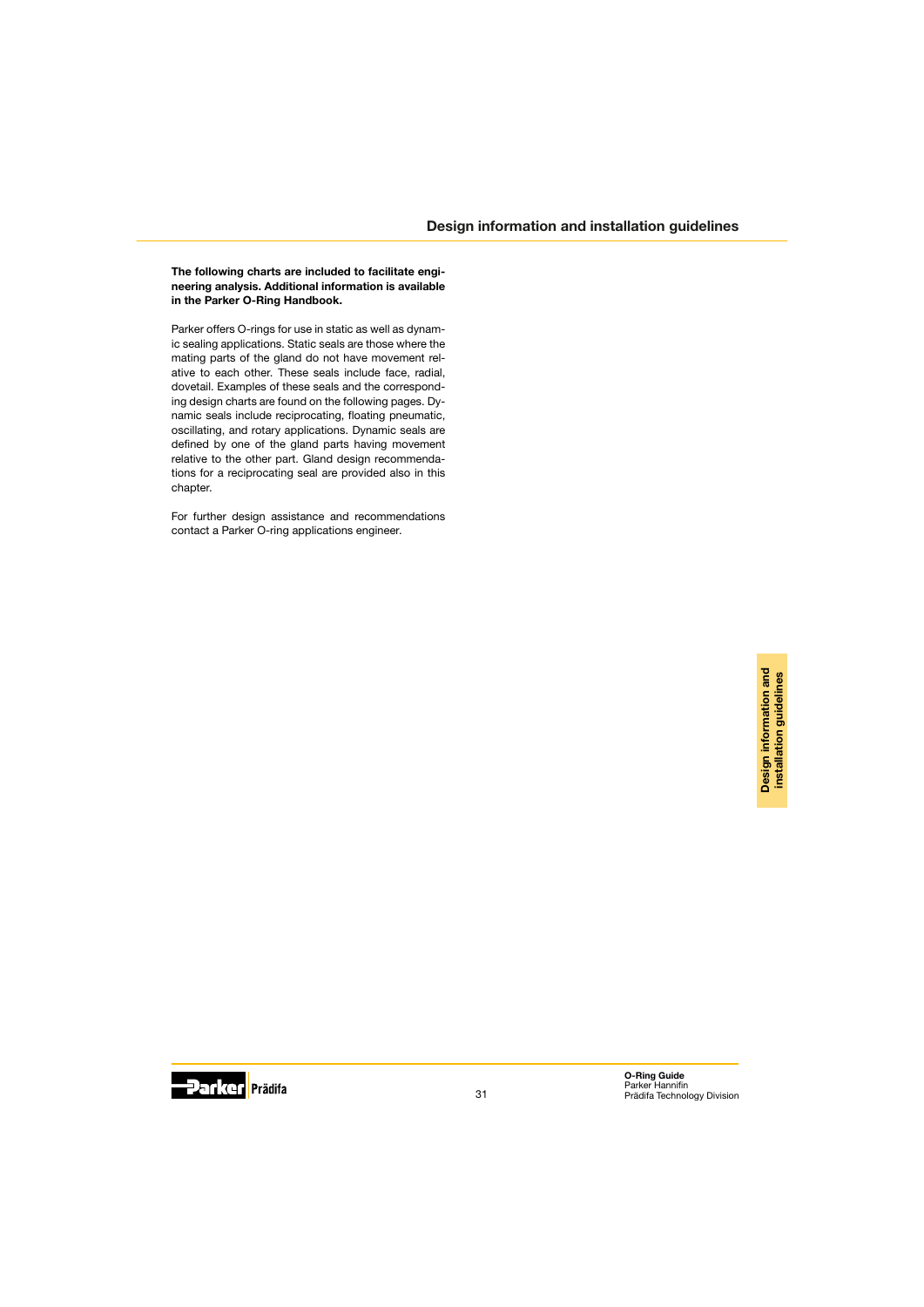# Static seals – axial

The O-Ring cross-section is deformed in an axial direction. As the O-ring makes a relative movement under pressure loading, it is important to observe the direction of pressure:

- If pressure acts from the inside, the O-Ring should touch the gland outer diameter (optimally compressed by 1 to 3 % of its circumference).
- If pressure acts from the outside, the O-Ring inner diameter should touch the inner diameter of the gland (stretched by up to 6 %).



Pressure from inside

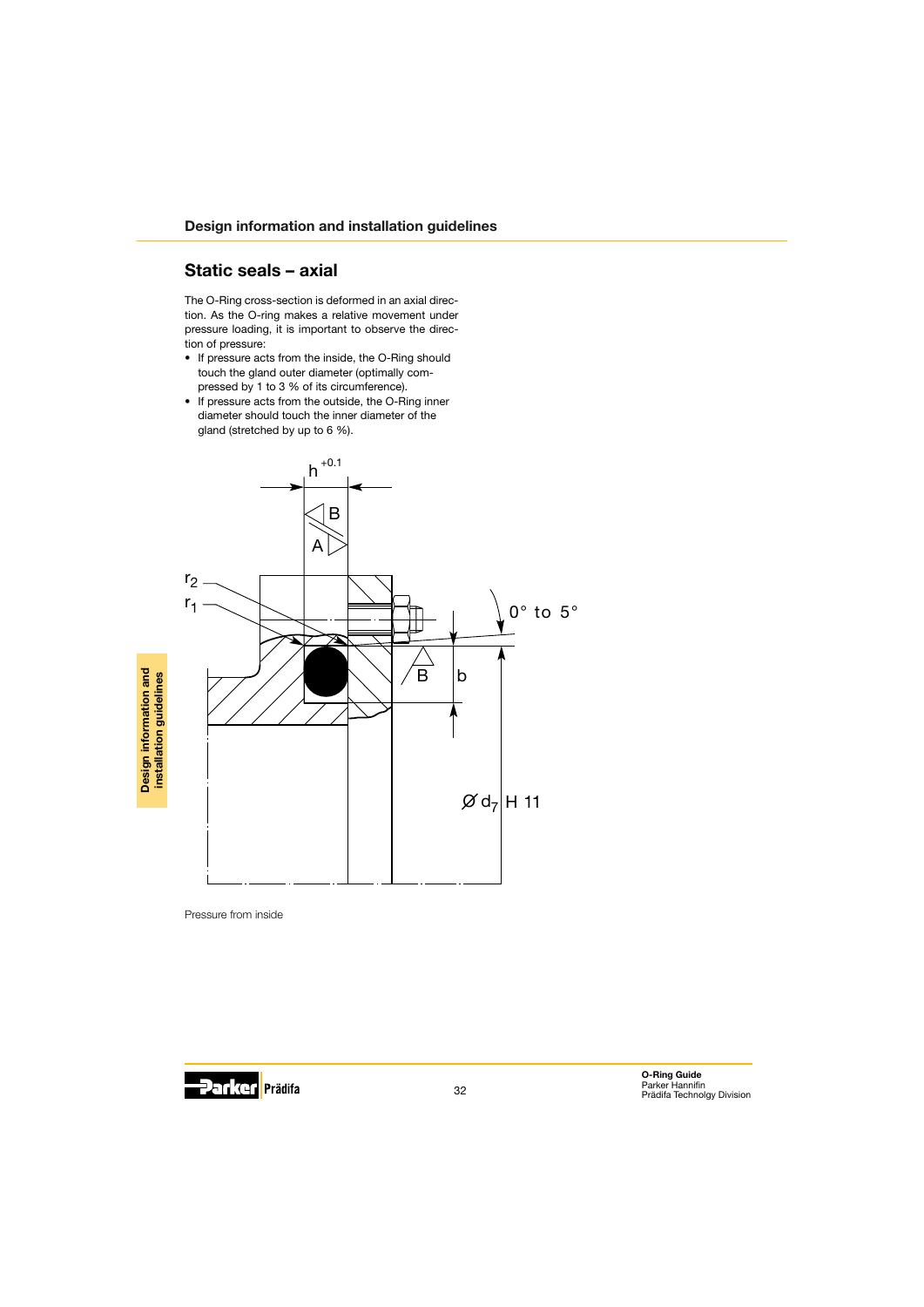

Pressure from outside

# Surface finish roughness - static seal



**-Parker** Prädifa

33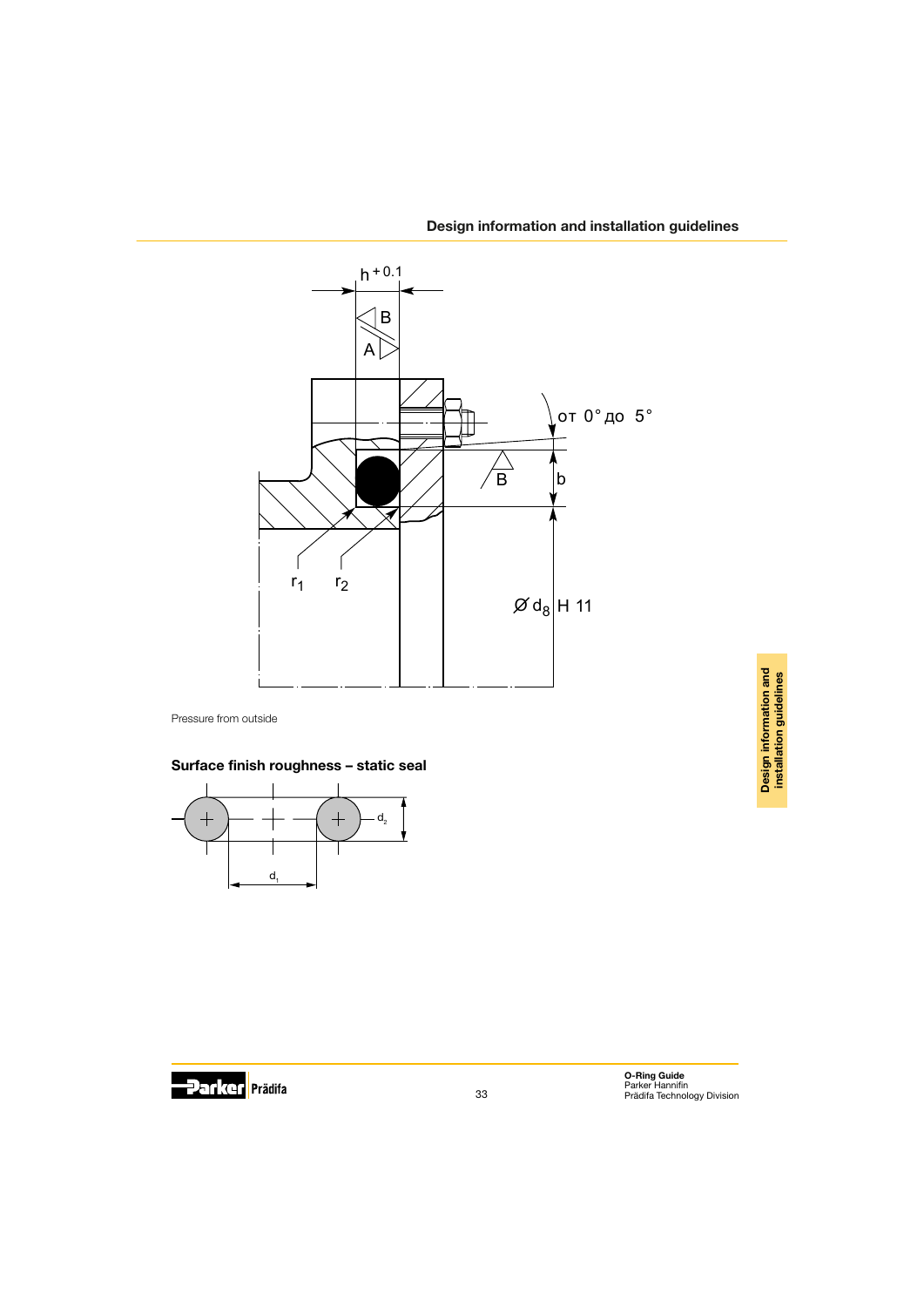#### Rectangular gland dimensions – axial deformation

| d <sub>2</sub> | $h^{+0.10}$ | $b^{+0.20}$ |      |                          | $r_{1.00}$ |      |                          | $r_{2}$ |
|----------------|-------------|-------------|------|--------------------------|------------|------|--------------------------|---------|
| 1.50           | 1.10        | 1.90        | 0.20 | $\overline{\phantom{a}}$ | 0.40       | 0.20 | $\overline{\phantom{a}}$ | 0.40    |
| 1.78           | 1.30        | 2.40        | 0.20 | $\overline{\phantom{a}}$ | 0.40       | 0.20 | $\overline{\phantom{a}}$ | 0.40    |
| 2.00           | 1.50        | 2.60        | 0.20 | $\qquad \qquad -$        | 0.40       | 0.20 | $\overline{\phantom{a}}$ | 0.40    |
| 2.50           | 2.00        | 3.20        | 0.20 | $\overline{\phantom{a}}$ | 0.40       | 0.20 | $\overline{\phantom{a}}$ | 0.40    |
| 2.62           | 2.10        | 3.60        | 0.20 | $\overline{\phantom{a}}$ | 0.40       | 0.20 | $\overline{\phantom{a}}$ | 0.40    |
| 3.00           | 2.30        | 3.90        | 0.40 | $\overline{\phantom{a}}$ | 0.80       | 0.20 | $\overline{\phantom{a}}$ | 0.40    |
| 3.53           | 2.80        | 4.80        | 0.40 | $\overline{\phantom{a}}$ | 0.80       | 0.20 | $\overline{\phantom{a}}$ | 0.40    |
| 4.00           | 3.25        | 5.20        | 0.40 | $\overline{\phantom{a}}$ | 0.80       | 0.20 | $\overline{\phantom{a}}$ | 0.40    |
| 5.00           | 4.00        | 6.50        | 0.40 | $\overline{\phantom{a}}$ | 0.80       | 0.20 | $\overline{\phantom{a}}$ | 0.40    |
| 5.33           | 4.35        | 7.20        | 0.40 | $\overline{\phantom{a}}$ | 0.80       | 0.20 | $\overline{\phantom{a}}$ | 0.40    |
| 6.00           | 5.00        | 7.80        | 0.80 | $\overline{\phantom{0}}$ | 1.20       | 0.20 | $\overline{\phantom{a}}$ | 0.40    |
| 6.99           | 5.75        | 9.60        | 0.80 | $\overline{\phantom{a}}$ | 1.20       | 0.20 | $\overline{\phantom{a}}$ | 0.40    |
| 8.00           | 6.80        | 10.40       | 0.80 | $\overline{\phantom{0}}$ | 1.20       | 0.20 | $\overline{\phantom{a}}$ | 0.40    |
| 9.00           | 7.70        | 11.70       | 0.80 | ÷,                       | 1.20       | 0.20 | $\overline{\phantom{a}}$ | 0.40    |
| 10.00          | 8.70        | 13.00       | 0.80 | $\overline{\phantom{0}}$ | 1.20       | 0.20 | $\overline{\phantom{a}}$ | 0.40    |
| 12.00          | 10.60       | 15.60       | 0.80 | ÷,                       | 1.20       | 0.20 | $\overline{\phantom{a}}$ | 0.40    |

The DIN ISO 3601 sizes are preferable and shown here in bold.

# Surface finish roughness – static seal

| Surface                 | Surface finish roughness, percentage<br>Pressure<br>contact area $t_{\rm s}$ > 50 % |         |                  |
|-------------------------|-------------------------------------------------------------------------------------|---------|------------------|
|                         |                                                                                     | $B_{a}$ | $R_{\text{max}}$ |
|                         |                                                                                     | [µm]    |                  |
| A contact surface       | non-pulsating                                                                       | 1.60    | 6.30             |
| A contact surface       | pulsating                                                                           | 0.80    | 3.20             |
| B groove base and sides | non-pulsating                                                                       | 3.20    | 12.50            |
| B groove base and sides | pulsating                                                                           | 1.60    | 6.30             |

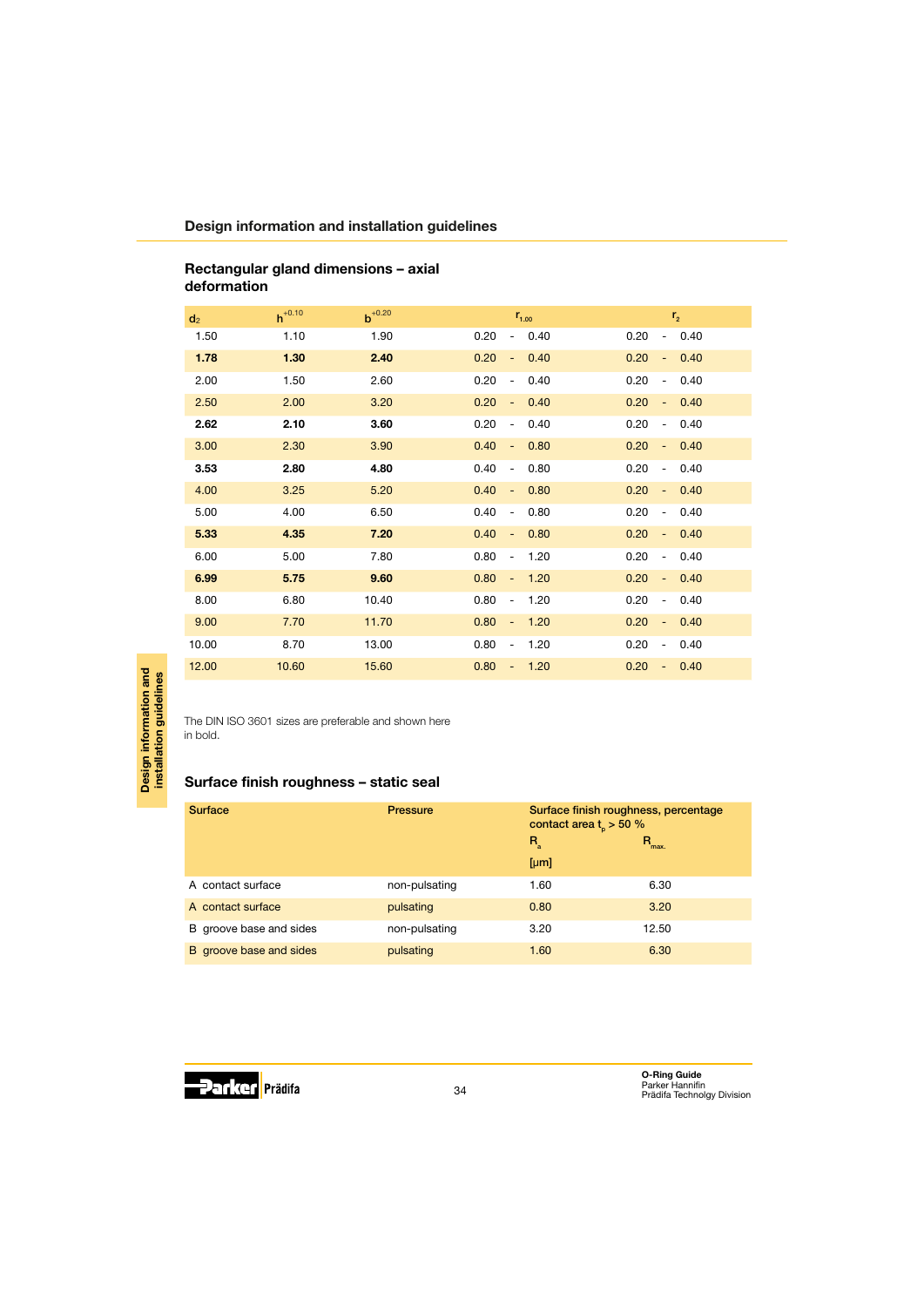# Static seals – radial





## Gland in outside element



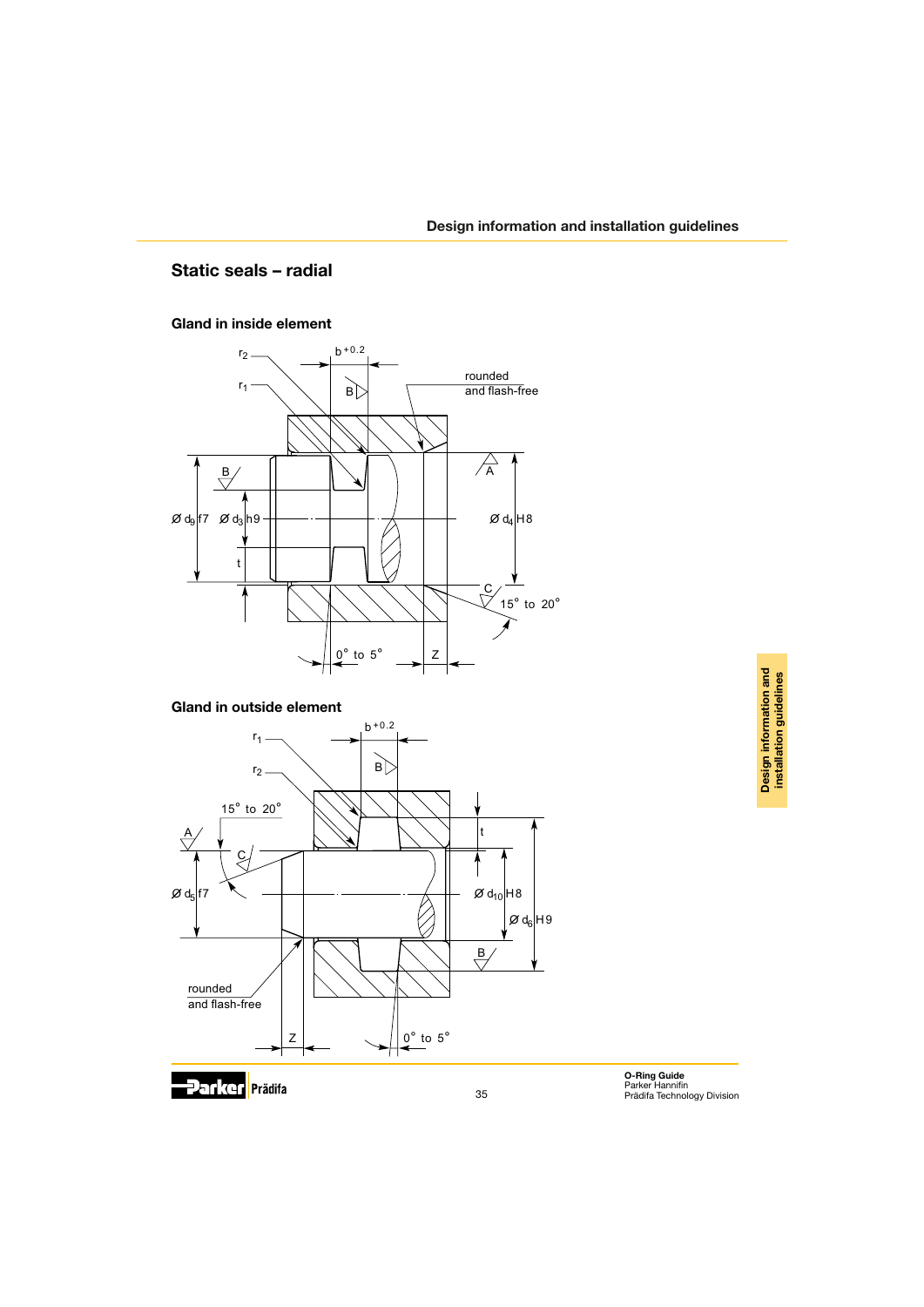

Gland dimensions – radial deformation

| d <sub>2</sub> | $t^{1}$ | $h^{+0.20}$ | z   | $r_{1,0}$                | r <sub>2</sub>                             |
|----------------|---------|-------------|-----|--------------------------|--------------------------------------------|
| 1.50           | 1.10    | 1.90        | 1.5 | 0.2<br>$-0.4$            | 0.1<br>0.3<br>$\sim$                       |
| 1.78           | 1.40    | 2.40        | 1.5 | 0.2<br>$-0.4$            | 0.1<br>$-0.3$                              |
| 2.00           | 1.50    | 2.60        | 1.5 | 0.2<br>0.4<br>$\sim$ $-$ | 0.1<br>$-0.3$                              |
| 2.50           | 2.00    | 3.20        | 1.5 | $0.2 - 0.4$              | 0.1<br>$-0.3$                              |
| 2.62           | 2.10    | 3.60        | 1.5 | $0.2 -$<br>0.4           | 0.1<br>0.3<br>$\sim$                       |
| 3.00           | 2.30    | 3.90        | 2.0 | $0.4 -$<br>0.8           | 0.1<br>$-0.3$                              |
| 3.53           | 2.90    | 4.80        | 2.0 | $0.4 -$<br>0.8           | 0.1<br>$-0.3$                              |
| 4.00           | 3.25    | 5.20        | 2.0 | $0.4 - 0.8$              | 0.1<br>$-0.3$                              |
| 5.00           | 4.10    | 6.50        | 3.0 | $0.4 - 0.8$              | 0.1<br>$-0.3$                              |
| 5.33           | 4.50    | 7.20        | 3.0 | $0.4 - 0.8$              | 0.1<br>$-0.3$                              |
| 6.00           | 5.00    | 7.80        | 3.0 | 0.4<br>0.8<br>$\sim$     | 0.1<br>0.3<br>$\mathcal{L}_{\mathrm{eff}}$ |
| 6.99           | 5.90    | 9.60        | 3.6 | 0.8<br>$-1.2$            | 0.1<br>$-0.3$                              |
| 8.00           | 6.80    | 10.40       | 4.0 | 0.8<br>$-1.2$            | 0.1<br>$-0.3$                              |
| 9.00           | 7.70    | 11.70       | 4.5 | $0.8 - 1.2$              | 0.1<br>$-0.3$                              |
| 10.00          | 8.70    | 13.00       | 4.5 | $0.8 - 1.2$              | 0.1<br>0.3<br>$\sim$                       |
| 12.00          | 10.60   | 15.60       | 4.5 | 0.8<br>$-1.2$            | 0.1<br>$-0.3$                              |

<sup>1)</sup> The tolerances are calculated from  $d_3$ h $9 + d_4$ H $8$  or  $d_5$ f $7 + d_6$ H $9$ . The DIN ISO 3601 sizes are preferable and shown here in bold.

## Surface finish roughness – static seal

| Surface                                  | Pressure       | Surface finish roughness,<br>percentage contact area $t_{\rm s}$ > 50 % |                  |  |
|------------------------------------------|----------------|-------------------------------------------------------------------------|------------------|--|
|                                          |                | $R_a$                                                                   | $R_{\text{max}}$ |  |
|                                          |                | [µm]                                                                    |                  |  |
| A contact surface                        | non-pulsating  | 1.60                                                                    | 6.30             |  |
| A contact surface                        | pulsating      | 0.80                                                                    | 3.20             |  |
| B groove base and sides                  | non-pulsating  | 3.20                                                                    | 12.50            |  |
| B groove base and sides                  | pulsating      | 1.60                                                                    | 6.30             |  |
| C surface finish of lead-in edge chamfer | $\overline{a}$ | 3.20                                                                    | 12.50            |  |

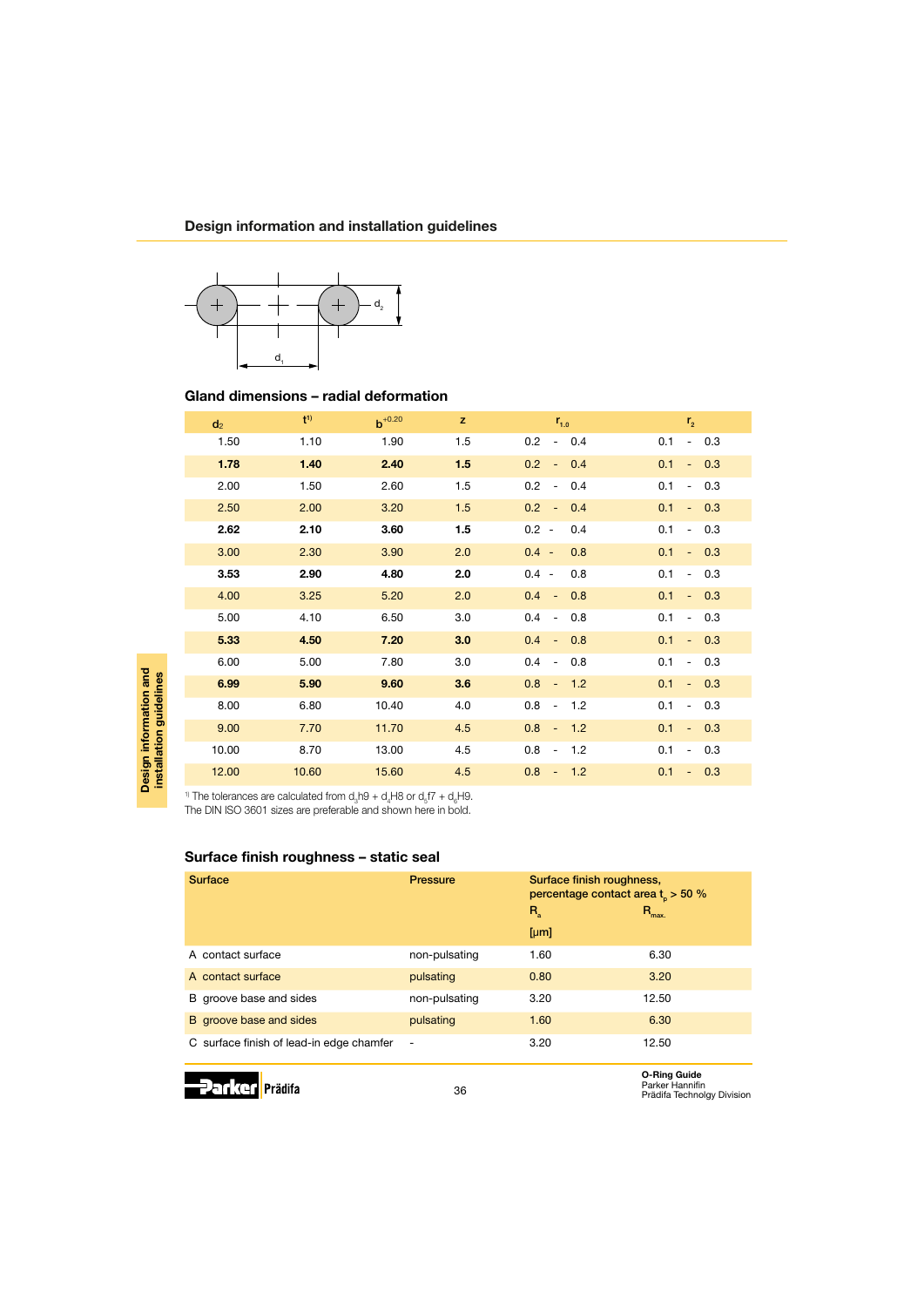## Static seals – dovetail groove

The dovetail groove shape is used where it is necessary to keep an O-Ring in its position, e.g. during surface work, when opening and closing tools or machines where otherwise the O-Ring would drop out of the gland. The machining of the gland is difficult and costly.



Dovetail gland

d = gland mean diameter The gland width is measured before deburring the edges.

Radius  $r_{2}$  is selected so that the O-Ring is not damaged during assembly and cannot be trapped in the gap under high pressure.



# Design information and<br>installation guidelines Design information and installation guidelines

#### Dovetail gland dimensions

| $d_2$ | h             | $b^{+0.10}$ | $r_{2.00}$    | $r_{1.00}$  |
|-------|---------------|-------------|---------------|-------------|
| 1.78  | $1.25 + 0.05$ | 1.40        | $0.10 - 0.30$ | $0.4 - 0.6$ |
| 2.62  | $2.05 + 0.05$ | 2.10        | $0.10 - 0.30$ | $0.6 - 0.8$ |
| 3.53  | $2.80 + 0.05$ | 2.85        | $0.10 - 0.30$ | $0.8 - 1.0$ |
| 5.33  | $4.55 + 0.08$ | 4.35        | $0.10 - 0.30$ | $1.0 - 1.3$ |
| 6.99  | $5.85 + 0.08$ | 5.85        | $0.10 - 0.30$ | $1.3 - 1.6$ |

|  | <br>12<br>- 12<br>ш |
|--|---------------------|
|--|---------------------|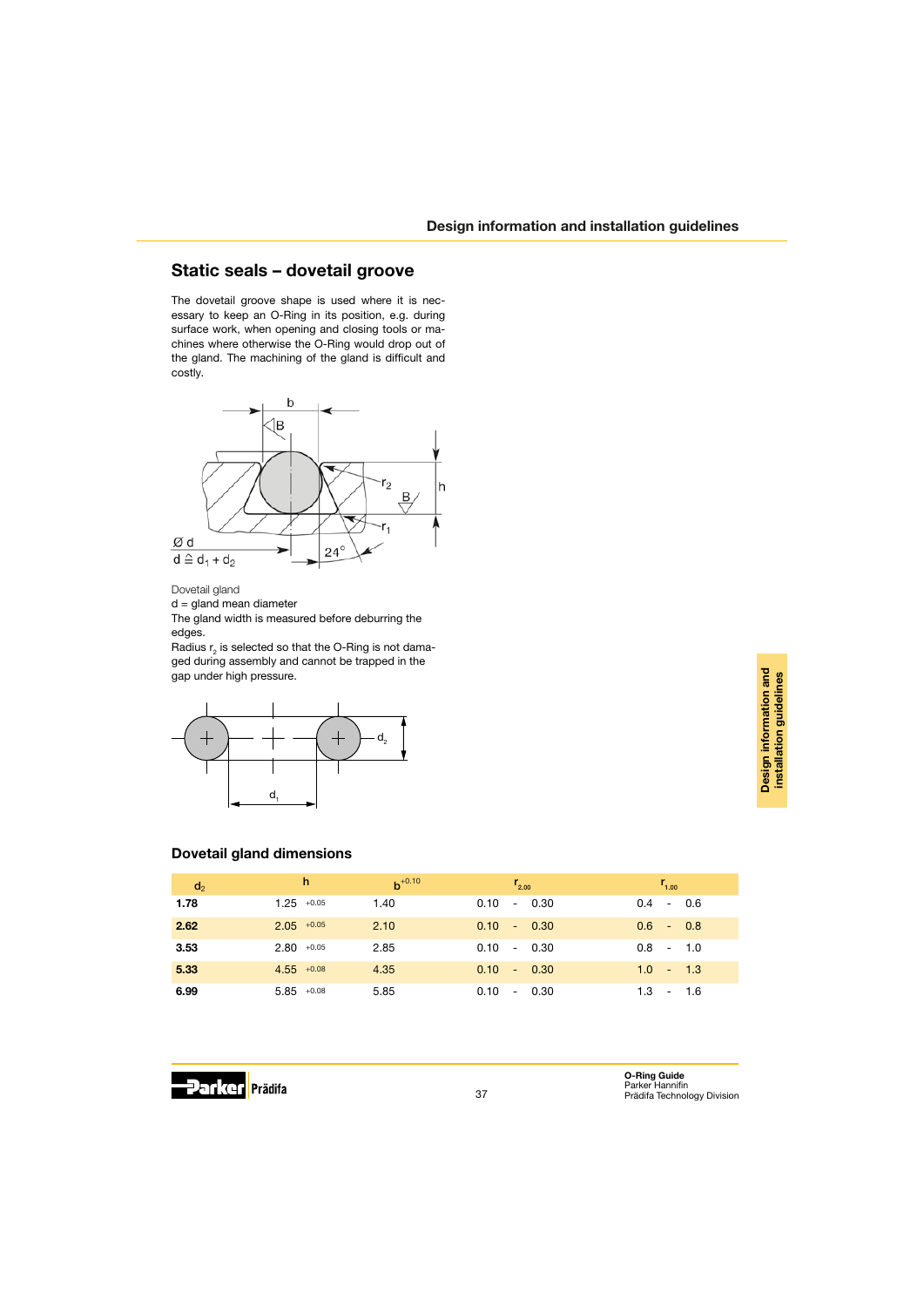## Design information and installation guidelines

## Surface finish roughness – static seal

| <b>Surface</b>          | <b>Pressure</b> | Surface finish roughness,<br>percentage contact area $t_{\text{g}} > 50$ % |                  |
|-------------------------|-----------------|----------------------------------------------------------------------------|------------------|
|                         |                 | $R_a$                                                                      | $R_{\text{max}}$ |
|                         |                 | [µm]                                                                       |                  |
| A contact surface       | non-pulsating   | 1.60                                                                       | 6.30             |
| A contact surface       | pulsating       | 0.80                                                                       | 3.20             |
| B groove base and sides | non-pulsating   | 3.20                                                                       | 12.50            |
| B groove base and sides | pulsating       | 1.60                                                                       | 6.30             |

# Dynamic seals – hydraulics



Rod seal – hydraulic and pneumatic

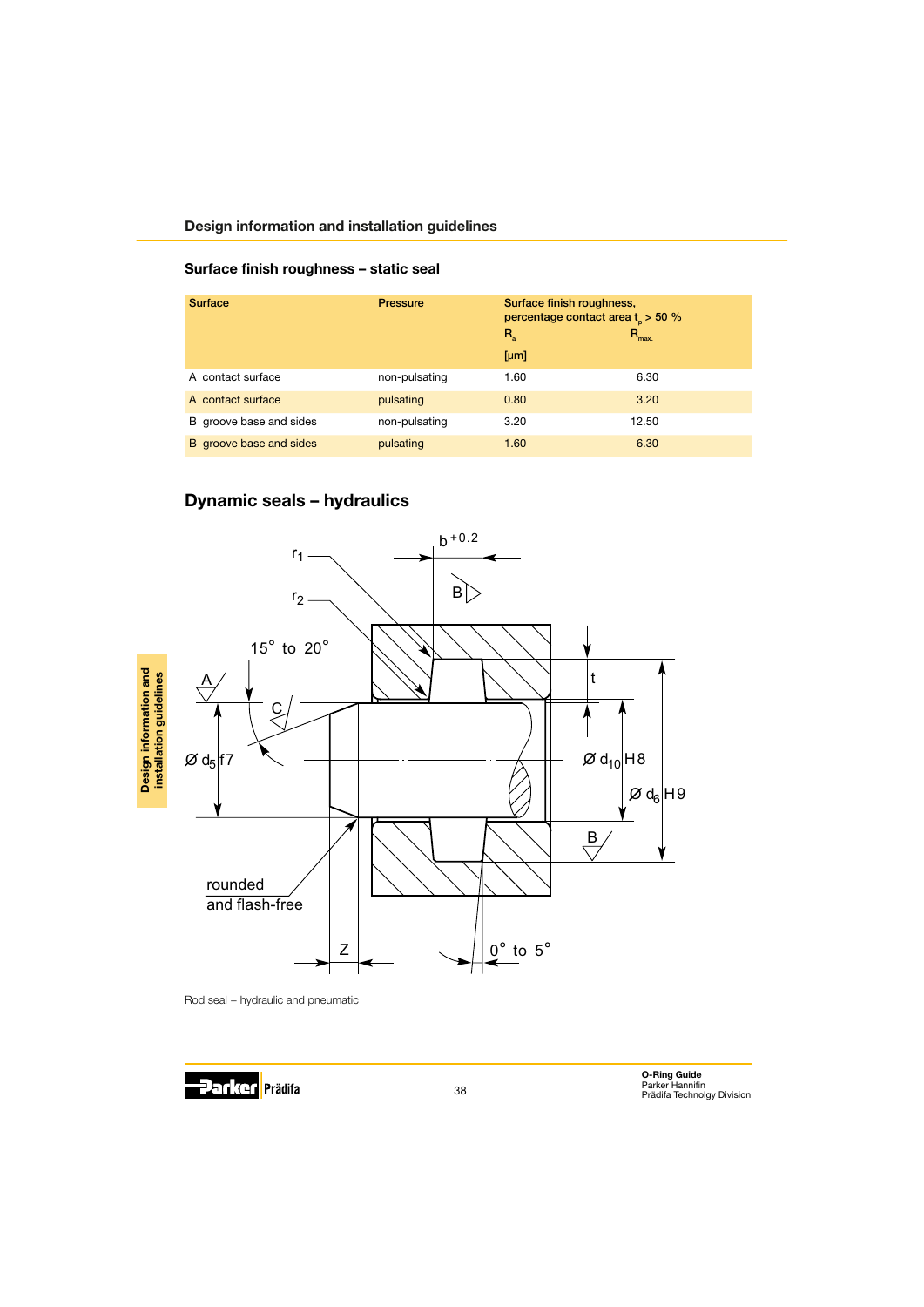

## Design information and installation guidelines

Piston seal – hydraulic and pneumatic

## Surface-finish roughness – reciprocating seal – hydraulic

| <b>Surface</b>                           | Surface finish roughness,<br>percentage contact area $t_{0} > 50$ % |       |
|------------------------------------------|---------------------------------------------------------------------|-------|
|                                          | $R_{\rm a}$<br>$R_{\text{max}}$                                     |       |
|                                          | [µm]                                                                |       |
| A contact surface                        | 0.40                                                                | 1.60  |
| B groove base and sides                  | 1.60                                                                | 6.30  |
| C surface finish of lead-in edge chamfer | 3.20                                                                | 12.50 |

**-Parker** Prädifa

39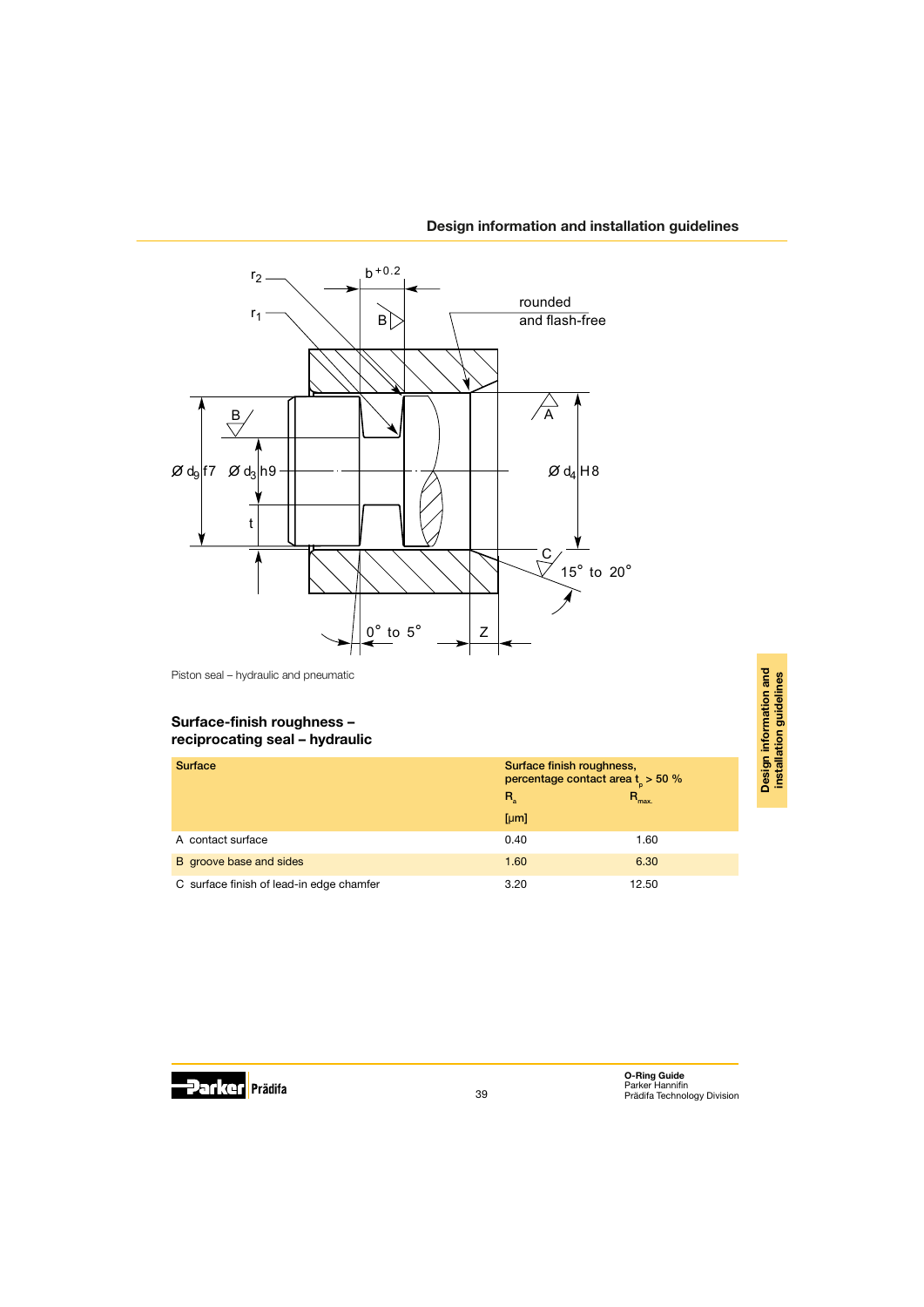#### Design information and installation guidelines

#### Gland dimensions – dynamic hydraulic seal

| d <sub>2</sub> | $t^{(1)}$ | $b^{+0.20}$ | z    | $r_{1.00}$                               | r <sub>2</sub>  |
|----------------|-----------|-------------|------|------------------------------------------|-----------------|
| 1.50           | 1.30      | 1.90        | 1.50 | 0.20<br>0.40<br>$\sim$                   | 0.10<br>$-0.30$ |
| 1.78           | 1.45      | 2.40        | 1.50 | 0.20<br>$-0.40$                          | $0.10 - 0.30$   |
| 2.00           | 1.70      | 2.60        | 1.50 | 0.20<br>0.40<br>$\sim$                   | $0.10 - 0.30$   |
| 2.50           | 2.10      | 3.30        | 1.50 | 0.20<br>$-0.40$                          | $0.10 - 0.30$   |
| 2.62           | 2.20      | 3.60        | 1.50 | 0.20<br>0.40<br>$\sim$                   | $0.10 - 0.30$   |
| 3.00           | 2.60      | 3.90        | 1.80 | 0.40<br>$-0.80$                          | $0.10 - 0.30$   |
| 3.53           | 3.05      | 4.80        | 1.80 | 0.40<br>0.80<br>$\sim$                   | $0.10 - 0.30$   |
| 4.00           | 3.50      | 5.30        | 1.80 | 0.40<br>$-0.80$                          | $0.10 - 0.30$   |
| 5.00           | 4.45      | 6.70        | 2.70 | 0.40<br>0.80<br>$\overline{\phantom{a}}$ | 0.10<br>$-0.30$ |
| 5.33           | 4.65      | 7.10        | 2.70 | 0.40<br>$-0.80$                          | $0.10 - 0.30$   |
| 6.00           | 5.40      | 8.00        | 3.60 | 0.40<br>0.80<br>$\sim$                   | $0.10 - 0.30$   |
| 6.99           | 6.20      | 9.50        | 3.60 | 0.40<br>0.80<br>$\sim$                   | $0.10 - 0.30$   |

<sup>1)</sup> The tolerances are calculated from  $d_3h9 + d_4H8$  or  $d_5f7$ + d $_{\rm e}$ H9.

The DIN ISO 3601 sizes are preferable and shown here in bold.

Additional information to gland dimensions for O-rings with anti-extrusion rings, the surface-finish-roughness and the gland dimensions of the pneumatic application is available in the Parker O-Ring Handbook.

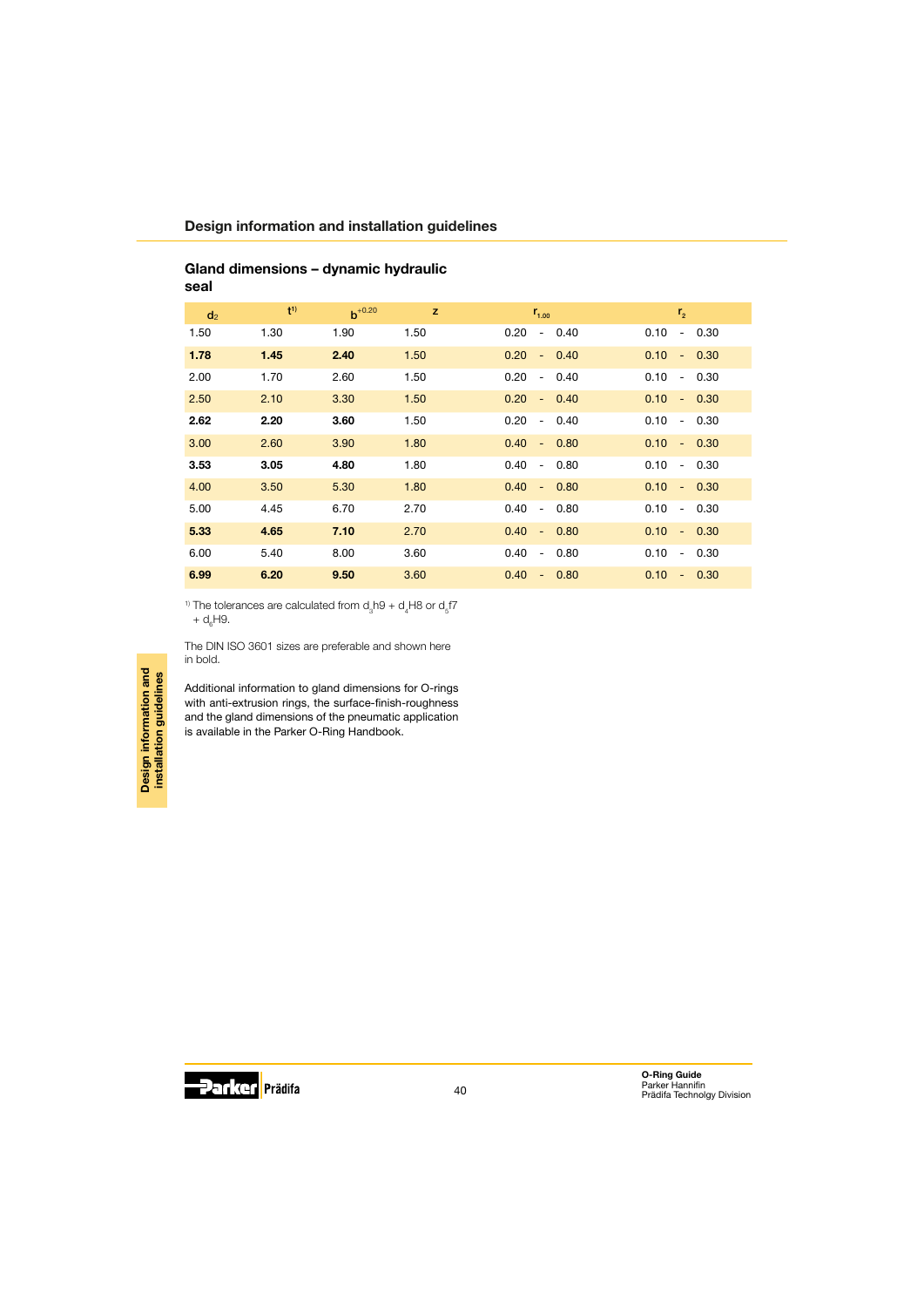The following tables provide dimensions for standard shrinkage materials only. These correspond to AS568B dimensions. O-rings manufactured from compounds with different shrinkage rates will provide slightly different dimensions and tolerances when standard tooling is used. Custom tooling may be necessary for some compounds in order to meet AS568B dimensions and tolerances.

For further information contact a Parker O-ring applications engineer.

#### Characteristics of the 2-xxx series

The 2-xxx series from Parker offers the following advantages.

Ex-stock in following compounds: N0674-70 (NBR 70 Shore A) N0552-90 (NBR 90 Shore A) E0540-80 (EPDM 80 Shore A) V0747-75 (FKM 75 Shore A)

For each 2-xxx series O-ring we can offer a Parker Parbak<sup>®</sup> back-up ring to fit. This is particularly important where large clearance gaps and/or high pressures exist (see chapter Parbak® back-up ring).

O-rings of the 2-xxx series correspond to the standard ISO 3601.

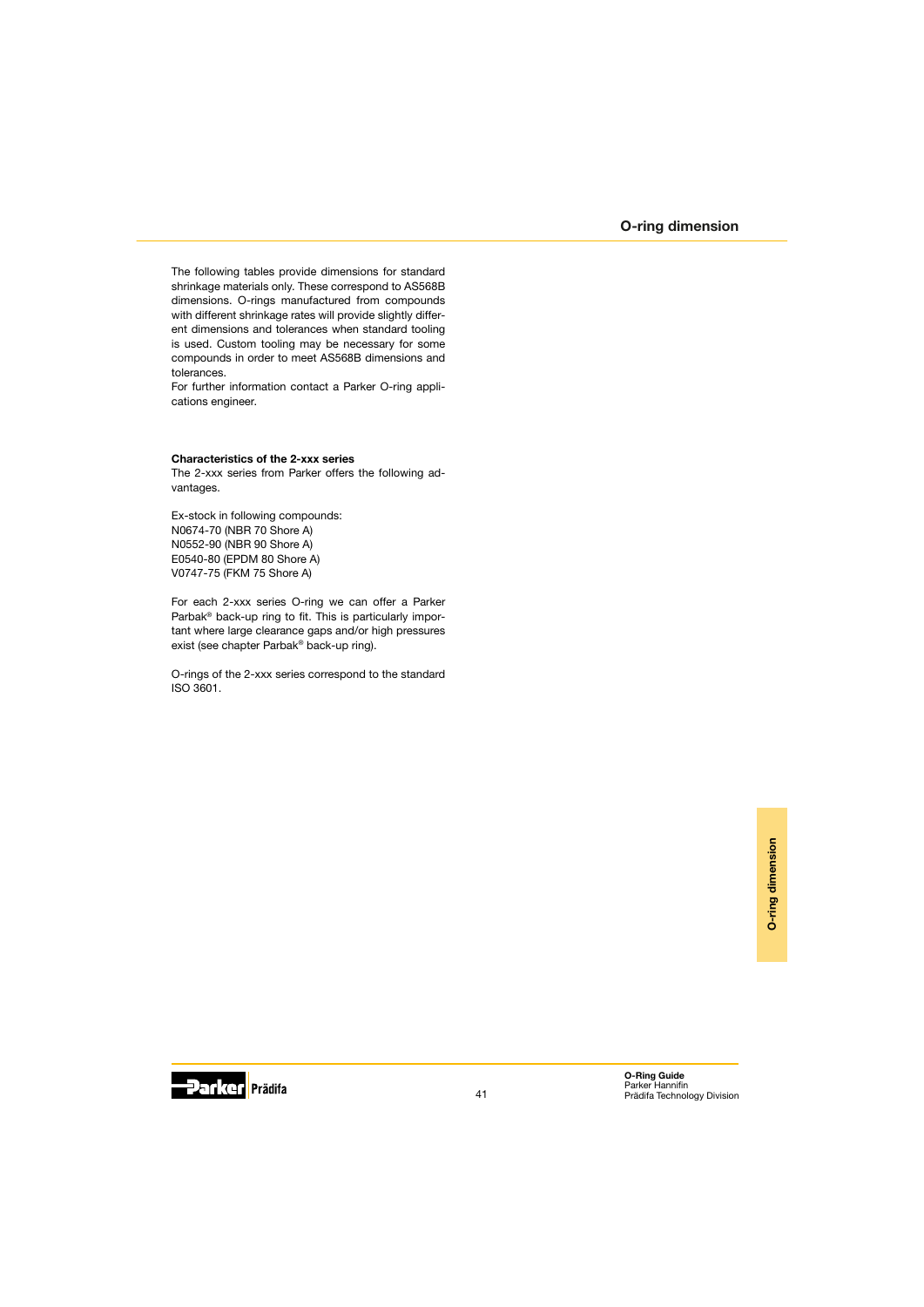| 2-0xx sizes: | cross-section $\mathsf{d}_{2}$ = 1.78 mm |                                  |
|--------------|------------------------------------------|----------------------------------|
|              | Parker no. Ø d mm                        | Cross-<br>section d <sub>2</sub> |
| $2 - 001*$   | 0.74                                     | 1.02                             |
| $2 - 002*$   | 1.07                                     | 1.27                             |
| $2 - 003*$   | 1.42                                     | 1.52                             |
| $2 - 004$    | 1.78                                     | 1.78                             |
| $2 - 005$    | 2.57                                     | 1.78                             |
| $2 - 006$    | 2.9                                      | 1.78                             |
| $2 - 007$    | 3.68                                     | 1.78                             |
| $2 - 008$    | 4.47                                     | 1.78                             |
| $2 - 009$    | 5.28                                     | 1.78                             |
| $2 - 010$    | 6.07                                     | 1.78                             |
| $2 - 011$    | 7.65                                     | 1.78                             |
| $2 - 012$    | 9.25                                     | 1.78                             |
| $2 - 013$    | 10.82                                    | 1.78                             |
| $2 - 014$    | 12.42                                    | 1.78                             |
| $2 - 015$    | 14                                       | 1.78                             |
| $2 - 016$    | 15.6                                     | 1.78                             |
| $2 - 017$    | 17.17                                    | 1.78                             |
| $2 - 018$    | 18.17                                    | 1.78                             |
| $2 - 019$    | 20.35                                    | 1.78                             |
| $2 - 020$    | 21.95                                    | 1.78                             |
| $2 - 021$    | 23.52                                    | 1.78                             |
| $2 - 022$    | 25.12                                    | 1.78                             |
| 2-023        | 26.7                                     | 1.78                             |
| $2 - 024$    | 28.3                                     | 1.78                             |
| $2 - 025$    | 29.87                                    | 1.78                             |
| $2 - 026$    | 31.47                                    | 1.78                             |
| $2 - 027$    | 33.05                                    | 1.78                             |
| 2-028        | 34.65                                    | 1.78                             |
| 2-029        | 37.82                                    | 1.78                             |
| 2-030        | 41                                       | 1.78                             |
| 2-031        | 44.17                                    | 1.78                             |
| $2 - 032$    | 47.35                                    | 1.78                             |
| 2-033        | 50.52                                    | 1.78                             |
| $2 - 034$    | 53.7                                     | 1.78                             |
|              |                                          |                                  |

**Extra de Prädifa** 

O-ring dimension

O-ring dimension

| Parker no. | Ø d mm | Cross-<br>section d. |
|------------|--------|----------------------|
| $2 - 0.35$ | 56.87  | 1.78                 |
| $2 - 036$  | 60.05  | 1.78                 |
| 2-037      | 63.22  | 1.78                 |
| $2 - 038$  | 66.4   | 1.78                 |
| $2 - 039$  | 69.57  | 1.78                 |
| $2 - 040$  | 72.75  | 1.78                 |
| $2 - 041$  | 75.92  | 1.78                 |
| $2 - 042$  | 82.27  | 1.78                 |
| $2 - 043$  | 88.62  | 1.78                 |
| $2 - 044$  | 94.97  | 1.78                 |
| $2 - 045$  | 101.32 | 1.78                 |
| $2 - 046$  | 107.67 | 1.78                 |
| $2 - 047$  | 114.02 | 1.78                 |
| $2 - 048$  | 120.37 | 1.78                 |
| $2 - 049$  | 126.72 | 1.78                 |
| $2 - 050$  | 133.07 | 1.78                 |

\* Please note the differing

cross-sections for these sizes.

O-Ring Guide Parker Hannifin Prädifa Technolgy Division

#### 42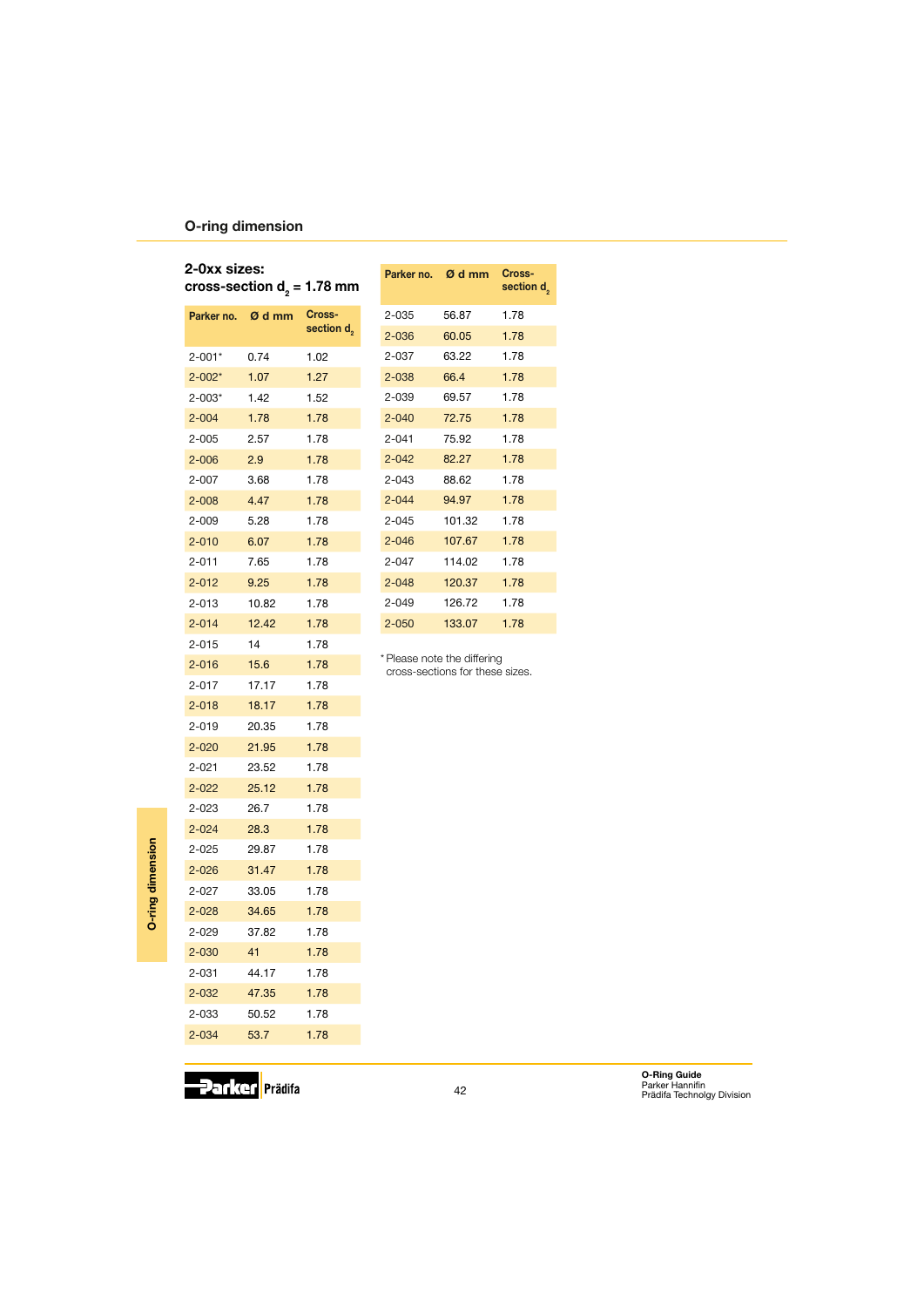| 2-1xx sizes:<br>cross-section $d2 = 2.62$ mm |       |                        |  | Parker no. | Ø d mm | Cross-<br>section d <sub>2</sub> |
|----------------------------------------------|-------|------------------------|--|------------|--------|----------------------------------|
| Parker no. Ø d mm                            |       | Cross-                 |  | 2-136      | 50.47  | 2.62                             |
|                                              |       | section d <sub>2</sub> |  | $2 - 137$  | 52.07  | 2.62                             |
| $2 - 102$                                    | 1.24  | 2.62                   |  | 2-138      | 53.64  | 2.62                             |
| $2 - 103$                                    | 2.06  | 2.62                   |  | 2-139      | 55.25  | 2.62                             |
| $2 - 104$                                    | 2.84  | 2.62                   |  | 2-140      | 56.82  | 2.62                             |
| $2 - 105$                                    | 3.63  | 2.62                   |  | $2 - 141$  | 58.42  | 2.62                             |
| 2-106                                        | 4.42  | 2.62                   |  | $2 - 142$  | 59.99  | 2.62                             |
| $2 - 107$                                    | 5.23  | 2.62                   |  | $2 - 143$  | 61.6   | 2.62                             |
| $2 - 108$                                    | 6.02  | 2.62                   |  | $2 - 144$  | 63.17  | 2.62                             |
| $2 - 109$                                    | 7.59  | 2.62                   |  | $2 - 145$  | 64.77  | 2.62                             |
| 2-110                                        | 9.19  | 2.62                   |  | $2 - 146$  | 66.34  | 2.62                             |
| $2 - 111$                                    | 10.77 | 2.62                   |  | $2 - 147$  | 67.95  | 2.62                             |
| $2 - 112$                                    | 12.37 | 2.62                   |  | 2-148      | 69.52  | 2.62                             |
| $2 - 113$                                    | 13.94 | 2.62                   |  | $2 - 149$  | 71.12  | 2.62                             |
| $2 - 114$                                    | 15.54 | 2.62                   |  | $2 - 150$  | 72.69  | 2.62                             |
| $2 - 115$                                    | 17.12 | 2.62                   |  | 2-151      | 75.87  | 2.62                             |
| $2 - 116$                                    | 18.72 | 2.62                   |  | $2 - 152$  | 82.22  | 2.62                             |
| $2 - 117$                                    | 20.29 | 2.62                   |  | $2 - 153$  | 88.57  | 2.62                             |
| $2 - 118$                                    | 21.89 | 2.62                   |  | 2-154      | 94.92  | 2.62                             |
| 2-119                                        | 23.47 | 2.62                   |  | $2 - 155$  | 101.27 | 2.62                             |
| 2-120                                        | 25.07 | 2.62                   |  | $2 - 156$  | 107.62 | 2.62                             |
| $2 - 121$                                    | 26.64 | 2.62                   |  | $2 - 157$  | 113.97 | 2.62                             |
| $2 - 122$                                    | 28.24 | 2.62                   |  | 2-158      | 120.32 | 2.62                             |
| $2 - 123$                                    | 29.82 | 2.62                   |  | $2 - 159$  | 126.67 | 2.62                             |
| 2-124                                        | 31.42 | 2.62                   |  | $2 - 160$  | 133.02 | 2.62                             |
| $2 - 125$                                    | 32.99 | 2.62                   |  | $2 - 161$  | 139.37 | 2.62                             |
| $2 - 126$                                    | 34.59 | 2.62                   |  | 2-162      | 145.72 | 2.62                             |
| $2 - 127$                                    | 36.17 | 2.62                   |  | 2-163      | 152.07 | 2.62                             |
| 2-128                                        | 37.77 | 2.62                   |  | 2-164      | 158.42 | 2.62                             |
| $2 - 129$                                    | 39.34 | 2.62                   |  | $2 - 165$  | 164.77 | 2.62                             |
| 2-130                                        | 40.94 | 2.62                   |  | $2 - 166$  | 171.12 | 2.62                             |
| 2-131                                        | 42.52 | 2.62                   |  | 2-167      | 177.47 | 2.62                             |
| 2-132                                        | 44.12 | 2.62                   |  | 2-168      | 183.82 | 2.62                             |
| 2-133                                        | 45.69 | 2.62                   |  | 2-169      | 190.17 | 2.62                             |
| 2-134                                        | 47.29 | 2.62                   |  | $2 - 170$  | 196.52 | 2.62                             |
| 2-135                                        | 48.9  | 2.62                   |  | $2 - 171$  | 202.87 | 2.62                             |

| Parker no. Ø d mm |        | Cross-<br>section d <sub>2</sub> |
|-------------------|--------|----------------------------------|
| $2 - 172$         | 209.22 | 2.62                             |
| $2 - 173$         | 215.57 | 2.62                             |
| $2 - 174$         | 221.92 | 2.62                             |
| $2 - 175$         | 228.27 | 2.62                             |
| $2 - 176$         | 234.62 | 2.62                             |
| $2 - 177$         | 240.97 | 2.62                             |
| $2 - 178$         | 247.32 | 2.62                             |

O-ring dimension O-ring dimension

**- Parker** Prädifa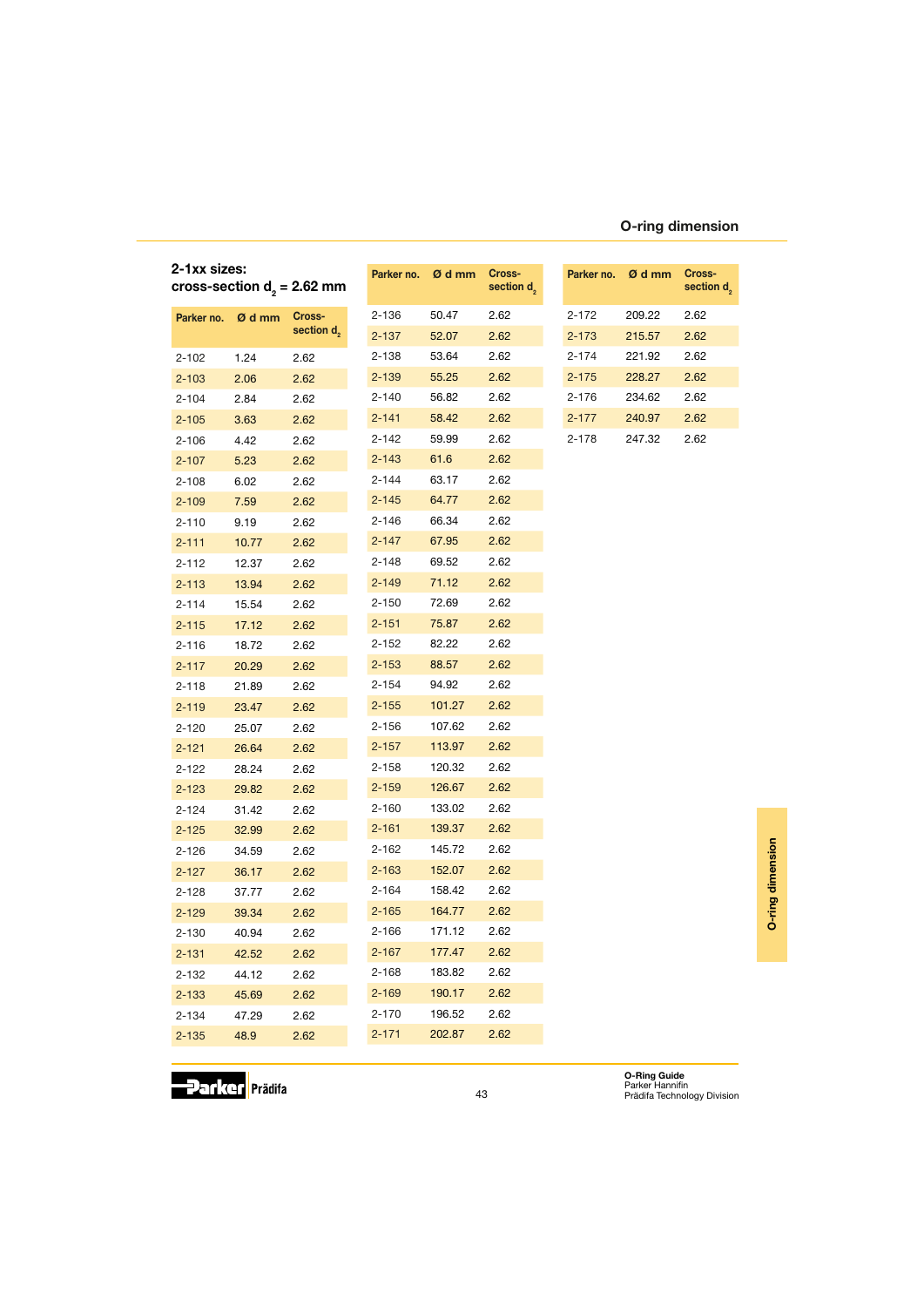| 2-2xx sizes: |                  | cross-section $d2 = 3.53$ mm | Parker no. | Ø d mm | Cross-<br>section d. |
|--------------|------------------|------------------------------|------------|--------|----------------------|
| Parker no.   | $\emptyset$ d mm | Cross-                       | $2 - 235$  | 78.97  | 3.53                 |
|              |                  | section d,                   | 2-236      | 82.14  | 3.53                 |
| $2 - 201$    | 4.34             | 3.53                         | 2-237      | 85.32  | 3.53                 |
| $2 - 202$    | 5.94             | 3.53                         | 2-238      | 88.49  | 3.53                 |
| 2-203        | 7.52             | 3.53                         | 2-239      | 91.67  | 3.53                 |
| $2 - 204$    | 9.12             | 3.53                         | 2-240      | 94.84  | 3.53                 |
| $2 - 205$    | 10.12            | 3.53                         | $2 - 241$  | 98.02  | 3.53                 |
| $2 - 206$    | 12.29            | 3.53                         | $2 - 242$  | 101.19 | 3.53                 |
| 2-207        | 13.87            | 3.53                         | 2-243      | 104.37 | 3.53                 |
| $2 - 208$    | 15.47            | 3.53                         | $2 - 244$  | 107.54 | 3.53                 |
| 2-209        | 17.04            | 3.53                         | $2 - 245$  | 110.72 | 3.53                 |
| $2 - 210$    | 18.64            | 3.53                         | $2 - 246$  | 113.89 | 3.53                 |
| $2 - 211$    | 20.22            | 3.53                         | 2-247      | 117.07 | 3.53                 |
| $2 - 212$    | 21.82            | 3.53                         | $2 - 248$  | 120.24 | 3.53                 |
| 2-213        | 23.39            | 3.53                         | 2-249      | 123.42 | 3.53                 |
| $2 - 214$    | 24.99            | 3.53                         | 2-250      | 126.59 | 3.53                 |
| $2 - 215$    | 26.57            | 3.53                         | 2-251      | 129.77 | 3.53                 |
| $2 - 216$    | 28.17            | 3.53                         | $2 - 252$  | 132.94 | 3.53                 |
| 2-217        | 29.74            | 3.53                         | $2 - 253$  | 136.12 | 3.53                 |
| $2 - 218$    | 31.34            | 3.53                         | $2 - 254$  | 139.29 | 3.53                 |
| 2-219        | 32.92            | 3.53                         | $2 - 255$  | 142.47 | 3.53                 |
| $2 - 220$    | 34.52            | 3.53                         | $2 - 256$  | 145.64 | 3.53                 |
| $2 - 221$    | 36.09            | 3.53                         | 2-257      | 148.82 | 3.53                 |
| $2 - 222$    | 37.69            | 3.53                         | $2 - 258$  | 151.99 | 3.53                 |
| 2-223        | 40.87            | 3.53                         | 2-259      | 158.34 | 3.53                 |
| $2 - 224$    | 44.04            | 3.53                         | 2-260      | 164.69 | 3.53                 |
| $2 - 225$    | 47.22            | 3.53                         | 2-261      | 171.04 | 3.53                 |
| $2 - 226$    | 50.39            | 3.53                         | $2 - 262$  | 177.39 | 3.53                 |
| 2-227        | 53.57            | 3.53                         | 2-263      | 183.74 | 3.53                 |
| 2-228        | 56.74            | 3.53                         | 2-264      | 190.09 | 3.53                 |
| 2-229        | 59.92            | 3.53                         | 2-265      | 196.44 | 3.53                 |
| 2-230        | 63.09            | 3.53                         | 2-266      | 202.79 | 3.53                 |
| 2-231        | 66.27            | 3.53                         | 2-267      | 209.14 | 3.53                 |
| 2-232        | 69.44            | 3.53                         | 2-268      | 215.49 | 3.53                 |
| 2-233        | 72.62            | 3.53                         | 2-269      | 221.84 | 3.53                 |
| $2 - 234$    | 75.79            | 3.53                         | 2-270      | 228.19 | 3.53                 |
|              |                  |                              |            |        |                      |

| Parker no. | Ød mm  | Cross-<br>section d <sub>2</sub> |
|------------|--------|----------------------------------|
| 2-271      | 234.54 | 3.53                             |
| $2 - 272$  | 240.89 | 3.53                             |
| 2-273      | 247.24 | 3.53                             |
| $2 - 274$  | 253.59 | 3.53                             |
| $2 - 275$  | 266.29 | 3.53                             |
| $2 - 276$  | 278.99 | 3.53                             |
| $2 - 277$  | 291.69 | 3.53                             |
| $2 - 278$  | 304.39 | 3.53                             |
| 2-279      | 329.79 | 3.53                             |
| 2-280      | 355.19 | 3.53                             |
| 2-281      | 380.59 | 3.53                             |
| 2-282      | 405.26 | 3.53                             |
| 2-283      | 430.66 | 3.53                             |
| $2 - 284$  | 456.06 | 3.53                             |
|            |        |                                  |

O-ring dimension

O-ring dimension

**- Parker** Prädifa

O-Ring Guide Parker Hannifin Prädifa Technolgy Division

44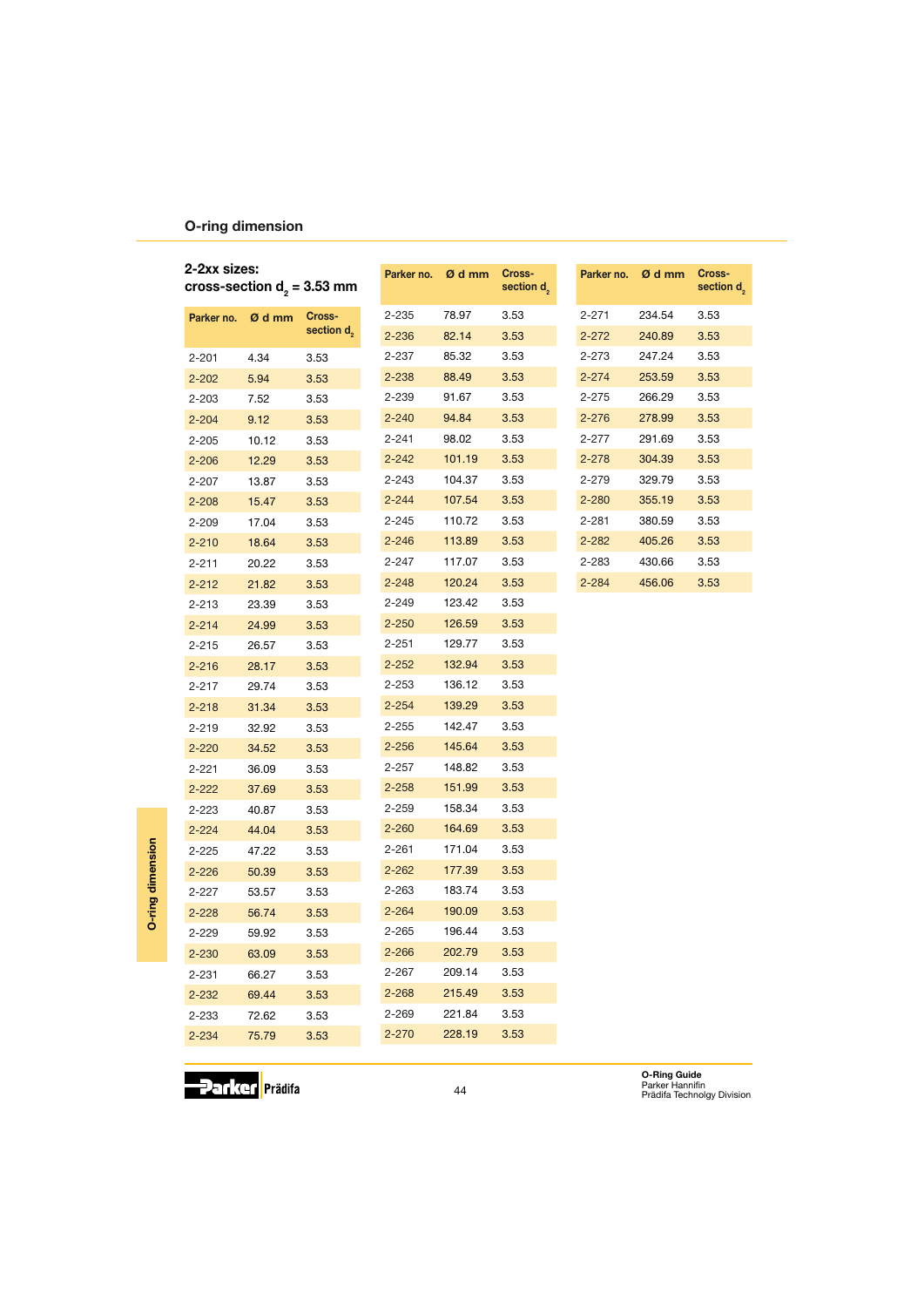| 2-3xx sizes: |        |                               |            |        | Cross-     |            |        | Cross-     |
|--------------|--------|-------------------------------|------------|--------|------------|------------|--------|------------|
|              |        | cross-section $d_2 = 5.33$ mm | Parker no. | Ø d mm | section d, | Parker no. | Ø d mm | section d, |
| Parker no.   | Ø d mm | Cross-                        | 2-343      | 94.62  | 5.33       | 2-379      | 278.77 | 5.33       |
|              |        | section d <sub>2</sub>        | 2-344      | 97.79  | 5.33       | 2-380      | 291.47 | 5.33       |
| 2-309        | 10.46  | 5.33                          | 2-345      | 100.97 | 5.33       | 2-381      | 304.17 | 5.33       |
| 2-310        | 12.07  | 5.33                          | 2-346      | 104.14 | 5.33       | 2-382      | 329.57 | 5.33       |
| 2-311        | 13.64  | 5.33                          | 2-347      | 107.32 | 5.33       | 2-383      | 354.97 | 5.33       |
| 2-312        | 15.24  | 5.33                          | 2-348      | 110.49 | 5.33       | 2-384      | 380.37 | 5.33       |
| 2-313        | 16.81  | 5.33                          | 2-349      | 113.67 | 5.33       | 2-385      | 405.26 | 5.33       |
| $2 - 314$    | 18.42  | 5.33                          | 2-350      | 116.84 | 5.33       | 2-386      | 430.66 | 5.33       |
| 2-315        | 19.99  | 5.33                          | 2-351      | 120.02 | 5.33       | 2-387      | 456.06 | 5.33       |
| 2-316        | 21.59  | 5.33                          | 2-352      | 123.19 | 5.33       | 2-388      | 481.41 | 5.33       |
| 2-317        | 23.16  | 5.33                          | 2-353      | 126.37 | 5.33       | 2-389      | 506.81 | 5.33       |
| $2 - 318$    | 24.77  | 5.33                          | 2-354      | 129.54 | 5.33       | 2-390      | 532.21 | 5.33       |
| 2-319        | 26.34  | 5.33                          | 2-355      | 132.72 | 5.33       | 2-391      | 557.61 | 5.33       |
| 2-320        | 27.94  | 5.33                          | $2 - 356$  | 135.89 | 5.33       | 2-392      | 582.68 | 5.33       |
| 2-321        | 29.51  | 5.33                          | 2-357      | 139.07 | 5.33       | 2-393      | 608.08 | 5.33       |
| 2-322        | 31.12  | 5.33                          | 2-358      | 142.24 | 5.33       | 2-394      | 633.48 | 5.33       |
| 2-323        | 32.69  | 5.33                          | 2-359      | 145.42 | 5.33       | 2-395      | 658.88 | 5.33       |
| 2-324        | 34.29  | 5.33                          | 2-360      | 148.59 | 5.33       |            |        |            |
| 2-325        | 37.47  | 5.33                          | 2-361      | 151.77 | 5.33       |            |        |            |
| 2-326        | 40.64  | 5.33                          | 2-362      | 158.12 | 5.33       |            |        |            |
| 2-327        | 43.82  | 5.33                          | 2-363      | 164.47 | 5.33       |            |        |            |
| 2-328        | 46.99  | 5.33                          | 2-364      | 170.82 | 5.33       |            |        |            |
| 2-329        | 50.17  | 5.33                          | 2-365      | 177.17 | 5.33       |            |        |            |
| 2-330        | 53.34  | 5.33                          | 2-366      | 183.52 | 5.33       |            |        |            |
| 2-331        | 56.52  | 5.33                          | 2-367      | 189.87 | 5.33       |            |        |            |
| 2-332        | 59.69  | 5.33                          | 2-368      | 196.22 | 5.33       |            |        |            |
| 2-333        | 62.87  | 5.33                          | 2-369      | 202.57 | 5.33       |            |        |            |
| 2-334        | 66.04  | 5.33                          | 2-370      | 208.92 | 5.33       |            |        |            |
| 2-335        | 69.22  | 5.33                          | 2-371      | 215.27 | 5.33       |            |        |            |
| 2-336        | 72.39  | 5.33                          | 2-372      | 221.62 | 5.33       |            |        |            |
| 2-337        | 75.57  | 5.33                          | 2-373      | 227.97 | 5.33       |            |        |            |
| 2-338        | 78.74  | 5.33                          | 2-374      | 234.32 | 5.33       |            |        |            |
| 2-339        | 81.92  | 5.33                          | 2-375      | 240.67 | 5.33       |            |        |            |
| 2-340        | 85.09  | 5.33                          | 2-376      | 247.02 | 5.33       |            |        |            |
| 2-341        | 88.27  | 5.33                          | 2-377      | 253.37 | 5.33       |            |        |            |
| 2-342        | 91.44  | 5.33                          | 2-378      | 266.07 | 5.33       |            |        |            |
|              |        |                               |            |        |            |            |        |            |

**- Parker** Prädifa

O-Ring Guide Parker Hannifin Prädifa Technology Division

O-ring dimension

O-ring dimension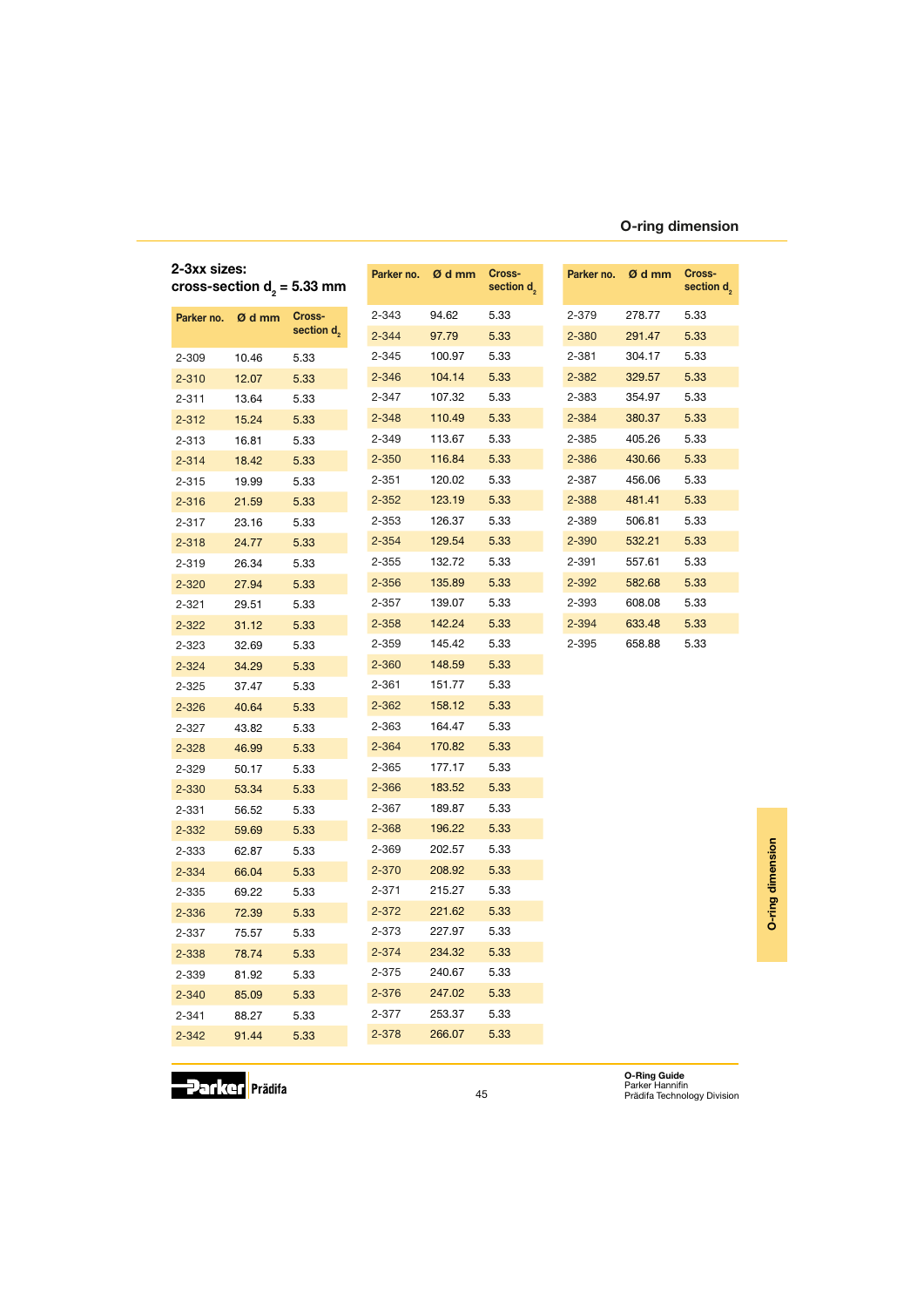| 2-4xx sizes: |        | cross-section $d_2 = 6.99$ mm | Parker no. | Ø d mm | Cross-<br>section |
|--------------|--------|-------------------------------|------------|--------|-------------------|
| Parker no.   | Ø d mm | Cross-                        | 2-459      | 380.37 | 6.99              |
|              |        | section d <sub>2</sub>        | 2-460      | 393.07 | 6.99              |
| 2-425        | 113.67 | 6.99                          | 2-461      | 405.26 | 6.99              |
| $2 - 426$    | 116.84 | 6.99                          | 2-462      | 417.96 | 6.99              |
| 2-427        | 120.02 | 6.99                          | 2-463      | 430.66 | 6.99              |
| $2 - 428$    | 123.19 | 6.99                          | 2-464      | 443.36 | 6.99              |
| 2-429        | 126.37 | 6.99                          | 2-465      | 456.06 | 6.99              |
| 2-430        | 129.54 | 6.99                          | 2-466      | 468.76 | 6.99              |
| 2-431        | 132.72 | 6.99                          | 2-467      | 481.46 | 6.99              |
| $2 - 432$    | 135.89 | 6.99                          | 2-468      | 494.16 | 6.99              |
| 2-433        | 139.07 | 6.99                          | 2-469      | 506.86 | 6.99              |
| 2-434        | 142.24 | 6.99                          | 2-470      | 532.26 | 6.99              |
| 2-435        | 145.42 | 6.99                          | 2-471      | 557.66 | 6.99              |
| $2 - 436$    | 148.59 | 6.99                          | 2-472      | 582.68 | 6.99              |
| 2-437        | 151.77 | 6.99                          | 2-473      | 608.08 | 6.99              |
| 2-438        | 158.12 | 6.99                          | 2-474      | 633.48 | 6.99              |
| 2-439        | 164.47 | 6.99                          | 2-475      | 658.88 | 6.99              |
| $2 - 440$    | 170.82 | 6.99                          |            |        |                   |
| 2-441        | 177.17 | 6.99                          |            |        |                   |
| $2 - 442$    | 183.52 | 6.99                          |            |        |                   |
| 2-443        | 189.87 | 6.99                          |            |        |                   |
| 2-444        | 196.22 | 6.99                          |            |        |                   |
| 2-445        | 202.57 | 6.99                          |            |        |                   |
| $2 - 446$    | 215.27 | 6.99                          |            |        |                   |
| 2-447        | 227.97 | 6.99                          |            |        |                   |
| $2 - 448$    | 240.67 | 6.99                          |            |        |                   |
| 2-449        | 253.37 | 6.99                          |            |        |                   |
| $2 - 450$    | 266.07 | 6.99                          |            |        |                   |
| 2-451        | 278.77 | 6.99                          |            |        |                   |
| $2 - 452$    | 291.47 | 6.99                          |            |        |                   |
| 2-453        | 304.17 | 6.99                          |            |        |                   |
| 2-454        | 316.87 | 6.99                          |            |        |                   |
| $2 - 455$    | 329.57 | 6.99                          |            |        |                   |
| 2-456        | 342.27 | 6.99                          |            |        |                   |
| 2-457        | 354.97 | 6.99                          |            |        |                   |
|              | 367.67 | 6.99                          |            |        |                   |

|           |        | section d, |
|-----------|--------|------------|
| $2 - 459$ | 380.37 | 6.99       |
| $2 - 460$ | 393.07 | 6.99       |
| $2 - 461$ | 405.26 | 6.99       |
| $2 - 462$ | 417.96 | 6.99       |
| 2-463     | 430.66 | 6.99       |
| $2 - 464$ | 443.36 | 6.99       |
| 2-465     | 456.06 | 6.99       |
| $2 - 466$ | 468.76 | 6.99       |
| $2 - 467$ | 481.46 | 6.99       |
| $2 - 468$ | 494.16 | 6.99       |
| 2-469     | 506.86 | 6.99       |
| $2 - 470$ | 532.26 | 6.99       |
| $2 - 471$ | 557.66 | 6.99       |
| 2-472     | 582.68 | 6.99       |
| $2 - 473$ | 608.08 | 6.99       |
| $2 - 474$ | 633.48 | 6.99       |
| $2 - 475$ | 658.88 | 6.99       |

O-ring dimension O-ring dimension

O-Ring Guide Parker Hannifin Prädifa Technolgy Division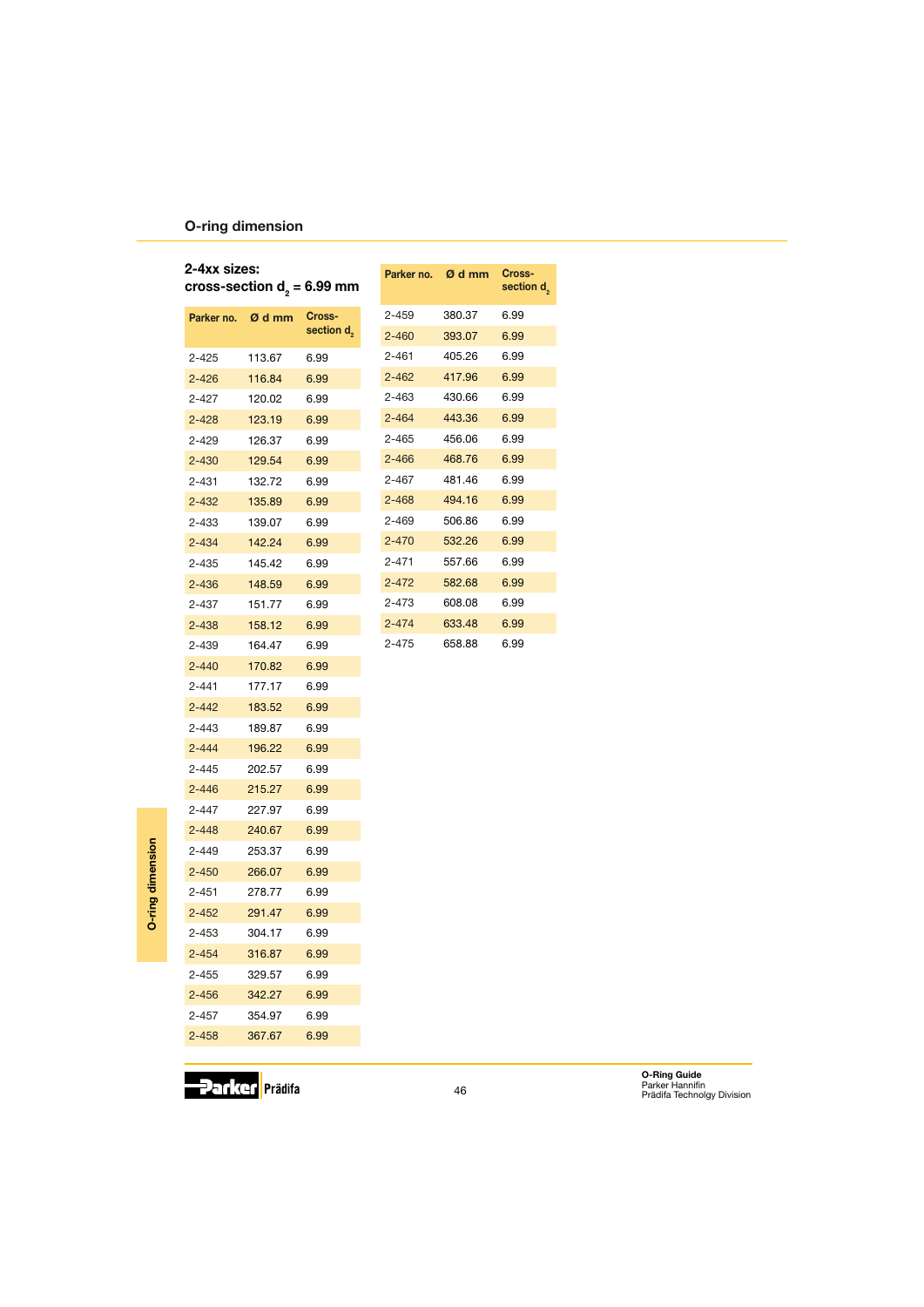#### 3-xxx sizes

| Parker no. | Ø d mm | Cross-<br>section d <sub>2</sub> |
|------------|--------|----------------------------------|
| $3 - 902$  | 6.07   | 1.63                             |
| $3 - 903$  | 7.65   | 1.63                             |
| $3 - 904$  | 8.92   | 1.83                             |
| $3 - 905$  | 10.52  | 1.83                             |
| 3-906      | 11.89  | 1.98                             |
| 3-907      | 13.46  | 2.08                             |
| 3-908      | 16.36  | 2.21                             |
| $3 - 910$  | 19.18  | 2.46                             |
| $3 - 911$  | 21.92  | 2.95                             |
| $3 - 912$  | 23.47  | 2.95                             |
| $3 - 913$  | 25.04  | 2.95                             |
| $3 - 914$  | 26.59  | 2.95                             |
| 3-916      | 29.74  | 2.95                             |
| $3 - 918$  | 34.42  | 2.95                             |
| $3 - 920$  | 37.47  | 3                                |
| $3 - 928$  | 53.09  | 3                                |
| 3-932      | 59.36  | 3                                |

O-ring dimension O-ring dimension

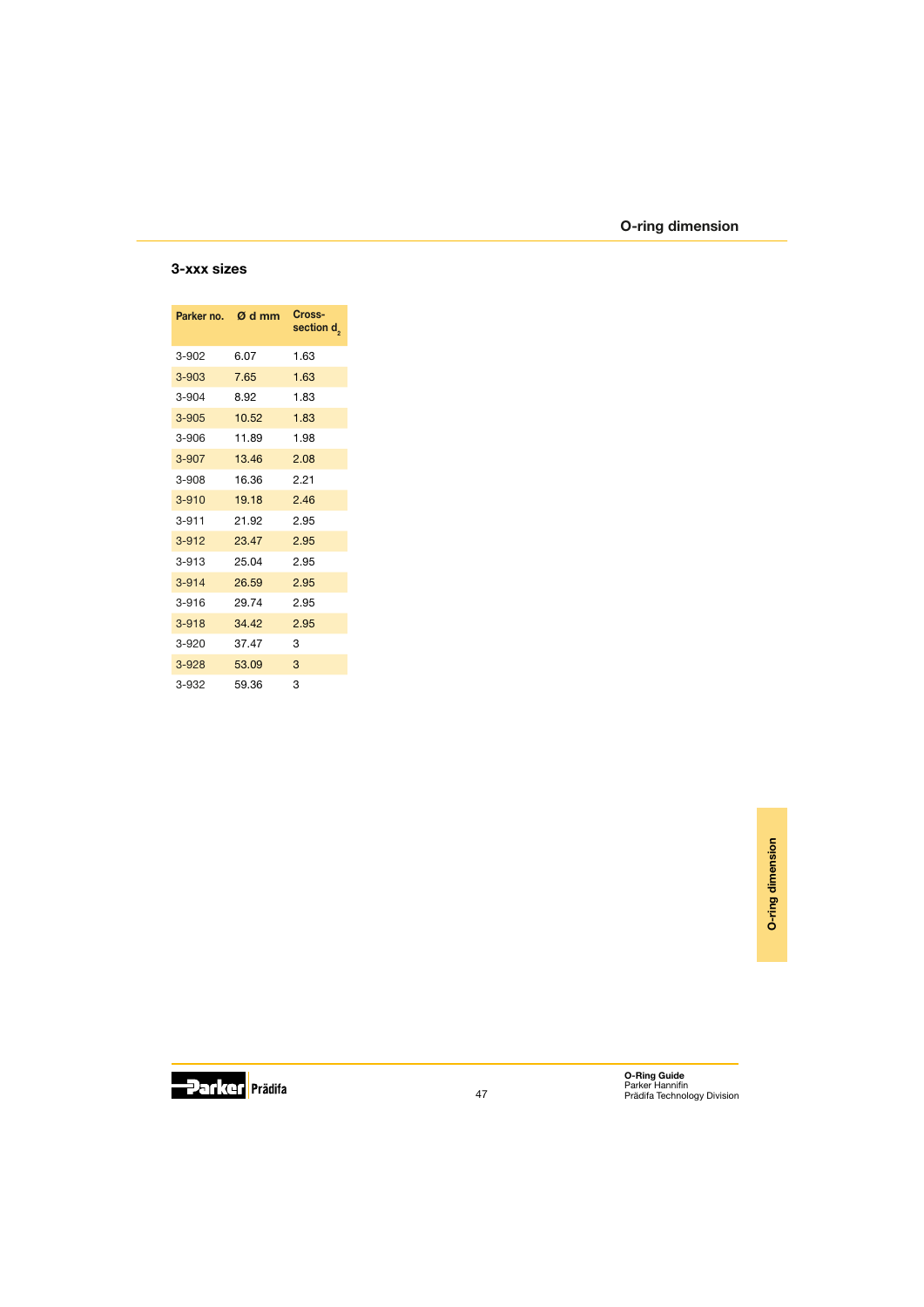| 5-xxx sizes |        |           | Parker no. | Ø d mm | Cross-<br>section d, |
|-------------|--------|-----------|------------|--------|----------------------|
| Parker no.  | Ø d mm | Cross-    | 5-591      | 15.1   | 2.7                  |
|             |        | section d | 5-592      | 16.9   | 2.7                  |
| 5-035       | 45.36  | 3.53      | 5-593      | 18.4   | 2.7                  |
| 5-037       | 51.71  | 3.53      | 5-594      | 18.3   | 3.6                  |
| 5-051       | 1.78   | 1.02      | 5-595      | 19.8   | 3.6                  |
| $5 - 052$   | 6.86   | 1.78      | 5-596      | 21.3   | 3.6                  |
| 5-092       | 701.68 | 6.99      | 5-597      | 23     | 3.6                  |
| $5 - 108$   | 4.47   | 1.27      | 5-598      | 24.6   | 3.6                  |
| 5-157       | 33.99  | 2.34      | 5-599      | 26.2   | 3.6                  |
| 5-190       | 3.35   | 1.78      | 5-600      | 27.8   | 3.6                  |
| $5 - 212$   | 9.75   | 1.78      | 5-601      | 29.3   | 3.6                  |
| 5-239       | 14.48  | 2.69      | 5-602      | 30.8   | 3.6                  |
| 5-243       | 15.34  | 2.62      | 5-603      | 32.5   | 3.6                  |
| 5-256       | 17.96  | 2.62      | 5-604      | 34.1   | 3.6                  |
| 5-321       | 39.6   | 3.53      | 5-605      | 35.6   | 3.6                  |
| 5-330       | 42.52  | 5.33      | 5-606      | 37.3   | 3.6                  |
| 5-332       | 42.85  | 3.53      | 5-612      | 8.74   | 1.78                 |
| 5-361       | 67.84  | 3.53      | 5-613      | 11.1   | 1.78                 |
| 5-381       | 88.27  | 6.99      | 5-614      | 9.93   | 2.62                 |
| 5-434       | 180.54 | 6.99      | $5 - 615$  | 11.91  | 2.62                 |
| 5-445       | 210.24 | 6.99      | 5-616      | 13.11  | 2.62                 |
| 5-488       | 316.56 | 2.62      | 5-617      | 15.88  | 2.62                 |
| $5 - 525$   | 425.83 | 3.18      | 5-618      | 25.81  | 3.53                 |
| 5-578       | 2.6    | 1.9       | 5-643      | 16.51  | 1.14                 |
| 5-579       | 3.4    | 1.9       | 5-664      | 8.13   | 1.78                 |
| 5-580       | 4.2    | 1.9       | 5-670      | 36.5   | 1.78                 |
| 5-581       | 4.9    | 1.9       | 5-673      | 7.75   | 1.88                 |
| 5-582       | 5.7    | 1.9       | 5-676      | 15.49  | 1.47                 |
| 5-583       | 6.4    | 1.9       | 5-683      | 3.1    | 1.6                  |
| 5-584       | 7.2    | 1.9       | 5-686      | 6.3    | 2.39                 |
| 5-585       | 8      | 1.88      | 5-690      | 17.3   | 2.4                  |
| 5-586       | 8.9    | 1.9       | 5-700      | 9      | 3                    |
| 5-587       | 8.9    | 2.7       | 5-701      | 49.2   | 3.53                 |
| 5-588       | 10.5   | 2.7       | 5-702      | 58.74  | 3.53                 |
| 5-589       | 12.1   | 2.7       | 5-703      | 65.09  | 3.53                 |
| 5-590       | 13.59  | 2.69      | 5-704      | 71.44  | 3.53                 |
|             |        |           |            |        |                      |

| Parker no. | Ø d mm | Cross-<br>section d. |
|------------|--------|----------------------|
| 5-705      | 74.61  | 3.53                 |
| $5 - 716$  | 9.19   | 3                    |
| $5 - 805$  | 64.39  | 1.78                 |
| $5 - 816$  | 80.31  | 1.78                 |
| $5 - 843$  | 118.72 | 2.62                 |
| $5 - 850$  | 125.09 | 66                   |
| 5-976      | 264.79 | 6.6                  |

O-Ring Guide Parker Hannifin Prädifa Technolgy Division

**-Parker** Prädifa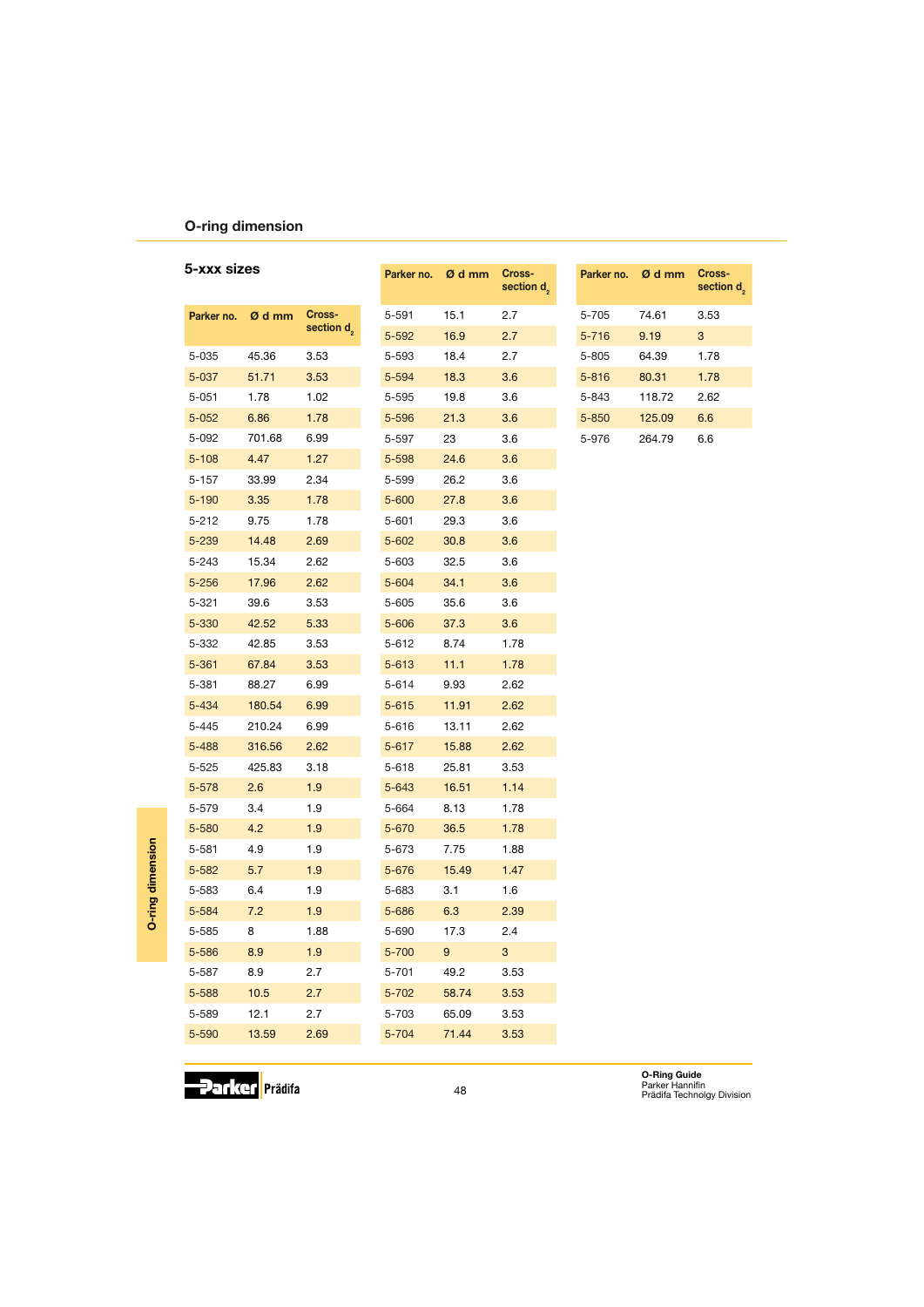# 6-xxx sizes

| U-AAA SIL <del>e</del> S |                |                        | Parker no. | Ø d mm         | Cross-<br>section d <sub>2</sub> | Parker no. | Ø d mm           | Cross-<br>section d, |
|--------------------------|----------------|------------------------|------------|----------------|----------------------------------|------------|------------------|----------------------|
| Parker no.               | Ø d mm         | Cross-                 | 6-039      | 19             | 2.5                              | 6-083      | 10               | 1.5                  |
|                          |                | section d <sub>2</sub> | $6 - 040$  | 15             | 1.6                              | 6-084      | 11               | 1.5                  |
| $6 - 001$                | 6              | $\overline{c}$         | 6-041      | 17.9           | 1.25                             | 6-085      | 15               | 1.8                  |
| $6 - 002$                | 8              | $\overline{c}$         | $6 - 042$  | 16             | 3                                | 6-086      | 11               | $\overline{2}$       |
| 6-003                    | 10             | 2                      | 6-043      | 15             | 3                                | 6-087      | 18               | 1.5                  |
| $6 - 005$                | 15             | $\overline{c}$         | 6-044      | 17             | $\overline{c}$                   | 6-088      | 22               | 1.5                  |
| $6 - 006$                | 16.7           | 1.45                   | $6 - 045$  | 72             | 3                                | 6-089      | 21               | 3.5                  |
| $6 - 007$                | 18             | 3.15                   | $6 - 046$  | 38             | $\overline{c}$                   | 6-090      | 14               | $\overline{2}$       |
| $6 - 008$                | 21             | 2                      | 6-047      | 35             | $\overline{c}$                   | 6-091      | 7.5              | 1.5                  |
| 6-009                    | 47.5           | $\overline{4}$         | $6 - 048$  | 30             | $\overline{2}$                   | 6-092      | 24.8             | 1.5                  |
| $6 - 010$                | 9              | 1.5                    | 6-049      | 27             | $\overline{c}$                   | 6-094      | 106              | 3                    |
| $6 - 011$                | $\overline{7}$ | 1.5                    | $6 - 050$  | 24.2           | 3                                | 6-095      | 132              | 3                    |
| $6 - 012$                | 9.3            | 2.4                    | $6 - 051$  | 50             | $\mathbf{2}$                     | 6-096      | 13.5             | 2.75                 |
| $6 - 013$                | 89.5           | 3                      | $6 - 052$  | 7.1            | 1.6                              | 6-097      | 31               | 4.5                  |
| $6 - 015$                | 42             | 1.5                    | 6-053      | 12             | 1.5                              | 6-099      | 20               | 1.3                  |
| $6 - 016$                | 13             | 2.5                    | $6 - 054$  | 45             | $\overline{c}$                   | $6 - 100$  | 91               | 3                    |
| $6 - 017$                | 20             | 2.5                    | $6 - 055$  | 50             | 2.5                              | $6 - 101$  | 28               | 1.5                  |
| $6 - 018$                | 3              | $\mathbf{1}$           | 6-056      | 30             | 3                                | $6 - 102$  | 40.6             | $\overline{4}$       |
| $6 - 019$                | 4              | 1.1                    | 6-058      | 12.3           | 2.4                              | 6-103      | 161              | 3                    |
| $6 - 020$                | 2.7            | 1.5                    | $6 - 059$  | 135            | 3.23                             | $6 - 104$  | $\overline{4}$   | $\overline{2}$       |
| $6 - 021$                | 3.5            | 1.2                    | 6-060      | 135            | 3.43                             | $6 - 105$  | 10               | 2.5                  |
| $6 - 022$                | 24             | $\overline{2}$         | $6 - 061$  | 146            | 3.23                             | $6 - 106$  | 15               | 2.5                  |
| $6 - 023$                | 27.3           | 2.4                    | 6-063      | 5.35           | 1.5                              | 6-107      | 60               | 4.1                  |
| $6 - 025$                | 101            | 3                      | 6-065      | 12             | $\overline{2}$                   | $6 - 108$  | 79.6             | 3.2                  |
| $6 - 026$                | 137            | 3                      | 6-066      | 23             | 2.5                              | 6-109      | 58               | 4                    |
| $6 - 027$                | 40             | $\overline{c}$         | 6-067      | 14             | 2.5                              | $6 - 110$  | 5                | $\overline{2}$       |
| $6 - 028$                | 7              | 2.5                    | 6-069      | 5              | 1.5                              | 6-112      | 53               | 6.5                  |
| 6-030                    | 73             | 3                      | 6-070      | 8.3            | 2.4                              | $6 - 113$  | 53               | 5                    |
| 6-031                    | 70             | 3                      | 6-072      | 15             | 3.2                              | $6 - 114$  | 60               | 5                    |
| 6-032                    | 118            | $\overline{c}$         | 6-074      | 8              | 1.5                              | $6 - 115$  | 125              | 8                    |
| 6-033                    | 13             | 1.5                    | 6-075      | 13             | 2                                | $6 - 116$  | 10               | $\mathbf{1}$         |
| 6-034                    | 29.5           | 1.5                    | 6-076      | 18             | $\overline{c}$                   | $6 - 118$  | 15               | 1.5                  |
| 6-035                    | 4              | 1.5                    | 6-078      | 20             | 1.5                              | 6-119      | 19.5             | 1.5                  |
| 6-036                    | 22             | 2.5                    | 6-079      | 6              | 5                                | $6 - 120$  | $\boldsymbol{9}$ | 1.8                  |
| 6-037                    | 30             | 3.15                   | 6-080      | $\overline{7}$ | 3                                | 6-121      | 81               | 3                    |
| 6-038                    | 6              | 1.5                    | 6-082      | 45             | 1.5                              | $6 - 122$  | 186.44           | 6.99                 |
|                          |                |                        |            |                |                                  |            |                  |                      |

**-Parker** Prädifa

O-Ring Guide Parker Hannifin Prädifa Technology Division

O-ring dimension

O-ring dimension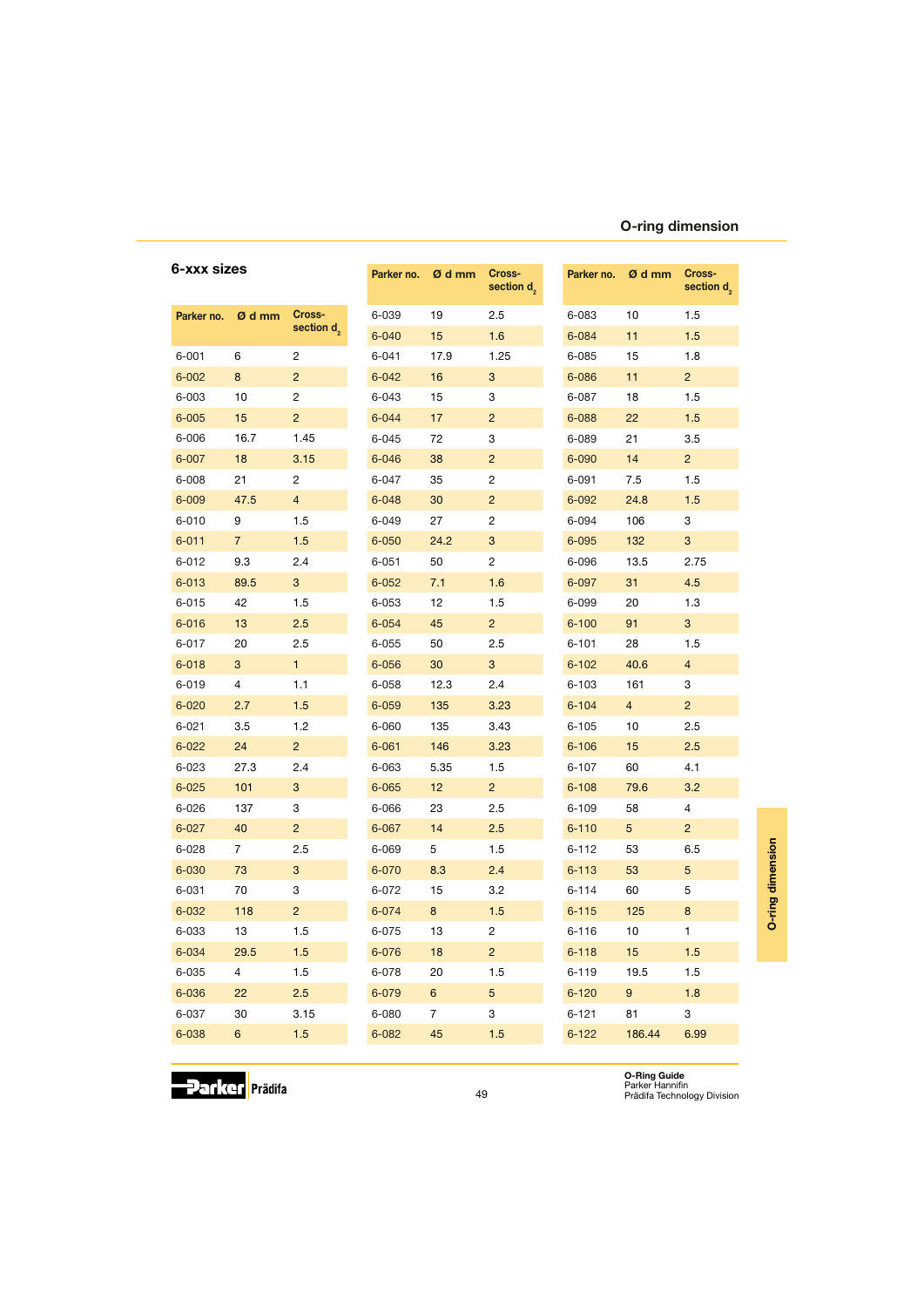| Parker no. | Ø d mm | Cross-<br>section d. | Parker no. | Ø d mm | Cross-<br>section d <sub>2</sub> | Parker no. | Ø d mm | Cross-<br>section d <sub>2</sub> |
|------------|--------|----------------------|------------|--------|----------------------------------|------------|--------|----------------------------------|
| $6 - 123$  | 118.5  | 3                    | 6-163      | 13.1   | 1.6                              | $6 - 218$  | 10.6   | 2                                |
| $6 - 124$  | 12     | 3                    | $6 - 164$  | 420    | 5                                | $6 - 221$  | 38     | 5                                |
| $6 - 125$  | 18     | 4                    | $6 - 165$  | 420    | 3.5                              | 6-222      | 150    | 5.4                              |
| $6 - 126$  | 25.3   | 1.6                  | $6 - 166$  | 3.9    | 1.8                              | $6 - 223$  | 15.8   | 2.4                              |
| $6 - 128$  | 15     | 5                    | 6-167      | 2.5    | 1.2                              | 6-224      | 138    | 6                                |
| $6 - 129$  | 13.23  | 1.78                 | $6 - 168$  | 2.5    | 1.7                              | $6 - 226$  | 200    | 6                                |
| 6-130      | 20     | 3                    | 6-170      | 159    | 4                                | 6-227      | 42     | 3                                |
| $6 - 132$  | 18     | 2.5                  | $6 - 173$  | 422    | $\overline{2}$                   | $6 - 228$  | 740    | 10                               |
| 6-133      | 4.7    | 1.9                  | 6-174      | 100    | 2.5                              | 6-229      | 837    | 10                               |
| $6 - 134$  | 7.5    | 2.5                  | $6 - 175$  | 273.05 | 3.53                             | 6-230      | 882    | 10                               |
| $6 - 135$  | 14.3   | 2.4                  | 6-176      | 577.85 | 6.99                             | 6-232      | 984    | 10                               |
| $6 - 136$  | 33     | $\overline{2}$       | $6 - 177$  | 18.3   | 2.4                              | 6-233      | 602    | 8                                |
| $6 - 137$  | 100    | 5                    | $6 - 178$  | 74     | 2                                | 6-234      | 283    | 12                               |
| $6 - 138$  | 2.5    | 1.3                  | $6 - 179$  | 533.4  | 3.18                             | $6 - 235$  | 637    | 10                               |
| 6-139      | 22     | $\overline{c}$       | $6 - 180$  | 28     | 2.2                              | 6-236      | 689    | 10                               |
| $6 - 140$  | 28     | $\overline{2}$       | $6 - 183$  | 219    | 5.3                              | 6-237      | 786    | 10                               |
| $6 - 141$  | 55     | 2                    | $6 - 184$  | 83.8   | 2.62                             | 6-238      | 285    | 12                               |
| $6 - 142$  | 30.7   | $\overline{2}$       | $6 - 189$  | 25.5   | $\overline{2}$                   | 6-239      | 1029   | 10                               |
| $6 - 143$  | 14     | 1.5                  | $6 - 190$  | 840    | 12                               | 6-240      | 1075   | 10                               |
| $6 - 146$  | 16     | $\overline{c}$       | $6 - 192$  | 8.1    | 1.6                              | $6 - 241$  | 291    | 6                                |
| $6 - 147$  | 27     | 3                    | 6-193      | 44.35  | 3                                | 6-242      | 63     | 2.5                              |
| $6 - 148$  | 177    | $\overline{2}$       | 6-194      | 49.5   | 3                                | $6 - 243$  | 67     | 1.5                              |
| $6 - 149$  | 205    | $\overline{2}$       | 6-195      | 79.5   | 3                                | 6-245      | 1154   | 10                               |
| $6 - 150$  | 227    | $\overline{2}$       | $6 - 198$  | 12.5   | $\overline{2}$                   | $6 - 247$  | 624    | 6.99                             |
| $6 - 151$  | 63     | 4                    | $6 - 202$  | 514    | 8                                | 6-248      | 783    | 6.99                             |
| $6 - 152$  | 210    | 5                    | $6 - 203$  | 367    | 3.5                              | $6 - 249$  | 910    | 6.99                             |
| $6 - 153$  | 320    | 5.33                 | $6 - 204$  | 381    | 5                                | $6 - 250$  | 936    | 6.99                             |
| $6 - 154$  | 36.3   | 1.78                 | $6 - 205$  | 39.2   | 3                                | $6 - 251$  | 3.7    | 1.9                              |
| $6 - 155$  | 48     | 3                    | 6-206      | 15.3   | 2.4                              | 6-252      | 231.5  | 6                                |
| $6 - 156$  | 30     | 2.5                  | $6 - 207$  | 13     | 3.5                              | $6 - 253$  | 106.8  | 2.66                             |
| $6 - 157$  | 98     | 3                    | $6 - 208$  | 26.7   | 2.5                              | 6-254      | 218    | 12                               |
| $6 - 158$  | 437    | 3                    | $6 - 209$  | 398    | 8                                | $6 - 255$  | 126    | 5                                |
| $6 - 159$  | 46.02  | 3.53                 | $6 - 212$  | 20.34  | 4.25                             | 6-256      | 480.06 | 10                               |
| $6 - 160$  | 13.75  | 2.8                  | $6 - 214$  | 4.5    | 1.5                              | $6 - 257$  | 93.39  | 1.47                             |
| $6 - 161$  | 9      | 2.5                  | $6 - 215$  | 425    | 6                                | 6-258      | 17.96  | 2.62                             |
| $6 - 162$  | 7.3    | 2.7                  | $6 - 216$  | 90     | 3                                | 6-260      | 506    | 2.62                             |

**- Parker Prädifa** 

O-ring dimension

O-ring dimension

50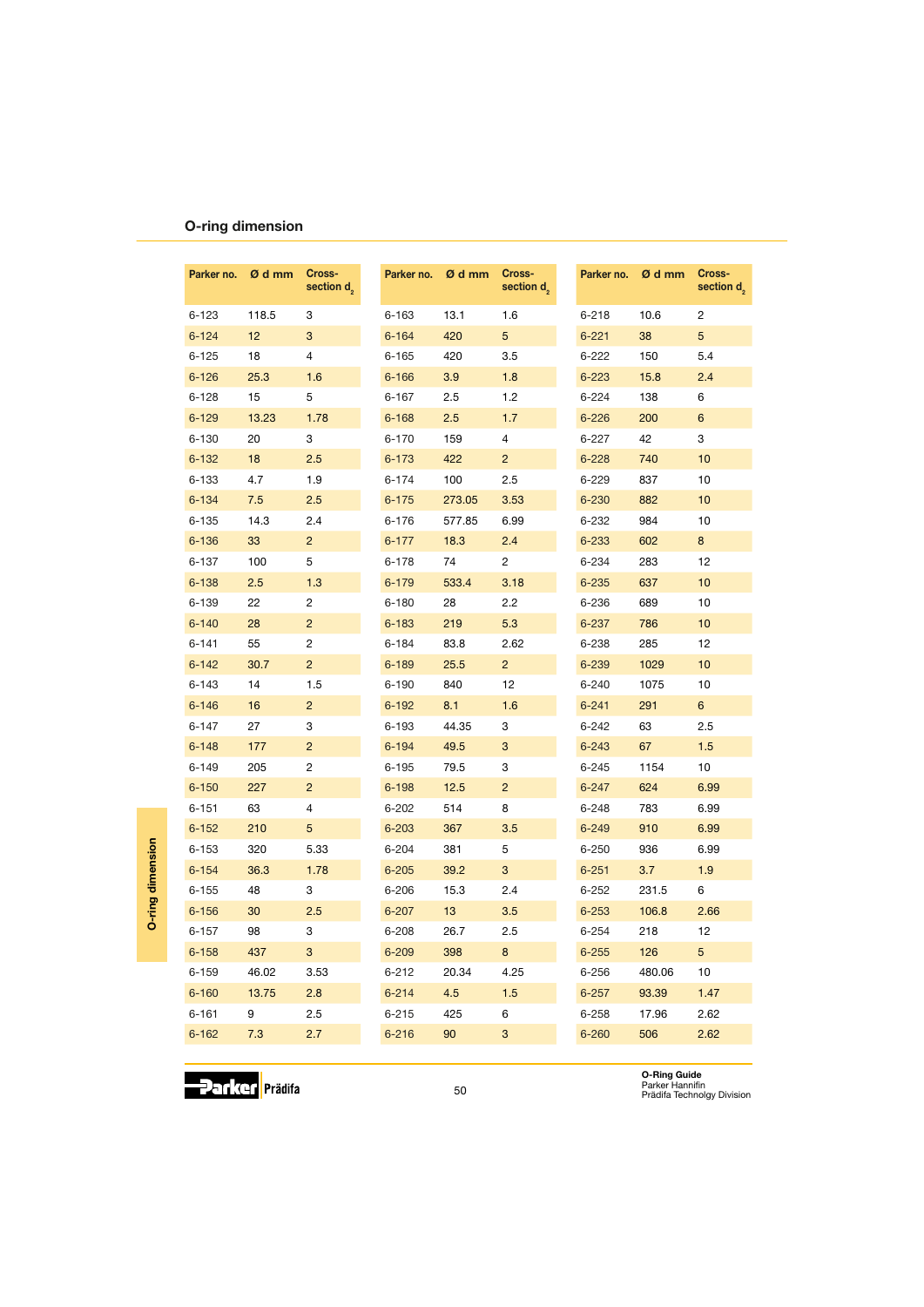| Parker no. | Ø d mm | Cross-<br>section d <sub>2</sub> | Parker no. | Ø d mm         | Cross-<br>section d <sub>2</sub> | Parker no. | Ø d mm | Cross-<br>section d |
|------------|--------|----------------------------------|------------|----------------|----------------------------------|------------|--------|---------------------|
| $6 - 261$  | 504    | 6.99                             | 6-299      | 191            | 1.78                             | 6-342      | 204    | 8                   |
| $6 - 262$  | 532    | $\overline{7}$                   | 6-300      | 19.8           | 2.4                              | 6-343      | 21.5   | 1.78                |
| 6-263      | 22.7   | 1.5                              | 6-301      | 677            | $\overline{7}$                   | 6-344      | 6.2    | 1.5                 |
| $6 - 265$  | 619.5  | 8                                | 6-302      | 955            | 12.6                             | $6 - 345$  | 8.2    | 1.5                 |
| 6-266      | 693.5  | 10.1                             | 6-303      | 763.01         | 6.99                             | 6-346      | 9.4    | 2.1                 |
| $6 - 267$  | 734    | 6.99                             | 6-304      | 887            | 6.99                             | 6-347      | 11.4   | 2.1                 |
| 6-268      | 827    | 7                                | 6-305      | 736            | 3.53                             | 6-348      | 13.4   | 2.1                 |
| 6-269      | 950.5  | 12.06                            | 6-306      | 2.2            | 1.6                              | 6-349      | 15.4   | 2.1                 |
| 6-270      | 1046   | 7                                | 6-307      | 3.33           | 1.02                             | 6-350      | 19.4   | 2.1                 |
| $6 - 271$  | 1103   | 10                               | 6-308      | 18.5           | 1.5                              | $6 - 351$  | 23.7   | 2.8                 |
| 6-272      | 69.24  | 3.4                              | 6-309      | 87.3           | $\mathbf{2}$                     | 6-352      | 29.7   | 2.8                 |
| $6 - 273$  | 196    | 12                               | 6-311      | $\overline{7}$ | $\overline{c}$                   | $6 - 353$  | 38.7   | 2.8                 |
| 6-274      | 115    | 3                                | 6-313      | 16.5           | 2.7                              | 6-354      | 46.7   | 2.8                 |
| $6 - 275$  | 20.3   | 2.4                              | 6-314      | 31.02          | 3                                | 6-356      | 22.1   | 1.6                 |
| 6-276      | 88     | 3                                | 6-316      | 67             | 2.5                              | 6-360      | 19     | 2                   |
| $6 - 277$  | 8.79   | 1.14                             | 6-317      | 7.8            | 3.6                              | $6 - 361$  | 3.3    | 2.4                 |
| 6-278      | 622    | 8                                | 6-318      | 151.7          | 5.6                              | 6-363      | 865    | 12                  |
| 6-279      | 810    | 7.1                              | 6-320      | 608            | 10                               | 6-364      | 1.98   | 0.84                |
| 6-280      | 1016   | $\overline{7}$                   | 6-321      | 700            | 10                               | 6-366      | 11.89  | 1.78                |
| $6 - 281$  | 241    | $\overline{7}$                   | 6-322      | 810            | 10                               | 6-367      | 17.81  | 1.02                |
| $6 - 282$  | 171    | 11                               | 6-323      | 45             | 2.5                              | 6-369      | 1.5    | 1                   |
| $6 - 283$  | 330    | $6\phantom{1}$                   | 6-324      | 31             | 2.5                              | 6-370      | 48     | $\overline{2}$      |
| 6-285      | 21.7   | 0.73                             | 6-328      | 500            | 3.53                             | 6-372      | 720    | 6.99                |
| $6 - 286$  | 21.82  | $\mathbf{1}$                     | 6-329      | 36             | 2.5                              | 6-373      | 9.53   | 1.6                 |
| 6-287      | 22.89  | $\mathbf{1}$                     | 6-330      | 850            | 10                               | 6-374      | 6.3    | 1.6                 |
| $6 - 288$  | 24.32  | $\mathbf{1}$                     | 6-331      | 431.8          | 7.1                              | 6-375      | 10.25  | 1.4                 |
| 6-289      | 25.79  | 1                                | 6-332      | 1011           | 5.33                             | 6-376      | 25     | 5                   |
| $6 - 290$  | 30.3   | 2.4                              | 6-333      | 1042           | 5.33                             | 6-377      | 35     | 5.3                 |
| $6 - 291$  | 37     | 2.5                              | 6-334      | 960            | 5.33                             | 6-379      | 138    | 2.1                 |
| 6-292      | 40     | 3                                | 6-335      | 914            | 5.33                             | 6-380      | 594.51 | 7.14                |
| 6-293      | 47.2   | 5.7                              | 6-336      | 262            | 5.33                             | 6-381      | 647.7  | 6.99                |
| $6 - 294$  | 74.2   | 5.7                              | 6-337      | 41.4           | 2.62                             | 6-382      | 20.2   | 3                   |
| 6-295      | 19     | 0.8                              | 6-338      | 5.6            | 2.4                              | 6-385      | 1071   | 14.4                |
| 6-296      | 27.71  | 1.02                             | 6-339      | 94.5           | 3                                | 6-387      | 25.8   | 3.3                 |
| 6-297      | 16.58  | 1.5                              | 6-340      | 14.6           | 2.4                              | 6-388      | 17.4   | 2.5                 |
| $6 - 298$  | 23.6   | 1.02                             | $6 - 341$  | 137.3          | 8                                | 6-389      | 723.9  | 6.99                |
|            |        |                                  |            |                |                                  |            |        |                     |

**Parker** Prädifa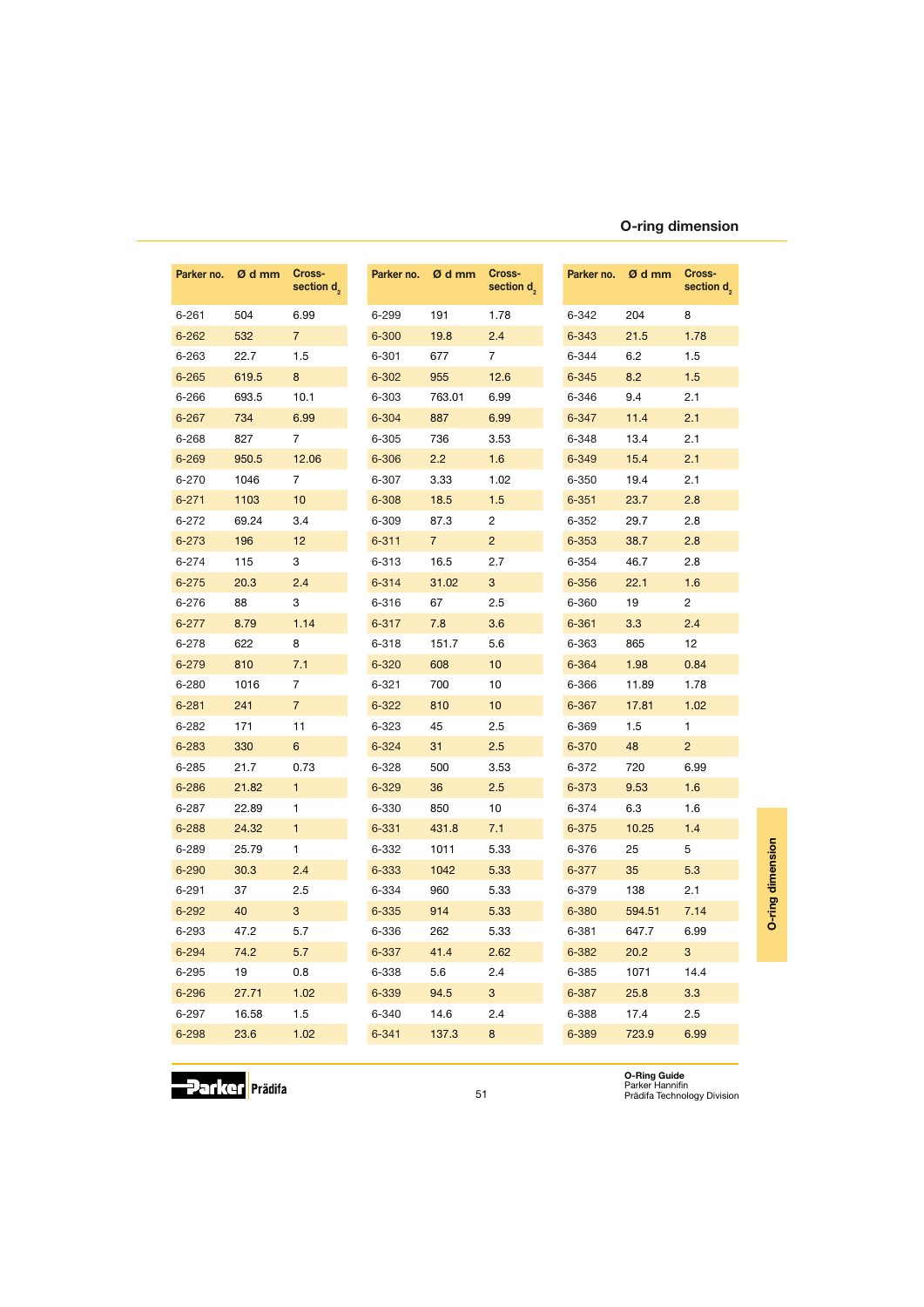| Parker no. | Ø d mm                  | Cross-<br>section d, | Parker no. | Ø d mm | Cross-<br>section d <sub>2</sub> | Parker no. | Ø d mm | Cross-<br>section |
|------------|-------------------------|----------------------|------------|--------|----------------------------------|------------|--------|-------------------|
| 6-390      | 8                       | 3                    | 6-434      | 51.5   | 1.5                              | 6-474      | 63     | 4.5               |
| 6-392      | 99                      | 6.99                 | 6-435      | 48.4   | 4.85                             | $6 - 475$  | 10.3   | 2.4               |
| 6-393      | 1060                    | 10                   | 6-436      | 240    | 12                               | 6-476      | 17     | 1.5               |
| 6-394      | 514                     | 8                    | 6-437      | 8      | $\mathbf{1}$                     | $6 - 480$  | 6.6    | 1.5               |
| 6-395      | 9.35                    | 1.6                  | 6-438      | 12     | 1                                | 6-483      | 74     | 3                 |
| 6-396      | 18.2                    | 3                    | 6-439      | 16     | 1                                | $6 - 485$  | 225    | 5                 |
| 6-397      | 14.5                    | 1.6                  | $6 - 440$  | 6.8    | 2                                | 6-486      | 7.8    | 4.6               |
| 6-399      | 94.5                    | 3                    | $6 - 441$  | 3      | 1.5                              | $6 - 487$  | 2.9    | 1.02              |
| $6 - 400$  | 27                      | 1.5                  | 6-442      | 25     | 2                                | 6-489      | 21     | 6                 |
| $6 - 401$  | 4.5                     | $\mathbf{1}$         | $6 - 443$  | 24     | 6                                | $6 - 491$  | 3.5    | 1.1               |
| $6 - 402$  | 3.5                     | 1.25                 | 6-444      | 159.2  | 5.7                              | 6-492      | 174    | 3                 |
| $6 - 404$  | 19                      | 5                    | $6 - 445$  | 82     | $\overline{\mathcal{A}}$         | 6-493      | 22     | 1.39              |
| $6 - 405$  | 93.5                    | 9.5                  | 6-446      | 94     | 2                                | 6-494      | 162.5  | 3.53              |
| $6 - 407$  | 242                     | 6                    | 6-447      | 58     | $\overline{2}$                   | $6 - 495$  | 190    | 3                 |
| $6 - 408$  | 0.8                     | 1.6                  | 6-448      | 119.2  | 5.7                              | 6-496      | 151    | 3                 |
| $6 - 409$  | 940                     | 10                   | 6-449      | 41     | 3                                | 6-497      | 27.5   | 1.5               |
| $6 - 411$  | 60                      | 2.5                  | $6 - 451$  | 129.2  | 5.7                              | 6-498      | 90     | 2                 |
| $6 - 412$  | 238                     | 5                    | $6 - 452$  | 85.2   | 9.25                             | 6-499      | 18.6   | $\overline{c}$    |
| 6-413      | 100                     | 4                    | 6-453      | 24     | 4                                | 6-500      | 66     | 2                 |
| $6 - 414$  | 41.75                   | 2.6                  | $6 - 454$  | 30     | 4                                | $6 - 501$  | 65     | $\overline{2}$    |
| $6 - 415$  | 800                     | 5.33                 | $6 - 455$  | 62     | 2.5                              | 6-502      | 220    | 3                 |
| $6 - 416$  | 65                      | 5.3                  | $6 - 456$  | 84     | 3                                | 6-503      | 19.3   | 2.4               |
| $6 - 417$  | 760                     | 5                    | 6-458      | 400    | 12                               | 6-504      | 120    | 3                 |
| $6 - 418$  | 1.85                    | 1.5                  | 6-459      | 37.36  | 2.6                              | $6 - 505$  | 270    | 3                 |
| 6-420      | $\overline{\mathbf{4}}$ | 2.2                  | 6-460      | 996    | 7                                | 6-508      | 849    | 7                 |
| $6 - 421$  | 112                     | 3                    | $6 - 461$  | 213.68 | 7.14                             | 6-509      | 819    | 7                 |
| $6 - 422$  | 607                     | 4                    | 6-462      | 558    | 10                               | 6-510      | 315    | 6                 |
| $6 - 423$  | 46.87                   | 2.62                 | 6-464      | 76     | 4.5                              | $6 - 511$  | 140    | 3                 |
| $6 - 425$  | 18                      | 3                    | 6-466      | 188    | 4                                | 6-512      | 144    | 3.7               |
| $6 - 426$  | 25                      | $\overline{4}$       | 6-467      | 528    | 8                                | $6 - 513$  | 82     | $\overline{c}$    |
| $6 - 427$  | 57                      | 3                    | 6-468      | 3.5    | 1.5                              | 6-514      | 250    | 3                 |
| $6 - 428$  | $\overline{4}$          | 2.5                  | 6-469      | 330    | 8                                | $6 - 515$  | 134    | 3                 |
| 6-430      | 21.2                    | 2.4                  | 6-470      | 9      | 2                                | 6-516      | 230    | 3                 |
| $6 - 431$  | 44                      | $\overline{c}$       | $6 - 471$  | 11.3   | 2.4                              | $6 - 517$  | 335    | 3                 |
| 6-432      | 7.5                     | 2                    | 6-472      | 33.3   | 2.4                              | 6-518      | 355    | 3                 |
| 6-433      | 38                      | 2.5                  | 6-473      | 13.6   | 2.5                              | $6 - 520$  | 8      | 2.2               |

O-ring dimension O-ring dimension

**-Parker** Prädifa

O-Ring Guide Parker Hannifin Prädifa Technolgy Division

section  $\mathbf{d}_2$  $4.5$  $2.4$ 1.5  $1.5$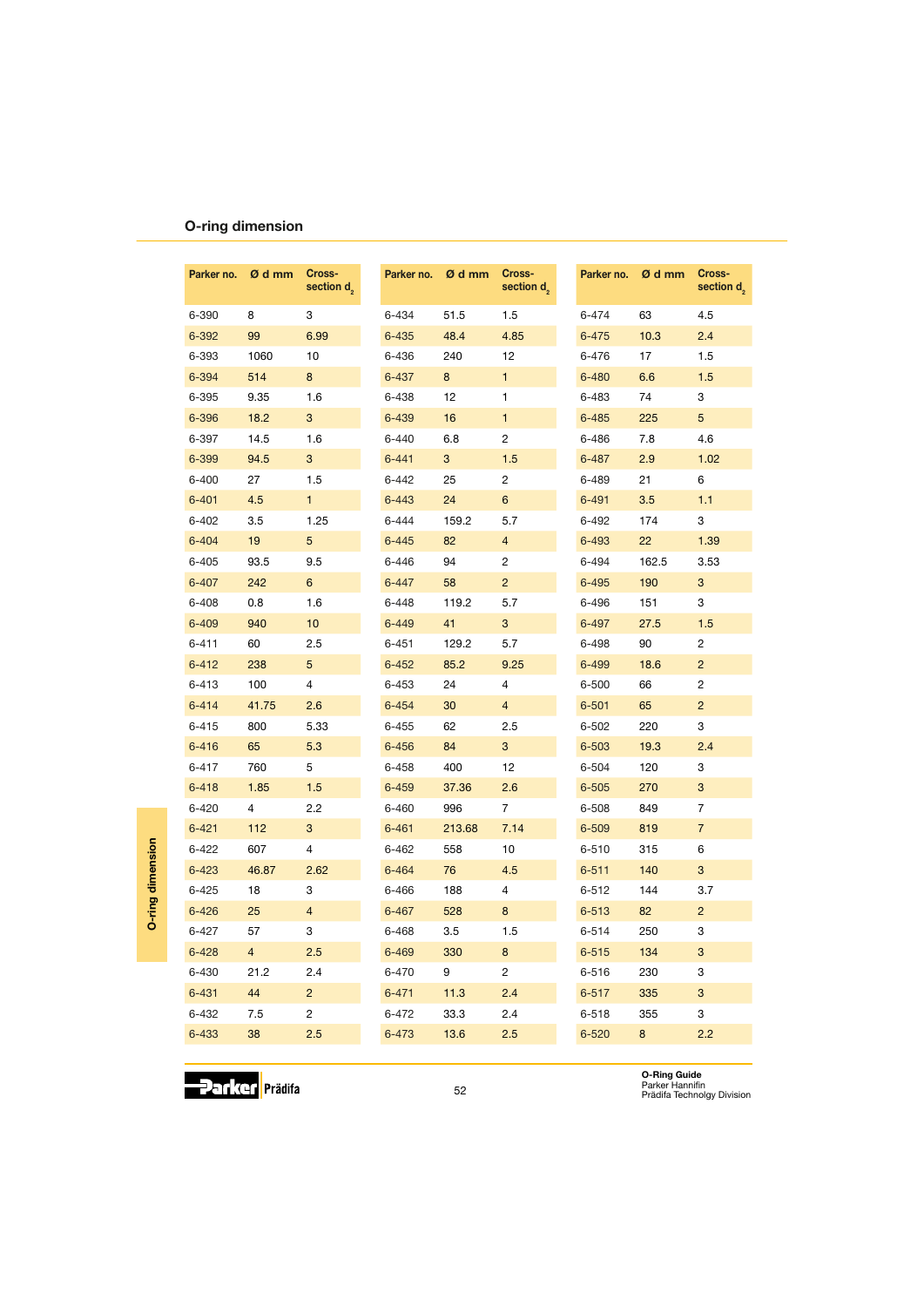| Parker no. | Ø d mm | Cross-<br>section d | Parker no. | Ø d mm | Cross-<br>section d. | Parker no. | Ø d mm | Cross-<br>section d |
|------------|--------|---------------------|------------|--------|----------------------|------------|--------|---------------------|
| $6 - 521$  | 716    | 8                   | 6-561      | 88.3   | $\overline{7}$       | 6-603      | 50     | $\overline{4}$      |
| $6 - 523$  | 65     | 3                   | 6-562      | 16     | 2.5                  | 6-604      | 240    | 3                   |
| 6-524      | 17     | 1.1                 | 6-564      | 8      | 2.5                  | 6-605      | 10     | 3                   |
| $6 - 525$  | 41.28  | 3.53                | 6-566      | 40     | 2.5                  | 6-606      | 35     | 2.5                 |
| 6-527      | 974    | 7                   | 6-568      | 56     | $\overline{c}$       | 6-607      | 315    | 4                   |
| $6 - 528$  | 16     | 1.5                 | 6-569      | 80     | $\overline{c}$       | 6-608      | 94.2   | 5.7                 |
| 6-529      | 524    | 10                  | 6-570      | 215    | 6                    | 6-609      | 36     | 2.2                 |
| 6-530      | 455    | 8                   | 6-571      | 10.15  | 1.4                  | $6 - 610$  | 9      | 1.2                 |
| 6-531      | 710    | 5.33                | 6-572      | 6.5    | $\overline{c}$       | $6 - 611$  | 25     | 1.5                 |
| 6-532      | 10     | 2.2                 | 6-573      | 19     | 1.5                  | $6 - 612$  | 125    | 3                   |
| 6-534      | 1004   | 8                   | 6-574      | 86.84  | 5.33                 | 6-613      | 4      | 1                   |
| 6-535      | 680    | 5                   | 6-575      | 39     | $\overline{2}$       | $6 - 614$  | 190    | 5                   |
| 6-536      | 635    | 5                   | 6-576      | 160    | 3                    | $6 - 615$  | 3      | $\overline{c}$      |
| 6-538      | 2.4    | 1.9                 | 6-577      | 130    | 6                    | $6 - 618$  | 234.32 | 1.78                |
| 6-539      | 70     | 4.5                 | 6-578      | 445    | 8                    | 6-619      | 20     | 2                   |
| 6-540      | 33     | 2.5                 | 6-579      | 87     | 3                    | $6 - 621$  | 535.46 | 7.24                |
| $6 - 541$  | 41     | 2.5                 | 6-580      | 118.31 | 3.53                 | $6 - 622$  | 34     | 2.8                 |
| $6 - 542$  | 44.2   | 2.5                 | 6-581      | 6.5    | 1.5                  | $6 - 623$  | 149.2  | 5.7                 |
| 6-543      | 6      | 1                   | 6-582      | 95.5   | 3.53                 | 6-626      | 580    | 8                   |
| 6-544      | 24     | 1.5                 | 6-583      | 5      | 1.2                  | $6 - 627$  | 10.1   | 1                   |
| 6-545      | 35     | 4.5                 | 6-584      | 13     | 1                    | $6 - 628$  | 19.3   | 3.65                |
| 6-546      | 205    | 3                   | 6-585      | 34.4   | 3.1                  | $6 - 629$  | 210    | 3                   |
| 6-547      | 197    | 3                   | 6-586      | 39.4   | 3.1                  | 6-630      | 51     | 3                   |
| 6-548      | 5.7    | 3.2                 | 6-587      | 74.4   | 3.1                  | 6-631      | 179    | 3                   |
| 6-549      | 3      | 1.2                 | 6-588      | 84.4   | 3.1                  | 6-632      | 16     | 1.25                |
| 6-550      | 12.5   | 1.1                 | 6-589      | 105    | $\overline{2}$       | 6-633      | 61     | 4.5                 |
| $6 - 551$  | 10.8   | 1.5                 | 6-592      | 8      | 1.25                 | 6-634      | 71     | 4.5                 |
| $6 - 552$  | 70     | $\overline{2}$      | 6-593      | 19.2   | 3                    | 6-635      | 236    | $\overline{7}$      |
| 6-553      | 304.8  | 1.78                | 6-594      | 42     | 2.5                  | 6-636      | 64     | 3                   |
| 6-554      | 17.4   | 2.1                 | 6-595      | 24     | 2.5                  | 6-638      | 281    | 5                   |
| 6-555      | 37     | 5                   | 6-596      | 65     | 4.5                  | 6-640      | 97     | 1.5                 |
| 6-556      | 52     | 3                   | 6-597      | 875    | 8                    | 6-642      | 40     | 1.5                 |
| 6-557      | 18.6   | 3.5                 | 6-598      | 375    | 5.34                 | 6-641      | 70     | 1.5                 |
| 6-558      | 87.2   | 2.5                 | 6-600      | 209.2  | 5.7                  | 6-643      | 57     | 1.5                 |
| 6-559      | 137    | 14                  | 6-601      | 100    | 2                    | 6-644      | 638.89 | 5.44                |
| 6-560      | 59.7   | $\overline{7}$      | 6-602      | 140    | 10                   | 6-645      | 665    | 5                   |
|            |        |                     |            |        |                      |            |        |                     |

**Parker** Prädifa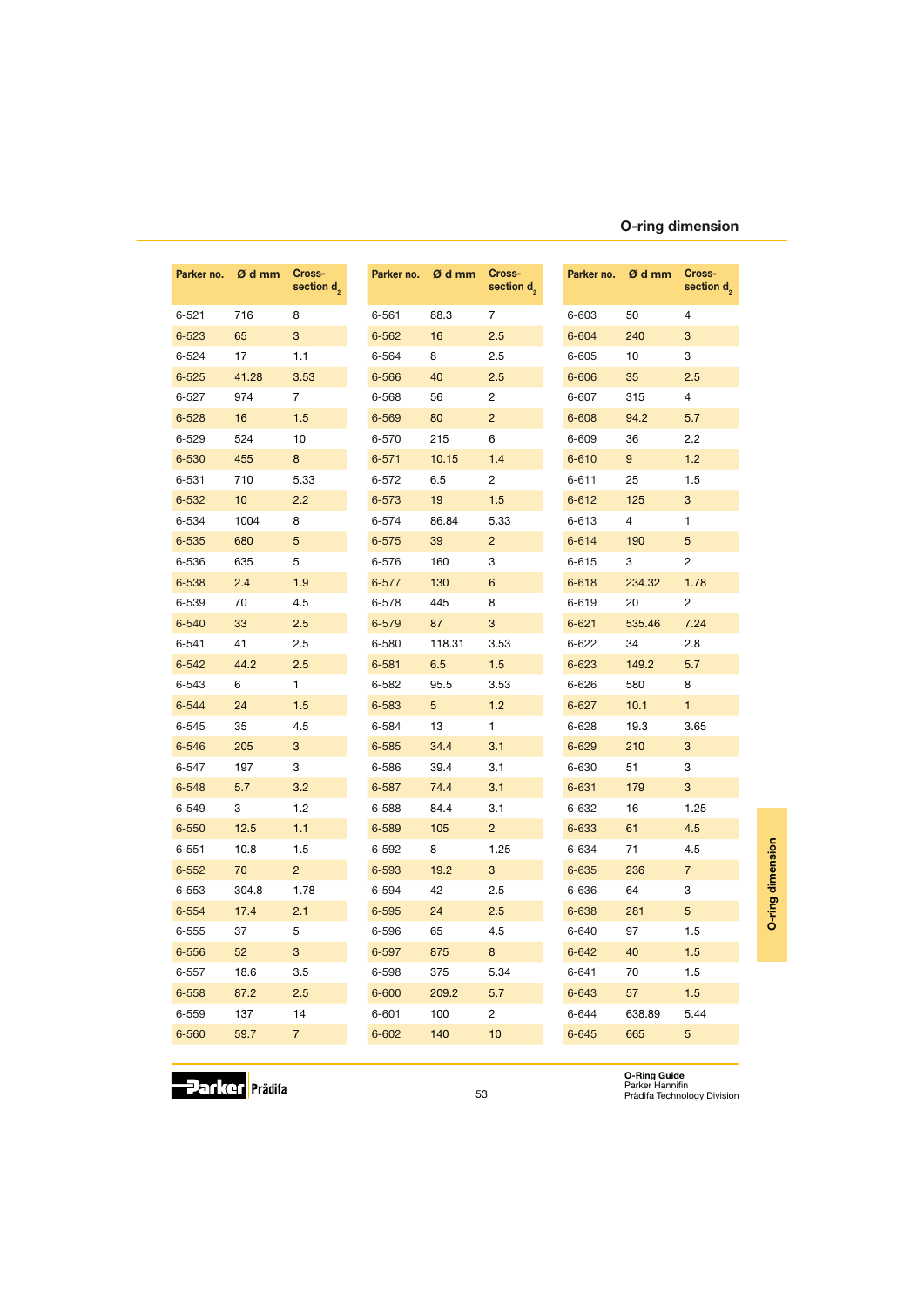| Parker no. | Ø d mm         | Cross-<br>section d <sub>2</sub> | Parker no. | Ø d mm | Cross-<br>section d <sub>2</sub> | Parker no. | Ø d mm | Cross-<br>section d <sub>2</sub> |
|------------|----------------|----------------------------------|------------|--------|----------------------------------|------------|--------|----------------------------------|
| 6-646      | 32             | 2.7                              | 6-689      | 150    | 3                                | 6-733      | 85     | $\overline{\mathbf{c}}$          |
| 6-647      | 617            | $\overline{7}$                   | 6-690      | 546    | $\overline{7}$                   | 6-734      | 430    | 12                               |
| 6-648      | 820            | $\overline{7}$                   | 6-692      | 8.5    | 1.5                              | 6-736      | 3.17   | 1.02                             |
| 6-649      | 798            | $\overline{7}$                   | 6-693      | 130    | 2.5                              | 6-737      | 13.89  | 1.3                              |
| 6-650      | 853            | $\overline{7}$                   | 6-694      | 36     | 2.1                              | 6-738      | 5.33   | 1.02                             |
| 6-651      | 9              | $\overline{4}$                   | 6-698      | 140    | $\overline{c}$                   | 6-739      | 56     | 4.5                              |
| 6-652      | 6              | 5.2                              | 6-699      | 62     | 3                                | 6-740      | 109    | 3                                |
| 6-653      | 664            | 5                                | 6-700      | 96     | $\overline{c}$                   | $6 - 741$  | 428    | 5.7                              |
| 6-654      | 28             | 2.5                              | 6-701      | 695    | 6.99                             | 6-742      | 614    | 7                                |
| $6 - 655$  | 174.2          | 5.7                              | 6-702      | 707    | 6.99                             | $6 - 743$  | 93     | 3                                |
| 6-656      | 26             | $\overline{\mathbf{c}}$          | 6-703      | 55.3   | $\overline{c}$                   | $6 - 745$  | 25.3   | 2.4                              |
| 6-657      | $\overline{7}$ | $\mathbf{1}$                     | 6-704      | 180    | 3                                | $6 - 746$  | 169.2  | 5.7                              |
| 6-659      | 67             | 3                                | 6-705      | 14     | 3                                | 6-748      | 5.7    | 1.05                             |
| 6-660      | 27             | 5                                | 6-706      | 189.2  | 5.7                              | 6-749      | 26     | 2.5                              |
| 6-661      | 7.5            | 1.25                             | 6-707      | 865    | 8.4                              | 6-750      | 45.9   | 1.5                              |
| 6-662      | 12             | 3.8                              | 6-708      | 929    | 6                                | $6 - 751$  | 5.3    | 2.4                              |
| 6-663      | 30             | 4.65                             | 6-709      | 565    | 7                                | $6 - 752$  | 34.65  | 2.6                              |
| $6 - 665$  | 60             | 3                                | $6 - 710$  | 7.5    | 1                                | $6 - 753$  | 39.5   | 2.6                              |
| 6-666      | 24             | 1                                | $6 - 711$  | 388    | 5                                | 6-754      | 76     | 2.5                              |
| 6-667      | 770            | 10                               | $6 - 713$  | 6      | 1.25                             | $6 - 755$  | 18     | 5                                |
| 6-668      | 708            | 10                               | 6-714      | 1.8    | 1                                | 6-756      | 148    | 10                               |
| 6-669      | 450            | 10                               | $6 - 715$  | 8.8    | $\mathbf{1}$                     | $6 - 757$  | 73     | $\overline{\mathbf{4}}$          |
| 6-670      | 550            | 10                               | 6-716      | 320    | 6                                | 6-758      | 19.75  | 2.5                              |
| 6-671      | 245            | 10                               | $6 - 717$  | 11     | 2.5                              | 6-759      | 43.25  | 2.6                              |
| 6-672      | 364            | 10                               | $6 - 718$  | 258.4  | 1.6                              | 6-760      | 31.95  | 2.6                              |
| 6-673      | 48.2           | 1.78                             | $6 - 719$  | 57     | 2.5                              | 6-762      | 107.31 | 6.99                             |
| 6-674      | 120            | 1.5                              | 6-720      | 93     | 2                                | 6-764      | 59.6   | 5.85                             |
| 6-676      | 84             | 2.5                              | $6 - 722$  | 128    | $\overline{c}$                   | 6-766      | 31.7   | 3.5                              |
| 6-677      | 11.5           | 1                                | 6-723      | 380    | 4                                | 6-767      | 109.4  | 3.1                              |
| 6-678      | 36             | $\overline{c}$                   | $6 - 724$  | 102    | 3                                | 6-768      | 119.6  | 5.7                              |
| 6-682      | 375            | 10                               | $6 - 725$  | 16.56  | 1.78                             | 6-769      | 114.4  | 3.1                              |
| 6-683      | 15             | 1                                | $6 - 726$  | 45     | 5                                | $6 - 772$  | 44.7   | 3.5                              |
| 6-684      | 3.2            | 1.02                             | 6-728      | 26     | 1                                | 6-773      | 155    | 10                               |
| 6-686      | 3.2            | 1.6                              | 6-729      | 78     | 3                                | 6-774      | 12     | 2.5                              |
| 6-687      | 21.5           | 1.5                              | 6-730      | 13     | 3                                | 6-775      | 515    | 10                               |
| 6-688      | 133.35         | 5.33                             | $6 - 731$  | 18     | 1.3                              | $6 - 777$  | 10.6   | 1.8                              |

O-ring dimension O-ring dimension

**Extra de Prädifa** 

54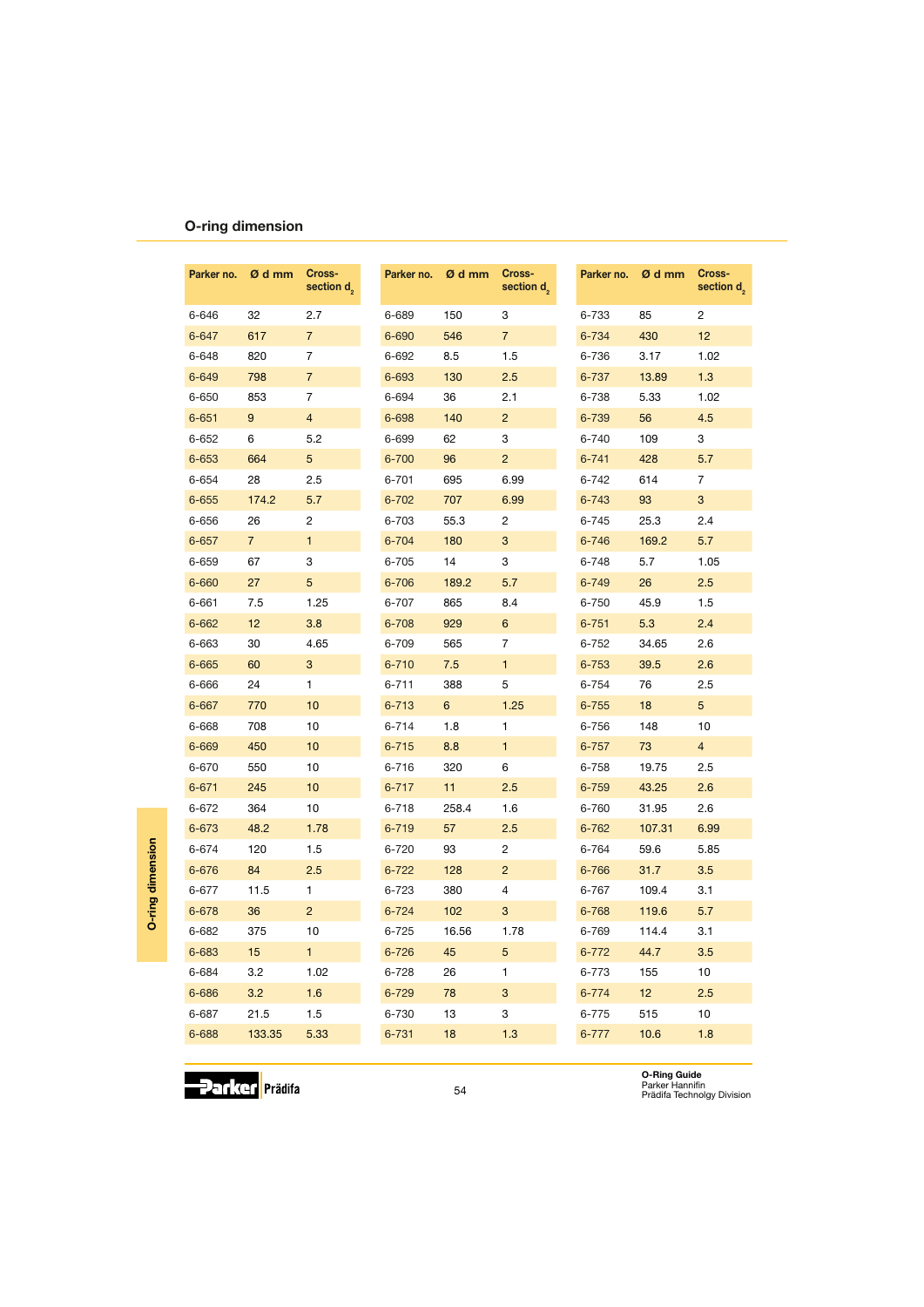| Parker no. | Ø d mm         | Cross-<br>section d <sub>2</sub> | Parker no. | Ø d mm | Cross-<br>section d <sub>2</sub> | Parker no. | Ø d mm | Cross-<br>section d <sub>2</sub> |
|------------|----------------|----------------------------------|------------|--------|----------------------------------|------------|--------|----------------------------------|
| 6-779      | 19             | 2.65                             | $6 - 819$  | 54     | 3                                | 6-863      | 95     | $\overline{4}$                   |
| 6-780      | 21.2           | 2.65                             | $6 - 820$  | 79     | 1.5                              | $6 - 865$  | 201    | 4                                |
| 6-781      | 28             | 2.65                             | $6 - 821$  | 83     | 1                                | 6-866      | 9.3    | 1.5                              |
| 6-782      | 38.7           | 2.65                             | $6 - 822$  | 85     | 1.5                              | 6-867      | 89.2   | 5.7                              |
| 6-783      | 45             | 2.65                             | 6-823      | 10     | 2.65                             | 6-868      | 195    | 3.5                              |
| 6-784      | 32.5           | 3.55                             | $6 - 824$  | 69     | 3                                | 6-869      | 32     | $\overline{2}$                   |
| 6-785      | 56             | 3.55                             | $6 - 825$  | 27     | 3.2                              | $6 - 871$  | 260    | 5                                |
| 6-786      | 67             | 3.55                             | $6 - 826$  | 78     | 3.5                              | 6-872      | 150    | $\overline{4}$                   |
| 6-787      | 71             | 3.55                             | 6-827      | 470    | 10                               | 6-873      | 112    | 4                                |
| 6-788      | 80             | 3.55                             | 6-831      | 590    | 3.5                              | 6-874      | 95     | 5                                |
| 6-790      | 80             | 1.8                              | 6-832      | 96     | 9                                | 6-875      | 41.6   | 2.4                              |
| $6 - 791$  | 50             | 4.5                              | 6-833      | 137    | 4                                | 6-876      | 16.5   | $\mathbf{1}$                     |
| 6-792      | 61             | 5                                | 6-834      | 484.86 | 3.53                             | 6-877      | 22     | 4                                |
| 6-793      | 20             | 1.8                              | $6 - 835$  | 449.5  | 6.99                             | 6-878      | 245    | 3                                |
| 6-794      | 28             | 1.8                              | 6-836      | 543.5  | 6.99                             | 6-879      | 54     | 4                                |
| 6-797      | $\overline{c}$ | $\mathbf{1}$                     | 6-837      | 109.2  | 5.7                              | 6-880      | 2.3    | 1.3                              |
| 6-798      | 19             | 1.8                              | 6-838      | 32     | 4                                | 6-881      | 37     | 3                                |
| 6-799      | 468            | 6                                | 6-839      | 10.1   | 1.78                             | 6-882      | 45     | $\mathbf{1}$                     |
| 6-800      | 500            | 8                                | 6-840      | 282.37 | 3.53                             | 6-883      | 60     | 1.2                              |
| $6 - 801$  | 21.2           | 3.55                             | $6 - 841$  | 175    | 10                               | 6-884      | 68     | 3                                |
| 6-802      | 33.5           | 2.65                             | 6-842      | 255    | 4                                | 6-885      | 80.5   | 4                                |
| 6-803      | 30             | 3.55                             | 6-844      | 135    | $\overline{4}$                   | 6-887      | 172    | 3                                |
| 6-804      | 92.5           | 3.55                             | 6-845      | 42.5   | 1.8                              | 6-889      | 174.3  | 3.5                              |
| $6 - 805$  | 77             | $\overline{c}$                   | $6 - 846$  | 234.2  | $\overline{7}$                   | 6-890      | 870    | 8                                |
| 6-806      | 105            | 3.5                              | 6-848      | 18.14  | 1.78                             | 6-891      | 16     | 2.65                             |
| 6-807      | 370            | 5.5                              | 6-849      | 4.8    | 0.75                             | 6-892      | 400    | 5                                |
| 6-808      | 20             | 3.55                             | 6-850      | 32     | 2.5                              | 6-893      | 52.2   | 5.7                              |
| 6-809      | 43.7           | 1.8                              | $6 - 851$  | 61     | $\overline{2}$                   | 6-894      | 27     | 2.5                              |
| $6 - 810$  | 54.5           | 2.65                             | 6-852      | 64.39  | 1.78                             | 6-895      | 359.2  | 13.8                             |
| $6 - 812$  | 133.5          | 12                               | $6 - 853$  | 85     | 4                                | 6-896      | 257.2  | 14                               |
| $6 - 813$  | 341            | 14                               | 6-854      | 298    | 2.62                             | 6-897      | 380    | 6                                |
| $6 - 814$  | 164.2          | 5.84                             | $6 - 855$  | 6.3    | 1.8                              | 6-898      | 429    | 6                                |
| $6 - 815$  | 109.2          | 5.84                             | 6-856      | 7.5    | 1.8                              | 6-899      | 70     | 5                                |
| $6 - 816$  | 670            | 10                               | $6 - 857$  | 16     | 1.8                              | 6-900      | 83     | 3                                |
| 6-817      | 590            | 10                               | 6-861      | 5.8    | 0.75                             | 6-902      | 130    | 5                                |
| $6 - 818$  | 160            | $\overline{\mathcal{A}}$         | 6-862      | 180    | 10                               | 6-903      | 110    | 3                                |
|            |                |                                  |            |        |                                  |            |        |                                  |

**Parker** Prädifa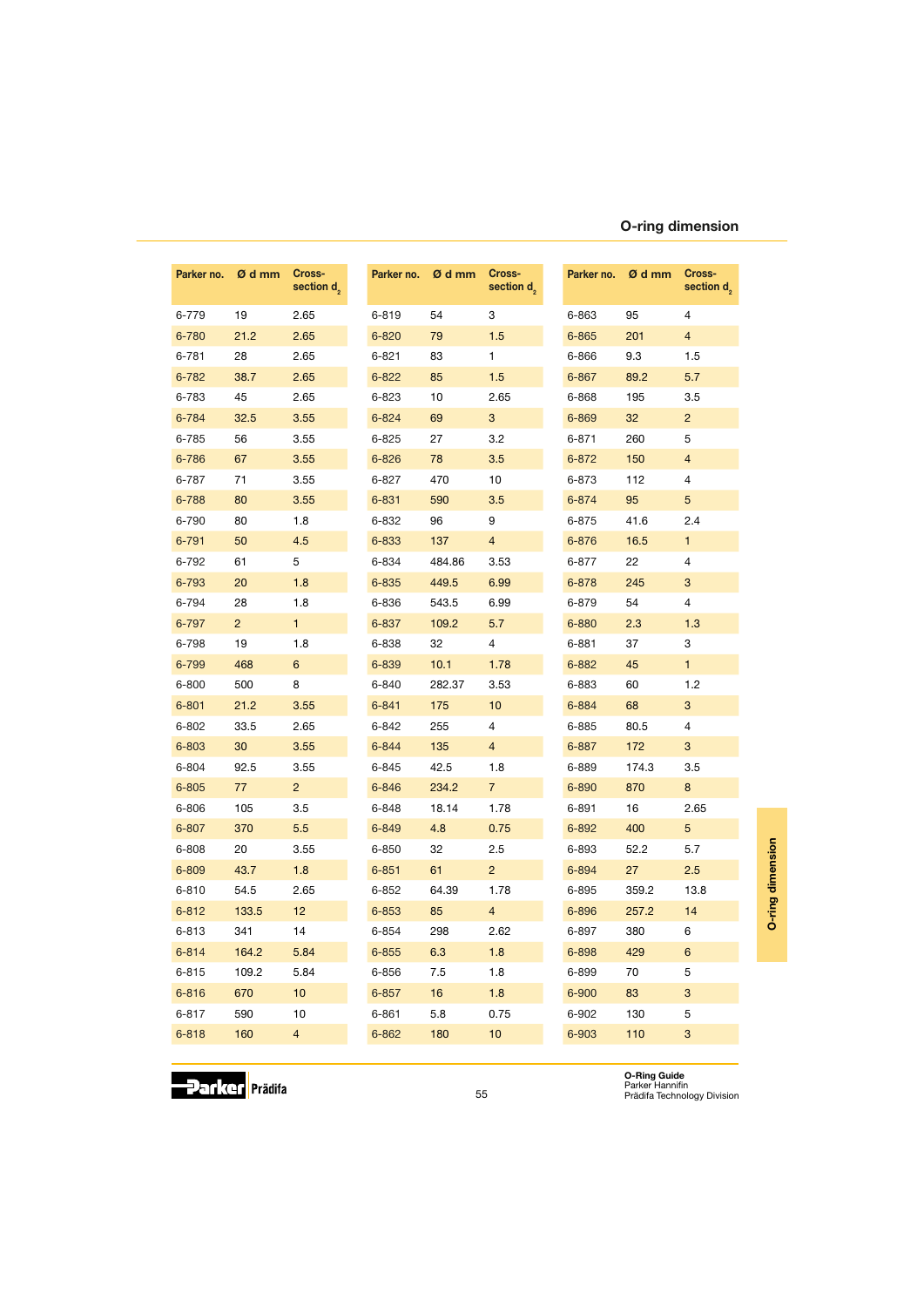| Parker no. | Ø d mm         | Cross-<br>section d. | Parker no. | Ø d mm         | Cross-<br>section d. | Parker no. | Ø d mm                  | C              |
|------------|----------------|----------------------|------------|----------------|----------------------|------------|-------------------------|----------------|
| 6-904      | 13             | 1.3                  | 6-944      | 46             | 4                    | 6-981      | 36                      | $\overline{c}$ |
| 6-905      | 28             | $\mathbf{1}$         | 6-945      | 11.5           | 2.5                  | 6-982      | 114                     | 3              |
| 6-907      | 6.8            | 1.8                  | 6-946      | 17             | 3                    | 6-983      | 164.2                   | 5              |
| 6-909      | 449            | 12                   | 6-947      | 325            | 5.33                 | 6-984      | 2965                    | 7              |
| 6-910      | 10             | 2.62                 | 6-948      | 274            | 5.33                 | 6-985      | 56                      | 3              |
| $6 - 911$  | 165            | $\overline{2}$       | 6-949      | 223            | 5.33                 | 6-986      | 635                     | 9              |
| 6-912      | 49.2           | 3                    | 6-950      | 5.5            | 2                    | 6-988      | 270                     | 5              |
| 6-913      | 27.2           | 3                    | 6-951      | 526            | 6.99                 | 6-990      | 69                      | $\overline{c}$ |
| 6-914      | 34             | 3                    | 6-952      | 9.5            | 1                    | 6-991      | 86                      | 2              |
| $6 - 915$  | 110            | 5                    | 6-953      | 11             | 3                    | 6-992      | 79.3                    | $\overline{c}$ |
| 6-916      | 25             | 2.5                  | 6-954      | 214.63         | 2.18                 | 6-993      | 35                      | 3              |
| 6-917      | 296            | 6                    | 6-955      | 5              | 1.75                 | 6-994      | $\overline{\mathbf{4}}$ | 3              |
| 6-918      | 234.1          | 8.4                  | 6-956      | 7.1            | $\overline{c}$       | 6-995      | 105                     | 4              |
| 6-919      | 515.9          | 6                    | 6-957      | 25.6           | 1.93                 | 6-996      | 43                      | 3              |
| 6-920      | 195.5          | 12                   | 6-958      | 20             | 4                    | 6-997      | 45                      | 3              |
| $6 - 921$  | 76             | 3                    | 6-959      | $\overline{7}$ | 1.2                  | 6-998      | 19                      | 3              |
| 6-922      | 7              | 1.4                  | 6-960      | 5.61           | 1.68                 | 6-999      | 23                      | $\overline{c}$ |
| 6-924      | 900            | 10                   | 6-961      | 122            | 3                    | 6-1000     | 29                      | 3              |
| 6-925      | 2.06           | 0.66                 | 6-963      | 93             | 4                    | 6-1001     | 75                      | 4              |
| 6-927      | 380            | 8                    | 6-964      | 50             | 3                    | 6-1002     | 78                      | 5              |
| 6-928      | 11.5           | 1.5                  | 6-965      | 10.4           | 1                    | 6-1003     | 120                     | 6              |
| 6-929      | 13.3           | 2.4                  | 6-966      | 2.5            | $\mathbf{1}$         | 6-1004     | 172                     | 6              |
| 6-930      | 477            | 10.5                 | 6-967      | 245            | 10.85                | 6-1005     | 114.2                   | 5              |
| 6-931      | 10             | 6.5                  | 6-968      | 5.5            | 1.5                  | 6-1007     | 187.1                   | 8              |
| 6-932      | 150            | 2                    | 6-969      | 25             | 3                    | 6-1008     | 463                     | 7              |
| 6-933      | 6.4            | 1.3                  | 6-970      | 37             | 1.5                  | 6-1010     | 249.3                   | 5              |
| 6-934      | 401.71         | 3.53                 | 6-971      | 2.8            | 1.9                  | 6-1012     | 84.3                    | 5              |
| 6-935      | 307.57         | 3.53                 | 6-972      | 40.82          | 2.59                 | 6-1013     | 72                      | $\overline{4}$ |
| 6-936      | 272.64         | 3.53                 | 6-973      | 3.5            | 0.8                  | 6-1014     | 85                      | 3              |
| 6-937      | $\overline{7}$ | 2.35                 | 6-974      | 17             | 3.5                  | 6-1015     | 132                     | 4              |
| 6-938      | 409            | 6.99                 | 6-975      | 44.83          | 2.67                 | 6-1016     | 87.2                    | 5              |
| 6-939      | 434            | 6.99                 | 6-976      | 10.5           | 1.5                  | 6-1017     | 613.92                  | 6              |
| 6-940      | 15.3           | 2.2                  | 6-977      | 28             | 3                    | 6-1018     | 289.42                  | 5              |
| $6 - 941$  | 68             | 5                    | 6-978      | 78             | 2.5                  | 6-1019     | 2.35                    | 1              |
| 6-942      | 23.6           | 2.9                  | 6-979      | 72             | 2.5                  | 6-1020     | 46                      | 3              |
| 6-943      | 748.5          | $\overline{7}$       | 6-980      | 36             | 1.5                  | $6 - 1021$ | 16                      | 4              |

O-ring dimension O-ring dimension

**-Parker** Prädifa

O-Ring Guide Parker Hannifin Prädifa Technolgy Division

Crosssection  $d<sub>2</sub>$ 

 $5.7$ 

5.33  $2.5$ 2.62  $2.62$  $3.2$ 

 $5.7$  $8.4$ 

 $5.7$  $5.7$ 

 $5.7$ 6.99 5.87

56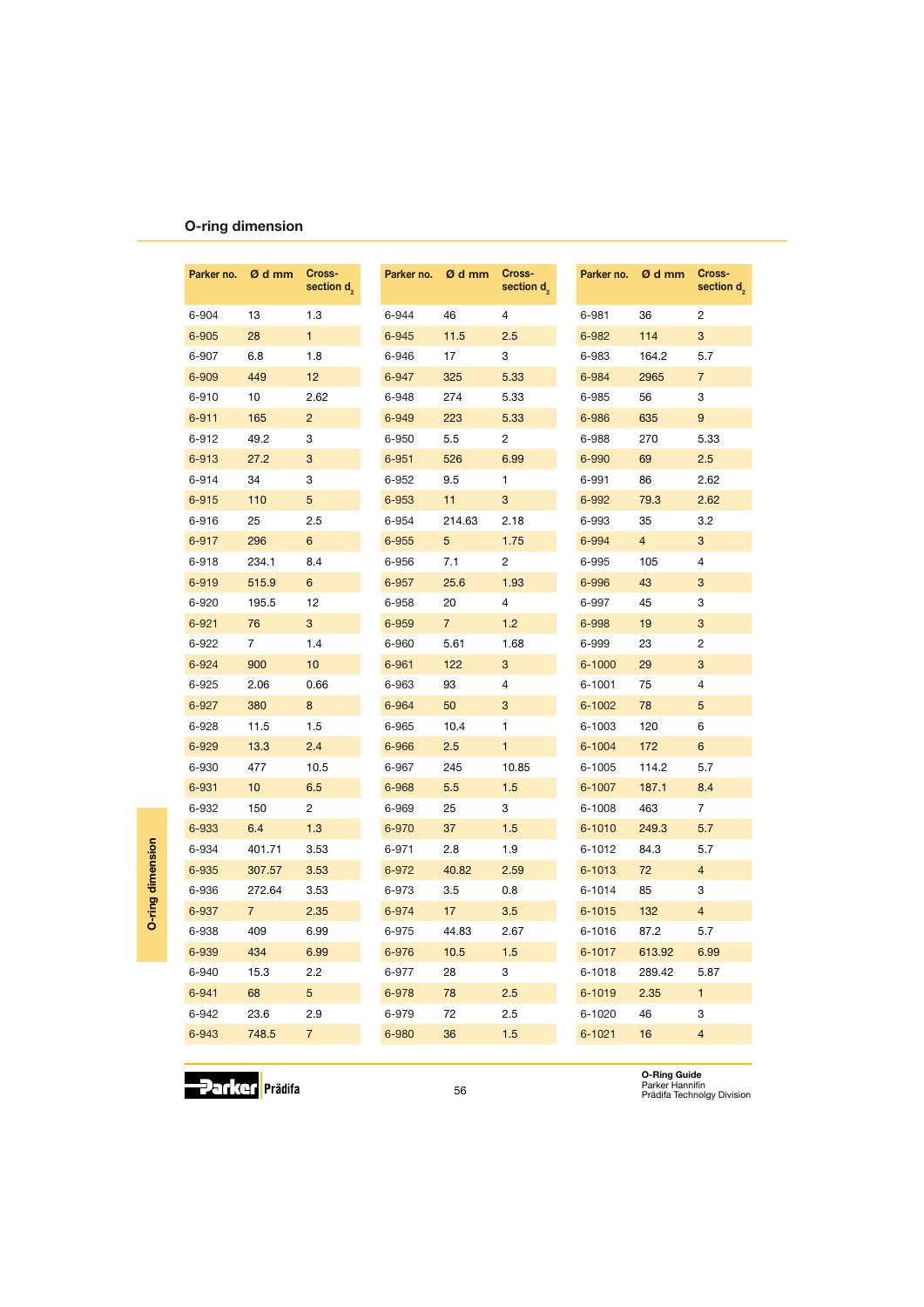| Parker no. | Ø d mm | Cross-<br>section d     |        | Parker no. | Ø d mm | Cross-<br>section d <sub>2</sub> | Parker no. | Ø d mm | Cross-<br>section d <sub>2</sub> |
|------------|--------|-------------------------|--------|------------|--------|----------------------------------|------------|--------|----------------------------------|
| 6-1022     | 6.75   | 1.78                    | 6-1058 |            | 185    | 3                                | 6-1094     | 63     | 6                                |
| 6-1023     | 40     | 5                       | 6-1059 |            | 47     | $\overline{\mathcal{L}}$         | 6-1095     | 94     | 3                                |
| 6-1024     | 53     | 3.5                     | 6-1060 |            | 43     | $\overline{4}$                   | 6-1096     | 129    | 4                                |
| $6 - 1025$ | 38     | 3.5                     | 6-1061 |            | 92     | $\overline{4}$                   | 6-1097     | 170    | $\overline{4}$                   |
| 6-1026     | 5      | 1                       | 6-1062 |            | 95     | 4.5                              | 6-1098     | 179.2  | 5.7                              |
| 6-1027     | 24     | 3                       | 6-1063 |            | 220    | 5                                | 6-1099     | 15     | $\overline{4}$                   |
| 6-1028     | 185    | 5                       | 6-1064 |            | 22.2   | 3                                | 6-1100     | 35     | 1.5                              |
| 6-1029     | 94     | $\overline{4}$          | 6-1065 |            | 55     | 3                                | 6-1101     | 360    | 7.5                              |
| 6-1030     | 248    | 5                       | 6-1066 |            | 1960   | 10.85                            | 6-1102     | 5.69   | 1.14                             |
| 6-1031     | 28     | 5                       | 6-1067 |            | 2072   | 10                               | 6-1103     | 90     | $\overline{7}$                   |
| 6-1032     | 7.7    | $\overline{c}$          | 6-1068 |            | 175    | 6                                | 6-1104     | 62     | $\overline{4}$                   |
| 6-1033     | 2.8    | 1.6                     | 6-1069 |            | 77.1   | 2.62                             | 6-1105     | 116.5  | 1.78                             |
| 6-1034     | 61     | 4                       | 6-1070 |            | 49.2   | 5.7                              | 6-1106     | 108    | 8                                |
| 6-1035     | 5      | 2.5                     | 6-1071 |            | 755    | 5                                | 6-1107     | 152    | 8                                |
| 6-1036     | 4.6    | $\overline{2}$          | 6-1072 |            | 465    | 5                                | 6-1108     | 180.52 | 5.33                             |
| 6-1037     | 65     | 5                       | 6-1073 |            | 128    | 5                                | 6-1109     | 17.2   | 3                                |
| 6-1038     | 39     | 3                       | 6-1074 |            | 105    | 5                                | 6-1110     | 180    | 6                                |
| 6-1039     | 16.3   | 2.4                     | 6-1075 |            | 75     | 3                                | $6 - 1111$ | 88     | 8                                |
| 6-1040     | 18     | 2.2                     | 6-1076 |            | 120    | 4                                | 6-1112     | 23     | 3                                |
| $6 - 1041$ | 47     | 2.5                     | 6-1077 |            | 81     | $\overline{4}$                   | 6-1113     | 90     | 2.5                              |
| 6-1042     | 261    | 6                       | 6-1078 |            | 23     | 1.5                              | 6-1114     | 40     | 6                                |
| 6-1043     | 338    | 6                       | 6-1079 |            | 750    | 5                                | 6-1115     | 22     | 1.3                              |
| 6-1044     | 190    | $\overline{4}$          | 6-1080 |            | 485    | 5                                | 6-1116     | 35     | 3                                |
| 6-1045     | 162    | 2.5                     | 6-1081 |            | 160    | 5                                | 6-1117     | 62     | 6                                |
| 6-1046     | 145    | 5                       | 6-1082 |            | 26     | 3                                | 6-1118     | 210    | 4                                |
| 6-1047     | 34     | $\blacksquare$          | 6-1083 |            | 22     | 3                                | 6-1119     | 180    | 8                                |
| 6-1048     | 218    | 5.8                     | 6-1084 |            | 130    | 4                                | 6-1120     | 3      | 2.7                              |
| 6-1049     | 14     | 1.1                     | 6-1085 |            | 135    | 5                                | $6 - 1121$ | 185    | 6                                |
| 6-1050     | 218    | 6                       | 6-1086 |            | 22.3   | 2.4                              | 6-1122     | 9      | 3                                |
| $6 - 1051$ | 142    | $\overline{4}$          | 6-1087 |            | 36.2   | 3                                | 6-1123     | 64.2   | 5.7                              |
| 6-1052     | 88     | 4                       | 6-1088 |            | 180    | 4                                | 6-1124     | 35.15  | 3.15                             |
| 6-1053     | 65     | $\overline{\mathbf{4}}$ | 6-1089 |            | 99.2   | 5.7                              | 6-1125     | 311    | 10                               |
| 6-1054     | 44     | 3                       | 6-1090 |            | 336    | $\overline{7}$                   | 6-1126     | 329    | 10                               |
| 6-1055     | 103    | 5                       | 6-1091 |            | 20     | 5                                | 6-1127     | 580.5  | 3.53                             |
| 6-1056     | 93     | 5                       | 6-1092 |            | 38     | 3                                | 6-1128     | 460    | 5.34                             |
| 6-1057     | 80     | $\overline{4}$          | 6-1093 |            | 142    | $6\phantom{1}$                   | 6-1129     | 335    | $\overline{7}$                   |

**Parker** Prädifa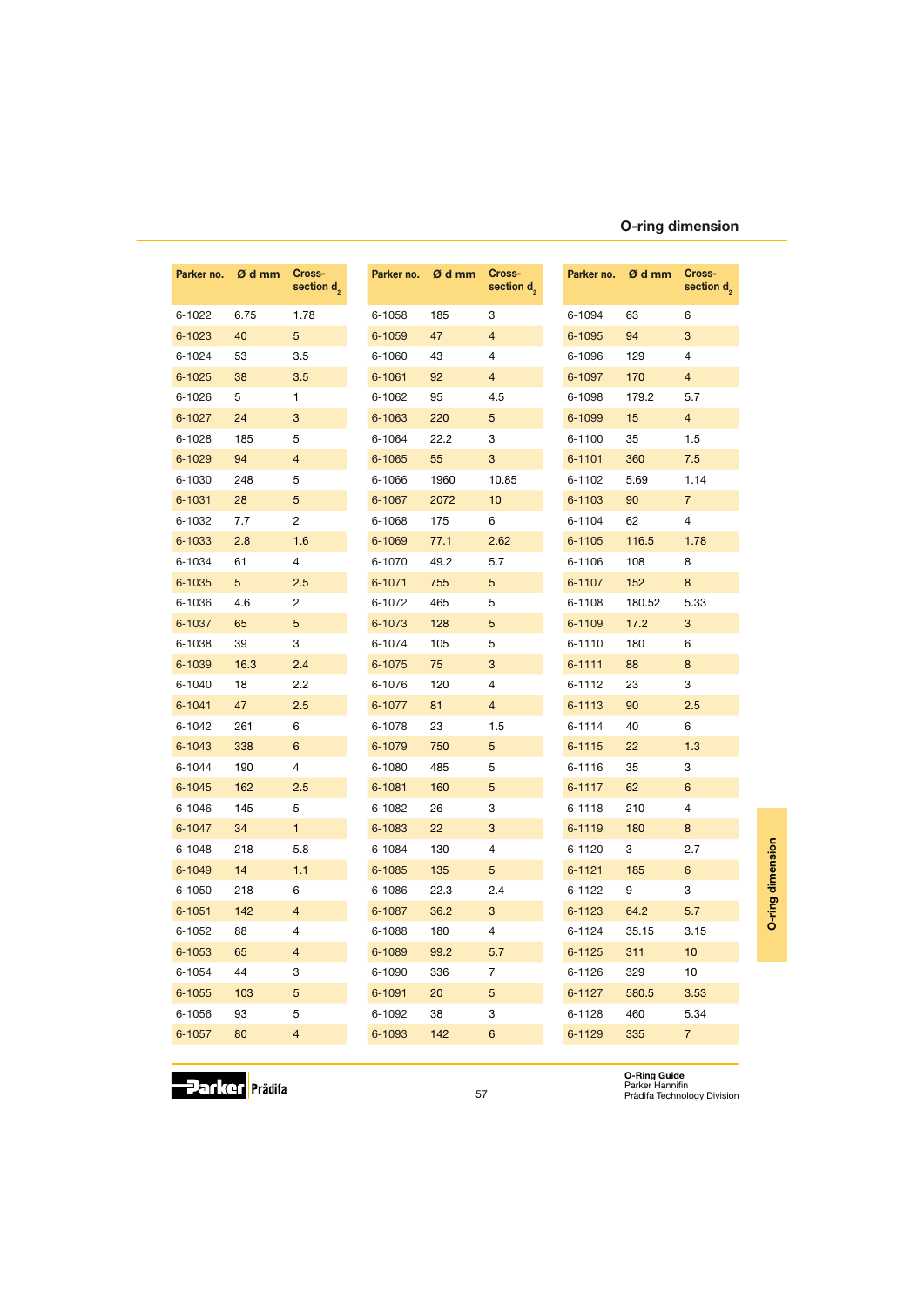| Parker no. | Ø d mm | Cross-<br>section d <sub>2</sub> | Parker no. | Ø d mm | Cross-<br>section d <sub>2</sub> |
|------------|--------|----------------------------------|------------|--------|----------------------------------|
| 6-1130     | 840.5  | 7                                | 6-1166     | 35     | $\overline{4}$                   |
| 6-1131     | 835.5  | $\overline{7}$                   | 6-1167     | 248    | $\overline{7}$                   |
| 6-1132     | 250    | 8                                | 6-1168     | 300    | 6                                |
| 6-1133     | 9.52   | 1.78                             | 6-1169     | 115    | 5                                |
| 6-1134     | 84     | 3.5                              | 6-1170     | 515    | 5                                |
| 6-1135     | 345    | 5                                | 6-1171     | 315    | 5                                |
| 6-1136     | 140    | 5                                | 6-1172     | 320.62 | 3.53                             |
| 6-1137     | 57     | $\overline{4}$                   | 6-1173     | 764    | 6.99                             |
| 6-1138     | 33     | 3                                | 6-1174     | 85     | 6                                |
| 6-1139     | 200    | 5                                | 6-1175     | 104.5  | 3                                |
| 6-1140     | 36     | 3                                | 6-1176     | 46     | 2                                |
| $6 - 1141$ | 47     | $\overline{2}$                   | 6-1177     | 172    | $\overline{4}$                   |
| 6-1142     | 360    | 4                                | 6-1178     | 45     | 4                                |
| 6-1143     | 124    | 4                                | 6-1179     | 90     | $\overline{4}$                   |
| 6-1144     | 41     | 1.5                              | 6-1180     | 120    | 5                                |
| 6-1145     | 56     | $\overline{4}$                   | 6-1181     | 80     | 5                                |
| 6-1146     | 31.5   | 3.15                             | 6-1182     | 112    | $\overline{7}$                   |
| 6-1147     | 150    | 6                                | 6-1183     | 7.5    | 2.1                              |
| 6-1148     | 39.4   | 2.1                              | 6-1184     | 54     | 2                                |
| 6-1149     | 6.5    | 1.2                              | 6-1185     | 52.5   | 1.8                              |
| 6-1150     | 34.4   | 2.1                              | 6-1186     | 55     | 4                                |
| 6-1151     | 115    | $\overline{2}$                   | 6-1187     | 37     | 3                                |
| 6-1152     | 79.2   | 5.7                              | 6-1188     | 37     | $\overline{c}$                   |
| $6 - 1153$ | 206    | $\overline{7}$                   | 6-1189     | 43     | $\overline{2}$                   |
| 6-1154     | 136    | 4                                | 6-1190     | 266    | 4                                |
| 6-1155     | 245    | 5                                | 6-1191     | 290    | 5                                |
| 6-1156     | 890    | 5                                | 6-1192     | 55     | 3.5                              |
| 6-1157     | 615    | 5                                | 6-1193     | 66     | 3                                |
| 6-1158     | 520    | 5                                | 6-1194     | 70     | 4                                |
| 6-1159     | 115    | 5                                | 6-1195     | 45     | 4.5                              |
| 6-1160     | 695    | 5                                | 6-1196     | 48     | 4                                |
| 6-1161     | 160    | 5                                | 6-1197     | 34     | $\overline{2}$                   |
| 6-1162     | 63     | 3.5                              | 6-1198     | 13.3   | 1.2                              |
| 6-1163     | 102    | $\overline{4}$                   | 6-1199     | 125    | $\overline{4}$                   |
| 6-1164     | 114    | 5                                | 6-1200     | 104    | 5.3                              |
| 6-1165     | 88     | 6                                | 6-1201     | 260    | 8                                |

|            | Parker no. Ø d mm | Cross-<br>section d <sub>2</sub> |
|------------|-------------------|----------------------------------|
| 6-1202     | 13.3              | 3                                |
| 6-1203     | 30                | 2.15                             |
| 6-1204     | 24.69             | 1.78                             |
| 6-1205     | 362               | 5                                |
| 6-1206     | 9.5               | 2.5                              |
| 6-1207     | 142               | 12 <sub>2</sub>                  |
| 6-1208     | 10.9              | 1.2                              |
| 6-1209     | 62                | 3.53                             |
| 6-1210     | 320               | 3                                |
| $6 - 1211$ | 228               | 3                                |
| 6-1212     | 70                | 8                                |
| 6-1213     | 1005              | 15                               |
| 6-1214     | 90                | 5                                |
| 6-1215     | 780               | $\overline{7}$                   |
| 6-1216     | 10                | 1.6                              |
| 6-1217     | 131.5             | 4                                |
| $6 - 1218$ | 340               | $\overline{4}$                   |
| 6-1219     | 480               | 4                                |
| 6-1220     | 610               | 4                                |
| $6 - 1221$ | 500               | 5                                |
| 6-1222     | 770               | 7                                |
| 6-1223     | 860               | 3                                |
| 6-1224     | 42                | 5                                |
| 6-1225     | 222               | $\overline{7}$                   |
| 6-1226     | 50                | 5                                |
| 6-1227     | 252               | 4                                |
| 6-1228     | 8.5               | $\overline{c}$                   |
| 6-1229     | 564.3             | 6.99                             |
| 6-1230     | 10.8              | 1.9                              |
| 6-1231     | 260               | 4                                |
| 6-1232     | 26                | 1.5                              |
| 6-1233     | 145               | 4                                |
| 6-1234     | 52                | 2.5                              |
| 6-1235     | 336               | 5.33                             |
| 6-1236     | 11                | 1                                |
| 6-1237     | 100               | 8                                |

**- Parker** Prädifa

O-ring dimension

O-ring dimension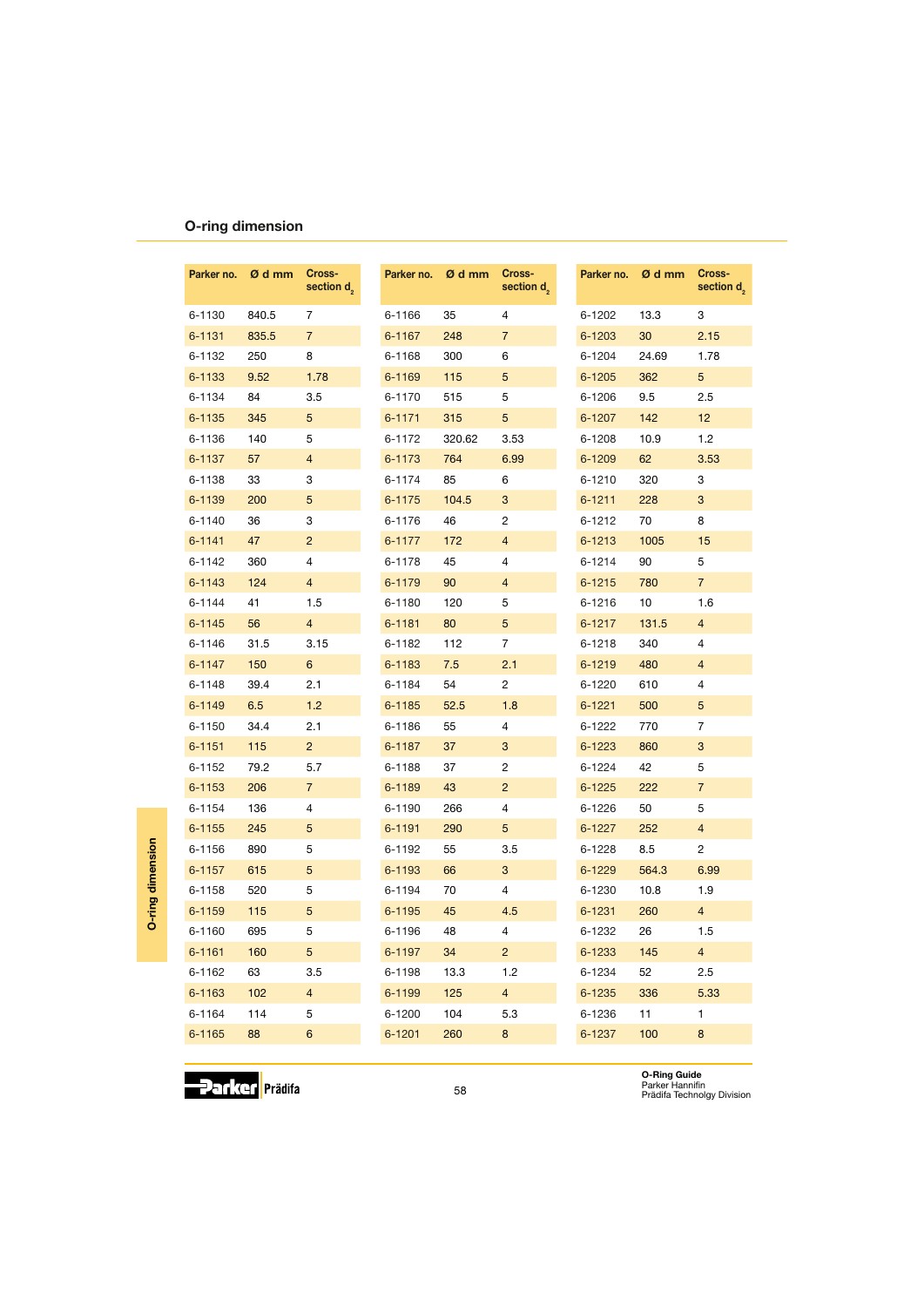| Parker no. | Ø d mm | Cross-<br>section d <sub>2</sub> | Parker no. | Ø d mm                  | Cross-<br>section d. | Parker no. | Ø d mm         | Cross-<br>section d <sub>2</sub> |
|------------|--------|----------------------------------|------------|-------------------------|----------------------|------------|----------------|----------------------------------|
| 6-1238     | 194    | 14                               | 6-1274     | 54                      | $\overline{c}$       | 6-1310     | 300            | 10                               |
| 6-1239     | 238    | 14                               | 6-1275     | 11.6                    | 2.2                  | $6 - 1311$ | 21             | 3                                |
| 6-1240     | 285    | 14.1                             | 6-1276     | 19                      | 1                    | 6-1312     | 6              | 1.52                             |
| $6 - 1241$ | 385    | 14.2                             | 6-1277     | 135                     | 3                    | 6-1313     | 11.5           | $\overline{2}$                   |
| 6-1242     | 415    | 14.2                             | 6-1278     | 299.5                   | 5                    | 6-1314     | 9.5            | 1.78                             |
| 6-1243     | 480    | 14                               | 6-1279     | 273.6                   | 5                    | 6-1315     | 22             | 2.1                              |
| 6-1244     | 585    | 14                               | 6-1280     | 180                     | 5                    | 6-1316     | 80             | 3.5                              |
| 6-1245     | 735    | 15                               | $6 - 1281$ | 125                     | 2.5                  | 6-1317     | 53.8           | $\overline{4}$                   |
| 6-1246     | 853    | 20                               | 6-1282     | 238                     | 10                   | 6-1318     | 155            | 4                                |
| 6-1247     | 1.56   | $\mathbf{1}$                     | 6-1283     | 195                     | 5                    | 6-1319     | 42             | $\overline{4}$                   |
| 6-1248     | 46     | 5                                | 6-1284     | 240                     | 8                    | 6-1320     | 107            | 8                                |
| 6-1249     | 7.3    | 3.4                              | 6-1285     | 49.2                    | 3.53                 | 6-1321     | 7.1            | 3.6                              |
| 6-1250     | 225    | 3                                | 6-1286     | 8.65                    | 2.8                  | 6-1322     | 116            | 3                                |
| $6 - 1251$ | 6.36   | 0.72                             | 6-1287     | $\overline{\mathbf{4}}$ | 1.8                  | 6-1323     | 11.6           | 1.2                              |
| 6-1252     | 21     | $\overline{4}$                   | 6-1288     | 14                      | 1                    | 6-1324     | 155            | 5                                |
| 6-1253     | 49     | $\overline{2}$                   | 6-1289     | 24.5                    | 3.15                 | 6-1325     | 1865           | 5                                |
| 6-1254     | 368    | 6                                | 6-1290     | 170                     | 5                    | 6-1326     | 410            | 6                                |
| 6-1255     | 343    | 6                                | 6-1291     | 4.5                     | 2.25                 | 6-1327     | $6\phantom{1}$ | 2.5                              |
| 6-1256     | 440    | $\overline{4}$                   | 6-1292     | 160                     | 6                    | 6-1328     | 383.6          | 5                                |
| 6-1257     | 37.5   | $\overline{4}$                   | 6-1293     | 230                     | 8                    | 6-1329     | 134            | 8                                |
| 6-1258     | 330    | 5                                | 6-1294     | 155                     | 3                    | 6-1330     | 12             | 10.6                             |
| 6-1259     | 26     | $\overline{4}$                   | 6-1295     | 150                     | 5                    | 6-1331     | 272            | 8                                |
| 6-1260     | 192    | $\overline{4}$                   | 6-1296     | 130                     | 3                    | 6-1332     | 32             | 3                                |
| 6-1261     | 62     | $\overline{4}$                   | 6-1297     | 9.5                     | $\overline{2}$       | 6-1333     | 51.94          | 3.53                             |
| 6-1262     | 632    | 6                                | 6-1298     | 17.86                   | 2.62                 | 6-1334     | 340            | 10                               |
| 6-1263     | 246    | $\overline{4}$                   | 6-1299     | 540                     | 5                    | 6-1335     | 412            | 8                                |
| 6-1264     | 2.2    | 1                                | 6-1300     | 579                     | 5                    | 6-1336     | 167.5          | 3.5                              |
| 6-1265     | 90     | 4.8                              | 6-1301     | 602                     | 5                    | 6-1337     | 11.1           | 1.82                             |
| 6-1266     | 7.3    | 2.4                              | 6-1302     | 216                     | $\overline{4}$       | 6-1338     | 23.8           | 2.4                              |
| 6-1267     | 40     | 5                                | 6-1303     | 99                      | 3                    | 6-1339     | 13.7           | 2.5                              |
| 6-1268     | 6.3    | 2.4                              | 6-1304     | 1840                    | 5                    | 6-1340     | 15.5           | 2.6                              |
| 6-1269     | 1.5    | 0.6                              | 6-1305     | 100                     | 3                    | 6-1341     | 17.2           | 1.82                             |
| 6-1270     | 80     | 3                                | 6-1306     | 97                      | 5                    | 6-1342     | 14             | 1.82                             |
| 6-1271     | 56.7   | 3                                | 6-1307     | 200                     | 4                    | 6-1343     | 48.2           | 3                                |
| 6-1272     | 68     | 4                                | 6-1308     | 640                     | 6                    | 6-1345     | 14             | 1.6                              |
| 6-1273     | 66     | 5                                | 6-1309     | 740                     | 6                    | 6-1346     | 240            | $\sqrt{5}$                       |

**Parker** Prädifa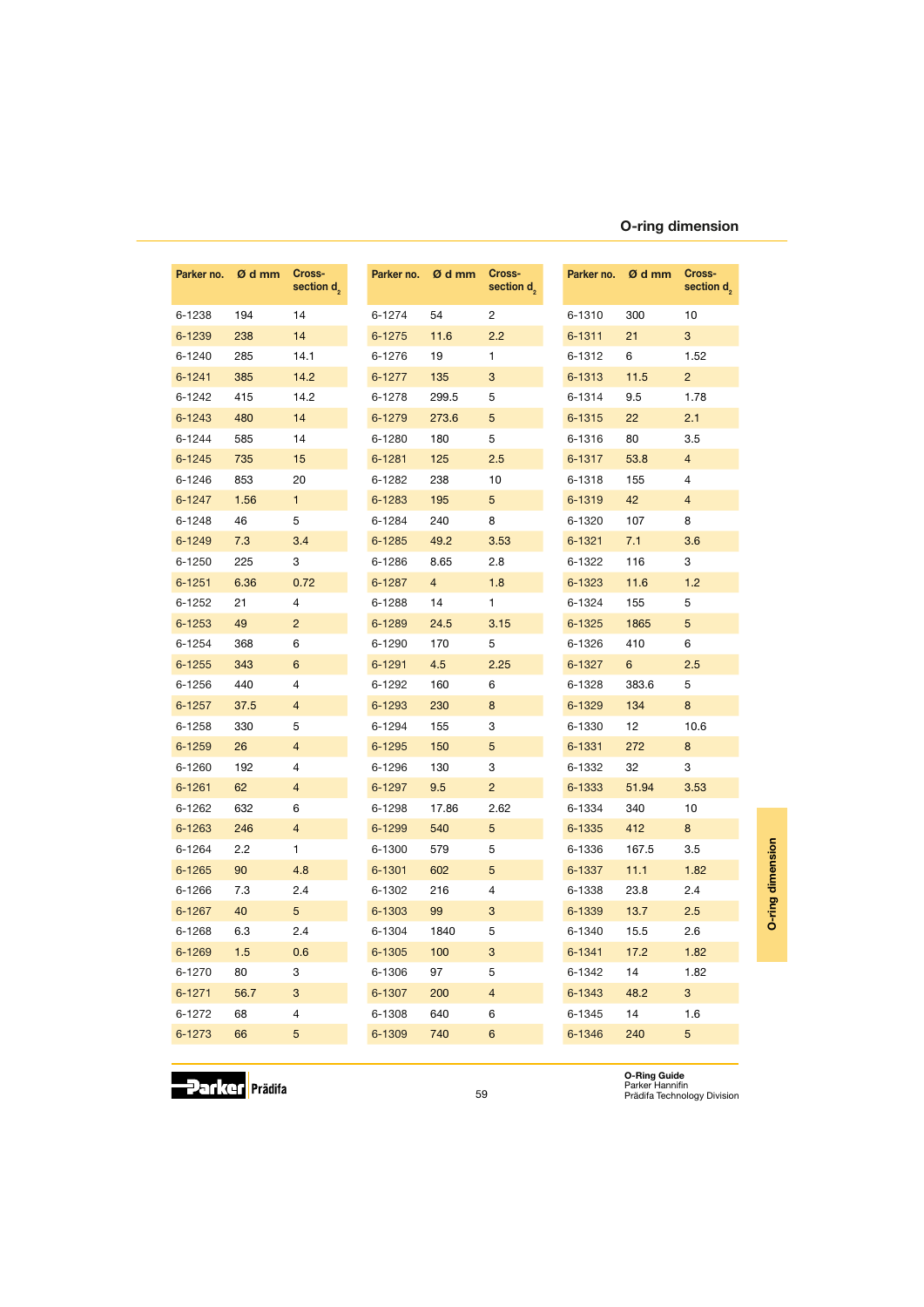| Parker no. | $Ø$ d mm | Cross-<br>section d <sub>2</sub> | Parker no. | Ø d mm         | Cross-<br>section        |
|------------|----------|----------------------------------|------------|----------------|--------------------------|
| 6-1347     | 53       | 2                                | 6-1386     | 11             | 3.4                      |
| 6-1348     | 73       | $\overline{7}$                   | 6-1387     | 390            | $\overline{4}$           |
| 6-1349     | 44.3     | 5.7                              | 6-1388     | 256            | $\overline{\mathcal{L}}$ |
| 6-1350     | 104.3    | 5.7                              | 6-1389     | 38             | 1.5                      |
| 6-1351     | 309.3    | 5.7                              | 6-1390     | 155            | 3.53                     |
| 6-1352     | 419.3    | 5.7                              | 6-1391     | 192            | 8                        |
| 6-1353     | 21       | 1                                | 6-1392     | 354.96         | 6.09                     |
| 6-1354     | 58       | 3                                | 6-1393     | 14.7           | 3.5                      |
| 6-1356     | 175      | 5                                | 6-1394     | 5.15           | 1.8                      |
| 6-1357     | 75       | 2.5                              | 6-1395     | 100            | 6                        |
| 6-1358     | 0.9      | 0.53                             | 6-1396     | 15.08          | 2.62                     |
| 6-1359     | 304.8    | 3.18                             | 6-1398     | 15             | 3.5                      |
| 6-1360     | 236      | 6                                | 6-1399     | 42             | 4.5                      |
| 6-1361     | 12.1     | 1.6                              | 6-1400     | $\overline{7}$ | 2.75                     |
| 6-1362     | 39.2     | 5.7                              | 6-1401     | 31             | 2                        |
| 6-1363     | 3.9      | 2.4                              | 6-1402     | 165            | 4                        |
| 6-1364     | 17.5     | 4                                | 6-1403     | 265            | 5                        |
| 6-1365     | 17       | $\overline{4}$                   | 6-1404     | 325            | 5                        |
| 6-1366     | 30       | 5                                | 6-1405     | 4.05           | 1.77                     |
| 6-1367     | 110      | 2.5                              | 6-1406     | 85             | 6.99                     |
| 6-1368     | 60       | 4.5                              | 6-1407     | 9.5            | 1.8                      |
| 6-1369     | 76       | $\overline{2}$                   | 6-1408     | 331.5          | 6                        |
| 6-1370     | 300      | 8                                | 6-1409     | 534            | 8                        |
| 6-1371     | 310      | 5                                | 6-1410     | $\mathbf{1}$   | 0.63                     |
| 6-1372     | 65       | 1.8                              | 6-1411     | 33             | 3.5                      |
| 6-1373     | 20       | 2.65                             | 6-1412     | 38             | 5                        |
| 6-1374     | 395      | 12                               | 6-1413     | 43             | 5.5                      |
| 6-1375     | 21.2     | 1.8                              | 6-1414     | 35             | 5                        |
| 6-1376     | 11.2     | 1.8                              | 6-1415     | 97             | 4                        |
| 6-1377     | 65       | 2.65                             | 6-1416     | 8.1            | $\overline{2}$           |
| 6-1378     | 28.2     | 1                                | 6-1417     | 77             | 2.5                      |
| 6-1379     | 12.5     | 1.8                              | 6-1418     | 661            | 14                       |
| 6-1380     | 68       | 3.5                              | 6-1419     | 62             | 1.5                      |
| 6-1381     | 105      | 3                                | 6-1420     | 500            | 6                        |
| 6-1384     | 240.66   | 7.4                              | 6-1421     | 115            | 6                        |
| 6-1385     | 5.6      | 1.8                              | 6-1422     | 7.65           | $\overline{2}$           |
|            |          |                                  |            |                |                          |

|        | Parker no. Ø d mm | Cross-<br>section d <sub>2</sub> |
|--------|-------------------|----------------------------------|
| 6-1423 | 29                | 2.5                              |
| 6-1424 | 297               | 4                                |
| 6-1425 | 220               | 7                                |
| 6-1426 | 238               | 6                                |
| 6-1427 | 120               | 10                               |
| 6-1428 | 185               | 4                                |
| 6-1429 | 91                | $\overline{c}$                   |
| 6-1430 | 19.35             | $\overline{1}$                   |
| 6-1431 | 23                | 4                                |
| 6-1434 | 5                 | 1.6                              |
| 6-1435 | 440               | 4.3                              |
| 6-1436 | 131               | 5.3                              |
| 6-1437 | 50                | 3.5                              |
| 6-1438 | 54.7              | 3.53                             |
| 6-1439 | 61.7              | 4.5                              |
| 6-1440 | 9.55              | 1.75                             |
| 6-1443 | 675               | 5.3                              |
| 6-1444 | 490               | 5                                |
| 6-1445 | 85                | 5                                |
| 6-1446 | 21.3              | 2.3                              |
| 6-1447 | 27                | 2.7                              |
| 6-1448 | 55                | 5                                |
| 6-1449 | 10                | 8                                |
| 6-1450 | 198               | 4                                |
| 6-1451 | 235               | 4                                |
| 6-1452 | 92                | 3                                |
| 6-1453 | 195               | 6                                |
| 6-1454 | 11.5              | 2.3                              |
| 6-1456 | 24.6              | 3.4                              |
| 6-1457 | 86                | $\overline{4}$                   |
| 6-1458 | 320               | 6.5                              |
| 6-1460 | 10.2              | 1.5                              |
| 6-1461 | 31.57             | 1.98                             |
| 6-1462 | 70                | 2.5                              |
| 6-1463 | 19.5              | 3.5                              |
| 6-1464 | 14.5              | 3                                |

section  $d<sub>2</sub>$ 

**-Parker** Prädifa

O-ring dimension

O-ring dimension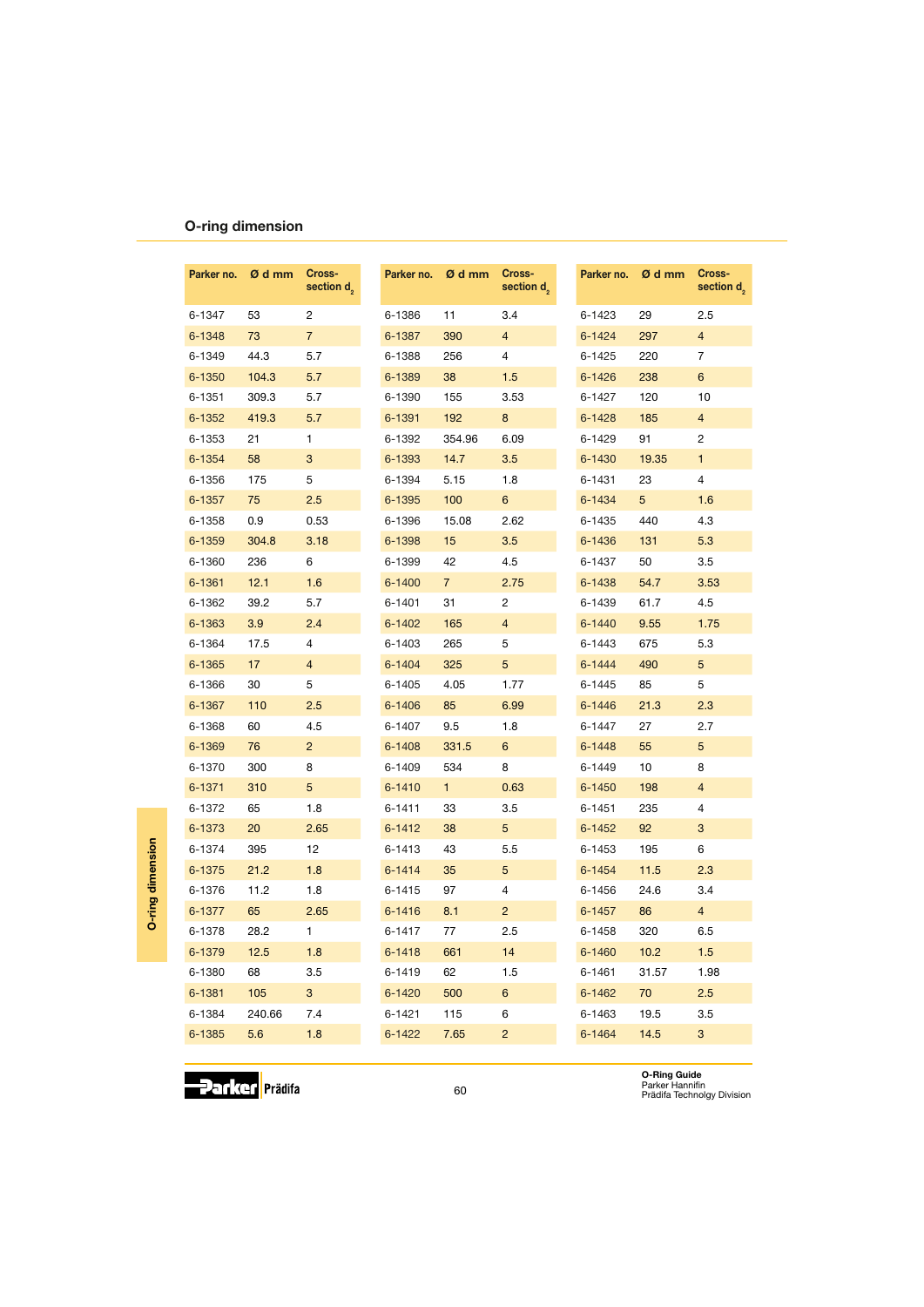| Parker no. | Ø d mm | Cross-<br>section d <sub>2</sub> | Parker no. | Ø d mm | Cross-<br>section d. | Parker no. | Ø d mm         | Cross-<br>section d <sub>2</sub> |
|------------|--------|----------------------------------|------------|--------|----------------------|------------|----------------|----------------------------------|
| 6-1465     | 20.5   | $\overline{2}$                   | 6-1503     | 12.83  | 1.27                 | 6-1546     | 328            | 6.99                             |
| 6-1466     | 12     | 1.3                              | 6-1504     | 13.59  | 2.69                 | 6-1547     | 39             | 2.5                              |
| 6-1467     | 77.5   | 2.62                             | 6-1505     | 10.78  | 2.62                 | 6-1554     | 70             | 3.5                              |
| 6-1468     | 11.75  | 1.55                             | 6-1506     | 1.42   | 1.58                 | $6 - 1555$ | 14             | 2.2                              |
| 6-1469     | 12     | 1.4                              | 6-1507     | 92.2   | 2.62                 | 6-1556     | 32             | 1.5                              |
| 6-1470     | 21     | 1.5                              | 6-1508     | 88.5   | 6.5                  | 6-1558     | $\overline{7}$ | 1.47                             |
| 6-1471     | 6      | 1.8                              | 6-1510     | 11.1   | 2.15                 | 6-1559     | 136            | 3                                |
| 6-1472     | 82     | 3                                | 6-1511     | 9.5    | 2.15                 | 6-1560     | 221            | 1.78                             |
| 6-1473     | 128    | 3                                | 6-1512     | 32     | 1.5                  | 6-1562     | 8              | 1.6                              |
| 6-1474     | 30     | 2.25                             | 6-1513     | 54     | 1.5                  | 6-1563     | 198            | 8                                |
| 6-1475     | 78     | $\overline{c}$                   | 6-1516     | 11     | 1.6                  | 6-1564     | 240            | 8                                |
| 6-1476     | 275    | 5                                | 6-1517     | 29.1   | 1.6                  | 6-1565     | 205            | 5                                |
| 6-1477     | 285    | 5                                | 6-1518     | 10     | 1.2                  | 6-1566     | 12             | 1.2                              |
| 6-1478     | 31     | 1.5                              | 6-1519     | 7.5    | 1.5                  | 6-1567     | 12.5           | 1.5                              |
| 6-1480     | 17.7   | 1.78                             | 6-1520     | 44.35  | 2.58                 | 6-1568     | 3.8            | 1.9                              |
| 6-1481     | 8.56   | 1.07                             | 6-1521     | 450    | 2.62                 | 6-1569     | 17.3           | 2.2                              |
| 6-1482     | 39     | 5                                | 6-1522     | 255    | 5                    | 6-1570     | 7.5            | 3                                |
| 6-1483     | 47     | 5.5                              | 6-1523     | 7.1    | 1.37                 | 6-1571     | 13.5           | 1.5                              |
| 6-1484     | 13     | 1.58                             | 6-1524     | 16.3   | 1.4                  | 6-1573     | 86.5           | 4                                |
| 6-1485     | 11.8   | 2.65                             | $6 - 1525$ | 11.1   | 1.6                  | 6-1575     | 11.5           | 1.78                             |
| 6-1486     | 42     | 1                                | 6-1526     | 13     | 1.3                  | 6-1576     | 14             | 1.3                              |
| 6-1487     | 9.2    | 2.7                              | 6-1528     | 621    | 8.5                  | 6-1577     | 736.6          | 5                                |
| 6-1488     | 5      | 1.9                              | 6-1529     | 165    | 5                    | 6-1578     | 31             | 4                                |
| 6-1489     | 50.2   | 3                                | 6-1530     | 9.1    | 1.6                  | 6-1579     | 16.5           | 1.5                              |
| 6-1490     | 20.5   | 3                                | 6-1531     | 9.1    | 1.65                 | 6-1580     | 110            | 1.5                              |
| 6-1491     | 10.1   | 1.6                              | 6-1532     | 3.5    | 1.35                 | 6-1581     | 6.07           | 1.3                              |
| 6-1493     | 16.5   | 2                                | 6-1533     | 28     | $\overline{4}$       | 6-1582     | 250            | 10                               |
| 6-1494     | 15.7   | 2.5                              | 6-1534     | 245    | $\overline{7}$       | 6-1583     | 350            | 10                               |
| 6-1495     | 1.45   | 1.75                             | 6-1536     | 11.3   | 2.2                  | 6-1584     | 430            | 16                               |
| 6-1496     | 3.9    | 1.8                              | 6-1537     | 14.2   | 1.9                  | 6-1585     | 59.2           | 5.7                              |
| 6-1497     | 40     | 4                                | 6-1538     | 7.6    | 1.9                  | 6-1586     | 18             | 10                               |
| 6-1498     | 11.5   | 1.8                              | 6-1539     | 8.55   | 1.75                 | 6-1587     | 52             | $\mathbf{1}$                     |
| 6-1499     | 9.6    | 2                                | 6-1540     | 27.5   | $\overline{c}$       | 6-1588     | 65             | 1                                |
| 6-1500     | 7.52   | 3.51                             | 6-1541     | 15.5   | 1.5                  | 6-1589     | 38             | 1                                |
| 6-1501     | 5.46   | 0.89                             | 6-1543     | 18.8   | 1.9                  | 6-1590     | 21.5           | 1                                |
| 6-1502     | 9.78   | 1.27                             | 6-1545     | 24.5   | $\mathbf{1}$         | 6-1591     | 129            | 1.5                              |
|            |        |                                  |            |        |                      |            |                |                                  |

**Parker** Prädifa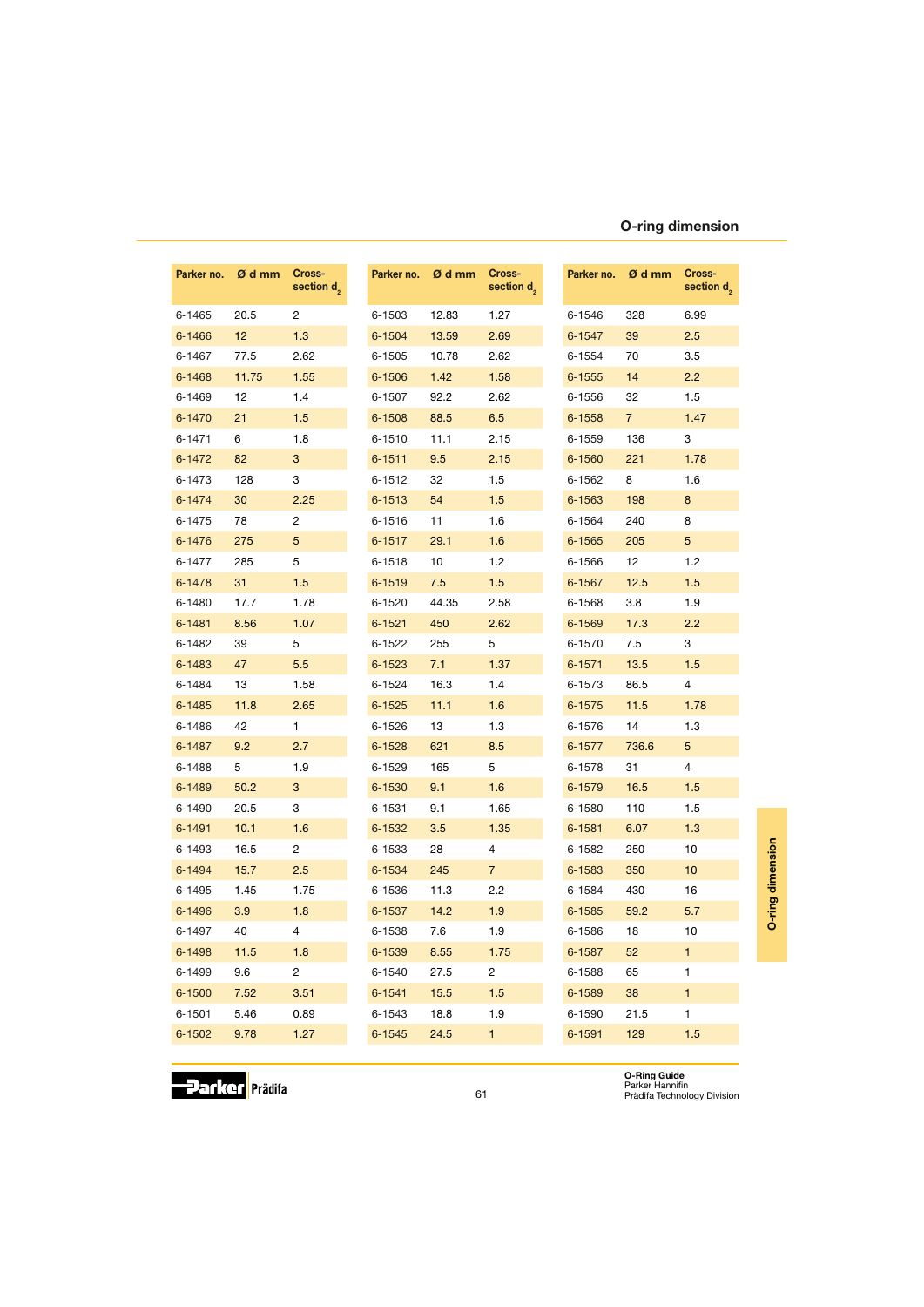| Parker no. | Ø d mm | Cross-<br>section d <sub>2</sub> | Parker no. | Ødmm   | Cross-<br>section d, |
|------------|--------|----------------------------------|------------|--------|----------------------|
| 6-1592     | 142.9  | 3.2                              | 6-1645     | 3.4    | 1.5                  |
| 6-1593     | 165.1  | 3.2                              | 6-1648     | 10     | 1.25                 |
| 6-1594     | 152.4  | 3.2                              | 6-1650     | 35.5   | 4                    |
| 6-1599     | 28.3   | 3.1                              | 6-1651     | 112    | 2.5                  |
| 6-1600     | 35.4   | 3.25                             | 6-1652     | 36     | 5                    |
| 6-1601     | 42.4   | 4.25                             | 6-1654     | 224    | 6                    |
| 6-1602     | 54.4   | 4.25                             | 6-1655     | 26.5   | 4                    |
| 6-1605     | 156    | $\overline{4}$                   | 6-1656     | 9.86   | 1.78                 |
| 6-1607     | 67     | 4                                | 6-1657     | 53.5   | 2                    |
| 6-1608     | 538    | 6                                | 6-1658     | 14.4   | $\overline{2}$       |
| 6-1609     | 74.6   | 3.53                             | 6-1659     | 171.45 | 3.2                  |
| 6-1610     | 17.64  | $\overline{2}$                   | 6-1660     | 115    | 5.33                 |
| 6-1611     | 23.47  | 2.4                              | 6-1661     | 64     | 4                    |
| 6-1612     | 164    | $\overline{2}$                   | 6-1662     | 77.5   | $\overline{2}$       |
| 6-1613     | 27     | 1.4                              | 6-1663     | 294    | 3                    |
| 6-1614     | 33     | 5                                | 6-1664     | 1.33   | 1.61                 |
| 6-1615     | 0.83   | 1.63                             | 6-1665     | 94     | 5.7                  |
| 6-1625     | 154.6  | 1.78                             | 6-1666     | 58     | 3.75                 |
| 6-1627     | 30     | 1                                | 6-1667     | 278.99 | 2.62                 |
| 6-1628     | 73     | $\overline{2}$                   | 6-1668     | 246    | 3                    |
| 6-1629     | 88     | 5                                | 6-1671     | 110    | 6                    |
| 6-1630     | 122    | 6                                | 6-1672     | 93.4   | 2.57                 |
| 6-1631     | 34     | 2.5                              | 6-1673     | 95     | 3                    |
| 6-1632     | 145    | 2.5                              | 6-1674     | 455    | 6                    |
| 6-1633     | 47     | 3                                | 6-1675     | 79.5   | 2.65                 |
| 6-1634     | 32.5   | 3                                | 6-1676     | 24.5   | $\overline{4}$       |
| 6-1635     | 11.8   | 1.8                              | 6-1677     | 3.8    | 1.5                  |
| 6-1636     | 13     | 1.8                              | 6-1678     | 571    | 8                    |
| 6-1637     | 9.55   | 1.75                             | 6-1679     | 223    | 2.65                 |
| 6-1638     | 20.95  | 2.62                             | 6-1680     | 147.6  | 2.65                 |
| 6-1639     | 351.21 | 4                                | 6-1684     | 50.3   | 2.5                  |
| 6-1640     | 10     | $\overline{4}$                   | 6-1694     | 4.3    | 2.4                  |
| 6-1641     | 546    | 2.62                             | 6-1695     | 55     | 1.2                  |
| 6-1642     | 7.6    | 2.1                              | 6-1696     | 145    | 2.88                 |
| 6-1643     | 54     | 3.15                             | 6-1697     | 71     | 3.55                 |
| 6-1644     | 110    | 3.5                              | 6-1698     | 29     | $\overline{c}$       |
|            |        |                                  |            |        |                      |

|        | Parker no. Ø d mm | Cross-<br>section $\mathbf{d}_{2}$ |
|--------|-------------------|------------------------------------|
| 6-1699 | 9.8               | 1.5                                |
| 6-1700 | 17                | 2.5                                |
| 6-1701 | 2.5               | 1.6                                |
| 6-1702 | 160               | 5.3                                |
| 6-1703 | 56.5              | 5.3                                |
| 6-1704 | 69.2              | 5.3                                |
| 6-1705 | 88.4              | 5.3                                |
| 6-1706 | 180               | 5.3                                |
| 6-1707 | 320               | 3.53                               |
| 6-1708 | 98                | 2.5                                |
| 6-1709 | 55                | 2.5                                |
| 6-1710 | 23.3              | 1.6                                |
| 6-1711 | 37.5              | 1.8                                |
| 6-1715 | 83                | $\overline{4}$                     |
| 6-1716 | 635               | 10                                 |
| 6-1717 | 12.3              | 1.9                                |
| 6-1718 | 11                | 1.9                                |
| 6-1719 | 22.6              | 1.78                               |
| 6-1720 | 104.2             | 5.7                                |
| 6-1721 | 51.1              | 1.6                                |
| 6-1722 | 21.1              | 1.6                                |
| 6-1723 | 43.7              | 3.55                               |
| 6-1724 | 44.96             | 2.57                               |
| 6-1725 | 208               | $\overline{4}$                     |
| 6-1726 | 60                | $\overline{2}$                     |
| 6-1727 | 230               | 4.5                                |
| 6-1728 | 5.5               | 0.8                                |
| 6-1729 | 28.68             | 2.4                                |
| 6-1731 | 22                | 1                                  |
| 6-1735 | 0.7               | 0.5                                |
| 6-1740 | 70.5              | 3.2                                |
| 6-1742 | 690               | 8                                  |
| 6-1743 | 5.6               | 1.9                                |
| 6-1744 | 4.8               | 1.3                                |
| 6-1745 | 7.6               | 2.62                               |
| 6-1747 | 15.3              | 1.5                                |

**-Parker** Prädifa

O-ring dimension

O-ring dimension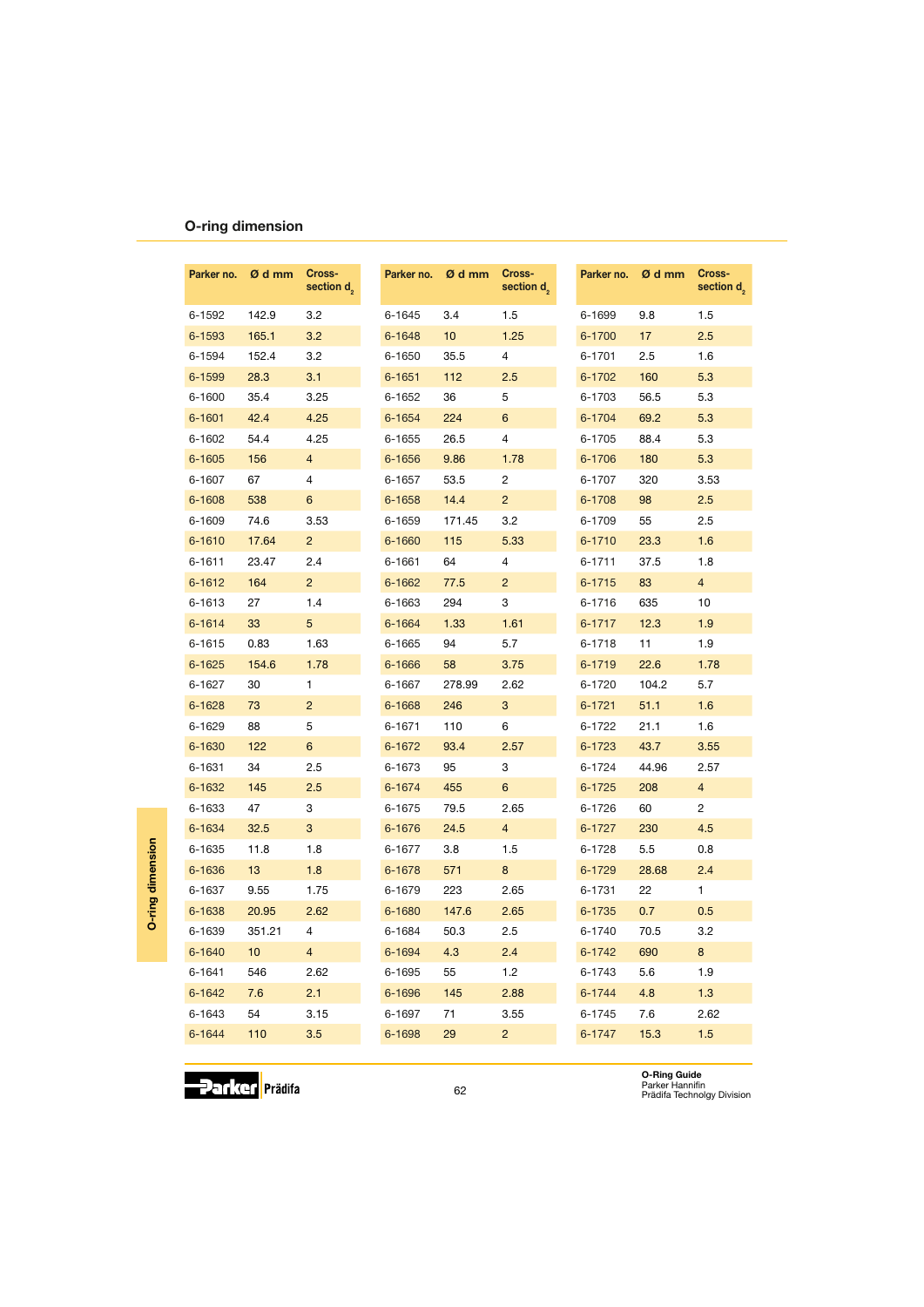| Parker no. | Ø d mm | Cross-<br>section d | Parker no. | Ø d mm | Cross-<br>section d. | Parker no. | Ø d mm | Cross-<br>section d. |
|------------|--------|---------------------|------------|--------|----------------------|------------|--------|----------------------|
| 6-1748     | 16     | 1.9                 | 6-1810     | 4.32   | 0.92                 | 6-1857     | 14.9   | 2.7                  |
| 6-1749     | 9.96   | 1.53                | 6-1813     | 14.47  | 3.53                 | 6-1858     | 602    | 7                    |
| 6-1751     | 6.1    | 1.6                 | 6-1814     | 2.95   | 0.97                 | 6-1859     | 640    | 7                    |
| 6-1752     | 4.3    | 1.3                 | 6-1815     | 163.07 | 1.63                 | 6-1860     | 259.2  | 3.53                 |
| 6-1753     | 460    | 6.99                | 6-1816     | 183    | 1.78                 | 6-1861     | 245    | 3.53                 |
| 6-1754     | 494.16 | 6.99                | 6-1817     | 14.2   | 3                    | 6-1862     | 27.5   | 1                    |
| 6-1765     | 17     | 1.93                | 6-1818     | 21.2   | 3.6                  | 6-1863     | 6      | 1.2                  |
| 6-1767     | 230    | 4.8                 | 6-1819     | 17.2   | $\overline{4}$       | 6-1864     | 59.5   | 5                    |
| 6-1768     | 24.5   | 5.5                 | 6-1822     | 13     | 2.62                 | 6-1865     | 164.33 | 2.62                 |
| 6-1769     | 31.5   | $\overline{7}$      | 6-1823     | 522    | 10                   | 6-1866     | 206    | 5.7                  |
| 6-1770     | 15.5   | $\overline{4}$      | 6-1824     | 623.08 | 5.33                 | 6-1867     | 215    | 5                    |
| 6-1771     | 74.5   | 3                   | 6-1825     | 13.3   | 1.8                  | 6-1868     | 270    | 6                    |
| 6-1772     | 19.5   | 4                   | 6-1826     | 114.55 | 2.57                 | 6-1869     | 19.5   | 2.66                 |
| 6-1773     | 153.5  | 3.2                 | 6-1827     | 13.3   | 2.8                  | 6-1873     | 11.5   | 3                    |
| 6-1774     | 148.6  | 3.2                 | 6-1828     | 14.6   | 2.1                  | 6-1875     | 21.5   | 1.6                  |
| 6-1775     | 131.1  | 3.2                 | 6-1832     | 19.84  | 0.79                 | 6-1876     | 67     | 2.8                  |
| 6-1776     | 86     | 3.2                 | 6-1833     | 7.4    | 2.62                 | 6-1877     | 11     | 2.3                  |
| 6-1777     | 90.8   | 3.5                 | 6-1834     | 11.2   | 2.62                 | 6-1879     | 8.15   | 1.83                 |
| 6-1778     | 70     | 3.5                 | 6-1836     | 362    | 4                    | 6-1880     | 313    | 5.33                 |
| 6-1779     | 87.6   | 3                   | 6-1837     | 515    | 5.33                 | 6-1881     | 340    | 5.33                 |
| 6-1780     | 33     | 1.5                 | 6-1838     | 532.18 | 5.33                 | 6-1883     | 2      | 1.5                  |
| 6-1781     | 95     | 1.5                 | 6-1839     | 34     | $\overline{4}$       | 6-1885     | 22     | 2.3                  |
| 6-1782     | 90     | 1.5                 | 6-1840     | 745    | 10                   | 6-1886     | 7.1    | 1.84                 |
| 6-1783     | 135    | 1.5                 | 6-1841     | 618.5  | $\overline{c}$       | 6-1888     | 355    | 8                    |
| 6-1784     | 329.57 | 4.8                 | 6-1842     | 367.89 | 2.66                 | 6-1889     | 74.9   | 1.78                 |
| 6-1785     | 8.73   | 1.78                | 6-1843     | 455    | 5.33                 | 6-1890     | 34     | 1.1                  |
| 6-1786     | 365    | 5.3                 | 6-1844     | 595    | 5.33                 | 6-1892     | 5.96   | 1.7                  |
| 6-1795     | 359.53 | 5.33                | 6-1845     | 2324   | 6.99                 | 6-1893     | 9.11   | $\overline{c}$       |
| 6-1797     | 67.39  | 2.26                | 6-1846     | 2350   | 6.99                 | 6-1895     | 239.2  | 3.53                 |
| 6-1803     | 151.39 | 2.57                | 6-1847     | 736    | $\overline{7}$       | 6-1896     | 226.2  | 3.53                 |
| 6-1804     | 83.77  | 1.78                | 6-1848     | 190    | 1.78                 | 6-1897     | 45     | 6                    |
| 6-1805     | 35.96  | 2.32                | 6-1849     | 205    | 1.78                 | 6-1903     | 43     | 3.5                  |
| 6-1806     | 20.2   | 1.81                | 6-1851     | 425.33 | 5.33                 | 6-1904     | 90     | 5.5                  |
| 6-1807     | 136.53 | 1.78                | 6-1854     | 48     | 1                    | 6-1905     | 100    | 5.5                  |
| 6-1808     | 35.95  | 1.78                | 6-1855     | 9.7    | 5.33                 | 6-1906     | 30     | 3.5                  |
|            |        |                     | 6-1856     |        | 2.62                 | 6-1907     | 45     | 3.5                  |

**Parker** Prädifa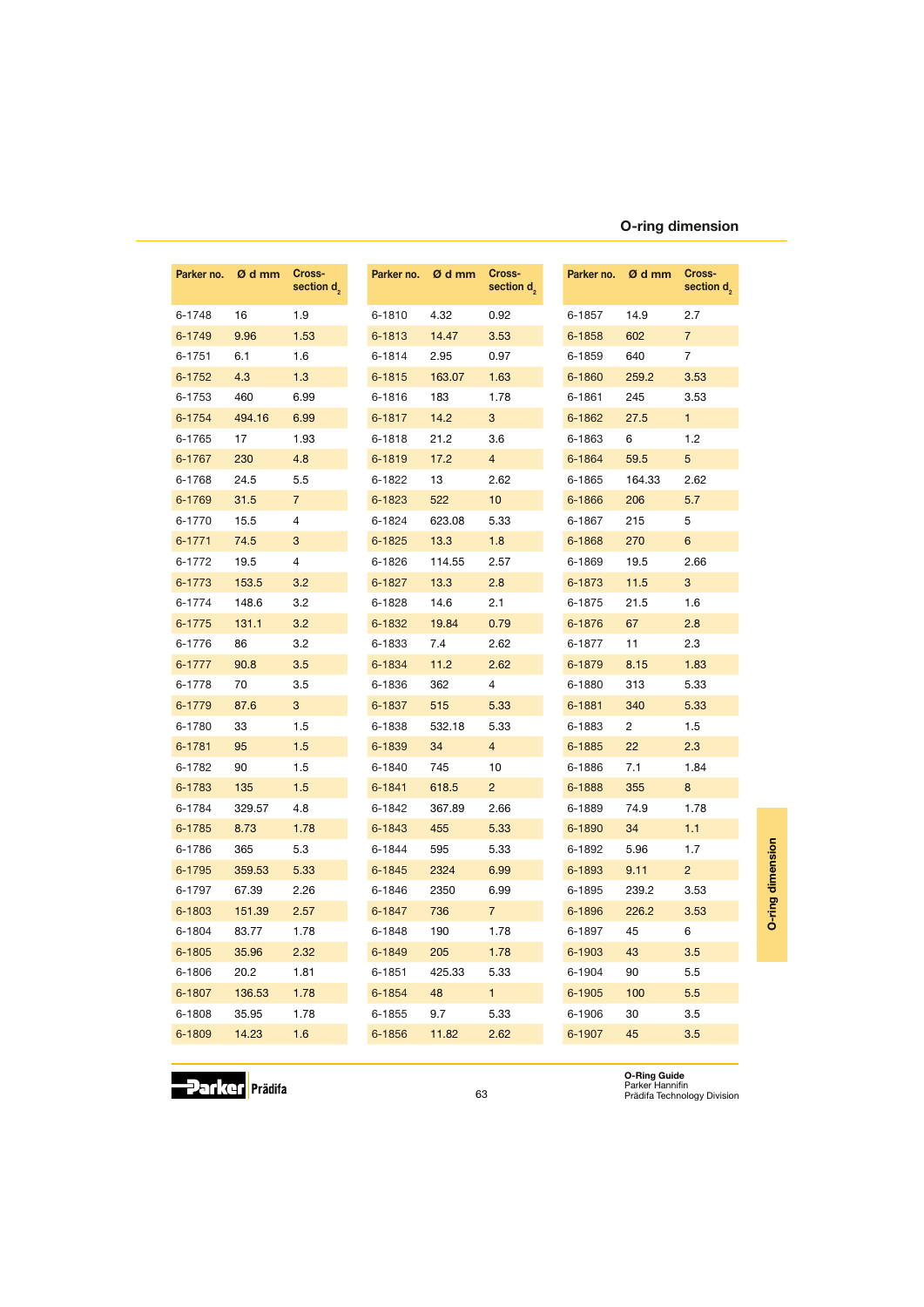| Parker no. | Ø d mm | Cross-<br>section d.     | Parker no. | Ø d mm | Cross-<br>section d.      | Parker no. | Ø d mm | Cross-<br>section       |
|------------|--------|--------------------------|------------|--------|---------------------------|------------|--------|-------------------------|
| 6-1908     | 68     | 5.5                      | 6-1950     | 77.8   | 1.5                       | 6-2016     | 58     | 3.55                    |
| 6-1909     | 72     | 5.5                      | 6-1951     | 764    | $\overline{7}$            | 6-2018     | 43     | 5                       |
| 6-1910     | 95     | 5.5                      | 6-1952     | 555    | 3                         | 6-2019     | 58     | 3.55                    |
| 6-1911     | 23     | 2.62                     | 6-1953     | 589    | $\ensuremath{\mathsf{3}}$ | 6-2020     | 38     | $\overline{4}$          |
| 6-1912     | 40     | 3.5                      | 6-1956     | 786    | 4                         | 6-2021     | 148    | 2.5                     |
| 6-1913     | 47     | 5                        | 6-1957     | 522    | $\overline{4}$            | 6-2022     | 150    | 2.5                     |
| 6-1914     | 53     | 4                        | 6-1958     | 372    | 4                         | 6-2023     | 598    | $\overline{7}$          |
| 6-1915     | 28     | 3.5                      | 6-1959     | 645    | $\overline{4}$            | 6-2032     | 6.4    | 2.62                    |
| 6-1916     | 75     | 4.5                      | 6-1960     | 645    | 3.53                      | 6-2033     | 78     | 1.5                     |
| 6-1917     | 70     | 5.5                      | 6-1961     | 17.3   | 2.2                       | 6-2034     | 10.24  | 1.83                    |
| 6-1918     | 349    | 5.33                     | 6-1962     | 128    | 4                         | 6-2036     | 109.5  | 5.33                    |
| 6-1919     | 27     | 2.8                      | 6-1963     | 587    | $\overline{7}$            | 6-2037     | 297.8  | 6.99                    |
| 6-1920     | 32     | 3.5                      | 6-1964     | 560    | 7                         | 6-2038     | 16     | 3.5                     |
| 6-1922     | 11.3   | 4.75                     | 6-1966     | 69     | 4.5                       | 6-2039     | 22.22  | 2.62                    |
| 6-1923     | 14.2   | $\overline{c}$           | 6-1967     | 13     | 1.2                       | 6-2040     | 26     | 3.5                     |
| 6-1924     | 3.3    | 1.78                     | 6-1969     | 1.1    | 0.25                      | 6-2041     | 4.45   | 3.53                    |
| 6-1925     | 4.09   | 1.78                     | 6-1974     | 66     | 1.5                       | 6-2042     | 801    | $\overline{\mathbf{4}}$ |
| 6-1926     | 35     | 3.5                      | 6-1975     | 19.3   | 2.2                       | 6-2043     | 14     | 5                       |
| 6-1927     | 65     | 5.5                      | 6-1977     | 8.5    | 3                         | 6-2044     | 18     | 3.5                     |
| 6-1928     | 75     | 5.5                      | 6-1978     | 11.8   | 3                         | 6-2045     | 63     | 3                       |
| 6-1929     | 168.4  | 6                        | 6-1979     | 484    | 8.4                       | 6-2046     | 130    | 5.8                     |
| 6-1930     | 23.4   | $\overline{\mathcal{A}}$ | 6-1980     | 36     | 4                         | 6-2047     | 34.5   | 2.65                    |
| 6-1931     | 49.5   | 5                        | 6-1981     | 50     | 1.5                       | 6-2051     | 212    | 5.3                     |
| 6-1932     | 197    | 6                        | 6-1982     | 3.2    | 1.78                      | 6-2052     | 48     | 2.3                     |
| 6-1933     | 133    | 3                        | 6-1985     | 58     | 2.5                       | 6-2053     | 6      | 2.1                     |
| 6-1934     | 469    | 5.33                     | 6-1990     | 125    | 3.5                       | 6-2054     | 36.6   | 2.9                     |
| 6-1936     | 13.3   | 2.2                      | 6-1991     | 52.39  | 3.53                      | 6-2055     | 20.8   | $\overline{c}$          |
| 6-1937     | 428    | 5                        | 6-1993     | 250    | 4                         | 6-2064     | 121    | 8                       |
| 6-1939     | 5.7    | 2.62                     | 6-1994     | 16.82  | 5.33                      | 6-2065     | 510    | 3                       |
| 6-1942     | 126.3  | 5.33                     | 6-2000     | 135.5  | 6                         | 6-2066     | 820    | 3                       |
| 6-1943     | 818    | 12                       | 6-2005     | 276    | 2.62                      | 6-2067     | 750    | 3                       |
| 6-1944     | 777    | 12                       | 6-2008     | 45.3   | 1.93                      | 6-2068     | 17.1   | 1.6                     |
| 6-1945     | 224    | 7                        | 6-2009     | 855    | 10                        | 6-2069     | 12.3   | 3.5                     |
| 6-1947     | 334    | 2.62                     | 6-2012     | 74     | 2.5                       | 6-2070     | 14.6   | 2.95                    |
| 6-1948     | 230    | 5                        | 6-2013     | 335    | 5                         | 6-2071     | 11     | 3.5                     |
| 6-1949     | 137.5  | 3.3                      | 6-2015     | 470    | 4.5                       | 6-2073     | 492    | 3.53                    |

 $2.62$  $3.5$  $3.53$ 6-2042 801 4 6-2043 14 5 3.5 6-2045 63 3  $5.8$  $2.65$  $5.3$  $2.3$  $2.1$  $2.9$ 6-2055 20.8 2 6-2064 121 8 6-2065 510 3 6-2066 820 3 6-2067 750 3  $1.6$ 3.5  $2.95$ 3.5  $3.53$ 

section  $\mathbf{d}_2$ 3.55

**Farker** Prädifa

O-ring dimension

O-ring dimension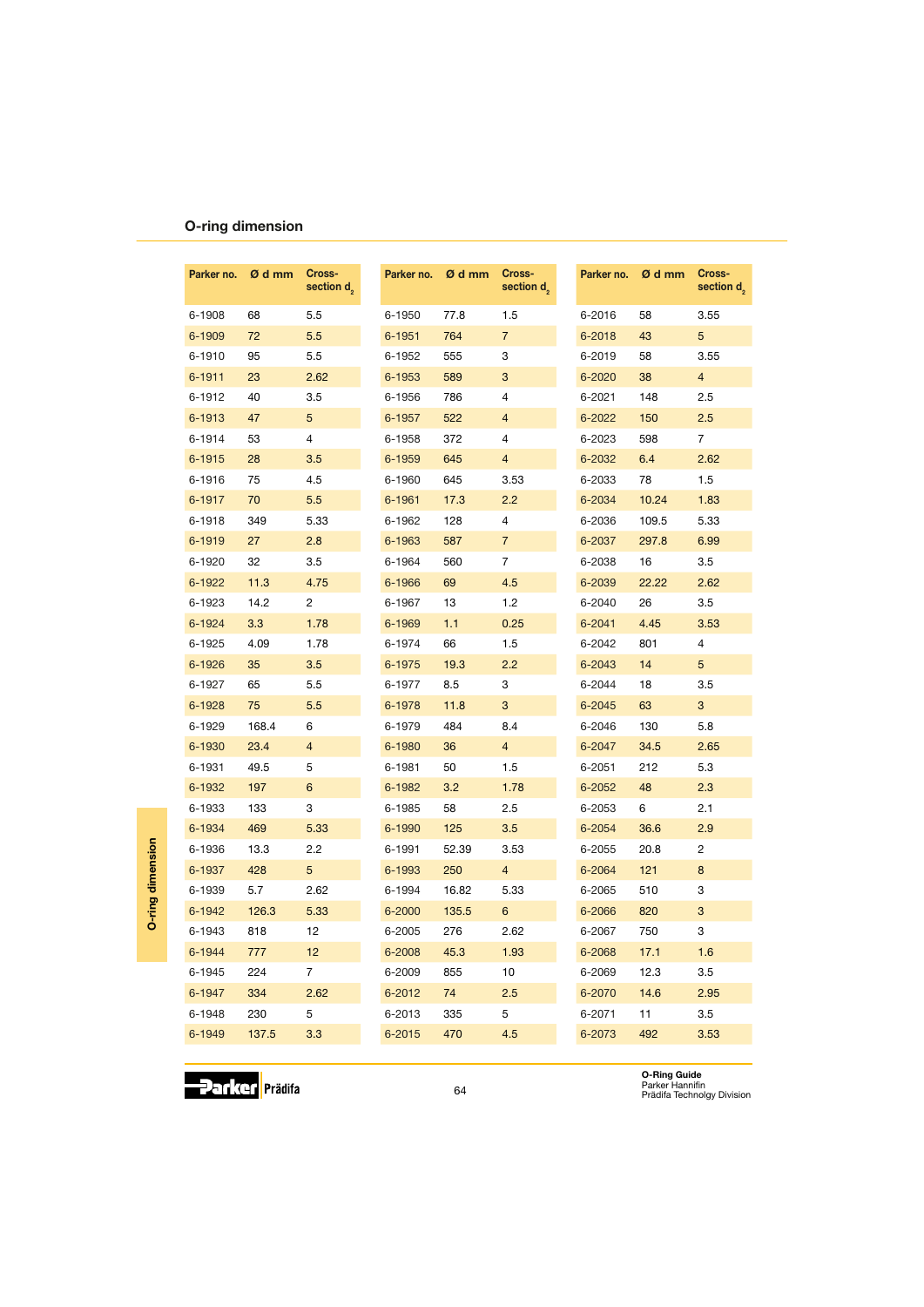|            | Parker no. Ø d mm | Cross-<br>section $\mathbf{d}_{2}$ |
|------------|-------------------|------------------------------------|
| 6-2074     | 48                | 2.1                                |
| 6-2075     | 74.5              | 4                                  |
| 6-2077     | 70                | $\overline{7}$                     |
| 6-2078     | 3.5               | $\overline{1}$                     |
| 6-2079     | 68                | 2.5                                |
| 6-2080     | 300               | 5                                  |
| 6-2081     | 29.2              | 5.05                               |
| 6-2082     | 22.4              | 2.5                                |
| 6-2083     | 41.5              | 2                                  |
| 6-2084     | 188.14            | 1.78                               |
| 6-2087     | 18                | 1.8                                |
| 6-2088     | 42                | $\overline{2}$                     |
| 6-2090     | 45.69             | 1.78                               |
| 6-2093     | 8                 | 2.65                               |
| 6-2094     | 15.22             | 1.78                               |
| 6-2096     | 74.9              | $\overline{2}$                     |
| 6-2097     | 3.1               | 1.2                                |
| 6-2098     | 193.7             | $\overline{7}$                     |
| 6-2099     | 1.9               | 2.8                                |
| 6-2100     | 12                | 5                                  |
| 6-2101     | 11.56             | 1.78                               |
| 6-2102     | 16.4              | 1.78                               |
| 6-2104     | 74                | 4.5                                |
| 6-2105     | 34                | 1.5                                |
| 6-2107     | 123               | 3                                  |
| 6-2108     | 89                | 1.9                                |
| 6-2109     | 312.9             | 1.78                               |
| $6 - 2111$ | 310               | 2.62                               |
| 6-2112     | 14.6              | 1.5                                |
| 6-2113     | 49.88             | 1.78                               |
| 6-2114     | 285               | 6                                  |
| 6-2117     | 54                | 4.5                                |
| 6-2118     | 60.4              | 3                                  |
| 6-2119     | 42.5              | 3.53                               |
| 6-2120     | 69.6              | 5                                  |
| 6-2121     | 104               | 5                                  |

|            | Parker no. Ø d mm | Cross-<br>section d <sub>2</sub> |
|------------|-------------------|----------------------------------|
| 6-2122     | 84.5              | 3                                |
| 6-2123     | 4.45              | 3                                |
| 6-2124     | 1020              | 5.7                              |
| 6-2125     | 165.3             | 1.78                             |
| 6-2127     | 7.77              | 3.77                             |
| 6-2128     | 9.75              | 1.5                              |
| 6-2129     | 150               | 5.3                              |
| 6-2130     | 32                | 1.78                             |
| 6-2131     | 169.98            | 3.56                             |
| 6-2132     | 63.1              | 3.53                             |
| 6-2133     | 36                | 1.78                             |
| 6-2134     | 300               | $\overline{a}$                   |
| 6-2135     | 14.1              | 2.4                              |
| 6-2137     | 27.6              | 2.4                              |
| 6-2138     | 3.5               | 0.9                              |
| 6-2139     | 23.8              | 1.5                              |
| 6-2140     | 295               | 6                                |
| 6-2143     | 53                | 3.55                             |
| 6-2145     | 235               | 6                                |
| 6-2146     | 260               | 6                                |
| 6-2147     | 29.2              | 5                                |
| $6 - 2148$ | 29.2              | 4.95                             |
| 6-2149     | 143               | 1.45                             |
| 6-2150     | 22                | 6                                |

**Parker** Prädifa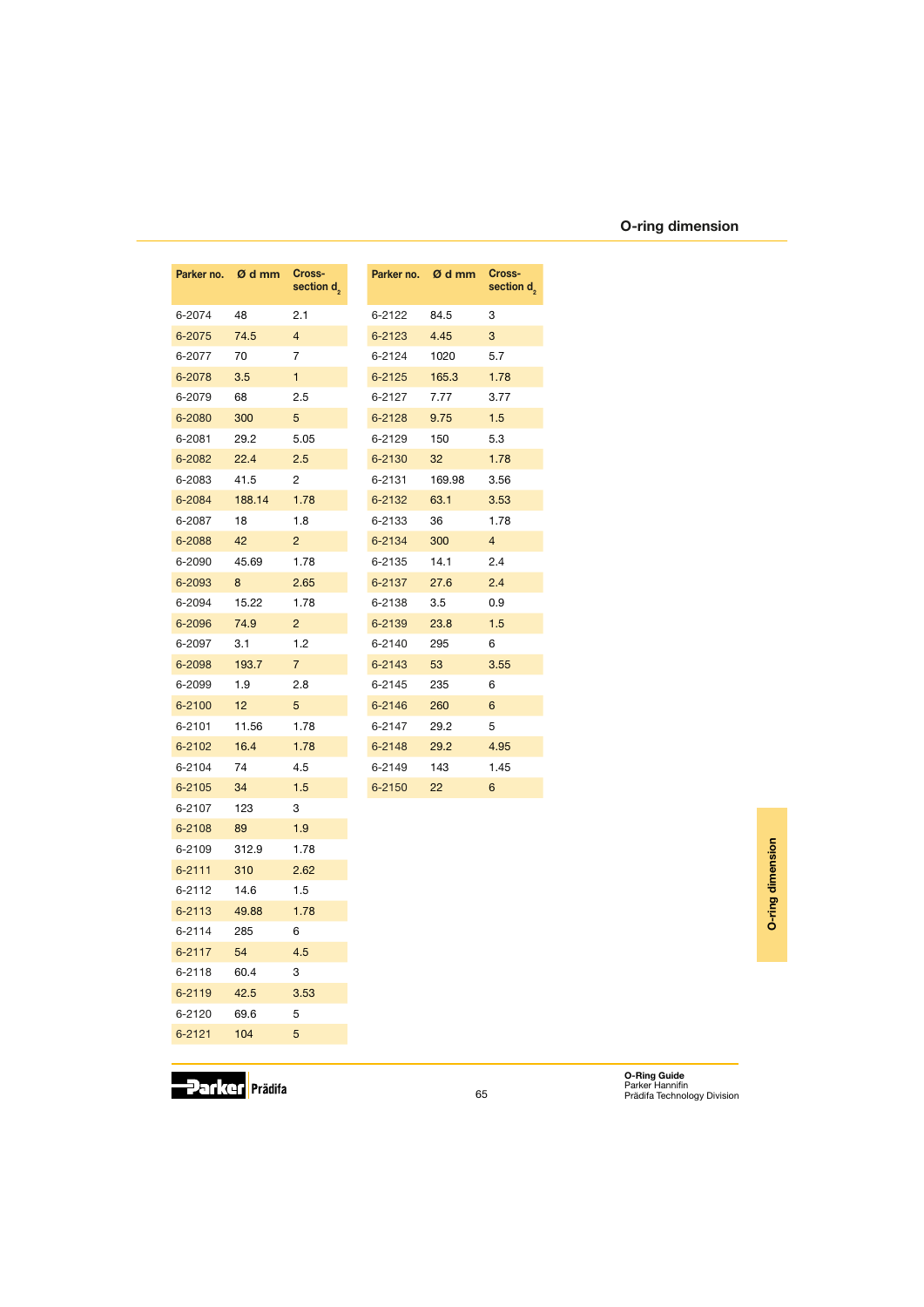| diameter d | O-ring sizes acc. to inner |                        | Parker no. | Ø d mm | Cross-<br>section d <sub>2</sub> | Parker no. | Ø d mm                  | Cross-<br>section d <sub>2</sub> |
|------------|----------------------------|------------------------|------------|--------|----------------------------------|------------|-------------------------|----------------------------------|
| Parker no. | Ø d mm                     | Cross-                 | 6-1701     | 2.5    | 1.6                              | $2 - 105$  | 3.63                    | 2.62                             |
|            |                            | section d <sub>2</sub> | $6 - 168$  | 2.5    | 1.7                              | $2 - 007$  | 3.68                    | 1.78                             |
| 6-1735     | 0.7                        | 0.5                    | 2-005      | 2.57   | 1.78                             | $6 - 251$  | 3.7                     | 1.9                              |
| $2 - 001$  | 0.74                       | 1.02                   | 5-578      | 2.6    | 1.9                              | 6-1677     | 3.8                     | 1.5                              |
| 6-408      | 0.8                        | 1.6                    | 6-020      | 2.7    | 1.5                              | 6-1568     | 3.8                     | 1.9                              |
| 6-1615     | 0.83                       | 1.63                   | 6-1033     | 2.8    | 1.6                              | $6 - 166$  | 3.9                     | 1.8                              |
| 6-1358     | 0.9                        | 0.53                   | 6-971      | 2.8    | 1.9                              | 6-1363     | 3.9                     | 2.4                              |
| 6-1410     | $\mathbf{1}$               | 0.63                   | $2 - 104$  | 2.84   | 2.62                             | $6 - 613$  | $\overline{4}$          | $\mathbf{1}$                     |
| 2-002      | 1.07                       | 1.27                   | 6-487      | 2.9    | 1.02                             | $6 - 019$  | $\overline{4}$          | 1.1                              |
| 6-1969     | 1.1                        | 0.25                   | $2 - 006$  | 2.9    | 1.78                             | 6-035      | $\overline{4}$          | 1.5                              |
| $2 - 102$  | 1.24                       | 2.62                   | 6-1814     | 2.95   | 0.97                             | 6-1287     | $\overline{4}$          | 1.8                              |
| 6-1664     | 1.33                       | 1.61                   | $6 - 018$  | 3      | $\mathbf{1}$                     | $6 - 104$  | $\overline{4}$          | $\overline{2}$                   |
| 2-003      | 1.42                       | 1.52                   | 6-549      | 3      | 1.2                              | 6-420      | 4                       | 2.2                              |
| 6-1506     | 1.42                       | 1.58                   | $6 - 441$  | 3      | 1.5                              | $6 - 428$  | $\overline{4}$          | 2.5                              |
| 6-1495     | 1.45                       | 1.75                   | 6-615      | 3      | 2                                | 6-994      | $\overline{\mathbf{4}}$ | 3                                |
| 6-1269     | 1.5                        | 0.6                    | 6-1120     | 3      | 2.7                              | 6-1405     | 4.05                    | 1.77                             |
| 6-369      | 1.5                        | 1                      | 6-2097     | 3.1    | 1.2                              | 6-1925     | 4.09                    | 1.78                             |
| 6-1247     | 1.56                       | $\mathbf{1}$           | 5-683      | 3.1    | 1.6                              | 5-580      | 4.2                     | 1.9                              |
| $5 - 051$  | 1.78                       | 1.02                   | 6-736      | 3.17   | 1.02                             | 6-1752     | 4.3                     | 1.3                              |
| $2 - 004$  | 1.78                       | 1.78                   | 6-684      | 3.2    | 1.02                             | 6-1694     | 4.3                     | 2.4                              |
| $6 - 714$  | 1.8                        | $\mathbf{1}$           | 6-686      | 3.2    | 1.6                              | 6-1810     | 4.32                    | 0.92                             |
| $6 - 418$  | 1.85                       | 1.5                    | 6-1982     | 3.2    | 1.78                             | $2 - 201$  | 4.34                    | 3.53                             |
| 6-2099     | 1.9                        | 2.8                    | 6-1924     | 3.3    | 1.78                             | 2-106      | 4.42                    | 2.62                             |
| 6-364      | 1.98                       | 0.84                   | $6 - 361$  | 3.3    | 2.4                              | 6-2123     | 4.45                    | 3                                |
| 6-797      | $\overline{c}$             | $\mathbf{1}$           | 6-307      | 3.33   | 1.02                             | 6-2041     | 4.45                    | 3.53                             |
| 6-1883     | $\overline{2}$             | 1.5                    | 5-190      | 3.35   | 1.78                             | $5 - 108$  | 4.47                    | 1.27                             |
| 6-925      | 2.06                       | 0.66                   | 6-1645     | 3.4    | 1.5                              | 2-008      | 4.47                    | 1.78                             |
| 2-103      | 2.06                       | 2.62                   | 5-579      | 3.4    | 1.9                              | $6 - 401$  | 4.5                     | $\mathbf{1}$                     |
| 6-1264     | 2.2                        | 1                      | 6-973      | 3.5    | 0.8                              | $6 - 214$  | 4.5                     | 1.5                              |
| 6-306      | 2.2                        | 1.6                    | 6-2138     | 3.5    | 0.9                              | $6 - 1291$ | 4.5                     | 2.25                             |
| 6-880      | 2.3                        | 1.3                    | 6-2078     | 3.5    | 1                                | 6-1036     | 4.6                     | 2                                |
| 6-1019     | 2.35                       | $\mathbf{1}$           | $6 - 491$  | 3.5    | 1.1                              | $6 - 133$  | 4.7                     | 1.9                              |
| 6-538      | 2.4                        | 1.9                    | $6 - 021$  | 3.5    | 1.2                              | 6-849      | 4.8                     | 0.75                             |
| 6-966      | 2.5                        | $\mathbf{1}$           | $6 - 402$  | 3.5    | 1.25                             | 6-1744     | 4.8                     | 1.3                              |
| 6-167      | 2.5                        | 1.2                    | 6-1532     | 3.5    | 1.35                             | 5-581      | 4.9                     | 1.9                              |
| 6-138      | 2.5                        | 1.3                    | 6-468      | 3.5    | 1.5                              | 6-1026     | 5                       | $\mathbf{1}$                     |

**- Parker** Prädifa

O-ring dimension

O-ring dimension

66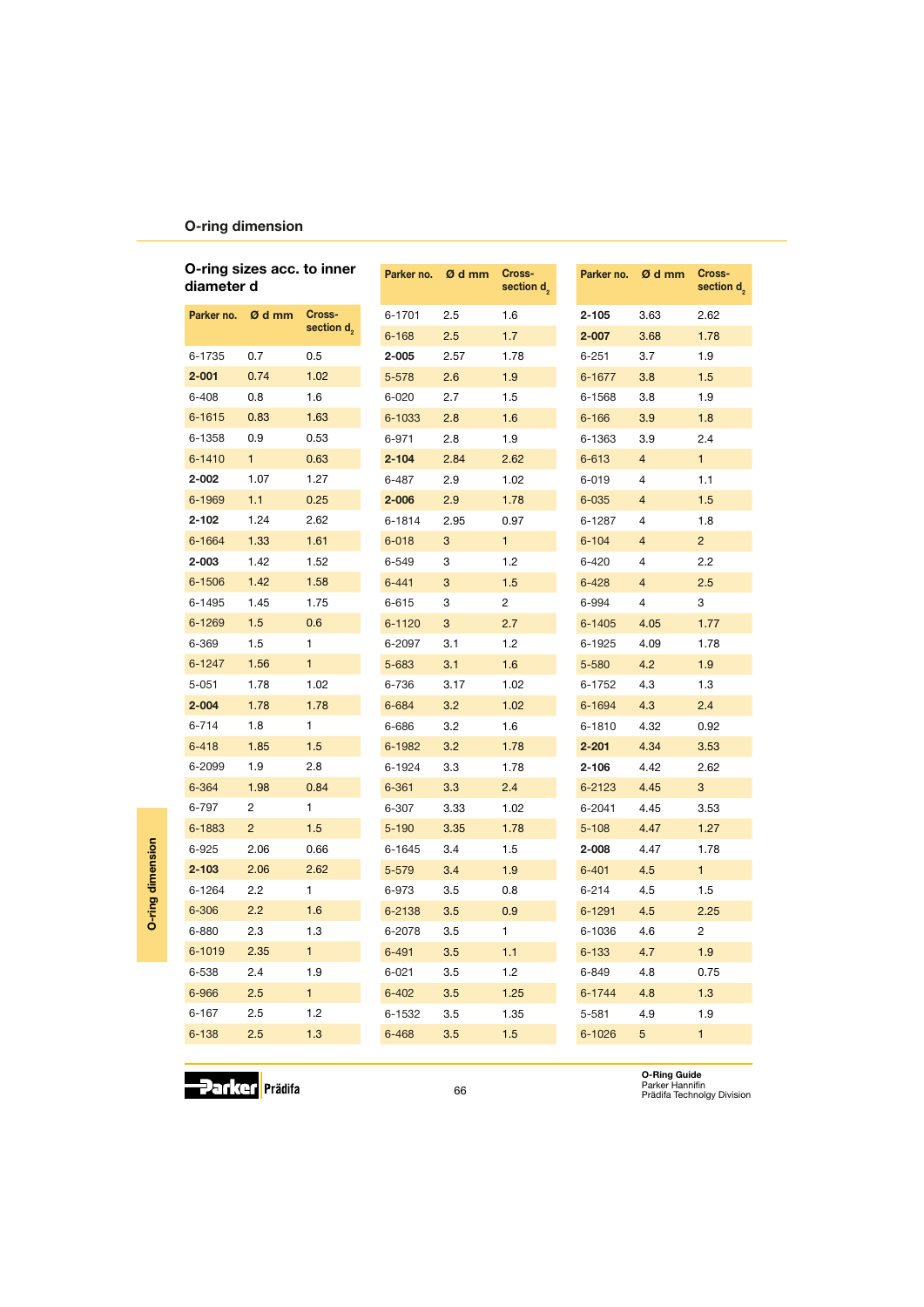| Parker no. | Ø d mm | Cross-<br>section d. | Parker no. | Ø d mm         | Cross-<br>section d <sub>2</sub> | Parker no. | Ø d mm | Cross-<br>section d. |                  |
|------------|--------|----------------------|------------|----------------|----------------------------------|------------|--------|----------------------|------------------|
| 6-583      | 5      | 1.2                  | 6-2053     | 6              | 2.1                              | 6-1523     | 7.1    | 1.37                 |                  |
| 6-069      | 5      | 1.5                  | 6-1327     | 6              | 2.5                              | $6 - 052$  | 7.1    | 1.6                  |                  |
| 6-1434     | 5      | 1.6                  | 6-079      | 6              | 5                                | 6-1886     | 7.1    | 1.84                 |                  |
| 6-955      | 5      | 1.75                 | $6 - 652$  | 6              | 5.2                              | 6-956      | 7.1    | $\overline{2}$       |                  |
| 6-1488     | 5      | 1.9                  | $2 - 108$  | 6.02           | 2.62                             | 6-1321     | 7.1    | 3.6                  |                  |
| $6 - 110$  | 5      | $\overline{2}$       | 6-1581     | 6.07           | 1.3                              | 5-584      | 7.2    | 1.9                  |                  |
| 6-1035     | 5      | 2.5                  | 3-902      | 6.07           | 1.63                             | 6-1266     | 7.3    | 2.4                  |                  |
| 6-1394     | 5.15   | 1.8                  | $2 - 010$  | 6.07           | 1.78                             | $6 - 162$  | 7.3    | 2.7                  |                  |
| $2 - 107$  | 5.23   | 2.62                 | 6-1751     | 6.1            | 1.6                              | 6-1249     | 7.3    | 3.4                  |                  |
| $2 - 009$  | 5.28   | 1.78                 | 6-344      | 6.2            | 1.5                              | 6-1833     | 7.4    | 2.62                 |                  |
| $6 - 751$  | 5.3    | 2.4                  | 6-374      | 6.3            | 1.6                              | $6 - 710$  | 7.5    | 1                    |                  |
| 6-738      | 5.33   | 1.02                 | $6 - 855$  | 6.3            | 1.8                              | 6-661      | 7.5    | 1.25                 |                  |
| 6-063      | 5.35   | 1.5                  | 5-686      | 6.3            | 2.39                             | 6-091      | 7.5    | 1.5                  |                  |
| $6 - 1501$ | 5.46   | 0.89                 | 6-1268     | 6.3            | 2.4                              | $6 - 856$  | 7.5    | 1.8                  |                  |
| 6-1728     | 5.5    | 0.8                  | 6-1251     | 6.36           | 0.72                             | 6-432      | 7.5    | 2                    |                  |
| 6-968      | 5.5    | 1.5                  | 6-933      | 6.4            | 1.3                              | 6-1183     | 7.5    | 2.1                  |                  |
| 6-950      | 5.5    | $\overline{c}$       | 5-583      | 6.4            | 1.9                              | 6-134      | 7.5    | 2.5                  |                  |
| 6-1385     | 5.6    | 1.8                  | 6-2032     | 6.4            | 2.62                             | 6-1570     | 7.5    | 3                    |                  |
| 6-1743     | 5.6    | 1.9                  | 6-1149     | 6.5            | 1.2                              | 6-1500     | 7.52   | 3.51                 |                  |
| 6-338      | 5.6    | 2.4                  | 6-581      | 6.5            | 1.5                              | 2-203      | 7.52   | 3.53                 |                  |
| 6-960      | 5.61   | 1.68                 | 6-572      | 6.5            | $\overline{c}$                   | $2 - 109$  | 7.59   | 2.62                 |                  |
| 6-1102     | 5.69   | 1.14                 | 6-480      | 6.6            | 1.5                              | 6-1538     | 7.6    | 1.9                  |                  |
| $6 - 748$  | 5.7    | 1.05                 | 6-1022     | 6.75           | 1.78                             | 6-1642     | 7.6    | 2.1                  |                  |
| 5-582      | 5.7    | 1.9                  | 6-907      | 6.8            | 1.8                              | 6-1745     | 7.6    | 2.62                 |                  |
| 6-1939     | 5.7    | 2.62                 | 6-440      | 6.8            | $\overline{c}$                   | 3-903      | 7.65   | 1.63                 |                  |
| 6-548      | 5.7    | 3.2                  | $5 - 052$  | 6.86           | 1.78                             | $2 - 011$  | 7.65   | 1.78                 |                  |
| 6-861      | 5.8    | 0.75                 | 6-657      | 7              | 1                                | 6-1422     | 7.65   | 2                    | O-ring dimension |
| $2 - 202$  | 5.94   | 3.53                 | 6-959      | $\overline{7}$ | 1.2                              | 6-1032     | 7.7    | $\overline{2}$       |                  |
| 6-1892     | 5.96   | 1.7                  | 6-922      | 7              | 1.4                              | 5-673      | 7.75   | 1.88                 |                  |
| 6-543      | 6      | 1                    | 6-1558     | $\overline{7}$ | 1.47                             | 6-2127     | 7.77   | 3.77                 |                  |
| 6-1863     | 6      | 1.2                  | $6 - 011$  | 7              | 1.5                              | 6-317      | 7.8    | 3.6                  |                  |
| $6 - 713$  | 6      | 1.25                 | $6 - 311$  | 7              | $\overline{c}$                   | 6-486      | 7.8    | 4.6                  |                  |
| 6-038      | 6      | 1.5                  | 6-937      | 7              | 2.35                             | 6-437      | 8      | 1                    |                  |
| 6-1312     | 6      | 1.52                 | $6 - 028$  | $\overline{7}$ | 2.5                              | 6-592      | 8      | 1.25                 |                  |
| 6-1471     | 6      | 1.8                  | 6-1400     | 7              | 2.75                             | 6-074      | 8      | 1.5                  |                  |
| $6 - 001$  | 6      | $\overline{2}$       | 6-080      | $\overline{7}$ | 3                                | 6-1562     | 8      | 1.6                  |                  |
|            |        |                      |            |                |                                  |            |        |                      |                  |

**Edit al II-lea de Jacques de la partida**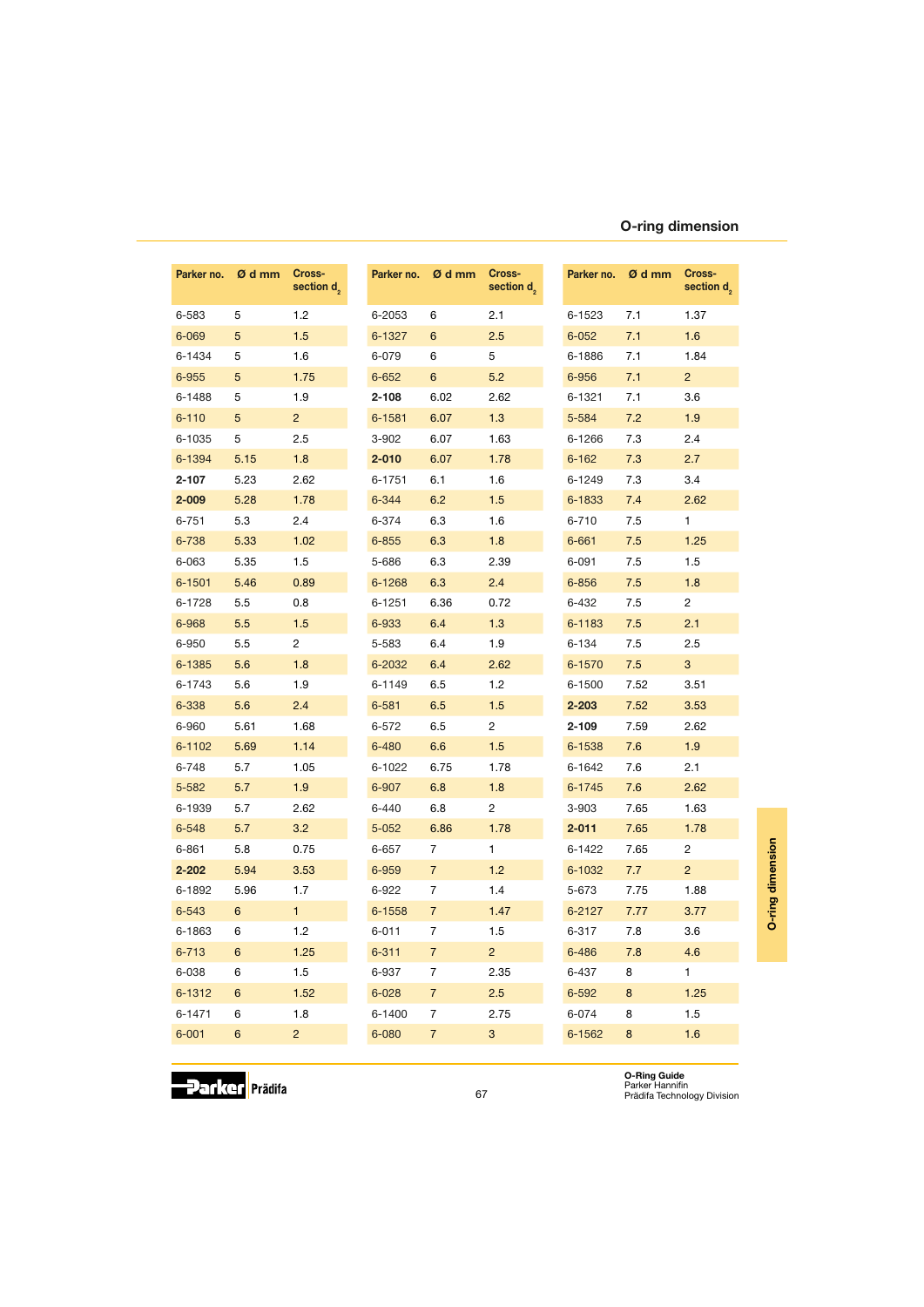| Parker no. | Ø d mm | Cross-<br>section d <sub>2</sub> | Parker no. | Ø d mm | Cross-<br>section d, | Parker    |
|------------|--------|----------------------------------|------------|--------|----------------------|-----------|
| 5-585      | 8      | 1.88                             | 2-110      | 9.19   | 2.62                 | 6-605     |
| $6 - 002$  | 8      | $\overline{2}$                   | $5 - 716$  | 9.19   | 3                    | $6 - 164$ |
| 6-520      | 8      | 2.2                              | 6-1487     | 9.2    | 2.7                  | 6-931     |
| 6-564      | 8      | 2.5                              | $2 - 012$  | 9.25   | 1.78                 | $6 - 144$ |
| 6-2093     | 8      | 2.65                             | 6-866      | 9.3    | 1.5                  | 6-627     |
| 6-390      | 8      | 3                                | $6 - 012$  | 9.3    | 2.4                  | $6 - 149$ |
| $6 - 192$  | 8.1    | 1.6                              | 6-395      | 9.35   | 1.6                  | 6-839     |
| $6 - 1416$ | 8.1    | $\overline{2}$                   | 6-346      | 9.4    | 2.1                  | $6 - 571$ |
| 5-664      | 8.13   | 1.78                             | 6-952      | 9.5    | 1                    | $6 - 146$ |
| 6-1879     | 8.15   | 1.83                             | 6-1314     | 9.5    | 1.78                 | $6 - 203$ |
| 6-345      | 8.2    | 1.5                              | 6-1407     | 9.5    | 1.8                  | 6-375     |
| 6-070      | 8.3    | 2.4                              | 6-1297     | 9.5    | $\overline{c}$       | $6 - 475$ |
| 6-692      | 8.5    | 1.5                              | 6-1511     | 9.5    | 2.15                 | 6-965     |
| 6-1228     | 8.5    | $\overline{2}$                   | 6-1206     | 9.5    | 2.5                  | 2-309     |
| 6-1977     | 8.5    | 3                                | 6-1133     | 9.52   | 1.78                 | 6-976     |
| 6-1539     | 8.55   | 1.75                             | 6-373      | 9.53   | 1.6                  | 5-588     |
| 6-1481     | 8.56   | 1.07                             | 6-1637     | 9.55   | 1.75                 | 3-905     |
| 6-1286     | 8.65   | 2.8                              | 6-1499     | 9.6    | $\overline{2}$       | 6-777     |
| 6-1785     | 8.73   | 1.78                             | $5 - 212$  | 9.75   | 1.78                 | $6 - 218$ |
| $5 - 612$  | 8.74   | 1.78                             | 6-1855     | 9.7    | 5.33                 | $2 - 205$ |
| $6 - 277$  | 8.79   | 1.14                             | 6-2128     | 9.75   | 1.5                  | $2 - 111$ |
| $6 - 715$  | 8.8    | 1                                | 6-1502     | 9.78   | 1.27                 | $6 - 150$ |
| 5-586      | 8.9    | 1.9                              | 6-1699     | 9.8    | 1.5                  | $6 - 551$ |
| 5-587      | 8.9    | 2.7                              | 6-1656     | 9.86   | 1.78                 | $6 - 123$ |
| 3-904      | 8.92   | 1.83                             | 5-614      | 9.93   | 2.62                 | $2 - 013$ |
| $6 - 610$  | 9      | 1.2                              | 6-1749     | 9.96   | 1.53                 | $6 - 120$ |
| $6 - 010$  | 9      | 1.5                              | 6-116      | 10     | 1                    | $6 - 123$ |
| $6 - 120$  | 9      | 1.8                              | 6-1518     | 10     | 1.2                  | 6-084     |
| 6-470      | 9      | $\overline{c}$                   | 6-1648     | 10     | 1.25                 | $6 - 151$ |
| $6 - 161$  | 9      | 2.5                              | 6-083      | 10     | 1.5                  | $6 - 171$ |
| 6-1122     | 9      | 3                                | 6-1216     | 10     | 1.6                  | 6-086     |
| $6 - 651$  | 9      | $\overline{\mathbf{4}}$          | 6-003      | 10     | $\overline{c}$       | $6 - 187$ |
| 6-1530     | 9.1    | 1.6                              | 6-532      | 10     | 2.2                  | $6 - 717$ |
| 6-1531     | 9.1    | 1.65                             | $6 - 105$  | 10     | 2.5                  | 6-953     |
| 6-1893     | 9.11   | 2                                | 6-910      | 10     | 2.62                 | 6-138     |
| $2 - 204$  | 9.12   | 3.53                             | 6-823      | 10     | 2.65                 | $6 - 207$ |

|           | Parker no. Ø d mm | Cross-<br>section $\mathbf{d}_2$ |
|-----------|-------------------|----------------------------------|
| 6-605     | 10                | 3                                |
| 6-1640    | 10                | $\overline{4}$                   |
| 6-931     | 10                | 6.5                              |
| 6-1449    | 10                | 8                                |
| 6-627     | 10.1              | 1                                |
| 6-1491    | 10.1              | 1.6                              |
| 6-839     | 10.1              | 1.78                             |
| $6 - 571$ | 10.15             | 1.4                              |
| 6-1460    | 10.2              | 1.5                              |
| 6-2034    | 10.24             | 1.83                             |
| 6-375     | 10.25             | 1.4                              |
| $6 - 475$ | 10.3              | 2.4                              |
| 6-965     | 10.4              | 1.                               |
| 2-309     | 10.46             | 5.33                             |
| 6-976     | 10.5              | 1.5                              |
| 5-588     | 10.5              | 2.7                              |
| 3-905     | 10.52             | 1.83                             |
| 6-777     | 10.6              | 1.8                              |
| $6 - 218$ | 10.6              | $\overline{c}$                   |
| $2 - 205$ | 10.69             | 3.53                             |
| $2 - 111$ | 10.77             | 2.62                             |
| 6-1505    | 10.78             | 2.62                             |
| $6 - 551$ | 10.8              | 1.5                              |
| 6-1230    | 10.8              | 1.9                              |
| $2 - 013$ | 10.82             | 1.78                             |
| 6-1208    | 10.9              | 1.2                              |
| 6-1236    | 11                | $\mathbf{1}$                     |
| $6 - 084$ | 11                | 1.5                              |
| 6-1516    | 11                | 1.6                              |
| 6-1718    | 11                | 1.9                              |
| 6-086     | 11                | 2                                |
| 6-1877    | 11                | 2.3                              |
| $6 - 717$ | 11                | 2.5                              |
| $6 - 953$ | 11                | 3                                |
| 6-1386    | 11                | 3.4                              |
| 6-2071    | 11                | 3.5                              |

O-ring dimension O-ring dimension

**-Parker** Prädifa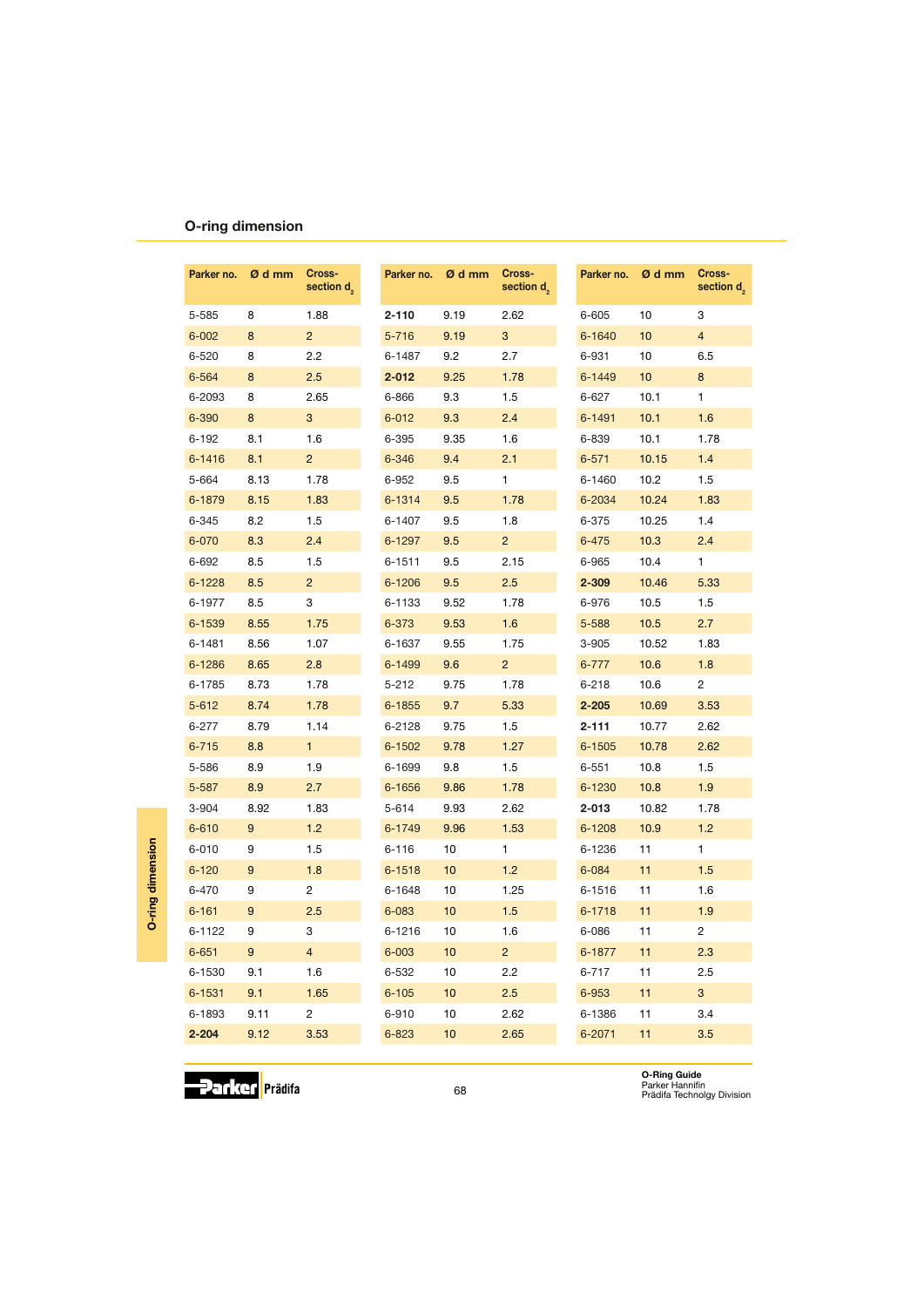| Parker no. | Ø d mm | Cross-<br>section d.    | Parker no. | Ø d mm | Cross-<br>section d. | Parker no. | Ø d mm | Cross-<br>section d. |
|------------|--------|-------------------------|------------|--------|----------------------|------------|--------|----------------------|
| 6-1525     | 11.1   | 1.6                     | $6 - 124$  | 12     | 3                    | 6-1827     | 13.3   | 2.8                  |
| $5 - 613$  | 11.1   | 1.78                    | 6-662      | 12     | 3.8                  | 6-1202     | 13.3   | 3                    |
| 6-1337     | 11.1   | 1.82                    | 6-2100     | 12     | 5                    | 6-348      | 13.4   | 2.1                  |
| 6-1510     | 11.1   | 2.15                    | 6-1330     | 12     | 10.6                 | 3-907      | 13.46  | 2.08                 |
| 6-1376     | 11.2   | 1.8                     | 2-310      | 12.07  | 5.33                 | 6-1571     | 13.5   | 1.5                  |
| 6-1834     | 11.2   | 2.62                    | 6-1361     | 12.1   | 1.6                  | 6-096      | 13.5   | 2.75                 |
| 6-1536     | 11.3   | 2.2                     | 5-589      | 12.1   | 2.7                  | 5-590      | 13.59  | 2.69                 |
| $6 - 471$  | 11.3   | 2.4                     | $2 - 206$  | 12.29  | 3.53                 | $6 - 473$  | 13.6   | 2.5                  |
| 6-1922     | 11.3   | 4.75                    | 6-1717     | 12.3   | 1.9                  | 2-311      | 13.64  | 5.33                 |
| 6-347      | 11.4   | 2.1                     | $6 - 058$  | 12.3   | 2.4                  | 6-1339     | 13.7   | 2.5                  |
| 6-677      | 11.5   | 1                       | 6-2069     | 12.3   | 3.5                  | 6-160      | 13.75  | 2.8                  |
| 6-928      | 11.5   | 1.5                     | 2-112      | 12.37  | 2.62                 | 2-207      | 13.87  | 3.53                 |
| 6-1575     | 11.5   | 1.78                    | 2-014      | 12.42  | 1.78                 | 6-737      | 13.89  | 1.3                  |
| 6-1498     | 11.5   | 1.8                     | 6-550      | 12.5   | 1.1                  | 2-113      | 13.94  | 2.62                 |
| 6-1313     | 11.5   | 2                       | 6-1567     | 12.5   | 1.5                  | 6-1288     | 14     | 1                    |
| 6-1454     | 11.5   | 2.3                     | 6-1379     | 12.5   | 1.8                  | 6-1049     | 14     | 1.1                  |
| 6-945      | 11.5   | 2.5                     | 6-198      | 12.5   | 2                    | 6-1576     | 14     | 1.3                  |
| 6-1873     | 11.5   | 3                       | 6-1503     | 12.83  | 1.27                 | $6 - 143$  | 14     | 1.5                  |
| 6-2101     | 11.56  | 1.78                    | 6-584      | 13     | 1                    | 6-1345     | 14     | 1.6                  |
| 6-1323     | 11.6   | 1.2                     | 6-904      | 13     | 1.3                  | $2 - 015$  | 14     | 1.78                 |
| 6-1275     | 11.6   | 2.2                     | 6-033      | 13     | 1.5                  | 6-1342     | 14     | 1.82                 |
| 6-1468     | 11.75  | 1.55                    | 6-1484     | 13     | 1.58                 | 6-090      | 14     | $\overline{2}$       |
| 6-1635     | 11.8   | 1.8                     | 6-1636     | 13     | 1.8                  | 6-1555     | 14     | 2.2                  |
| 6-1485     | 11.8   | 2.65                    | 6-075      | 13     | $\overline{c}$       | 6-067      | 14     | 2.5                  |
| 6-1978     | 11.8   | 3                       | 6-016      | 13     | 2.5                  | 6-705      | 14     | 3                    |
| 6-1856     | 11.82  | 2.62                    | 6-1967     | 13     | 1.2                  | 6-2043     | 14     | 5                    |
| 6-366      | 11.89  | 1.78                    | 6-1822     | 13     | 2.62                 | 6-2135     | 14.1   | 2.4                  |
| 3-906      | 11.89  | 1.98                    | 6-730      | 13     | 3                    | 6-1537     | 14.2   | 1.9                  |
| 5-615      | 11.91  | 2.62                    | 6-207      | 13     | 3.5                  | 6-1923     | 14.2   | $\overline{c}$       |
| 6-438      | 12     | $\mathbf{1}$            | 6-163      | 13.1   | 1.6                  | 6-1817     | 14.2   | 3                    |
| 6-1566     | 12     | 1.2                     | 5-616      | 13.11  | 2.62                 | 6-1809     | 14.23  | 1.6                  |
| 6-1466     | 12     | 1.3                     | 6-129      | 13.23  | 1.78                 | $6 - 135$  | 14.3   | 2.4                  |
| 6-1469     | 12     | 1.4                     | 6-1198     | 13.3   | 1.2                  | 6-1658     | 14.4   | $\overline{c}$       |
| $6 - 053$  | 12     | 1.5                     | 6-1825     | 13.3   | 1.8                  | 5-239      | 14.48  | 2.69                 |
| 6-065      | 12     | $\overline{\mathbf{c}}$ | 6-1936     | 13.3   | 2.2                  | 6-1813     | 14.47  | 3.53                 |
| $6 - 774$  | 12     | 2.5                     | 6-929      | 13.3   | 2.4                  | 6-397      | 14.5   | 1.6                  |
|            |        |                         |            |        |                      |            |        |                      |

**Parker** Prädifa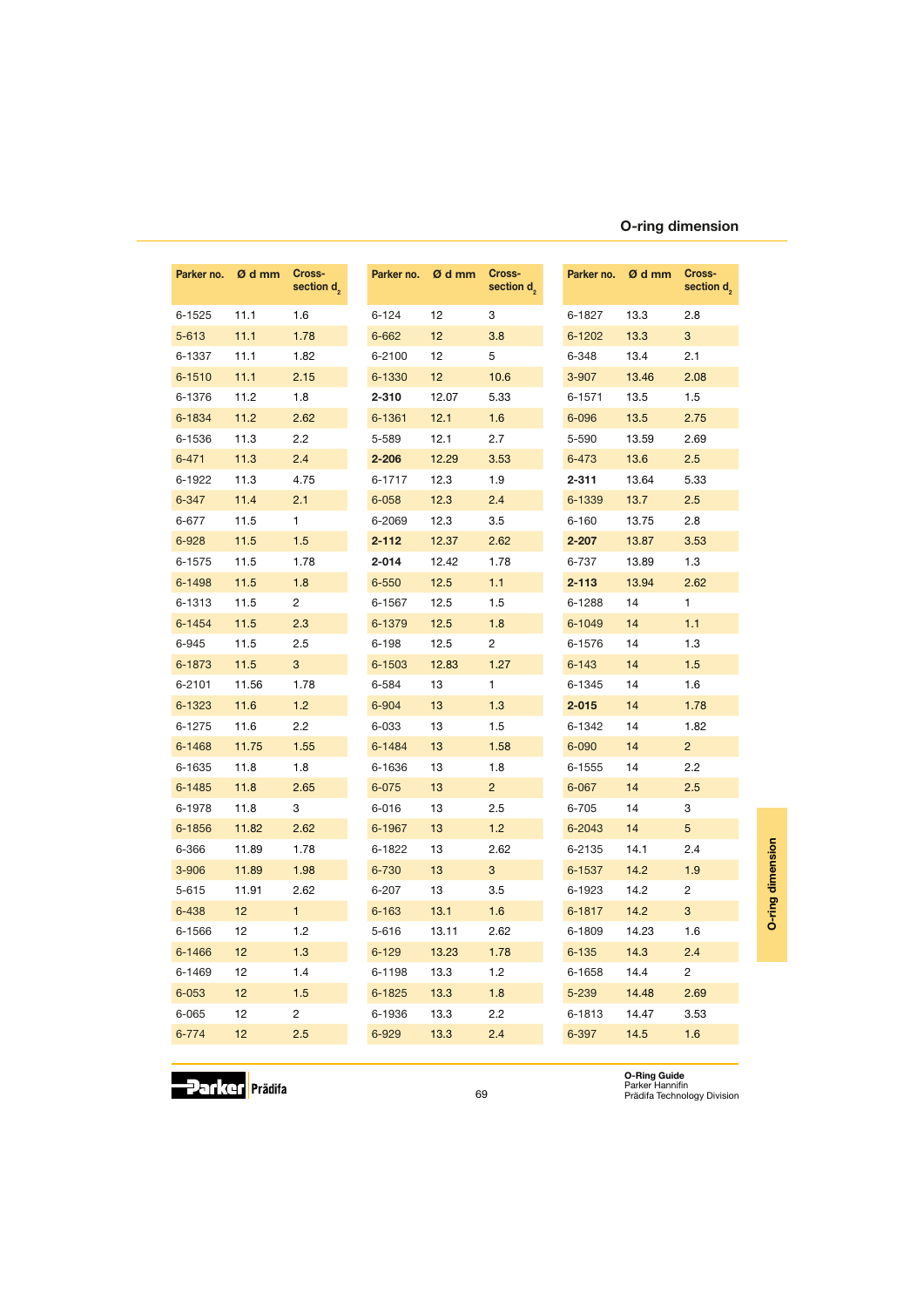| Parker no. | Ø d mm | Cross-<br>section d <sub>2</sub> | Parker no. | Ø d mm | Cross-<br>section d <sub>2</sub> | Parker r  |
|------------|--------|----------------------------------|------------|--------|----------------------------------|-----------|
| 6-1464     | 14.5   | 3                                | 5-617      | 15.88  | 2.62                             | 6-2068    |
| 6-2112     | 14.6   | 1.5                              | 6-439      | 16     | $\mathbf{1}$                     | $2 - 115$ |
| 6-1828     | 14.6   | 2.1                              | 6-632      | 16     | 1.25                             | $2 - 017$ |
| 6-340      | 14.6   | 2.4                              | $6 - 528$  | 16     | 1.5                              | 6-1341    |
| 6-2070     | 14.6   | 2.95                             | 6-857      | 16     | 1.8                              | 6-1109    |
| 6-1393     | 14.7   | 3.5                              | 6-1748     | 16     | 1.9                              | 6-1819    |
| 6-1857     | 14.9   | 2.7                              | $6 - 146$  | 16     | 2                                | 6-1961    |
| 6-683      | 15     | $\mathbf{1}$                     | 6-562      | 16     | 2.5                              | 5-690     |
| $6 - 118$  | 15     | 1.5                              | 6-891      | 16     | 2.65                             | 6-554     |
| $6 - 040$  | 15     | 1.6                              | $6 - 042$  | 16     | 3                                | 6-388     |
| 6-085      | 15     | 1.8                              | 6-2038     | 16     | 3.5                              | 6-1364    |
| $6 - 005$  | 15     | $\overline{2}$                   | 6-1021     | 16     | 4                                | 6-1610    |
| 6-106      | 15     | 2.5                              | 6-1524     | 16.3   | 1.4                              | 6-1480    |
| $6 - 043$  | 15     | 3                                | 6-1039     | 16.3   | 2.4                              | 6-367     |
| 6-072      | 15     | 3.2                              | 3-908      | 16.36  | 2.21                             | 6-1298    |
| 6-1398     | 15     | 3.5                              | 6-2102     | 16.4   | 1.78                             | $6 - 041$ |
| 6-1099     | 15     | $\overline{\mathbf{4}}$          | 6-876      | 16.5   | 1                                | 5-256     |
| $6 - 128$  | 15     | 5                                | 6-1579     | 16.5   | 1.5                              | 6-731     |
| 6-1396     | 15.08  | 2.62                             | 6-1493     | 16.5   | 2                                | 6-087     |
| 5-591      | 15.1   | 2.7                              | 6-313      | 16.5   | 2.7                              | 6-2087    |
| 6-2094     | 15.22  | 1.78                             | 5-643      | 16.51  | 1.14                             | 6-076     |
| $2 - 312$  | 15.24  | 5.33                             | $6 - 725$  | 16.56  | 1.78                             | 6-1040    |
| 6-1747     | 15.3   | 1.5                              | 6-297      | 16.58  | 1.5                              | $6 - 132$ |
| 6-940      | 15.3   | 2.2                              | 6-006      | 16.7   | 1.45                             | $6 - 425$ |
| $6 - 206$  | 15.3   | 2.4                              | $2 - 313$  | 16.81  | 5.33                             | $6 - 007$ |
| $5 - 243$  | 15.34  | 2.62                             | 6-1994     | 16.82  | 5.33                             | 6-2044    |
| 6-349      | 15.4   | 2.1                              | 5-592      | 16.9   | 2.7                              | $6 - 125$ |
| $2 - 208$  | 15.47  | 3.53                             | $6 - 524$  | 17     | 1.1                              | $6 - 755$ |
| 5-676      | 15.49  | 1.47                             | 6-476      | 17     | 1.5                              | 6-1586    |
| 6-1541     | 15.5   | 1.5                              | 6-1765     | 17     | 1.93                             | $6 - 848$ |
| 6-1340     | 15.5   | 2.6                              | 6-044      | 17     | 2                                | 6-396     |
| 6-1770     | 15.5   | $\overline{\mathbf{4}}$          | 6-1700     | 17     | 2.5                              | $6 - 177$ |
| $2 - 114$  | 15.54  | 2.62                             | 6-946      | 17     | 3                                | 5-594     |
| $2 - 016$  | 15.6   | 1.78                             | 6-974      | 17     | 3.5                              | 5-593     |
| 6-1494     | 15.7   | 2.5                              | 6-1365     | 17     | 4                                | $2 - 314$ |
| $6 - 223$  | 15.8   | 2.4                              | 2-209      | 17.04  | 3.53                             | 6-308     |

| Parker no. Ø d mm |       | Cross-<br>section $\mathsf{d}_{2}$ |
|-------------------|-------|------------------------------------|
| 6-2068            | 17.1  | 1.6                                |
| $2 - 115$         | 17.12 | 2.62                               |
| $2 - 017$         | 17.17 | 1.78                               |
| 6-1341            | 17.2  | 1.82                               |
| 6-1109            | 17.2  | 3                                  |
| 6-1819            | 17.2  | $\overline{4}$                     |
| 6-1961            | 17.3  | 2.2                                |
| 5-690             | 17.3  | 2.4                                |
| 6-554             | 17.4  | 2.1                                |
| 6-388             | 17.4  | 2.5                                |
| 6-1364            | 17.5  | 4                                  |
| 6-1610            | 17.64 | $\overline{2}$                     |
| 6-1480            | 17.7  | 1.78                               |
| 6-367             | 17.81 | 1.02                               |
| 6-1298            | 17.86 | 2.62                               |
| $6 - 041$         | 17.9  | 1.25                               |
| 5-256             | 17.96 | 2.62                               |
| 6-731             | 18    | 1.3                                |
| 6-087             | 18    | 1.5                                |
| 6-2087            | 18    | 1.8                                |
| 6-076             | 18    | $\overline{c}$                     |
| 6-1040            | 18    | 2.2                                |
| 6-132             | 18    | 2.5                                |
| $6 - 425$         | 18    | 3                                  |
| 6-007             | 18    | 3.15                               |
| 6-2044            | 18    | 3.5                                |
| $6 - 125$         | 18    | 4                                  |
| $6 - 755$         | 18    | 5                                  |
| 6-1586            | 18    | 10                                 |
| $6 - 848$         | 18.14 | 1.78                               |
| 6-396             | 18.2  | 3                                  |
| $6 - 177$         | 18.3  | 2.4                                |
| 5-594             | 18.3  | 3.6                                |
| 5-593             | 18.4  | 2.7                                |
| 2-314             | 18.42 | 5.33                               |
| 6-308             | 18.5  | 1.5                                |

O-ring dimension O-ring dimension

**Farker** Prädifa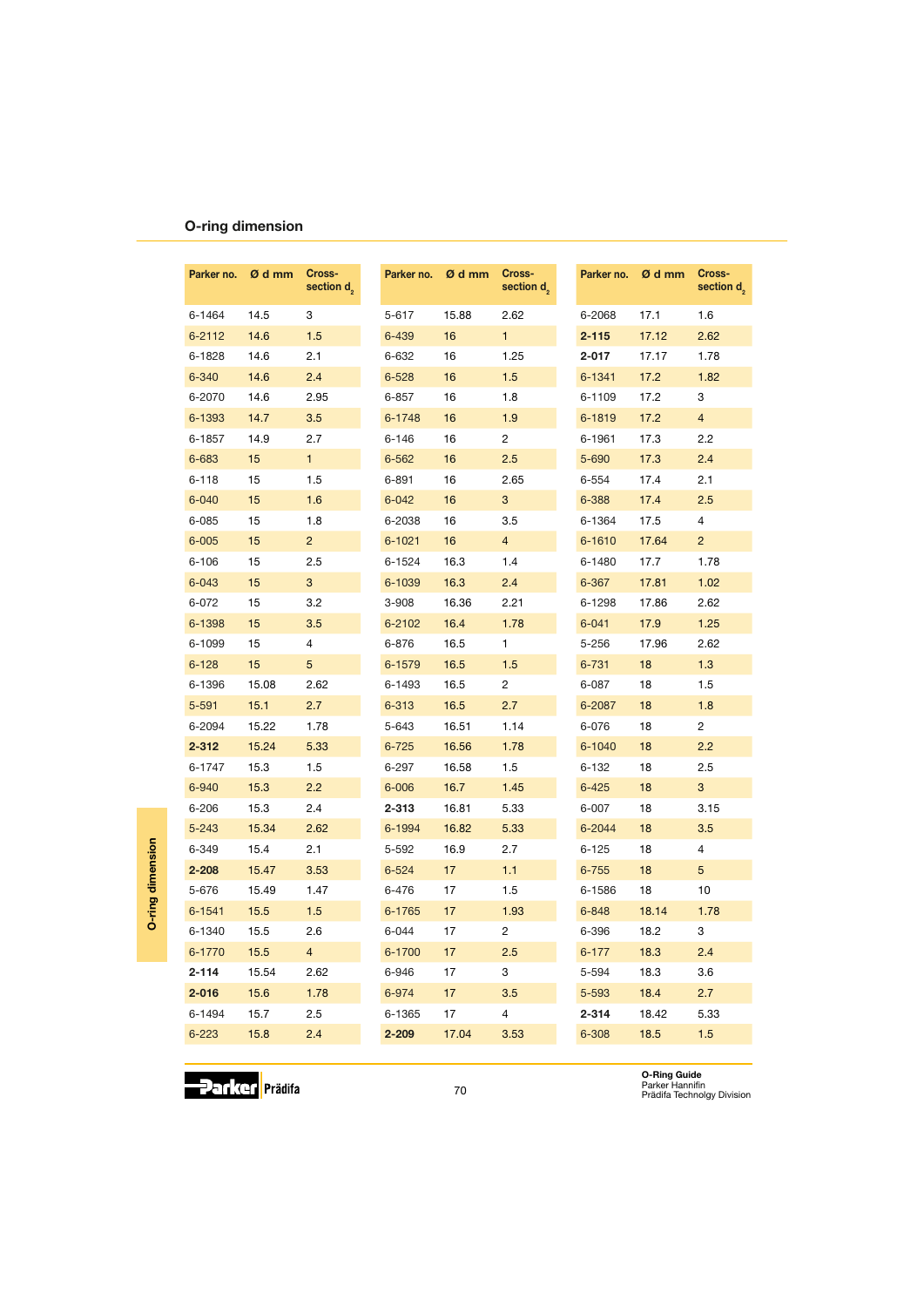| Parker no. | Ø d mm | Cross-<br>section d. | Parker no. | Ø d mm | Cross-<br>section d. | Parker no. | Ø d mm | Cross-<br>section d. |
|------------|--------|----------------------|------------|--------|----------------------|------------|--------|----------------------|
| 6-499      | 18.6   | $\overline{c}$       | 6-1373     | 20     | 2.65                 | $6 - 285$  | 21.7   | 0.73                 |
| 6-557      | 18.6   | 3.5                  | 6-130      | 20     | 3                    | 6-286      | 21.82  | 1                    |
| 2-210      | 18.64  | 3.53                 | 6-808      | 20     | 3.55                 | 2-212      | 21.82  | 3.53                 |
| $2 - 116$  | 18.72  | 2.62                 | 6-958      | 20     | $\overline{4}$       | $2 - 118$  | 21.89  | 2.62                 |
| 2-018      | 18.77  | 1.78                 | 6-1091     | 20     | 5                    | $3 - 911$  | 21.92  | 2.95                 |
| 6-1543     | 18.8   | 1.9                  | 6-1806     | 20.2   | 1.81                 | 2-020      | 21.95  | 1.78                 |
| 6-295      | 19     | 0.8                  | 6-382      | 20.2   | 3                    | 6-1731     | 22     | 1                    |
| 6-1276     | 19     | 1                    | $2 - 211$  | 20.22  | 3.53                 | 6-1115     | 22     | 1.3                  |
| 6-573      | 19     | 1.5                  | $2 - 117$  | 20.29  | 2.62                 | 6-493      | 22     | 1.39                 |
| 6-798      | 19     | 1.8                  | $6 - 275$  | 20.3   | 2.4                  | 6-088      | 22     | 1.5                  |
| 6-360      | 19     | 2                    | $6 - 212$  | 20.34  | 4.25                 | 6-139      | 22     | 2                    |
| 6-039      | 19     | 2.5                  | 2-019      | 20.35  | 1.78                 | 6-1315     | 22     | 2.1                  |
| 6-779      | 19     | 2.65                 | 6-1465     | 20.5   | 2                    | 6-1885     | 22     | 2.3                  |
| 6-998      | 19     | 3                    | 6-1490     | 20.5   | 3                    | 6-036      | 22     | 2.5                  |
| 6-404      | 19     | 5                    | 6-2055     | 20.8   | 2                    | 6-1083     | 22     | 3                    |
| $3 - 910$  | 19.18  | 2.46                 | 6-1638     | 20.95  | 2.62                 | 6-877      | 22     | 4                    |
| 6-593      | 19.2   | 3                    | 6-1353     | 21     | 1                    | 6-2150     | 22     | 6                    |
| 6-1975     | 19.3   | 2.2                  | 6-1470     | 21     | 1.5                  | 6-356      | 22.1   | 1.6                  |
| 6-503      | 19.3   | 2.4                  | 6-008      | 21     | 2                    | 6-1064     | 22.2   | 3                    |
| $6 - 628$  | 19.3   | 3.65                 | 6-1311     | 21     | 3                    | 6-2039     | 22.22  | 2.62                 |
| 6-1430     | 19.35  | 1                    | 6-089      | 21     | 3.5                  | 6-1086     | 22.3   | 2.4                  |
| 6-350      | 19.4   | 2.1                  | 6-1252     | 21     | $\overline{4}$       | 6-2082     | 22.4   | 2.5                  |
| 6-119      | 19.5   | 1.5                  | 6-489      | 21     | 6                    | 6-1719     | 22.6   | 1.78                 |
| 6-1869     | 19.5   | 2.66                 | 6-1722     | 21.1   | 1.6                  | 6-263      | 22.7   | 1.5                  |
| 6-1463     | 19.5   | 3.5                  | 6-1375     | 21.2   | 1.8                  | 6-287      | 22.89  | 1                    |
| 6-1772     | 19.5   | $\overline{4}$       | 6-430      | 21.2   | 2.4                  | 6-1078     | 23     | 1.5                  |
| 6-758      | 19.75  | 2.5                  | 6-780      | 21.2   | 2.65                 | 6-999      | 23     | 2                    |
| 6-300      | 19.8   | 2.4                  | $6 - 801$  | 21.2   | 3.55                 | 6-066      | 23     | 2.5                  |
| 5-595      | 19.8   | 3.6                  | 6-1818     | 21.2   | 3.6                  | 6-1911     | 23     | 2.62                 |
| 6-1832     | 19.84  | 0.79                 | 6-1446     | 21.3   | 2.3                  | 6-1112     | 23     | 3                    |
| 2-315      | 19.99  | 5.33                 | 5-596      | 21.3   | 3.6                  | 5-597      | 23     | 3.6                  |
| 6-099      | 20     | 1.3                  | 6-1590     | 21.5   | $\mathbf{1}$         | 6-1431     | 23     | 4                    |
| 6-078      | 20     | 1.5                  | 6-687      | 21.5   | 1.5                  | 2-317      | 23.16  | 5.33                 |
| 6-793      | 20     | 1.8                  | 6-1875     | 21.5   | 1.6                  | 6-1710     | 23.3   | 1.6                  |
| 6-619      | 20     | 2                    | 6-343      | 21.5   | 1.78                 | 2-213      | 23.39  | 3.53                 |
| $6 - 017$  | 20     | 2.5                  | 2-316      | 21.59  | 5.33                 | 6-1930     | 23.4   | 4                    |
|            |        |                      |            |        |                      |            |        |                      |

**Parker** Prädifa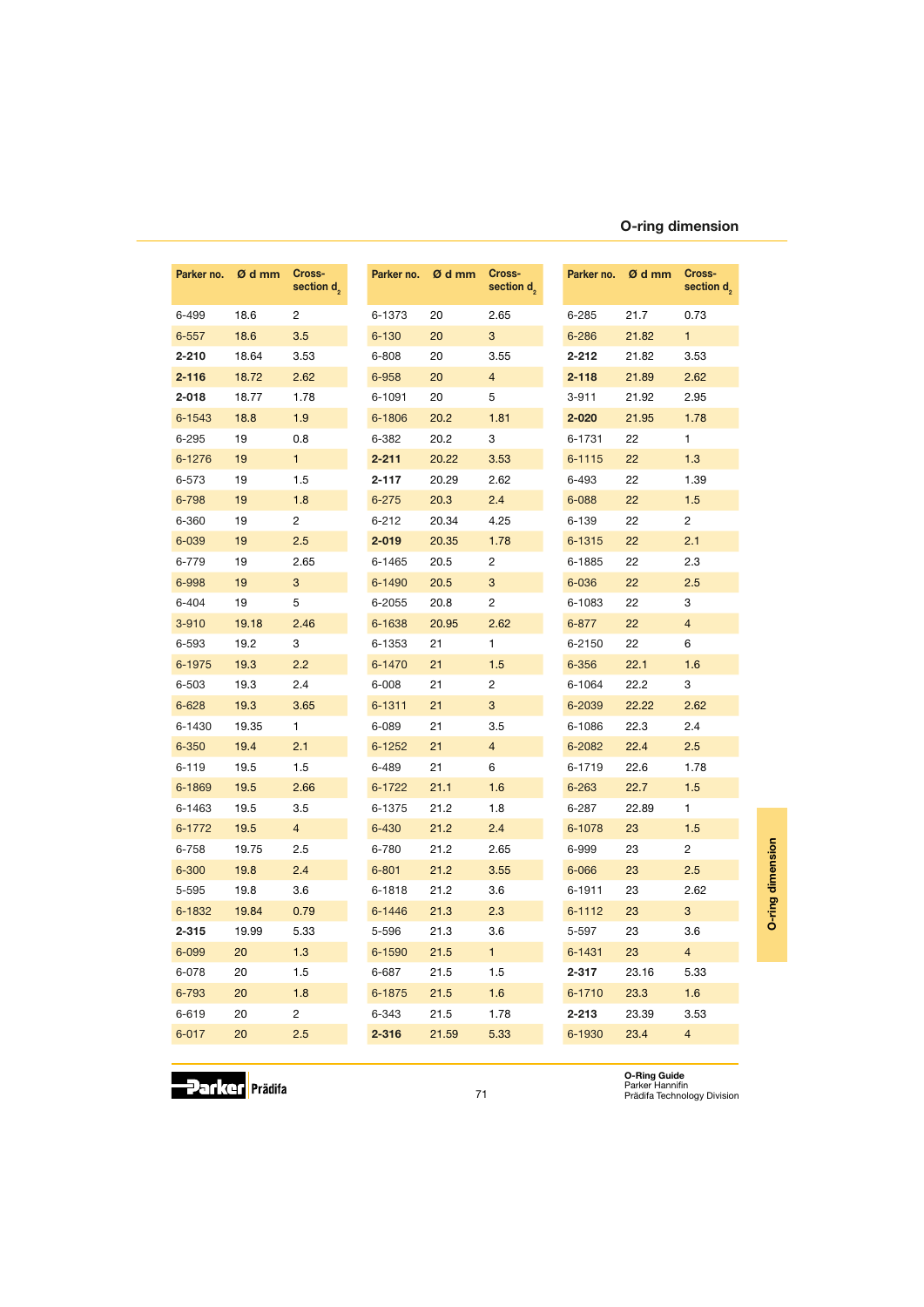| Parker no. | Ø d mm | Cross-<br>section d <sub>2</sub> | Parker no. | Ø d mm | Cross-<br>section d. | Parker no. | Ø d mm | Cross-<br>section d |
|------------|--------|----------------------------------|------------|--------|----------------------|------------|--------|---------------------|
| 6-1611     | 23.47  | 2.4                              | 2-022      | 25.12  | 1.78                 | 6-1540     | 27.5   | 2                   |
| $2 - 119$  | 23.47  | 2.62                             | $6 - 126$  | 25.3   | 1.6                  | 6-2137     | 27.6   | 2.4                 |
| $3 - 912$  | 23.47  | 2.95                             | 6-745      | 25.3   | 2.4                  | 6-296      | 27.71  | 1.02                |
| $2 - 021$  | 23.52  | 1.78                             | $6 - 189$  | 25.5   | $\overline{2}$       | 5-600      | 27.8   | 3.6                 |
| 6-298      | 23.6   | 1.02                             | 6-957      | 25.6   | 1.93                 | 2-320      | 27.94  | 5.33                |
| 6-942      | 23.6   | 2.9                              | 6-289      | 25.79  | $\mathbf{1}$         | 6-905      | 28     | $\mathbf{1}$        |
| $6 - 351$  | 23.7   | 2.8                              | 6-387      | 25.8   | 3.3                  | 6-101      | 28     | 1.5                 |
| 6-2139     | 23.8   | 1.5                              | 5-618      | 25.81  | 3.53                 | 6-794      | 28     | 1.8                 |
| 6-1338     | 23.8   | 2.4                              | 6-728      | 26     | 1                    | 6-140      | 28     | $\overline{c}$      |
| 6-666      | 24     | $\mathbf{1}$                     | 6-1232     | 26     | 1.5                  | $6 - 180$  | 28     | 2.2                 |
| 6-544      | 24     | 1.5                              | 6-656      | 26     | 2                    | 6-654      | 28     | 2.5                 |
| $6 - 022$  | 24     | $\overline{c}$                   | 6-749      | 26     | 2.5                  | 6-781      | 28     | 2.65                |
| 6-595      | 24     | 2.5                              | 6-1082     | 26     | 3                    | 6-977      | 28     | 3                   |
| 6-1027     | 24     | 3                                | 6-2040     | 26     | 3.5                  | 6-1915     | 28     | 3.5                 |
| 6-453      | 24     | 4                                | 6-1259     | 26     | 4                    | 6-1533     | 28     | 4                   |
| $6 - 443$  | 24     | 6                                | 5-599      | 26.2   | 3.6                  | 6-1031     | 28     | 5                   |
| 6-050      | 24.2   | 3                                | 2-319      | 26.34  | 5.33                 | $2 - 216$  | 28.17  | 3.53                |
| $6 - 288$  | 24.32  | 1                                | 6-1655     | 26.5   | 4                    | 6-1378     | 28.2   | $\mathbf{1}$        |
| 6-1545     | 24.5   | 1                                | $2 - 215$  | 26.57  | 3.53                 | $2 - 122$  | 28.24  | 2.62                |
| 6-1289     | 24.5   | 3.15                             | $3 - 914$  | 26.59  | 2.95                 | 2-024      | 28.3   | 1.78                |
| 6-1676     | 24.5   | 4                                | $2 - 121$  | 26.64  | 2.62                 | 6-1599     | 28.3   | 3.1                 |
| 6-1768     | 24.5   | 5.5                              | 2-023      | 26.7   | 1.78                 | 6-1729     | 28.68  | 2.4                 |
| 6-1456     | 24.6   | 3.4                              | 6-208      | 26.7   | 2.5                  | 6-1698     | 29     | 2                   |
| 5-598      | 24.6   | 3.6                              | 6-1613     | 27     | 1.4                  | 6-1423     | 29     | 2.5                 |
| 6-1204     | 24.69  | 1.78                             | 6-400      | 27     | 1.5                  | 6-1000     | 29     | 3                   |
| $2 - 318$  | 24.77  | 5.33                             | 6-049      | 27     | $\overline{2}$       | 6-1517     | 29.1   | 1.6                 |
| 6-092      | 24.8   | 1.5                              | 6-894      | 27     | 2.5                  | 6-2148     | 29.2   | 4.95                |
| $2 - 214$  | 24.99  | 3.53                             | 6-1447     | 27     | 2.7                  | 6-2147     | 29.2   | 5                   |
| 6-611      | 25     | 1.5                              | 6-1919     | 27     | 2.8                  | 6-2081     | 29.2   | 5.05                |
| $6 - 442$  | 25     | $\overline{c}$                   | $6 - 147$  | 27     | 3                    | 5-601      | 29.3   | 3.6                 |
| 6-916      | 25     | 2.5                              | 6-825      | 27     | 3.2                  | 6-034      | 29.5   | 1.5                 |
| 6-969      | 25     | 3                                | 6-660      | 27     | 5                    | 2-321      | 29.51  | 5.33                |
| $6 - 426$  | 25     | 4                                | 6-913      | 27.2   | 3                    | 6-352      | 29.7   | 2.8                 |
| 6-376      | 25     | 5                                | $6 - 023$  | 27.3   | 2.4                  | 3-916      | 29.74  | 2.95                |
| $3 - 913$  | 25.04  | 2.95                             | 6-1862     | 27.5   | 1                    | 2-217      | 29.74  | 3.53                |
| $2 - 120$  | 25.07  | 2.62                             | 6-497      | 27.5   | 1.5                  | $2 - 123$  | 29.82  | 2.62                |

O-ring dimension O-ring dimension

**-Parker** Prädifa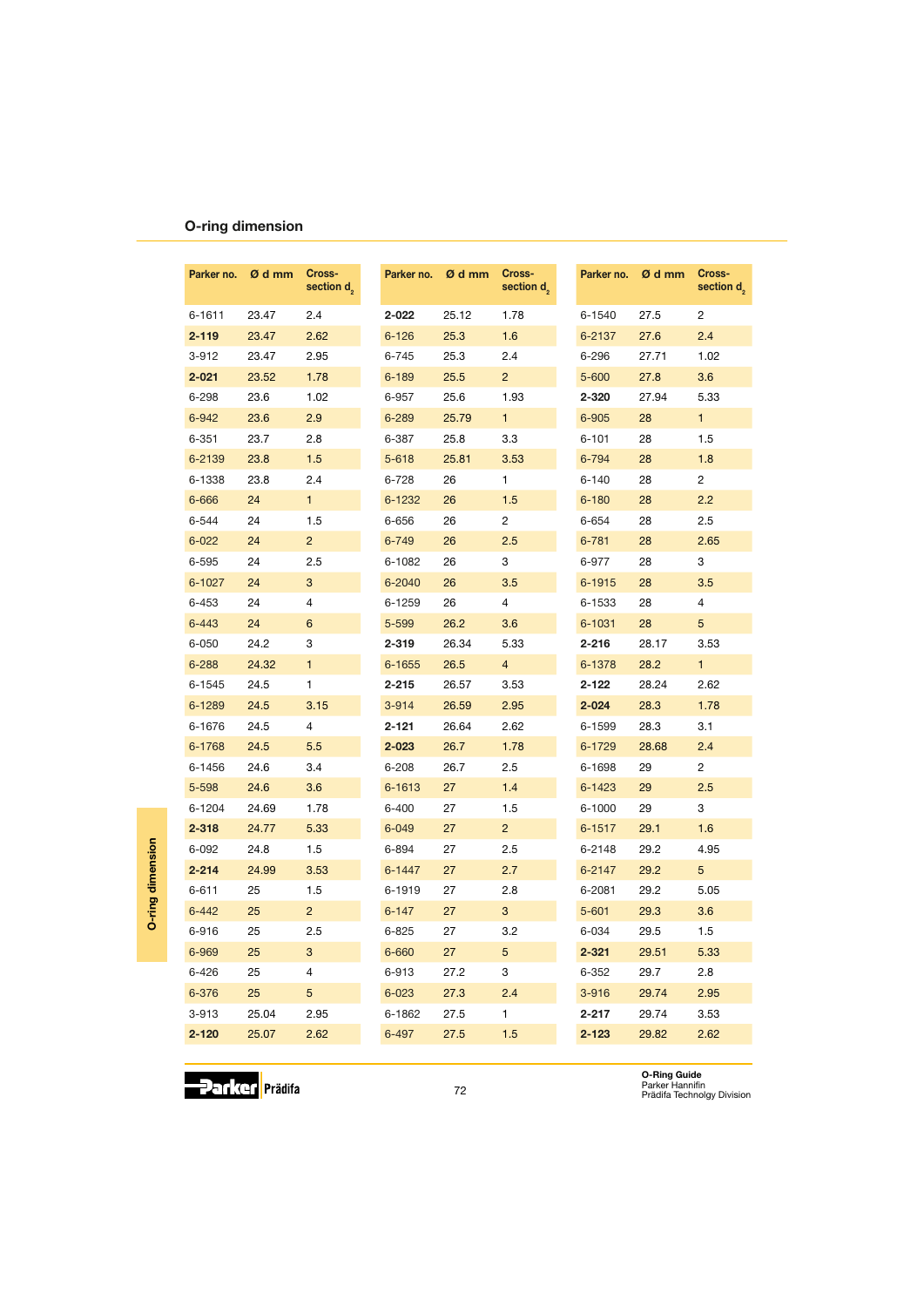| Parker no. | Ø d mm | Cross-<br>section d <sub>2</sub> | Parker no. | Ø d mm | Cross-<br>section d | Parker no. | Ø d mm | Cross-<br>section d <sub>2</sub> |
|------------|--------|----------------------------------|------------|--------|---------------------|------------|--------|----------------------------------|
| $2 - 025$  | 29.87  | 1.78                             | 6-1332     | 32     | 3                   | $6 - 752$  | 34.65  | 2.6                              |
| 6-1627     | 30     | $\mathbf{1}$                     | 6-1920     | 32     | 3.5                 | 6-1100     | 35     | 1.5                              |
| $6 - 048$  | 30     | 2                                | 6-838      | 32     | 4                   | 6-047      | 35     | 2                                |
| 6-1203     | 30     | 2.15                             | 6-1634     | 32.5   | 3                   | 6-606      | 35     | 2.5                              |
| 6-1474     | 30     | 2.25                             | 6-784      | 32.5   | 3.55                | 6-1116     | 35     | 3                                |
| $6 - 156$  | 30     | 2.5                              | 5-603      | 32.5   | 3.6                 | 6-993      | 35     | 3.2                              |
| 6-056      | 30     | 3                                | 2-323      | 32.69  | 5.33                | 6-1926     | 35     | 3.5                              |
| 6-037      | 30     | 3.15                             | $2 - 219$  | 32.92  | 3.53                | 6-1166     | 35     | $\overline{4}$                   |
| 6-1906     | 30     | 3.5                              | 2-125      | 32.99  | 2.62                | 6-545      | 35     | 4.5                              |
| 6-803      | 30     | 3.55                             | 6-1780     | 33     | 1.5                 | 6-1414     | 35     | 5                                |
| $6 - 454$  | 30     | 4                                | 6-136      | 33     | $\overline{c}$      | 6-377      | 35     | 5.3                              |
| 6-663      | 30     | 4.65                             | 6-540      | 33     | 2.5                 | 6-1124     | 35.15  | 3.15                             |
| 6-1366     | 30     | 5                                | 6-1138     | 33     | 3                   | 6-1600     | 35.4   | 3.25                             |
| 6-290      | 30.3   | 2.4                              | 6-1411     | 33     | 3.5                 | 6-1650     | 35.5   | $\overline{4}$                   |
| $6 - 142$  | 30.7   | 2                                | 6-1614     | 33     | 5                   | 5-605      | 35.6   | 3.6                              |
| $5 - 602$  | 30.8   | 3.6                              | 2-027      | 33.05  | 1.78                | 6-1808     | 35.95  | 1.78                             |
| 6-1478     | 31     | 1.5                              | 6-472      | 33.3   | 2.4                 | 6-1805     | 35.96  | 2.32                             |
| $6 - 1401$ | 31     | $\overline{c}$                   | $6 - 802$  | 33.5   | 2.65                | 6-980      | 36     | 1.5                              |
| 6-324      | 31     | 2.5                              | $5 - 157$  | 33.99  | 2.34                | 6-2133     | 36     | 1.78                             |
| 6-1578     | 31     | 4                                | 6-1047     | 34     | $\mathbf{1}$        | 6-678      | 36     | $\overline{2}$                   |
| 6-097      | 31     | 4.5                              | 6-1890     | 34     | 1.1                 | 6-694      | 36     | 2.1                              |
| $6 - 314$  | 31.02  | 3                                | 6-2105     | 34     | 1.5                 | 6-609      | 36     | 2.2                              |
| 2-322      | 31.12  | 5.33                             | 6-1197     | 34     | $\overline{c}$      | 6-329      | 36     | 2.5                              |
| $2 - 218$  | 31.34  | 3.53                             | 6-1631     | 34     | 2.5                 | 6-1140     | 36     | 3                                |
| $2 - 124$  | 31.42  | 2.62                             | 6-622      | 34     | 2.8                 | 6-1980     | 36     | $\overline{4}$                   |
| $2 - 026$  | 31.47  | 1.78                             | 6-914      | 34     | 3                   | 6-1652     | 36     | 5                                |
| 6-1146     | 31.5   | 3.15                             | 6-1839     | 34     | 4                   | $2 - 221$  | 36.09  | 3.53                             |
| 6-1769     | 31.5   | $\overline{7}$                   | 5-604      | 34.1   | 3.6                 | $2 - 127$  | 36.17  | 2.62                             |
| 6-1461     | 31.57  | 1.98                             | 2-324      | 34.29  | 5.33                | 6-1087     | 36.2   | 3                                |
| 6-766      | 31.7   | 3.5                              | 6-1150     | 34.4   | 2.1                 | $6 - 154$  | 36.3   | 1.78                             |
| 6-760      | 31.95  | 2.6                              | 6-585      | 34.4   | 3.1                 | 5-670      | 36.5   | 1.78                             |
| 6-1556     | 32     | 1.5                              | 3-918      | 34.42  | 2.95                | 6-2054     | 36.6   | 2.9                              |
| 6-2130     | 32     | 1.78                             | 6-2047     | 34.5   | 2.65                | 6-970      | 37     | 1.5                              |
| 6-869      | 32     | $\overline{c}$                   | 2-220      | 34.52  | 3.53                | 6-1188     | 37     | $\overline{2}$                   |
| 6-850      | 32     | 2.5                              | 2-126      | 34.59  | 2.62                | $6 - 291$  | 37     | 2.5                              |
| 6-646      | 32     | 2.7                              | 2-028      | 34.65  | 1.78                | $6 - 881$  | 37     | 3                                |

**Parker** Prädifa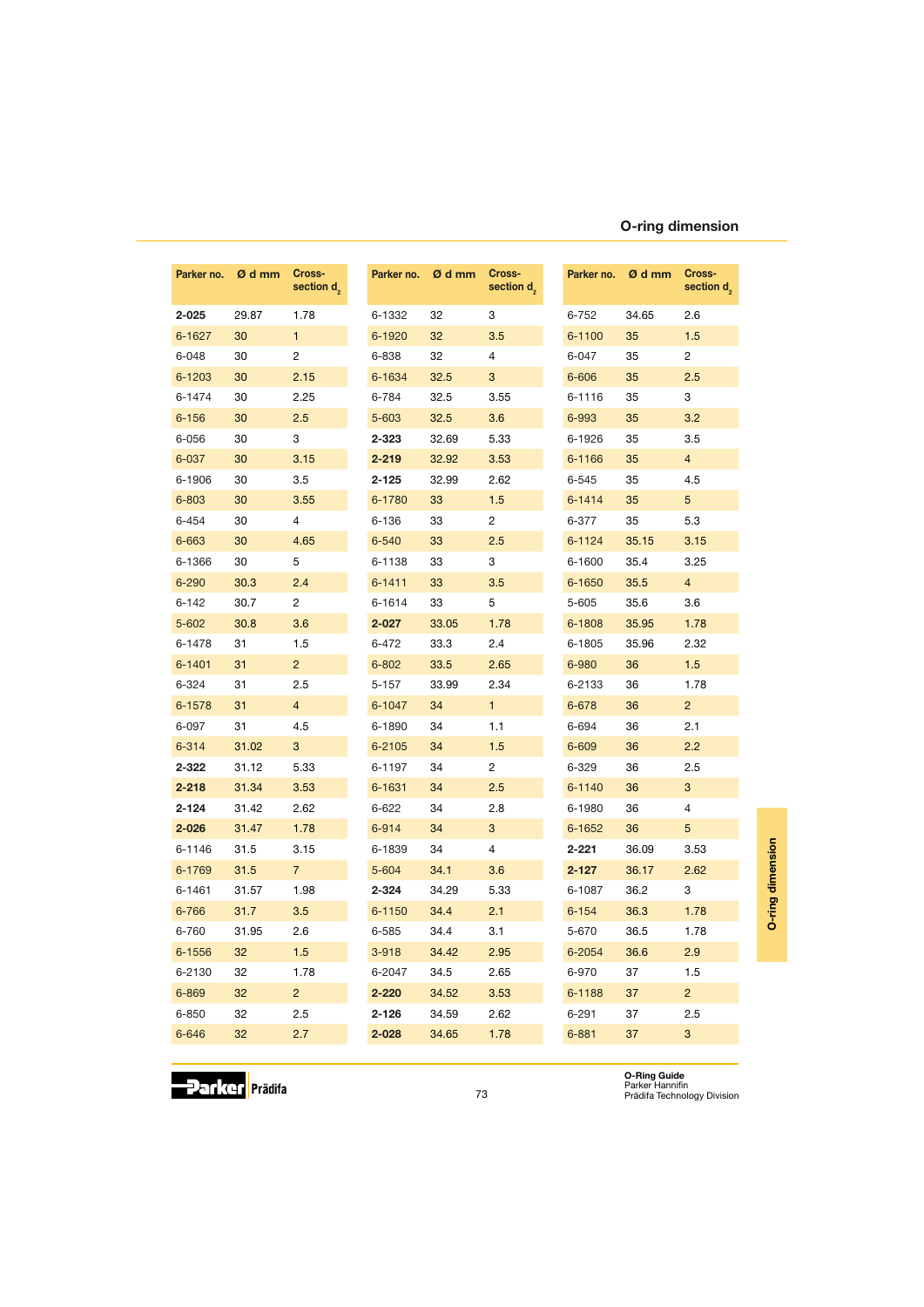| Parker no. | Ø d mm | Cross-<br>section d, | Parker no. | Ø d mm | Cross-<br>section d <sub>2</sub> | Parker no. |
|------------|--------|----------------------|------------|--------|----------------------------------|------------|
| $6 - 555$  | 37     | 5                    | 6-1497     | 40     | 4                                | 6-1413     |
| 5-606      | 37.3   | 3.6                  | 6-1023     | 40     | 5                                | 6-759      |
| 6-459      | 37.36  | 2.6                  | 6-1114     | 40     | 6                                | 6-809      |
| 3-920      | 37.47  | 3                    | $6 - 102$  | 40.6   | $\overline{4}$                   | 6-1723     |
| 2-325      | 37.47  | 5.33                 | 2-326      | 40.64  | 5.33                             | 2-327      |
| $6 - 1711$ | 37.5   | 1.8                  | 6-972      | 40.82  | 2.59                             | 6-431      |
| 6-1257     | 37.5   | 4                    | 2-223      | 40.87  | 3.53                             | 6-1054     |
| $2 - 222$  | 37.69  | 3.53                 | $2 - 130$  | 40.94  | 2.62                             | $2 - 224$  |
| $2 - 128$  | 37.77  | 2.62                 | 6-1144     | 41     | 1.5                              | 2-132      |
| $2 - 029$  | 37.82  | 1.78                 | 2-030      | 41     | 1.78                             | 2-031      |
| 6-1589     | 38     | 1                    | 6-541      | 41     | 2.5                              | 6-542      |
| 6-1389     | 38     | 1.5                  | 6-449      | 41     | 3                                | 6-1349     |
| 6-046      | 38     | 2                    | 6-525      | 41.28  | 3.53                             | 6-1520     |
| 6-433      | 38     | 2.5                  | 6-337      | 41.4   | 2.62                             | 6-193      |
| 6-1092     | 38     | 3                    | 6-2083     | 41.5   | $\overline{c}$                   | 6-772      |
| 6-1025     | 38     | 3.5                  | 6-875      | 41.6   | 2.4                              | 6-975      |
| 6-2020     | 38     | 4                    | 6-414      | 41.75  | 2.6                              | 6-1724     |
| $6 - 221$  | 38     | 5                    | 6-1486     | 42     | $\mathbf{1}$                     | 6-882      |
| 6-782      | 38.7   | 2.65                 | $6 - 015$  | 42     | 1.5                              | $6 - 082$  |
| 6-353      | 38.7   | 2.8                  | 6-2088     | 42     | $\overline{2}$                   | $6 - 054$  |
| 6-575      | 39     | $\overline{c}$       | 6-594      | 42     | 2.5                              | 6-323      |
| 6-1547     | 39     | 2.5                  | $6 - 227$  | 42     | 3                                | 6-783      |
| 6-1038     | 39     | 3                    | 6-1319     | 42     | 4                                | 6-997      |
| 6-1482     | 39     | 5                    | 6-1399     | 42     | 4.5                              | 6-1907     |
| $6 - 205$  | 39.2   | 3                    | 6-1224     | 42     | 5                                | 6-1178     |
| 6-1362     | 39.2   | 5.7                  | 6-1601     | 42.4   | 4.25                             | 6-1195     |
| $2 - 129$  | 39.34  | 2.62                 | 6-845      | 42.5   | 1.8                              | 6-726      |
| $6 - 1148$ | 39.4   | 2.1                  | 6-2119     | 42.5   | 3.53                             | 6-1897     |
| 6-586      | 39.4   | 3.1                  | 2-131      | 42.52  | 2.62                             | 6-2008     |
| $6 - 753$  | 39.5   | 2.6                  | 5-330      | 42.52  | 5.33                             | $5 - 035$  |
| $5 - 321$  | 39.6   | 3.53                 | 5-332      | 42.85  | 3.53                             | 6-2090     |
| 6-642      | 40     | 1.5                  | 6-1189     | 43     | $\overline{2}$                   | $2 - 133$  |
| $6 - 027$  | 40     | 2                    | 6-996      | 43     | 3                                | 6-750      |
| 6-566      | 40     | 2.5                  | 6-1903     | 43     | 3.5                              | 6-1176     |
| 6-292      | 40     | 3                    | 6-1060     | 43     | 4                                | 6-1020     |
| 6-1912     | 40     | 3.5                  | 6-2018     | 43     | 5                                | 6-944      |

| Parker no. | $Ø$ d mm | Cross-<br>section $\mathsf{d}_{2}$ |
|------------|----------|------------------------------------|
| 6-1413     | 43       | 5.5                                |
| 6-759      | 43.25    | 2.6                                |
| 6-809      | 43.7     | 1.8                                |
| 6-1723     | 43.7     | 3.55                               |
| 2-327      | 43.82    | 5.33                               |
| $6 - 431$  | 44       | $\overline{2}$                     |
| 6-1054     | 44       | 3                                  |
| $2 - 224$  | 44.04    | 3.53                               |
| $2 - 132$  | 44.12    | 2.62                               |
| $2 - 031$  | 44.17    | 1.78                               |
| $6 - 542$  | 44.2     | 2.5                                |
| 6-1349     | 44.3     | 5.7                                |
| 6-1520     | 44.35    | 2.58                               |
| $6 - 193$  | 44.35    | 3                                  |
| 6-772      | 44.7     | 3.5                                |
| 6-975      | 44.83    | 2.67                               |
| 6-1724     | 44.96    | 2.57                               |
| 6-882      | 45       | $\mathbf{1}$                       |
| $6 - 082$  | 45       | 1.5                                |
| $6 - 054$  | 45       | $\overline{2}$                     |
| 6-323      | 45       | 2.5                                |
| 6-783      | 45       | 2.65                               |
| 6-997      | 45       | 3                                  |
| 6-1907     | 45       | 3.5                                |
| 6-1178     | 45       | 4                                  |
| 6-1195     | 45       | 4.5                                |
| 6-726      | 45       | 5                                  |
| 6-1897     | 45       | 6                                  |
| 6-2008     | 45.3     | 1.93                               |
| $5 - 035$  | 45.36    | 3.53                               |
| 6-2090     | 45.69    | 1.78                               |
| $2 - 133$  | 45.69    | 2.62                               |
| 6-750      | 45.9     | 1.5                                |
| 6-1176     | 46       | $\overline{2}$                     |
| 6-1020     | 46       | 3                                  |
| 6-944      | 46       | $\overline{\mathbf{4}}$            |

O-ring dimension O-ring dimension

**- Parker** Prädifa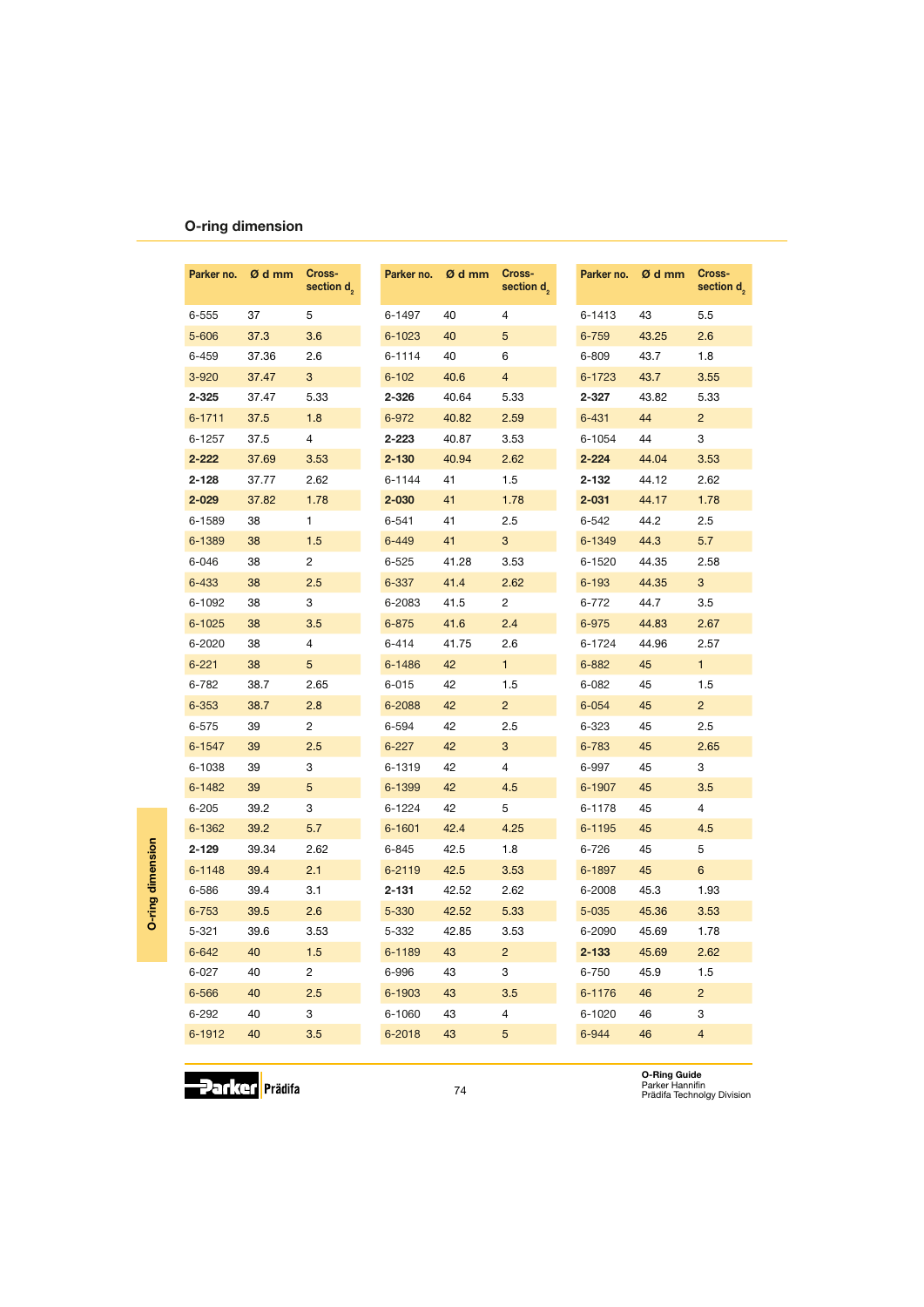| 3<br>46<br>5<br>6-964<br>50<br>6-1513<br>1.5<br>54<br>46.02<br>50<br>$\overline{2}$<br>3.53<br>6-1437<br>3.5<br>6-1274<br>54<br>46.7<br>2.8<br>50<br>$\overline{4}$<br>54<br>3<br>6-603<br>6-819<br>46.87<br>2.62<br>6-791<br>50<br>4.5<br>6-1643<br>54<br>3.15<br>5.33<br>5<br>54<br>4<br>46.99<br>6-1226<br>50<br>6-879<br>47<br>$\overline{2}$<br>2-329<br>50.17<br>54<br>4.5<br>5.33<br>6-2117<br>2.5<br>3<br>47<br>6-1489<br>50.2<br>54.4<br>4.25<br>6-1602<br>3<br>47<br>6-1684<br>50.3<br>2.5<br>6-810<br>54.5<br>2.65<br>4<br>3.53<br>47<br>$2 - 226$<br>50.39<br>3.53<br>6-1438<br>54.7<br>5<br>47<br>$2 - 136$<br>50.47<br>1.2<br>2.62<br>6-1695<br>55<br>2<br>47<br>5.5<br>2-033<br>50.52<br>1.78<br>$6 - 141$<br>55<br>3<br>2.5<br>47.2<br>5.7<br>6-630<br>51<br>6-1709<br>55<br>47.22<br>3<br>3.53<br>6-1721<br>51.1<br>1.6<br>6-1065<br>55<br>47.29<br>51.5<br>55<br>3.5<br>2.62<br>6-434<br>1.5<br>6-1192<br>47.35<br>1.78<br>5-037<br>51.71<br>3.53<br>6-1186<br>55<br>4<br>$\overline{4}$<br>5<br>47.5<br>6-1333<br>51.94<br>3.53<br>6-1448<br>55<br>1<br>1<br>55.25<br>2.62<br>48<br>6-1587<br>52<br>2-139<br>$\overline{2}$<br>$\overline{2}$<br>48<br>52<br>2.5<br>55.3<br>6-1234<br>6-703<br>2<br>48<br>2.1<br>6-556<br>52<br>3<br>6-568<br>56<br>56<br>3<br>48<br>2.3<br>$2 - 137$<br>52.07<br>2.62<br>6-985<br>3<br>3.55<br>48<br>6-893<br>52.2<br>5.7<br>6-785<br>56<br>$\overline{4}$<br>48<br>4<br>6-1991<br>52.39<br>3.53<br>6-1145<br>56<br>48.2<br>1.78<br>4.5<br>52.5<br>1.8<br>6-739<br>56<br>6-1185<br>48.2<br>3<br>$\overline{2}$<br>56.5<br>5.3<br>6-1347<br>53<br>6-1703<br>48.4<br>4.85<br>5.33<br>6-1024<br>53<br>3.5<br>2-331<br>56.52<br>48.9<br>2.62<br>53<br>3.55<br>56.7<br>3<br>6-2143<br>6-1271<br>49<br>$\mathbf{2}$<br>4<br>2-228<br>3.53<br>6-1914<br>53<br>56.74<br>49.2<br>3<br>53<br>5<br>2.62<br>$6 - 113$<br>$2 - 140$<br>56.82<br>49.2<br>53<br>3.53<br>$6 - 112$<br>6.5<br>2-035<br>56.87<br>1.78<br>6-1070<br>49.2<br>5.7<br>53.09<br>3<br>57<br>1.5<br>$3 - 928$<br>6-643<br>49.5<br>3<br>53.34<br>5.33<br>2.5<br>2-330<br>6-719<br>57<br>49.5<br>5<br>$\overline{2}$<br>57<br>3<br>6-1657<br>53.5<br>$6 - 427$<br>49.88<br>1.78<br>2-227<br>4<br>53.57<br>3.53<br>6-1137<br>57<br>$\overline{2}$<br>50<br>1.5<br>2-138<br>2.62<br>$6 - 447$<br>58<br>53.64<br>50<br>$\overline{c}$<br>2.5<br>2-034<br>53.7<br>1.78<br>6-1985<br>58<br>50<br>2.5<br>$\overline{4}$<br>6-1354<br>58<br>3<br>6-1317<br>53.8 | Parker no. | Ø d mm | Cross-<br>section d. | Parker no. | Ø d mm | Cross-<br>section d | Parker no. | Ø d mm | Cross-<br>section d. |
|-------------------------------------------------------------------------------------------------------------------------------------------------------------------------------------------------------------------------------------------------------------------------------------------------------------------------------------------------------------------------------------------------------------------------------------------------------------------------------------------------------------------------------------------------------------------------------------------------------------------------------------------------------------------------------------------------------------------------------------------------------------------------------------------------------------------------------------------------------------------------------------------------------------------------------------------------------------------------------------------------------------------------------------------------------------------------------------------------------------------------------------------------------------------------------------------------------------------------------------------------------------------------------------------------------------------------------------------------------------------------------------------------------------------------------------------------------------------------------------------------------------------------------------------------------------------------------------------------------------------------------------------------------------------------------------------------------------------------------------------------------------------------------------------------------------------------------------------------------------------------------------------------------------------------------------------------------------------------------------------------------------------------------------------------------------------------------------------------------------------------------------------------------------------------------------------------------------------------------------------------------------------------------------------------------------------------------------------------------------------------------------------------------------------------------------------------------------------|------------|--------|----------------------|------------|--------|---------------------|------------|--------|----------------------|
| $6 - 159$<br>6-354<br>$6 - 423$<br>2-328<br>$6 - 1141$<br>6-1041<br>6-1633<br>6-1059<br>6-1913<br>6-1483<br>6-293<br>$2 - 225$<br>$2 - 134$<br>2-032<br>6-009<br>6-1854<br>6-370<br>6-2074<br>6-2052<br>$6 - 155$<br>6-1196<br>6-673<br>6-1343<br>6-435<br>$2 - 135$<br>6-1253<br>6-912<br>$5 - 701$<br>$6 - 194$<br>6-1931<br>6-2113<br>6-1981<br>$6 - 051$<br>$6 - 055$                                                                                                                                                                                                                                                                                                                                                                                                                                                                                                                                                                                                                                                                                                                                                                                                                                                                                                                                                                                                                                                                                                                                                                                                                                                                                                                                                                                                                                                                                                                                                                                                                                                                                                                                                                                                                                                                                                                                                                                                                                                                                         | 6-1248     |        |                      |            |        |                     |            |        |                      |
|                                                                                                                                                                                                                                                                                                                                                                                                                                                                                                                                                                                                                                                                                                                                                                                                                                                                                                                                                                                                                                                                                                                                                                                                                                                                                                                                                                                                                                                                                                                                                                                                                                                                                                                                                                                                                                                                                                                                                                                                                                                                                                                                                                                                                                                                                                                                                                                                                                                                   |            |        |                      |            |        |                     |            |        |                      |
|                                                                                                                                                                                                                                                                                                                                                                                                                                                                                                                                                                                                                                                                                                                                                                                                                                                                                                                                                                                                                                                                                                                                                                                                                                                                                                                                                                                                                                                                                                                                                                                                                                                                                                                                                                                                                                                                                                                                                                                                                                                                                                                                                                                                                                                                                                                                                                                                                                                                   |            |        |                      |            |        |                     |            |        |                      |
|                                                                                                                                                                                                                                                                                                                                                                                                                                                                                                                                                                                                                                                                                                                                                                                                                                                                                                                                                                                                                                                                                                                                                                                                                                                                                                                                                                                                                                                                                                                                                                                                                                                                                                                                                                                                                                                                                                                                                                                                                                                                                                                                                                                                                                                                                                                                                                                                                                                                   |            |        |                      |            |        |                     |            |        |                      |
|                                                                                                                                                                                                                                                                                                                                                                                                                                                                                                                                                                                                                                                                                                                                                                                                                                                                                                                                                                                                                                                                                                                                                                                                                                                                                                                                                                                                                                                                                                                                                                                                                                                                                                                                                                                                                                                                                                                                                                                                                                                                                                                                                                                                                                                                                                                                                                                                                                                                   |            |        |                      |            |        |                     |            |        |                      |
|                                                                                                                                                                                                                                                                                                                                                                                                                                                                                                                                                                                                                                                                                                                                                                                                                                                                                                                                                                                                                                                                                                                                                                                                                                                                                                                                                                                                                                                                                                                                                                                                                                                                                                                                                                                                                                                                                                                                                                                                                                                                                                                                                                                                                                                                                                                                                                                                                                                                   |            |        |                      |            |        |                     |            |        |                      |
|                                                                                                                                                                                                                                                                                                                                                                                                                                                                                                                                                                                                                                                                                                                                                                                                                                                                                                                                                                                                                                                                                                                                                                                                                                                                                                                                                                                                                                                                                                                                                                                                                                                                                                                                                                                                                                                                                                                                                                                                                                                                                                                                                                                                                                                                                                                                                                                                                                                                   |            |        |                      |            |        |                     |            |        |                      |
|                                                                                                                                                                                                                                                                                                                                                                                                                                                                                                                                                                                                                                                                                                                                                                                                                                                                                                                                                                                                                                                                                                                                                                                                                                                                                                                                                                                                                                                                                                                                                                                                                                                                                                                                                                                                                                                                                                                                                                                                                                                                                                                                                                                                                                                                                                                                                                                                                                                                   |            |        |                      |            |        |                     |            |        |                      |
|                                                                                                                                                                                                                                                                                                                                                                                                                                                                                                                                                                                                                                                                                                                                                                                                                                                                                                                                                                                                                                                                                                                                                                                                                                                                                                                                                                                                                                                                                                                                                                                                                                                                                                                                                                                                                                                                                                                                                                                                                                                                                                                                                                                                                                                                                                                                                                                                                                                                   |            |        |                      |            |        |                     |            |        |                      |
|                                                                                                                                                                                                                                                                                                                                                                                                                                                                                                                                                                                                                                                                                                                                                                                                                                                                                                                                                                                                                                                                                                                                                                                                                                                                                                                                                                                                                                                                                                                                                                                                                                                                                                                                                                                                                                                                                                                                                                                                                                                                                                                                                                                                                                                                                                                                                                                                                                                                   |            |        |                      |            |        |                     |            |        |                      |
|                                                                                                                                                                                                                                                                                                                                                                                                                                                                                                                                                                                                                                                                                                                                                                                                                                                                                                                                                                                                                                                                                                                                                                                                                                                                                                                                                                                                                                                                                                                                                                                                                                                                                                                                                                                                                                                                                                                                                                                                                                                                                                                                                                                                                                                                                                                                                                                                                                                                   |            |        |                      |            |        |                     |            |        |                      |
|                                                                                                                                                                                                                                                                                                                                                                                                                                                                                                                                                                                                                                                                                                                                                                                                                                                                                                                                                                                                                                                                                                                                                                                                                                                                                                                                                                                                                                                                                                                                                                                                                                                                                                                                                                                                                                                                                                                                                                                                                                                                                                                                                                                                                                                                                                                                                                                                                                                                   |            |        |                      |            |        |                     |            |        |                      |
|                                                                                                                                                                                                                                                                                                                                                                                                                                                                                                                                                                                                                                                                                                                                                                                                                                                                                                                                                                                                                                                                                                                                                                                                                                                                                                                                                                                                                                                                                                                                                                                                                                                                                                                                                                                                                                                                                                                                                                                                                                                                                                                                                                                                                                                                                                                                                                                                                                                                   |            |        |                      |            |        |                     |            |        |                      |
|                                                                                                                                                                                                                                                                                                                                                                                                                                                                                                                                                                                                                                                                                                                                                                                                                                                                                                                                                                                                                                                                                                                                                                                                                                                                                                                                                                                                                                                                                                                                                                                                                                                                                                                                                                                                                                                                                                                                                                                                                                                                                                                                                                                                                                                                                                                                                                                                                                                                   |            |        |                      |            |        |                     |            |        |                      |
|                                                                                                                                                                                                                                                                                                                                                                                                                                                                                                                                                                                                                                                                                                                                                                                                                                                                                                                                                                                                                                                                                                                                                                                                                                                                                                                                                                                                                                                                                                                                                                                                                                                                                                                                                                                                                                                                                                                                                                                                                                                                                                                                                                                                                                                                                                                                                                                                                                                                   |            |        |                      |            |        |                     |            |        |                      |
|                                                                                                                                                                                                                                                                                                                                                                                                                                                                                                                                                                                                                                                                                                                                                                                                                                                                                                                                                                                                                                                                                                                                                                                                                                                                                                                                                                                                                                                                                                                                                                                                                                                                                                                                                                                                                                                                                                                                                                                                                                                                                                                                                                                                                                                                                                                                                                                                                                                                   |            |        |                      |            |        |                     |            |        |                      |
|                                                                                                                                                                                                                                                                                                                                                                                                                                                                                                                                                                                                                                                                                                                                                                                                                                                                                                                                                                                                                                                                                                                                                                                                                                                                                                                                                                                                                                                                                                                                                                                                                                                                                                                                                                                                                                                                                                                                                                                                                                                                                                                                                                                                                                                                                                                                                                                                                                                                   |            |        |                      |            |        |                     |            |        |                      |
|                                                                                                                                                                                                                                                                                                                                                                                                                                                                                                                                                                                                                                                                                                                                                                                                                                                                                                                                                                                                                                                                                                                                                                                                                                                                                                                                                                                                                                                                                                                                                                                                                                                                                                                                                                                                                                                                                                                                                                                                                                                                                                                                                                                                                                                                                                                                                                                                                                                                   |            |        |                      |            |        |                     |            |        |                      |
|                                                                                                                                                                                                                                                                                                                                                                                                                                                                                                                                                                                                                                                                                                                                                                                                                                                                                                                                                                                                                                                                                                                                                                                                                                                                                                                                                                                                                                                                                                                                                                                                                                                                                                                                                                                                                                                                                                                                                                                                                                                                                                                                                                                                                                                                                                                                                                                                                                                                   |            |        |                      |            |        |                     |            |        |                      |
|                                                                                                                                                                                                                                                                                                                                                                                                                                                                                                                                                                                                                                                                                                                                                                                                                                                                                                                                                                                                                                                                                                                                                                                                                                                                                                                                                                                                                                                                                                                                                                                                                                                                                                                                                                                                                                                                                                                                                                                                                                                                                                                                                                                                                                                                                                                                                                                                                                                                   |            |        |                      |            |        |                     |            |        |                      |
|                                                                                                                                                                                                                                                                                                                                                                                                                                                                                                                                                                                                                                                                                                                                                                                                                                                                                                                                                                                                                                                                                                                                                                                                                                                                                                                                                                                                                                                                                                                                                                                                                                                                                                                                                                                                                                                                                                                                                                                                                                                                                                                                                                                                                                                                                                                                                                                                                                                                   |            |        |                      |            |        |                     |            |        |                      |
|                                                                                                                                                                                                                                                                                                                                                                                                                                                                                                                                                                                                                                                                                                                                                                                                                                                                                                                                                                                                                                                                                                                                                                                                                                                                                                                                                                                                                                                                                                                                                                                                                                                                                                                                                                                                                                                                                                                                                                                                                                                                                                                                                                                                                                                                                                                                                                                                                                                                   |            |        |                      |            |        |                     |            |        |                      |
|                                                                                                                                                                                                                                                                                                                                                                                                                                                                                                                                                                                                                                                                                                                                                                                                                                                                                                                                                                                                                                                                                                                                                                                                                                                                                                                                                                                                                                                                                                                                                                                                                                                                                                                                                                                                                                                                                                                                                                                                                                                                                                                                                                                                                                                                                                                                                                                                                                                                   |            |        |                      |            |        |                     |            |        |                      |
|                                                                                                                                                                                                                                                                                                                                                                                                                                                                                                                                                                                                                                                                                                                                                                                                                                                                                                                                                                                                                                                                                                                                                                                                                                                                                                                                                                                                                                                                                                                                                                                                                                                                                                                                                                                                                                                                                                                                                                                                                                                                                                                                                                                                                                                                                                                                                                                                                                                                   |            |        |                      |            |        |                     |            |        |                      |
|                                                                                                                                                                                                                                                                                                                                                                                                                                                                                                                                                                                                                                                                                                                                                                                                                                                                                                                                                                                                                                                                                                                                                                                                                                                                                                                                                                                                                                                                                                                                                                                                                                                                                                                                                                                                                                                                                                                                                                                                                                                                                                                                                                                                                                                                                                                                                                                                                                                                   |            |        |                      |            |        |                     |            |        |                      |
|                                                                                                                                                                                                                                                                                                                                                                                                                                                                                                                                                                                                                                                                                                                                                                                                                                                                                                                                                                                                                                                                                                                                                                                                                                                                                                                                                                                                                                                                                                                                                                                                                                                                                                                                                                                                                                                                                                                                                                                                                                                                                                                                                                                                                                                                                                                                                                                                                                                                   |            |        |                      |            |        |                     |            |        |                      |
|                                                                                                                                                                                                                                                                                                                                                                                                                                                                                                                                                                                                                                                                                                                                                                                                                                                                                                                                                                                                                                                                                                                                                                                                                                                                                                                                                                                                                                                                                                                                                                                                                                                                                                                                                                                                                                                                                                                                                                                                                                                                                                                                                                                                                                                                                                                                                                                                                                                                   |            |        |                      |            |        |                     |            |        |                      |
|                                                                                                                                                                                                                                                                                                                                                                                                                                                                                                                                                                                                                                                                                                                                                                                                                                                                                                                                                                                                                                                                                                                                                                                                                                                                                                                                                                                                                                                                                                                                                                                                                                                                                                                                                                                                                                                                                                                                                                                                                                                                                                                                                                                                                                                                                                                                                                                                                                                                   |            |        |                      |            |        |                     |            |        |                      |
|                                                                                                                                                                                                                                                                                                                                                                                                                                                                                                                                                                                                                                                                                                                                                                                                                                                                                                                                                                                                                                                                                                                                                                                                                                                                                                                                                                                                                                                                                                                                                                                                                                                                                                                                                                                                                                                                                                                                                                                                                                                                                                                                                                                                                                                                                                                                                                                                                                                                   |            |        |                      |            |        |                     |            |        |                      |
|                                                                                                                                                                                                                                                                                                                                                                                                                                                                                                                                                                                                                                                                                                                                                                                                                                                                                                                                                                                                                                                                                                                                                                                                                                                                                                                                                                                                                                                                                                                                                                                                                                                                                                                                                                                                                                                                                                                                                                                                                                                                                                                                                                                                                                                                                                                                                                                                                                                                   |            |        |                      |            |        |                     |            |        |                      |
|                                                                                                                                                                                                                                                                                                                                                                                                                                                                                                                                                                                                                                                                                                                                                                                                                                                                                                                                                                                                                                                                                                                                                                                                                                                                                                                                                                                                                                                                                                                                                                                                                                                                                                                                                                                                                                                                                                                                                                                                                                                                                                                                                                                                                                                                                                                                                                                                                                                                   |            |        |                      |            |        |                     |            |        |                      |
|                                                                                                                                                                                                                                                                                                                                                                                                                                                                                                                                                                                                                                                                                                                                                                                                                                                                                                                                                                                                                                                                                                                                                                                                                                                                                                                                                                                                                                                                                                                                                                                                                                                                                                                                                                                                                                                                                                                                                                                                                                                                                                                                                                                                                                                                                                                                                                                                                                                                   |            |        |                      |            |        |                     |            |        |                      |
|                                                                                                                                                                                                                                                                                                                                                                                                                                                                                                                                                                                                                                                                                                                                                                                                                                                                                                                                                                                                                                                                                                                                                                                                                                                                                                                                                                                                                                                                                                                                                                                                                                                                                                                                                                                                                                                                                                                                                                                                                                                                                                                                                                                                                                                                                                                                                                                                                                                                   |            |        |                      |            |        |                     |            |        |                      |
|                                                                                                                                                                                                                                                                                                                                                                                                                                                                                                                                                                                                                                                                                                                                                                                                                                                                                                                                                                                                                                                                                                                                                                                                                                                                                                                                                                                                                                                                                                                                                                                                                                                                                                                                                                                                                                                                                                                                                                                                                                                                                                                                                                                                                                                                                                                                                                                                                                                                   |            |        |                      |            |        |                     |            |        |                      |
|                                                                                                                                                                                                                                                                                                                                                                                                                                                                                                                                                                                                                                                                                                                                                                                                                                                                                                                                                                                                                                                                                                                                                                                                                                                                                                                                                                                                                                                                                                                                                                                                                                                                                                                                                                                                                                                                                                                                                                                                                                                                                                                                                                                                                                                                                                                                                                                                                                                                   |            |        |                      |            |        |                     |            |        |                      |
|                                                                                                                                                                                                                                                                                                                                                                                                                                                                                                                                                                                                                                                                                                                                                                                                                                                                                                                                                                                                                                                                                                                                                                                                                                                                                                                                                                                                                                                                                                                                                                                                                                                                                                                                                                                                                                                                                                                                                                                                                                                                                                                                                                                                                                                                                                                                                                                                                                                                   |            |        |                      |            |        |                     |            |        |                      |

**Parker** Prädifa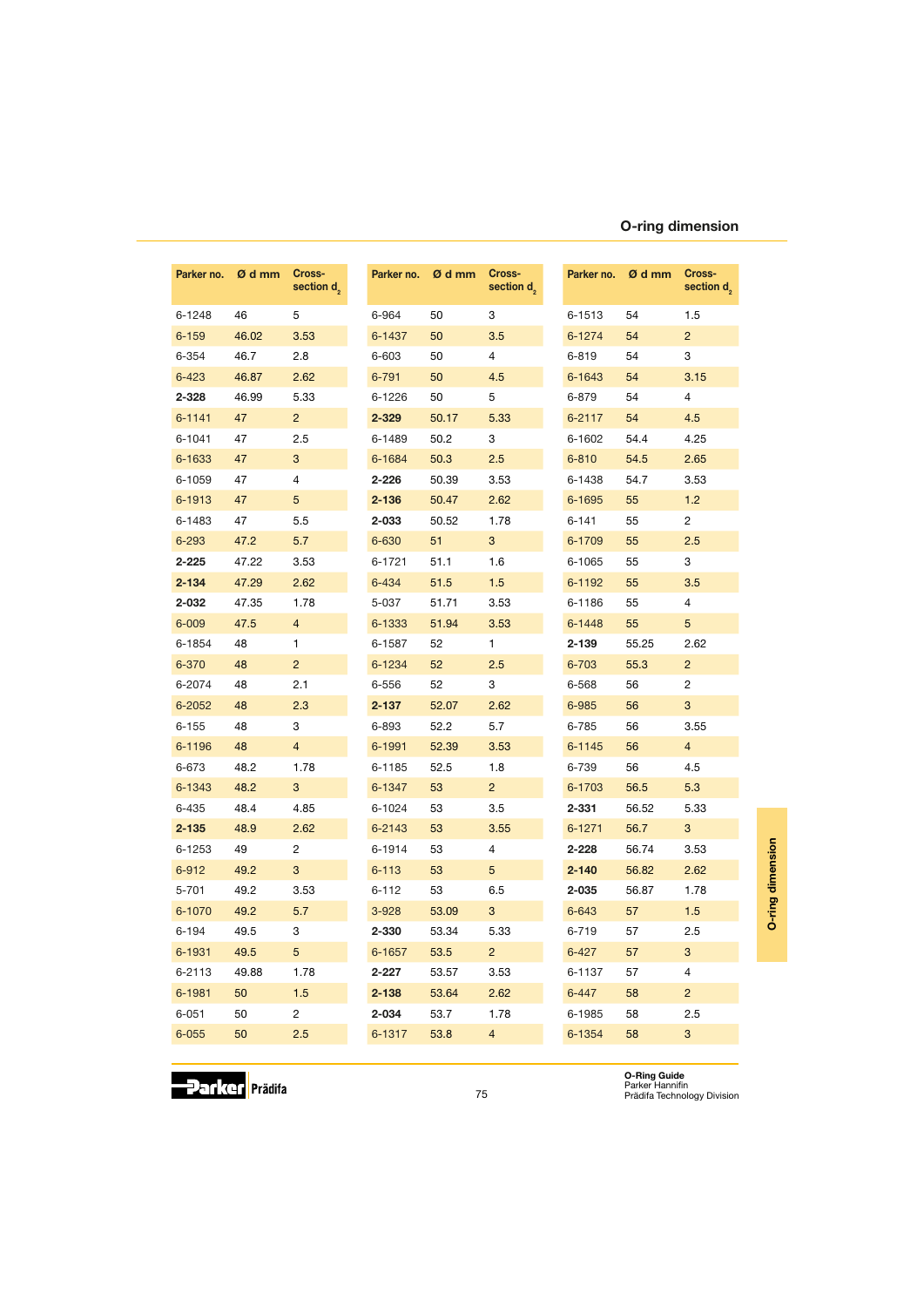| Parker no. | Ø d mm | Cross-<br>section d <sub>2</sub> | Parker no. | Ø d mm | Cross-<br>section d. |
|------------|--------|----------------------------------|------------|--------|----------------------|
| 6-2019     | 58     | 3.55                             | 6-2045     | 63     | 3                    |
| 6-1666     | 58     | 3.75                             | 6-1162     | 63     | 3.5                  |
| $6 - 109$  | 58     | 4                                | $6 - 151$  | 63     | 4                    |
| $2 - 141$  | 58.42  | 2.62                             | 6-474      | 63     | 4.5                  |
| 5-702      | 58.74  | 3.53                             | 6-1094     | 63     | 6                    |
| 6-1585     | 59.2   | 5.7                              | 2-230      | 63.09  | 3.53                 |
| 3-932      | 59.36  | 3                                | 6-2132     | 63.1   | 3.53                 |
| 6-1864     | 59.5   | 5                                | $2 - 144$  | 63.17  | 2.62                 |
| 6-764      | 59.6   | 5.85                             | 2-037      | 63.22  | 1.78                 |
| 2-332      | 59.69  | 5.33                             | 6-636      | 64     | 3                    |
| 6-560      | 59.7   | 7                                | 6-1661     | 64     | 4                    |
| 2-229      | 59.92  | 3.53                             | 6-1123     | 64.2   | 5.7                  |
| 2-142      | 59.99  | 2.62                             | 5-805      | 64.39  | 1.78                 |
| 6-883      | 60     | 1.2                              | $2 - 145$  | 64.77  | 2.62                 |
| 6-1726     | 60     | $\overline{c}$                   | 6-1588     | 65     | 1                    |
| $6 - 411$  | 60     | 2.5                              | 6-1372     | 65     | 1.8                  |
| 6-665      | 60     | 3                                | 6-501      | 65     | 2                    |
| $6 - 107$  | 60     | 4.1                              | 6-1377     | 65     | 2.65                 |
| 6-1368     | 60     | 4.5                              | 6-523      | 65     | 3                    |
| $6 - 114$  | 60     | 5                                | 6-1053     | 65     | $\overline{4}$       |
| 2-036      | 60.05  | 1.78                             | 6-596      | 65     | 4.5                  |
| 6-2118     | 60.4   | 3                                | 6-1037     | 65     | 5                    |
| 6-851      | 61     | $\overline{c}$                   | $6 - 416$  | 65     | 5.3                  |
| 6-1034     | 61     | 4                                | 6-1927     | 65     | 5.5                  |
| 6-633      | 61     | 4.5                              | 5-703      | 65.09  | 3.53                 |
| 6-792      | 61     | 5                                | 6-1974     | 66     | 1.5                  |
| $2 - 143$  | 61.6   | 2.62                             | 6-500      | 66     | 2                    |
| 6-1439     | 61.7   | 4.5                              | 6-1193     | 66     | 3                    |
| 6-1419     | 62     | 1.5                              | 6-1273     | 66     | 5                    |
| $6 - 455$  | 62     | 2.5                              | 2-334      | 66.04  | 5.33                 |
| 6-699      | 62     | 3                                | $2 - 231$  | 66.27  | 3.53                 |
| 6-1209     | 62     | 3.53                             | $2 - 146$  | 66.34  | 2.62                 |
| 6-1261     | 62     | 4                                | 2-038      | 66.4   | 1.78                 |
| 6-1117     | 62     | 6                                | $6 - 243$  | 67     | 1.5                  |
| 2-333      | 62.87  | 5.33                             | 6-316      | 67     | 2.5                  |
| $6 - 242$  | 63     | 2.5                              | 6-1876     | 67     | 2.8                  |

|           | Parker no. Ø d mm | Cross-<br>section $\mathsf{d}_{2}$ |
|-----------|-------------------|------------------------------------|
| 6-659     | 67                | 3                                  |
| 6-786     | 67                | 3.55                               |
| 6-1607    | 67                | $\overline{4}$                     |
| 6-1797    | 67.39             | 2.26                               |
| 5-361     | 67.84             | 3.53                               |
| $2 - 147$ | 67.95             | 2.62                               |
| 6-2079    | 68                | 2.5                                |
| 6-884     | 68                | 3                                  |
| 6-1380    | 68                | 3.5                                |
| 6-1272    | 68                | $\overline{4}$                     |
| $6 - 941$ | 68                | 5                                  |
| 6-1908    | 68                | 5.5                                |
| 6-990     | 69                | 2.5                                |
| $6 - 824$ | 69                | 3                                  |
| 6-1966    | 69                | 4.5                                |
| 6-1704    | 69.2              | 5.3                                |
| 2-335     | 69.22             | 5.33                               |
| 6-272     | 69.24             | 3.4                                |
| 2-232     | 69.44             | 3.53                               |
| $2 - 148$ | 69.52             | 2.62                               |
| 2-039     | 69.57             | 1.78                               |
| 6-2120    | 69.6              | 5                                  |
| 6-0641    | 70                | 1.5                                |
| $6 - 552$ | 70                | $\overline{2}$                     |
| 6-1462    | 70                | 2.5                                |
| $6 - 031$ | 70                | 3                                  |
| 6-1778    | 70                | 3.5                                |
| 6-1194    | 70                | $\overline{4}$                     |
| 6-539     | 70                | 4.5                                |
| 6-899     | 70                | 5 <sup>5</sup>                     |
| 6-1917    | 70                | 5.5                                |
| 6-2077    | 70                | $\overline{7}$                     |
| 6-1212    | 70                | 8                                  |
| 6-1740    | 70.5              | 3.2                                |
| 6-787     | 71                | 3.55                               |
| 6-634     | 71                | 4.5                                |

**-Parker** Prädifa

O-ring dimension

O-ring dimension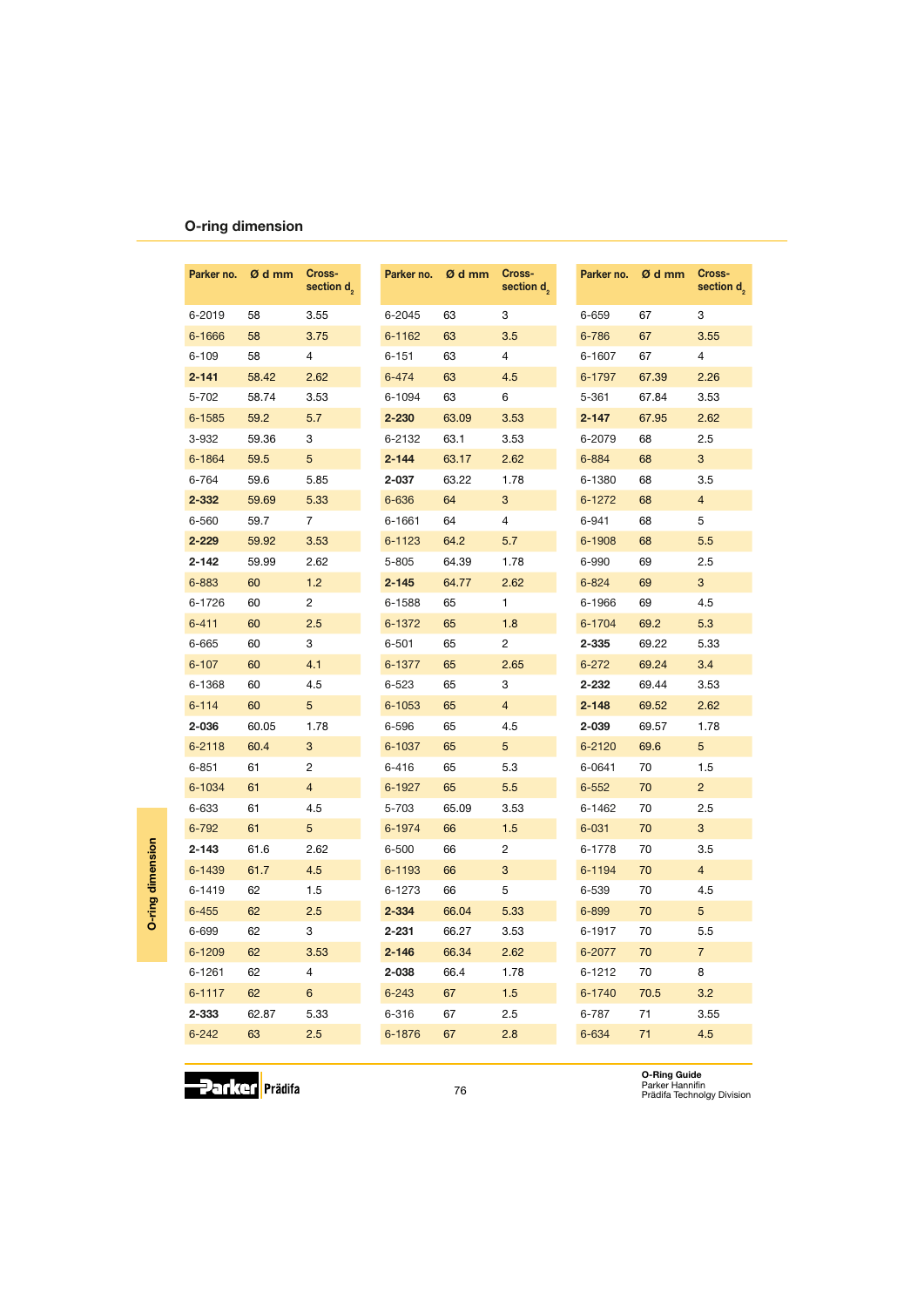| Parker no. | Ø d mm | Cross-<br>section d <sub>2</sub> | Parker no. | Ø d mm | Cross-<br>section d.    | Parker no. | Ø d mm | Cross-<br>section d <sub>2</sub> |
|------------|--------|----------------------------------|------------|--------|-------------------------|------------|--------|----------------------------------|
| $2 - 149$  | 71.12  | 2.62                             | 6-754      | 76     | 2.5                     | 6-1472     | 82     | 3                                |
| 5-704      | 71.44  | 3.53                             | $6 - 921$  | 76     | 3                       | $6 - 445$  | 82     | $\overline{4}$                   |
| 6-979      | 72     | 2.5                              | 6-464      | 76     | 4.5                     | 2-236      | 82.14  | 3.53                             |
| $6 - 045$  | 72     | 3                                | $6 - 805$  | 77     | $\overline{2}$          | $2 - 152$  | 82.22  | 2.62                             |
| 6-1013     | 72     | 4                                | 6-1417     | 77     | 2.5                     | 2-042      | 82.27  | 1.78                             |
| 6-1909     | 72     | 5.5                              | 6-1069     | 77.1   | 2.62                    | $6 - 821$  | 83     | $\mathbf{1}$                     |
| 2-336      | 72.39  | 5.33                             | 6-1662     | 77.5   | 2                       | 6-900      | 83     | 3                                |
| 2-233      | 72.62  | 3.53                             | 6-1467     | 77.5   | 2.62                    | 6-1715     | 83     | $\overline{4}$                   |
| $2 - 150$  | 72.69  | 2.62                             | 6-1950     | 77.8   | 1.5                     | 6-1804     | 83.77  | 1.78                             |
| $2 - 040$  | 72.75  | 1.78                             | 6-2033     | 78     | 1.5                     | $6 - 184$  | 83.8   | 2.62                             |
| 6-1628     | 73     | $\overline{c}$                   | 6-1475     | 78     | 2                       | 6-676      | 84     | 2.5                              |
| 6-030      | 73     | 3                                | 6-978      | 78     | 2.5                     | $6 - 456$  | 84     | 3                                |
| 6-757      | 73     | 4                                | 6-729      | 78     | 3                       | 6-1134     | 84     | 3.5                              |
| 6-1348     | 73     | $\overline{7}$                   | $6 - 826$  | 78     | 3.5                     | 6-1012     | 84.3   | 5.7                              |
| $6 - 178$  | 74     | $\overline{c}$                   | 6-1002     | 78     | 5                       | 6-588      | 84.4   | 3.1                              |
| 6-2012     | 74     | 2.5                              | 2-338      | 78.74  | 5.33                    | 6-2122     | 84.5   | 3                                |
| 6-483      | 74     | 3                                | 2-235      | 78.97  | 3.53                    | $6 - 822$  | 85     | 1.5                              |
| 6-2104     | 74     | 4.5                              | $6 - 820$  | 79     | 1.5                     | 6-733      | 85     | $\overline{2}$                   |
| 6-294      | 74.2   | 5.7                              | 6-1152     | 79.2   | 5.7                     | 6-1014     | 85     | 3                                |
| 6-587      | 74.4   | 3.1                              | 6-992      | 79.3   | 2.62                    | $6 - 853$  | 85     | $\overline{4}$                   |
| 6-1771     | 74.5   | 3                                | 6-1675     | 79.5   | 2.65                    | 6-1445     | 85     | 5                                |
| 6-2075     | 74.5   | $\overline{4}$                   | $6 - 195$  | 79.5   | 3                       | 6-1174     | 85     | 6                                |
| 6-1609     | 74.6   | 3.53                             | $6 - 108$  | 79.6   | 3.2                     | 6-1406     | 85     | 6.99                             |
| 5-705      | 74.61  | 3.53                             | 6-790      | 80     | 1.8                     | 2-340      | 85.09  | 5.33                             |
| 6-1889     | 74.9   | 1.78                             | 6-569      | 80     | $\overline{c}$          | $6 - 452$  | 85.2   | 9.25                             |
| 6-2096     | 74.9   | $\overline{2}$                   | 6-1270     | 80     | 3                       | 2-237      | 85.32  | 3.53                             |
| 6-1357     | 75     | 2.5                              | 6-1316     | 80     | 3.5                     | 6-991      | 86     | 2.62                             |
| 6-1075     | 75     | 3                                | 6-788      | 80     | 3.55                    | 6-1776     | 86     | 3.2                              |
| $6 - 1001$ | 75     | 4                                | 6-1057     | 80     | 4                       | 6-1457     | 86     | 4                                |
| 6-1916     | 75     | 4.5                              | 6-1181     | 80     | 5                       | 6-1573     | 86.5   | $\overline{4}$                   |
| 6-1928     | 75     | 5.5                              | 5-816      | 80.31  | 1.78                    | 6-574      | 86.84  | 5.33                             |
| 2-337      | 75.57  | 5.33                             | 6-885      | 80.5   | $\overline{\mathbf{4}}$ | 6-579      | 87     | 3                                |
| 2-234      | 75.79  | 3.53                             | 6-121      | 81     | 3                       | 6-558      | 87.2   | 2.5                              |
| $2 - 151$  | 75.87  | 2.62                             | 6-1077     | 81     | 4                       | 6-1016     | 87.2   | 5.7                              |
| $2 - 041$  | 75.92  | 1.78                             | 2-339      | 81.92  | 5.33                    | 6-309      | 87.3   | 2                                |
| 6-1369     | 76     | $\overline{2}$                   | $6 - 513$  | 82     | $\overline{2}$          | 6-1779     | 87.6   | 3                                |

**Parker** Prädifa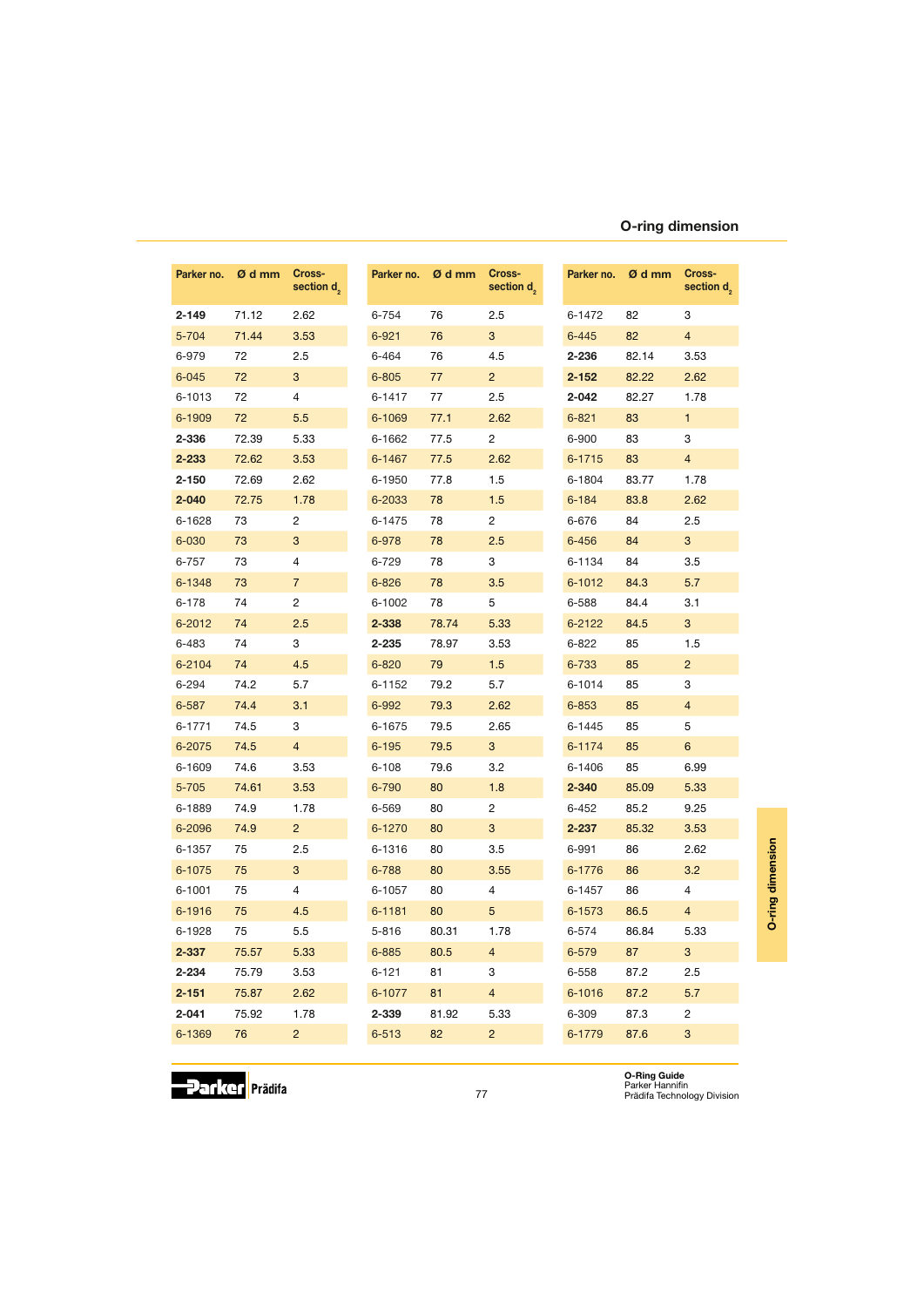| Parker no. | Ø d mm | Cross-<br>section d <sub>2</sub> | Parker no. | Ø d mm | Cross-<br>section d <sub>2</sub> |
|------------|--------|----------------------------------|------------|--------|----------------------------------|
| 6-276      | 88     | 3                                | 6-743      | 93     | 3                                |
| 6-1052     | 88     | $\overline{4}$                   | 6-963      | 93     | $\overline{4}$                   |
| 6-1629     | 88     | 5                                | 6-1056     | 93     | 5                                |
| 6-1165     | 88     | 6                                | $6 - 257$  | 93.39  | 1.47                             |
| 6-1111     | 88     | 8                                | 6-1672     | 93.4   | 2.57                             |
| $2 - 341$  | 88.27  | 5.33                             | $6 - 405$  | 93.5   | 9.5                              |
| 5-381      | 88.27  | 6.99                             | 6-446      | 94     | $\overline{2}$                   |
| $6 - 561$  | 88.3   | $\overline{7}$                   | 6-1095     | 94     | 3                                |
| 6-1705     | 88.4   | 5.3                              | 6-1029     | 94     | $\overline{\mathcal{L}}$         |
| 2-238      | 88.49  | 3.53                             | 6-1665     | 94     | 5.7                              |
| 6-1508     | 88.5   | 6.5                              | 6-608      | 94.2   | 5.7                              |
| $2 - 153$  | 88.57  | 2.62                             | 6-339      | 94.5   | 3                                |
| 2-043      | 88.62  | 1.78                             | 2-343      | 94.62  | 5.33                             |
| 6-2030     | 89     | 1.5                              | $2 - 240$  | 94.84  | 3.53                             |
| 6-2108     | 89     | 1.9                              | $2 - 154$  | 94.92  | 2.62                             |
| 6-867      | 89.2   | 5.7                              | $2 - 044$  | 94.97  | 1.78                             |
| 6-013      | 89.5   | 3                                | 6-1781     | 95     | 1.5                              |
| 6-1782     | 90     | 1.5                              | 6-1673     | 95     | 3                                |
| 6-498      | 90     | $\overline{c}$                   | 6-863      | 95     | 4                                |
| 6-1113     | 90     | 2.5                              | 6-1062     | 95     | 4.5                              |
| 6-216      | 90     | 3                                | 6-874      | 95     | 5                                |
| 6-1179     | 90     | $\overline{\mathbf{4}}$          | 6-1910     | 95     | 5.5                              |
| 6-1265     | 90     | 4.8                              | 6-582      | 95.5   | 3.53                             |
| 6-1214     | 90     | 5                                | 6-700      | 96     | $\overline{2}$                   |
| 6-1904     | 90     | 5.5                              | 6-832      | 96     | 9                                |
| 6-1103     | 90     | $\overline{7}$                   | 6-640      | 97     | 1.5                              |
| 6-1777     | 90.8   | 3.5                              | 6-1415     | 97     | 4                                |
| 6-1429     | 91     | $\overline{2}$                   | 6-1306     | 97     | 5                                |
| $6 - 100$  | 91     | 3                                | 2-344      | 97.79  | 5.33                             |
| $2 - 342$  | 91.44  | 5.33                             | 6-1708     | 98     | 2.5                              |
| 2-239      | 91.67  | 3.53                             | $6 - 157$  | 98     | 3                                |
| 6-1452     | 92     | 3                                | $2 - 241$  | 98.02  | 3.53                             |
| 6-1061     | 92     | 4                                | 6-1303     | 99     | 3                                |
| 6-1507     | 92.2   | 2.62                             | 6-392      | 99     | 6.99                             |
| 6-804      | 92.5   | 3.55                             | 6-1089     | 99.2   | 5.7                              |
| 6-720      | 93     | $\overline{2}$                   | $6 - 601$  | 100    | $\overline{2}$                   |

|           | Parker no. Ø d mm | Cross-<br>section d <sub>2</sub> |
|-----------|-------------------|----------------------------------|
| $6 - 174$ | 100               | 2.5                              |
| 6-1305    | 100               | 3                                |
| $6 - 413$ | 100               | 4                                |
| $6 - 137$ | 100               | 5                                |
| 6-1905    | 100               | 5.5                              |
| 6-1395    | 100               | 6                                |
| 6-1237    | 100               | 8                                |
| 2-345     | 100.97            | 5.33                             |
| $6 - 025$ | 101               | 3                                |
| $2 - 242$ | 101.19            | 3.53                             |
| $2 - 155$ | 101.27            | 2.62                             |
| $2 - 045$ | 101.32            | 1.78                             |
| 6-724     | 102               | 3                                |
| 6-1163    | 102               | 4                                |
| 6-1055    | 103               | 5                                |
| 6-2121    | 104               | 5                                |
| 6-1200    | 104               | 5.3                              |
| 2-346     | 104.14            | 5.33                             |
| 6-1720    | 104.2             | 5.7                              |
| 6-1350    | 104.3             | 5.7                              |
| 2-243     | 104.37            | 3.53                             |
| 6-1175    | 104.5             | 3                                |
| 6-589     | 105               | 2                                |
| 6-1381    | 105               | 3                                |
| 6-806     | 105               | 3.5                              |
| 6-995     | 105               | 4                                |
| 6-1074    | 105               | 5                                |
| 6-094     | 106               | 3                                |
| 6-253     | 106.8             | 2.66                             |
| 6-1320    | 107               | 8                                |
| 6-762     | 107.31            | 6.99                             |
| 2-347     | 107.32            | 5.33                             |
| 2-244     | 107.54            | 3.53                             |
| $2 - 156$ | 107.62            | 2.62                             |
| 2-046     | 107.67            | 1.78                             |
| 6-1106    | 108               | 8                                |

**-Parker** Prädifa

O-ring dimension

O-ring dimension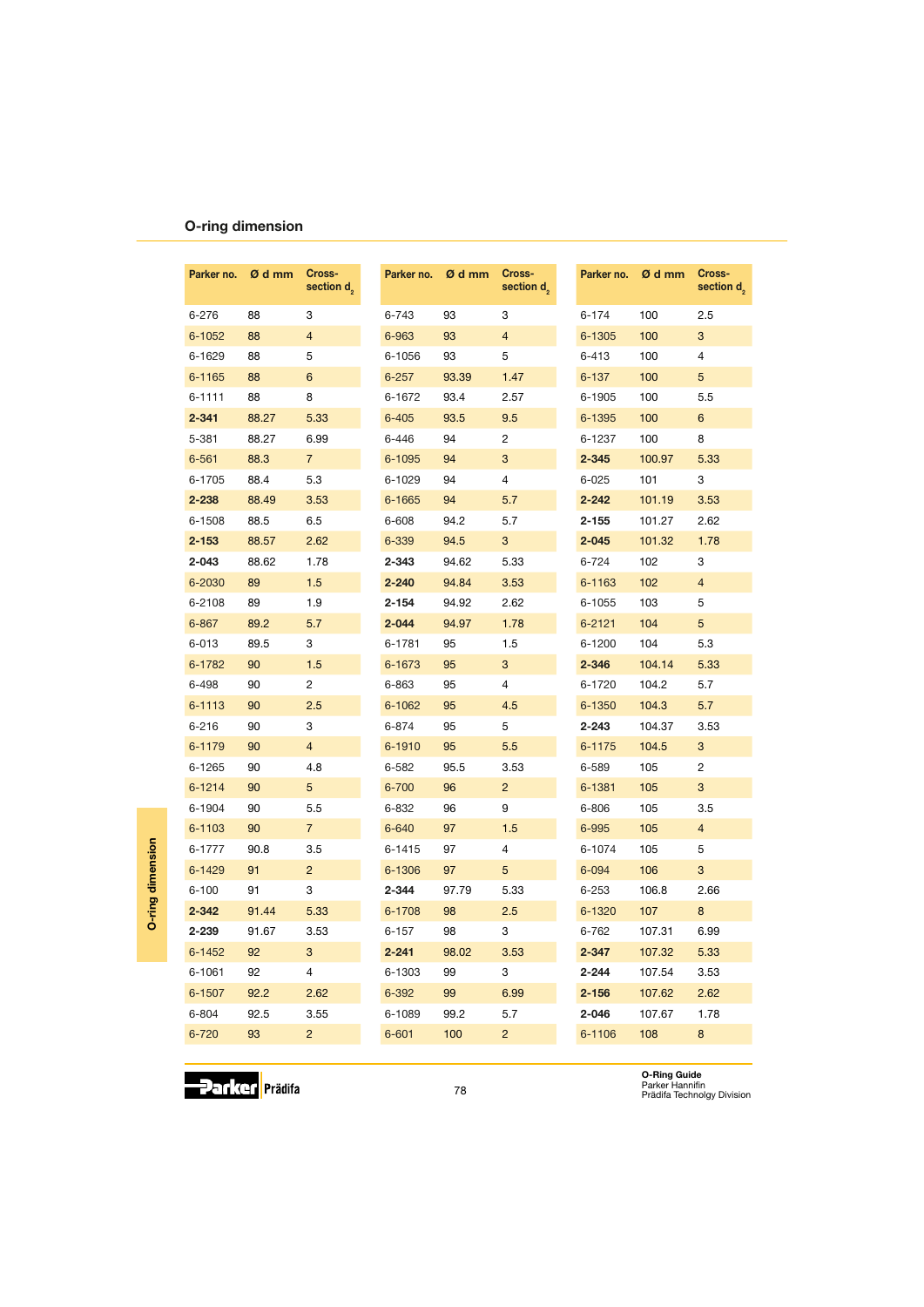| Parker no. | Ø d mm | Cross-<br>section d <sub>2</sub> | Parker no. | Ø d mm | Cross-<br>section d | Parker no. | Ø d mm | Cross-<br>section d <sub>2</sub> |
|------------|--------|----------------------------------|------------|--------|---------------------|------------|--------|----------------------------------|
| 6-740      | 109    | 3                                | $2 - 247$  | 117.07 | 3.53                | $2 - 250$  | 126.59 | 3.53                             |
| 6-837      | 109.2  | 5.7                              | 6-032      | 118    | $\overline{2}$      | $2 - 159$  | 126.67 | 2.62                             |
| $6 - 815$  | 109.2  | 5.84                             | 6-580      | 118.31 | 3.53                | 2-049      | 126.72 | 1.78                             |
| 6-767      | 109.4  | 3.1                              | $6 - 123$  | 118.5  | 3                   | $6 - 722$  | 128    | $\overline{c}$                   |
| 6-2036     | 109.5  | 5.33                             | 5-843      | 118.72 | 2.62                | 6-1473     | 128    | 3                                |
| 6-1580     | 110    | 1.5                              | $6 - 448$  | 119.2  | 5.7                 | 6-1962     | 128    | $\overline{\mathbf{4}}$          |
| 6-1367     | 110    | 2.5                              | 6-768      | 119.6  | 5.7                 | 6-1073     | 128    | 5                                |
| 6-903      | 110    | 3                                | 6-674      | 120    | 1.5                 | 6-1591     | 129    | 1.5                              |
| 6-1644     | 110    | 3.5                              | 6-504      | 120    | 3                   | 6-1096     | 129    | 4                                |
| 6-915      | 110    | 5                                | 6-1076     | 120    | $\overline{4}$      | $6 - 451$  | 129.2  | 5.7                              |
| 6-1671     | 110    | 6                                | 6-1180     | 120    | 5                   | 2-354      | 129.54 | 5.33                             |
| 2-348      | 110.49 | 5.33                             | 6-1003     | 120    | 6                   | 2-430      | 129.54 | 6.99                             |
| $2 - 245$  | 110.72 | 3.53                             | 6-1427     | 120    | 10                  | $2 - 251$  | 129.77 | 3.53                             |
| $6 - 1651$ | 112    | 2.5                              | $2 - 351$  | 120.02 | 5.33                | 6-693      | 130    | 2.5                              |
| $6 - 421$  | 112    | 3                                | 2-427      | 120.02 | 6.99                | 6-1296     | 130    | 3                                |
| 6-873      | 112    | 4                                | $2 - 248$  | 120.24 | 3.53                | 6-1084     | 130    | 4                                |
| 6-1182     | 112    | 7                                | 2-158      | 120.32 | 2.62                | 6-902      | 130    | 5                                |
| 2-349      | 113.67 | 5.33                             | 2-048      | 120.37 | 1.78                | 6-2046     | 130    | 5.8                              |
| 2-425      | 113.67 | 6.99                             | 6-2064     | 121    | 8                   | 6-577      | 130    | 6                                |
| $2 - 246$  | 113.89 | 3.53                             | 6-961      | 122    | 3                   | 6-1436     | 131    | 5.3                              |
| $2 - 157$  | 113.97 | 2.62                             | 6-1630     | 122    | 6                   | 6-1775     | 131.1  | 3.2                              |
| 6-982      | 114    | 3                                | 6-2107     | 123    | 3                   | 6-1217     | 131.5  | 4                                |
| 6-1164     | 114    | 5                                | 2-352      | 123.19 | 5.33                | 6-095      | 132    | 3                                |
| $2 - 047$  | 114.02 | 1.78                             | $2 - 428$  | 123.19 | 6.99                | $6 - 1015$ | 132    | 4                                |
| 6-1005     | 114.2  | 5.7                              | 2-249      | 123.42 | 3.53                | 2-355      | 132.72 | 5.33                             |
| 6-769      | 114.4  | 3.1                              | 6-1143     | 124    | $\overline{4}$      | $2 - 431$  | 132.72 | 6.99                             |
| 6-1826     | 114.55 | 2.57                             | 6-1281     | 125    | 2.5                 | 2-252      | 132.94 | 3.53                             |
| $6 - 1151$ | 115    | $\overline{c}$                   | 6-612      | 125    | 3                   | 6-1933     | 133    | 3                                |
| 6-274      | 115    | 3                                | 6-1990     | 125    | 3.5                 | 2-160      | 133.02 | 2.62                             |
| 6-1169     | 115    | 5                                | 6-1199     | 125    | $\overline{4}$      | $2 - 050$  | 133.07 | 1.78                             |
| 6-1660     | 115    | 5.33                             | $6 - 115$  | 125    | 8                   | 6-688      | 133.35 | 5.33                             |
| $6 - 1421$ | 115    | 6                                | 5-850      | 125.09 | 6.6                 | $6 - 812$  | 133.5  | 12                               |
| 6-1322     | 116    | 3                                | $6 - 255$  | 126    | 5                   | $6 - 515$  | 134    | 3                                |
| 6-1105     | 116.5  | 1.78                             | 6-1942     | 126.3  | 5.33                | 6-1329     | 134    | 8                                |
| 2-350      | 116.84 | 5.33                             | 2-353      | 126.37 | 5.33                | 6-1783     | 135    | 1.5                              |
| 2-426      | 116.84 | 6.99                             | 2-429      | 126.37 | 6.99                | 6-1277     | 135    | 3                                |
|            |        |                                  |            |        |                     |            |        |                                  |

**Parker** Prädifa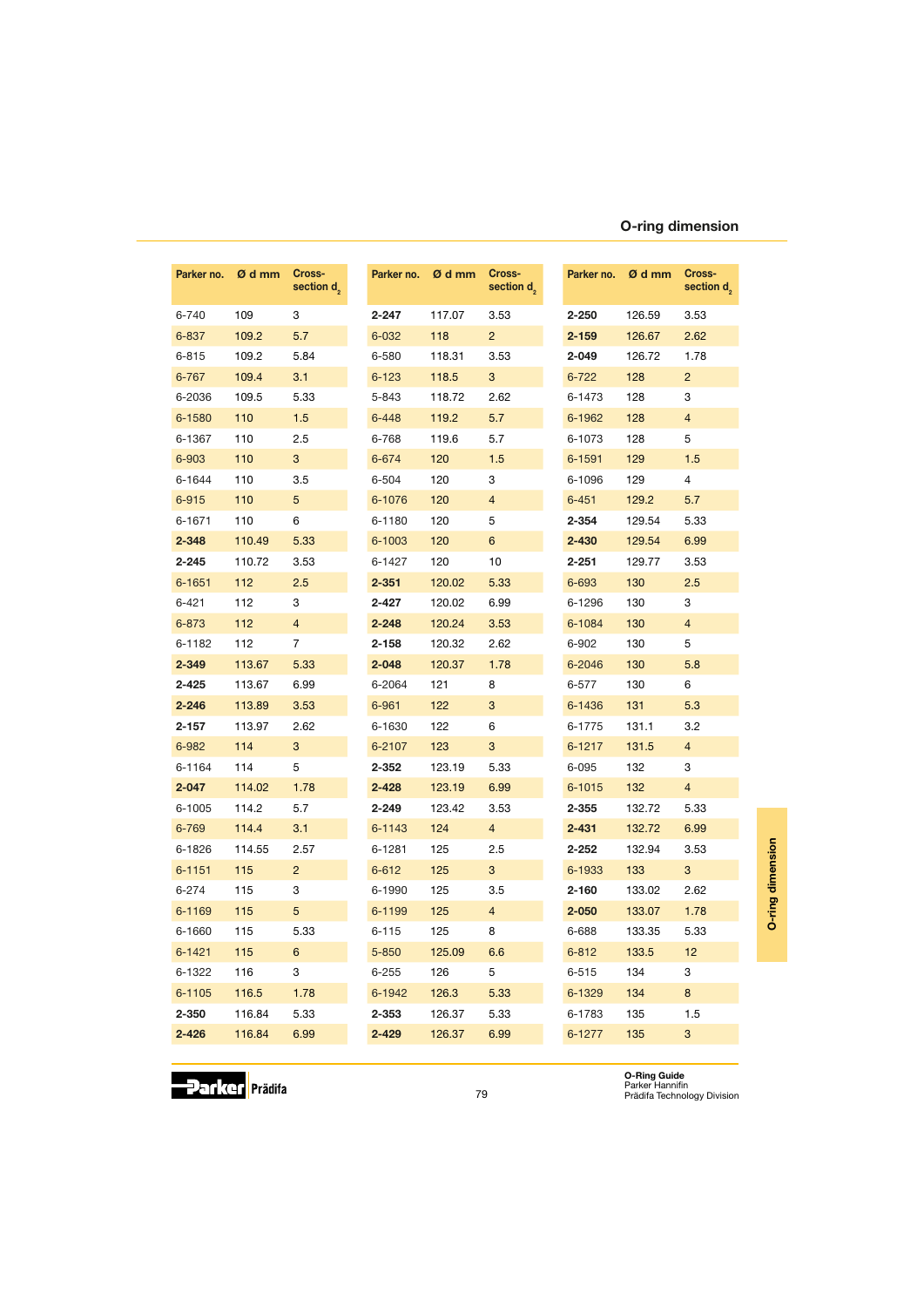| Parker no. | Ø d mm | Cross-<br>section d. | Parker no. | Ø d mm | Cross-<br>section d. | Parker no. | Ø d mm | Cross-<br>section d <sub>2</sub> |
|------------|--------|----------------------|------------|--------|----------------------|------------|--------|----------------------------------|
| $6 - 059$  | 135    | 3.23                 | 6-1696     | 145    | 2.88                 | 6-1390     | 155    | 3.53                             |
| 6-060      | 135    | 3.43                 | 6-1233     | 145    | 4                    | 6-1318     | 155    | $\overline{4}$                   |
| 6-844      | 135    | 4                    | 6-1046     | 145    | 5                    | 6-1324     | 155    | 5                                |
| 6-1085     | 135    | 5                    | 2-359      | 145.42 | 5.33                 | 6-773      | 155    | 10                               |
| 6-2000     | 135.5  | 6                    | 2-435      | 145.42 | 6.99                 | 6-1605     | 156    | 4                                |
| 2-356      | 135.89 | 5.33                 | $2 - 256$  | 145.64 | 3.53                 | 2-362      | 158.12 | 5.33                             |
| 2-432      | 135.89 | 6.99                 | 2-162      | 145.72 | 2.62                 | 2-438      | 158.12 | 6.99                             |
| 6-1559     | 136    | 3                    | $6 - 061$  | 146    | 3.23                 | $2 - 259$  | 158.34 | 3.53                             |
| 6-1154     | 136    | 4                    | 6-1680     | 147.6  | 2.65                 | 2-164      | 158.42 | 2.62                             |
| 2-253      | 136.12 | 3.53                 | 6-2021     | 148    | 2.5                  | $6 - 170$  | 159    | $\overline{\mathbf{4}}$          |
| 6-1807     | 136.53 | 1.78                 | 6-756      | 148    | 10                   | 6-444      | 159.2  | 5.7                              |
| $6 - 026$  | 137    | 3                    | $2 - 257$  | 148.52 | 3.53                 | 6-576      | 160    | 3                                |
| 6-833      | 137    | 4                    | 2-360      | 148.59 | 5.33                 | 6-818      | 160    | 4                                |
| 6-559      | 137    | 14                   | 2-436      | 148.59 | 6.99                 | 6-1081     | 160    | 5                                |
| 6-341      | 137.3  | 8                    | 6-1774     | 148.6  | 3.2                  | 6-1702     | 160    | 5.3                              |
| 6-1949     | 137.5  | 3.3                  | $6 - 623$  | 149.2  | 5.7                  | 6-1292     | 160    | 6                                |
| 6-379      | 138    | 2.1                  | 6-932      | 150    | 2                    | $6 - 103$  | 161    | 3                                |
| $6 - 224$  | 138    | 6                    | 6-2022     | 150    | 2.5                  | $6 - 1045$ | 162    | 2.5                              |
| 2-357      | 139.07 | 5.33                 | 6-689      | 150    | 3                    | 6-494      | 162.5  | 3.53                             |
| 2-433      | 139.07 | 6.99                 | $6 - 872$  | 150    | 4                    | 6-1815     | 163.07 | 1.63                             |
| 2-254      | 139.29 | 3.53                 | 6-1295     | 150    | 5                    | 6-1612     | 164    | 2                                |
| $2 - 161$  | 139.37 | 2.62                 | 6-2129     | 150    | 5.3                  | 6-983      | 164.2  | 5.7                              |
| 6-698      | 140    | 2                    | $6 - 222$  | 150    | 5.4                  | 6-814      | 164.2  | 5.84                             |
| $6 - 511$  | 140    | 3                    | 6-1147     | 150    | 6                    | 6-1865     | 164.33 | 2.62                             |
| 6-1136     | 140    | 5                    | 6-496      | 151    | 3                    | 2-363      | 164.47 | 5.33                             |
| 6-602      | 140    | 10                   | 6-1803     | 151.39 | 2.57                 | 2-439      | 164.47 | 6.99                             |
| 6-1051     | 142    | 4                    | 6-318      | 151.7  | 5.6                  | 2-260      | 164.69 | 3.53                             |
| 6-1093     | 142    | 6                    | 2-361      | 151.77 | 5.33                 | $2 - 165$  | 164.77 | 2.62                             |
| 6-1207     | 142    | 12                   | 2-437      | 151.77 | 6.99                 | $6 - 911$  | 165    | 2                                |
| 2-358      | 142.24 | 5.33                 | $2 - 258$  | 151.99 | 3.53                 | 6-1402     | 165    | 4                                |
| 2-434      | 142.24 | 6.99                 | 6-1107     | 152    | 8                    | 6-1529     | 165    | 5                                |
| $2 - 255$  | 142.47 | 3.53                 | 2-163      | 152.07 | 2.62                 | 6-1593     | 165.1  | 3.2                              |
| 6-1592     | 142.9  | 3.2                  | 6-1594     | 152.4  | 3.2                  | 6-2125     | 165.3  | 1.78                             |
| 6-2149     | 143    | 1.45                 | 6-1773     | 153.5  | 3.2                  | 6-1336     | 167.5  | 3.5                              |
| 6-512      | 144    | 3.7                  | 6-1625     | 154.6  | 1.78                 | 6-1929     | 168.4  | 6                                |
| 6-1632     | 145    | 2.5                  | 6-1294     | 155    | 3                    | $6 - 746$  | 169.2  | 5.7                              |

**-Parker** Prädifa

O-ring dimension

O-ring dimension

80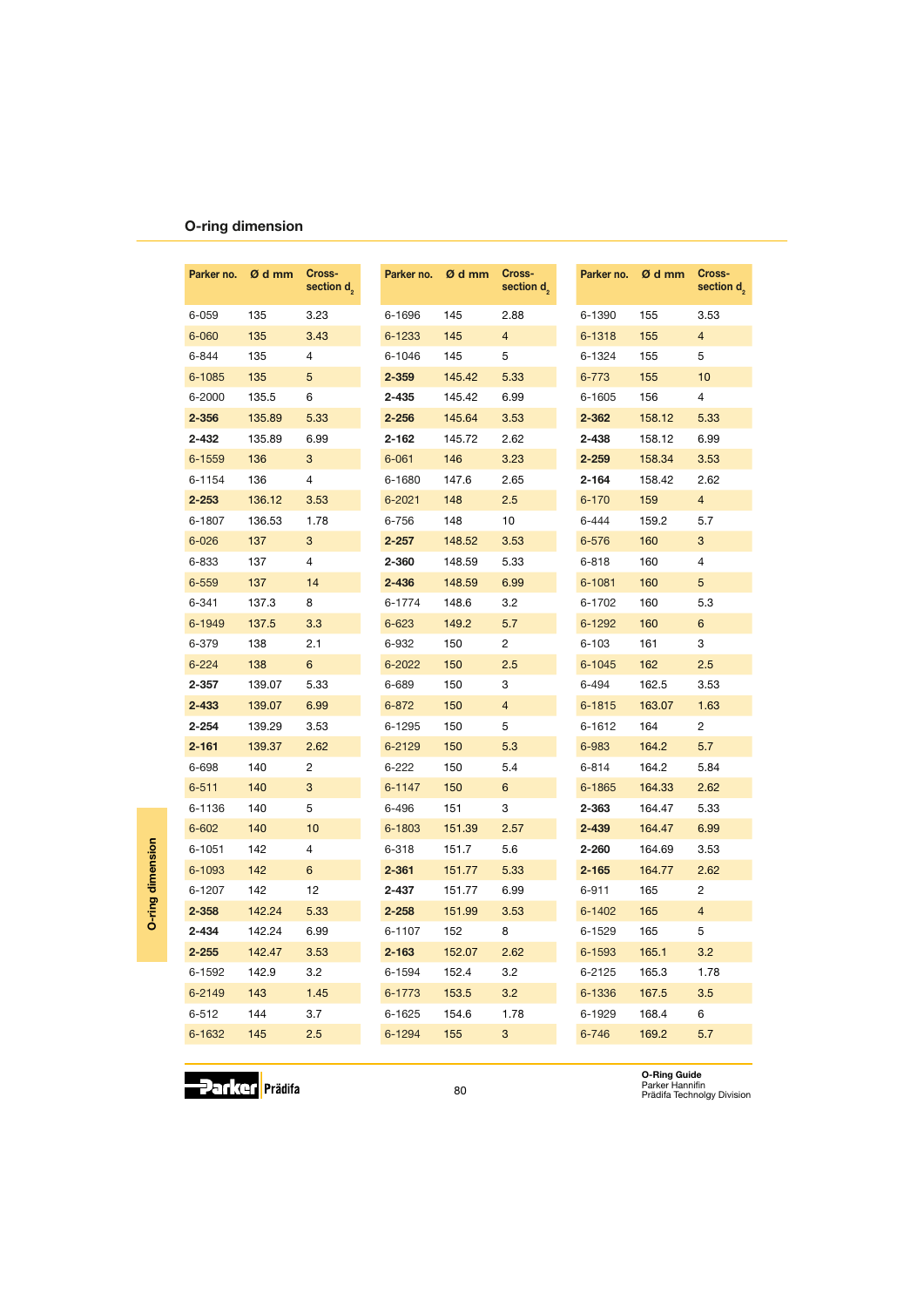| Parker no. | Ø d mm | Cross-<br>section d <sub>2</sub> | Parker no. | Ø d mm | Cross-<br>section d | Parker no. | Ø d mm | Cross-<br>section d <sub>2</sub> |
|------------|--------|----------------------------------|------------|--------|---------------------|------------|--------|----------------------------------|
| 6-2131     | 169.98 | 3.56                             | 2-442      | 183.52 | 6.99                | 6-1450     | 198    | 4                                |
| 6-1097     | 170    | 4                                | 2-263      | 183.74 | 3.53                | 6-1563     | 198    | 8                                |
| 6-1290     | 170    | 5                                | $2 - 168$  | 183.82 | 2.62                | 6-1307     | 200    | 4                                |
| $2 - 364$  | 170.82 | 5.33                             | 6-1058     | 185    | 3                   | 6-1139     | 200    | 5                                |
| $2 - 440$  | 170.82 | 6.99                             | 6-1428     | 185    | $\overline{4}$      | $6 - 226$  | 200    | 6                                |
| $6 - 282$  | 171    | 11                               | 6-1028     | 185    | 5                   | 6-865      | 201    | $\overline{4}$                   |
| $2 - 261$  | 171.04 | 3.53                             | 6-1121     | 185    | 6                   | 2-369      | 202.57 | 5.33                             |
| $2 - 166$  | 171.12 | 2.62                             | $6 - 122$  | 186.44 | 6.99                | $2 - 445$  | 202.57 | 6.99                             |
| 6-1659     | 171.45 | 3.2                              | 6-1007     | 187.1  | 8.4                 | 2-266      | 202.79 | 3.53                             |
| 6-887      | 172    | 3                                | 6-466      | 188    | $\overline{4}$      | $2 - 171$  | 202.87 | 2.62                             |
| 6-1177     | 172    | 4                                | 6-2084     | 188.14 | 1.78                | 6-342      | 204    | 8                                |
| 6-1004     | 172    | 6                                | 6-706      | 189.2  | 5.7                 | 6-1849     | 205    | 1.78                             |
| 6-492      | 174    | 3                                | 2-367      | 189.87 | 5.33                | $6 - 149$  | 205    | 2                                |
| $6 - 655$  | 174.2  | 5.7                              | 2-443      | 189.87 | 6.99                | 6-546      | 205    | 3                                |
| 6-889      | 174.3  | 3.5                              | 6-1848     | 190    | 1.78                | 6-1565     | 205    | 5                                |
| 6-1356     | 175    | 5                                | $6 - 495$  | 190    | 3                   | 6-1866     | 206    | 5.7                              |
| 6-1068     | 175    | 6                                | 6-1044     | 190    | 4                   | 6-1153     | 206    | 7                                |
| $6 - 841$  | 175    | 10                               | $6 - 614$  | 190    | 5                   | 6-1725     | 208    | $\overline{4}$                   |
| $6 - 148$  | 177    | 2                                | 2-264      | 190.09 | 3.53                | 2-370      | 208.92 | 5.33                             |
| 2-365      | 177.17 | 5.33                             | $2 - 169$  | 190.17 | 2.62                | $2 - 267$  | 209.14 | 3.53                             |
| $2 - 441$  | 177.17 | 6.99                             | 6-299      | 191    | 1.78                | 6-600      | 209.2  | 5.7                              |
| $2 - 262$  | 177.39 | 3.53                             | 6-1260     | 192    | $\overline{4}$      | $2 - 172$  | 209.22 | 2.62                             |
| $2 - 167$  | 177.47 | 2.62                             | 6-1391     | 192    | 8                   | 6-0629     | 210    | 3                                |
| 6-631      | 179    | 3                                | 6-1238     | 194    | 14                  | 6-1118     | 210    | $\overline{4}$                   |
| 6-1098     | 179.2  | 5.7                              | 6-2098     | 193.7  | 7                   | $6 - 152$  | 210    | 5                                |
| 6-704      | 180    | 3                                | 6-868      | 195    | 3.5                 | $5 - 445$  | 210.24 | 6.99                             |
| 6-1088     | 180    | 4                                | 6-1283     | 195    | 5                   | 6-2051     | 212    | 5.3                              |
| 6-1280     | 180    | 5                                | 6-1453     | 195    | 6                   | $6 - 461$  | 213.68 | 7.14                             |
| 6-1706     | 180    | 5.3                              | 6-920      | 195.5  | 12                  | 6-954      | 214.63 | 2.18                             |
| 6-1110     | 180    | 6                                | 6-273      | 196    | 12                  | 6-1867     | 215    | 5                                |
| 6-1119     | 180    | 8                                | 2-368      | 196.22 | 5.33                | 6-570      | 215    | 6                                |
| $6 - 862$  | 180    | 10                               | $2 - 444$  | 196.22 | 6.99                | $2 - 371$  | 215.27 | 5.33                             |
| 6-1108     | 180.52 | 5.33                             | 2-265      | 196.44 | 3.53                | 2-446      | 215.27 | 6.99                             |
| 5-434      | 180.54 | 6.99                             | 2-170      | 196.52 | 2.62                | $2 - 268$  | 215.49 | 3.53                             |
| 6-1816     | 183    | 1.78                             | 6-547      | 197    | 3                   | 2-173      | 215.57 | 2.62                             |
| 2-366      | 183.52 | 5.33                             | 6-1932     | 197    | 6                   | 6-1302     | 216    | 4                                |
|            |        |                                  |            |        |                     |            |        |                                  |

**Parker** Prädifa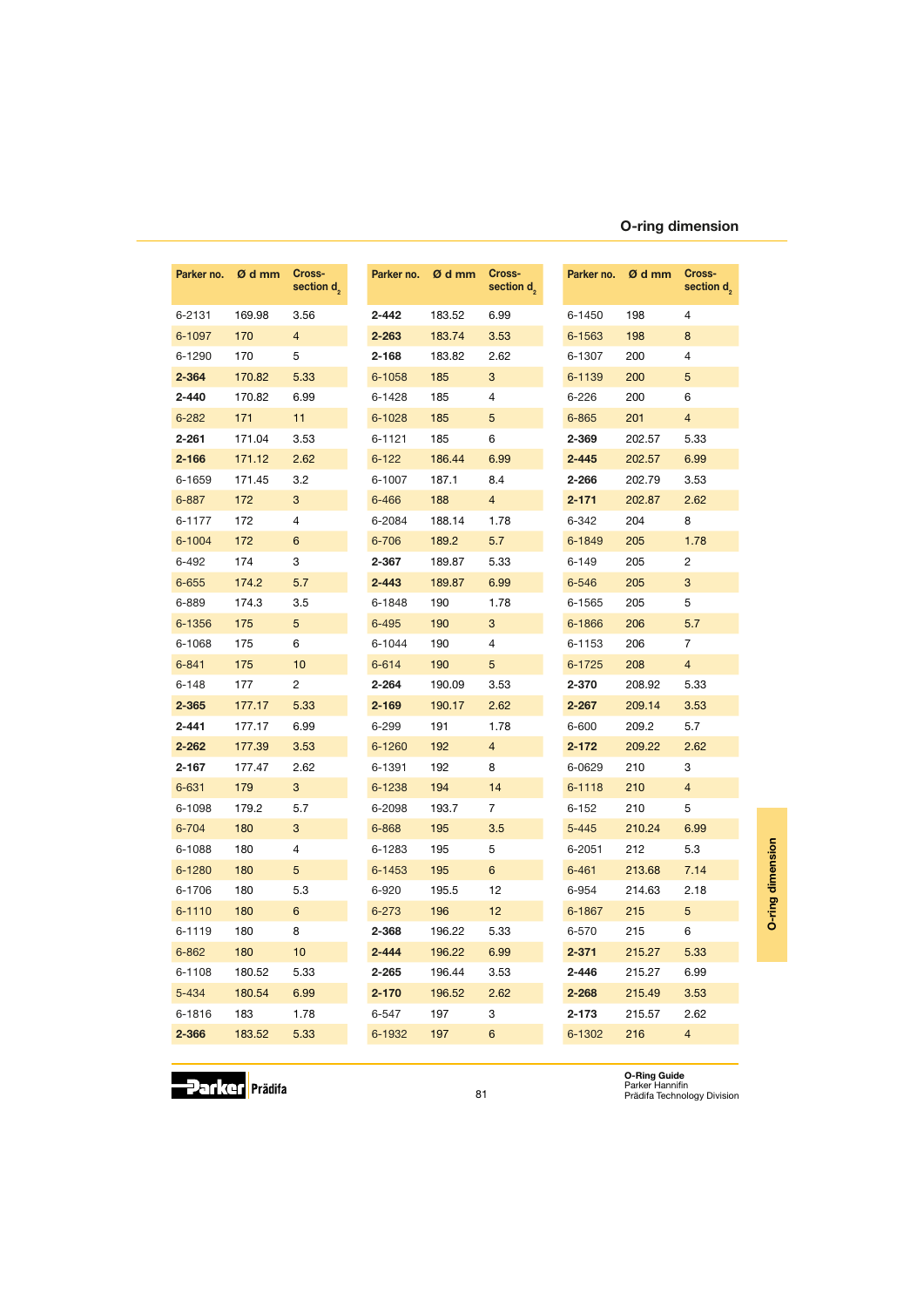| Parker no. | Ø d mm | Cross-<br>section d <sub>2</sub> | Parker no. | Ø d mm | Cross-<br>section d. | Parker no. | Ø  |
|------------|--------|----------------------------------|------------|--------|----------------------|------------|----|
| 6-1048     | 218    | 5.8                              | $2 - 176$  | 234.62 | 2.62                 | 6-1993     | 25 |
| 6-1050     | 218    | 6                                | $6 - 1451$ | 235    | $\overline{4}$       | 6-1132     | 25 |
| $6 - 254$  | 218    | 12                               | 6-2145     | 235    | 6                    | 6-1582     | 25 |
| $6 - 183$  | 219    | 5.3                              | 6-1360     | 236    | 6                    | 6-1227     | 25 |
| 6-502      | 220    | 3                                | 6-635      | 236    | $\overline{7}$       | 2-377      | 25 |
| 6-1063     | 220    | 5                                | $6 - 412$  | 238    | 5                    | 2-449      | 25 |
| 6-1425     | 220    | $\overline{7}$                   | 6-1426     | 238    | 6                    | 2-274      | 25 |
| 6-1560     | 221    | 1.78                             | 6-1282     | 238    | 10                   | 6-842      | 25 |
| 2-372      | 221.62 | 5.33                             | 6-1239     | 238    | 14                   | 6-1522     | 25 |
| $2 - 269$  | 221.84 | 3.53                             | 6-1895     | 239.2  | 3.53                 | 6-1388     | 25 |
| $2 - 174$  | 221.92 | 2.62                             | 6-604      | 240    | 3                    | 6-896      | 25 |
| $6 - 1225$ | 222    | $\overline{7}$                   | 6-1346     | 240    | 5                    | $6 - 718$  | 25 |
| 6-1679     | 223    | 2.65                             | 6-1564     | 240    | 8                    | 6-1860     | 25 |
| 6-949      | 223    | 5.33                             | 6-436      | 240    | 12                   | 6-1231     | 26 |
| 6-1654     | 224    | 6                                | 6-1384     | 240.66 | 7.4                  | 6-871      | 26 |
| 6-1945     | 224    | $\overline{7}$                   | 2-375      | 240.67 | 5.33                 | 6-2146     | 26 |
| 6-1250     | 225    | 3                                | 2-448      | 240.67 | 6.99                 | 6-1201     | 26 |
| $6 - 485$  | 225    | 5                                | $2 - 272$  | 240.89 | 3.53                 | 6-1042     | 26 |
| 6-1896     | 226.2  | 3.53                             | $2 - 177$  | 240.97 | 2.62                 | 6-336      | 26 |
| $6 - 150$  | 227    | $\overline{c}$                   | $6 - 281$  | 241    | $\overline{7}$       | 5-976      | 26 |
| 2-373      | 227.97 | 5.33                             | 6-407      | 242    | 6                    | 6-1403     | 26 |
| $2 - 447$  | 227.97 | 6.99                             | 6-878      | 245    | 3                    | 6-1190     | 26 |
| $6 - 1211$ | 228    | 3                                | 6-1861     | 245    | 3.53                 | 2-378      | 26 |
| $2 - 270$  | 228.19 | 3.53                             | 6-1155     | 245    | 5                    | $2 - 450$  | 26 |
| $2 - 175$  | 228.27 | 2.62                             | 6-1534     | 245    | $\overline{7}$       | 2-275      | 26 |
| $6 - 516$  | 230    | 3                                | 6-671      | 245    | 10                   | $6 - 505$  | 27 |
| 6-1727     | 230    | 4.5                              | 6-967      | 245    | 10.85                | 6-988      | 27 |
| 6-1767     | 230    | 4.8                              | 6-1668     | 246    | 3                    | 6-1868     | 27 |
| 6-1948     | 230    | 5                                | 6-1263     | 246    | $\overline{4}$       | 6-1331     | 27 |
| 6-1293     | 230    | 8                                | 2-376      | 247.02 | 5.33                 | 6-936      | 27 |
| $6 - 252$  | 231.5  | 6                                | 2-273      | 247.24 | 3.53                 | $6 - 175$  | 27 |
| $6 - 918$  | 234.1  | 8.4                              | $2 - 178$  | 247.32 | 2.62                 | 6-1279     | 27 |
| 6-846      | 234.2  | 7                                | 6-1030     | 248    | 5                    | 6-948      | 27 |
| $6 - 618$  | 234.32 | 1.78                             | 6-1167     | 248    | $\overline{7}$       | 6-1476     | 27 |
| 2-374      | 234.34 | 5.33                             | 6-1010     | 249.3  | 5.7                  | 6-2005     | 27 |
| $2 - 271$  | 234.54 | 3.53                             | $6 - 514$  | 250    | 3                    | 2-379      | 27 |

| Parker no. | Ø d mm | Cross-<br>section $\mathsf{d}_{2}$ |
|------------|--------|------------------------------------|
| 6-1993     | 250    | 4                                  |
| 6-1132     | 250    | 8                                  |
| 6-1582     | 250    | 10                                 |
| 6-1227     | 252    | $\overline{4}$                     |
| 2-377      | 253.37 | 5.33                               |
| $2 - 449$  | 253.37 | 6.99                               |
| $2 - 274$  | 253.59 | 3.53                               |
| 6-842      | 255    | $\overline{4}$                     |
| 6-1522     | 255    | 5                                  |
| 6-1388     | 256    | 4                                  |
| 6-896      | 257.2  | 14                                 |
| $6 - 718$  | 258.4  | 1.6                                |
| 6-1860     | 259.2  | 3.53                               |
| 6-1231     | 260    | 4                                  |
| 6-871      | 260    | 5                                  |
| 6-2146     | 260    | 6                                  |
| 6-1201     | 260    | 8                                  |
| 6-1042     | 261    | 6                                  |
| 6-336      | 262    | 5.33                               |
| 5-976      | 264.79 | 6.6                                |
| 6-1403     | 265    | 5                                  |
| 6-1190     | 266    | 4                                  |
| 2-378      | 266.07 | 5.33                               |
| $2 - 450$  | 266.07 | 6.99                               |
| 2-275      | 266.29 | 3.53                               |
| 6-505      | 270    | 3                                  |
| 6-988      | 270    | 5.33                               |
| 6-1868     | 270    | 6                                  |
| 6-1331     | 272    | 8                                  |
| 6-936      | 272.64 | 3.53                               |
| $6 - 175$  | 273.05 | 3.53                               |
| 6-1279     | 273.6  | 5                                  |
| 6-948      | 274    | 5.33                               |
| 6-1476     | 275    | 5                                  |
| 6-2005     | 276    | 2.62                               |
| 2-379      | 278.77 | 5.33                               |

O-ring dimension O-ring dimension

**-Parker** Prädifa

82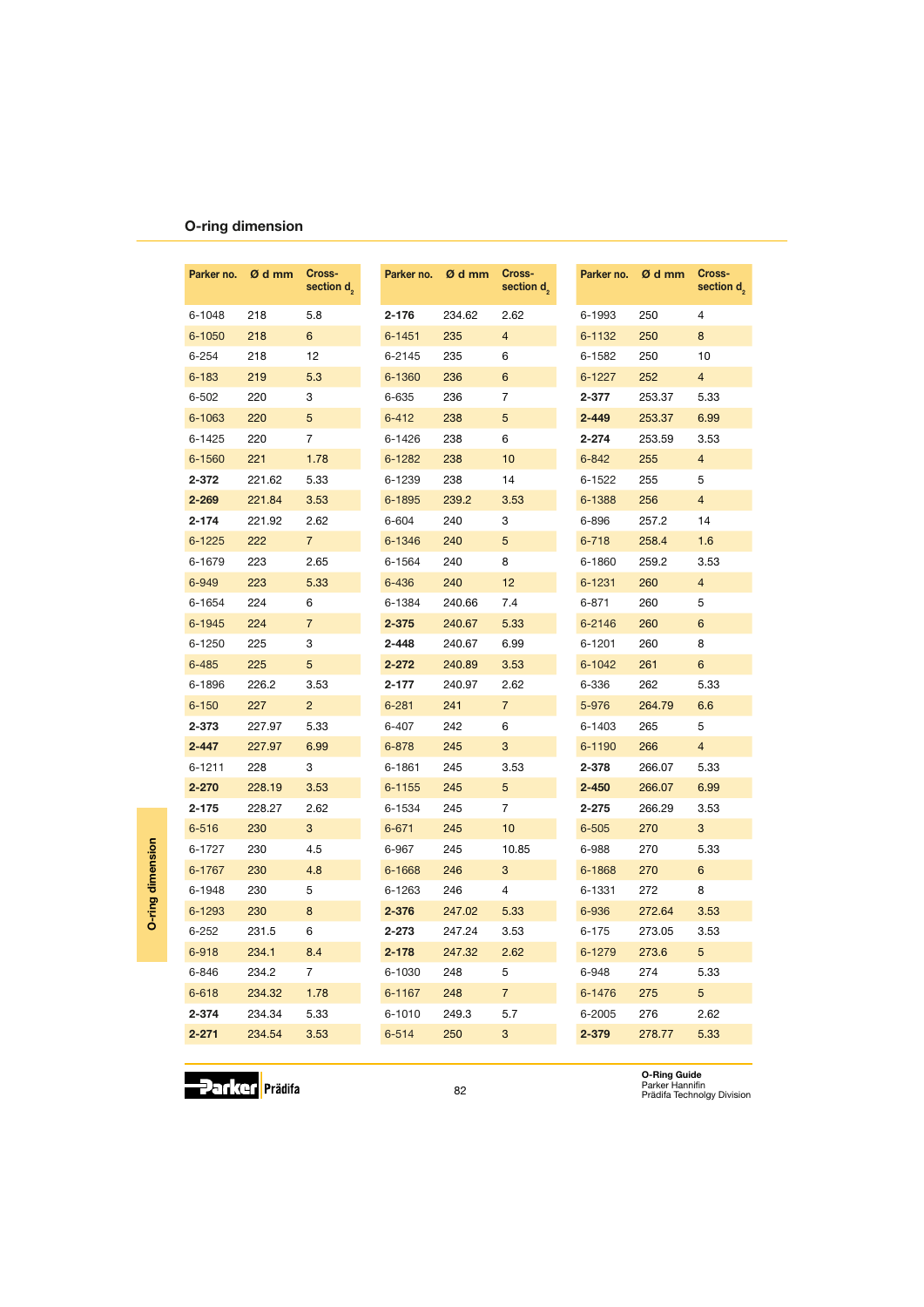| Parker no. | Ø d mm | Cross-<br>section d. | Parker no. | Ø d mm | Cross-<br>section d     | Parker no. | Ø d mm | Cross-<br>section d. |
|------------|--------|----------------------|------------|--------|-------------------------|------------|--------|----------------------|
| $2 - 451$  | 278.77 | 6.99                 | $6 - 2111$ | 310    | 2.62                    | 6-1334     | 340    | 10                   |
| 6-1667     | 278.99 | 2.62                 | 6-1125     | 311    | 10                      | 6-813      | 341    | 14                   |
| 2-276      | 278.99 | 3.53                 | 6-2109     | 312.9  | 1.78                    | 2-456      | 342.27 | 6.99                 |
| 6-638      | 281    | 5                    | 6-1880     | 313    | 5.33                    | $6 - 1255$ | 343    | $6\phantom{1}$       |
| $6 - 840$  | 282.37 | 3.53                 | 6-607      | 315    | $\overline{\mathbf{4}}$ | 6-1135     | 345    | 5                    |
| 6-234      | 283    | 12                   | 6-1171     | 315    | 5                       | 6-1918     | 349    | 5.33                 |
| 6-1477     | 285    | 5                    | $6 - 510$  | 315    | 6                       | 6-1583     | 350    | 10                   |
| 6-2114     | 285    | $\,6$                | 5-488      | 316.56 | 2.62                    | 6-1639     | 351.21 | 4                    |
| 6-238      | 285    | 12                   | 2-454      | 316.87 | 6.99                    | 6-1392     | 354.96 | 6.09                 |
| 6-1240     | 285    | 14.1                 | 6-1210     | 320    | 3                       | 2-383      | 354.97 | 5.33                 |
| $6 - 1018$ | 289.42 | 5.87                 | 6-1707     | 320    | 3.53                    | 2-457      | 354.97 | 6.99                 |
| 6-1191     | 290    | 5                    | $6 - 716$  | 320    | 6                       | $6 - 518$  | 355    | 3                    |
| $6 - 241$  | 291    | 6                    | 6-1458     | 320    | 6.5                     | 6-1888     | 355    | 8                    |
| 2-380      | 291.47 | 5.33                 | $6 - 153$  | 320    | 5.33                    | 2-280      | 355.19 | 3.53                 |
| $2 - 452$  | 291.47 | 6.99                 | 6-1172     | 320.62 | 3.53                    | 6-895      | 359.2  | 13.8                 |
| $2 - 277$  | 291.69 | 3.53                 | 6-1404     | 325    | 5                       | 6-1795     | 359.53 | 5.33                 |
| 6-1663     | 294    | 3                    | 6-947      | 325    | 5.33                    | 6-1142     | 360    | 4                    |
| 6-2140     | 295    | 6                    | 6-1546     | 328    | 6.99                    | 6-1101     | 360    | 7.5                  |
| 6-917      | 296    | 6                    | 6-1126     | 329    | 10                      | 6-1836     | 362    | 4                    |
| 6-1424     | 297    | $\overline{4}$       | 6-1784     | 329.57 | 4.8                     | 6-1205     | 362    | 5                    |
| 6-2037     | 297.8  | 6.99                 | 2-382      | 329.57 | 5.33                    | 6-672      | 364    | 10                   |
| $6 - 854$  | 298    | 2.62                 | $2 - 455$  | 329.57 | 6.99                    | 6-1786     | 365    | 5.3                  |
| 6-1278     | 299.5  | 5                    | 2-279      | 329.79 | 3.53                    | 6-203      | 367    | 3.5                  |
| 6-2134     | 300    | $\overline{4}$       | 6-1258     | 330    | 5                       | 2-458      | 367.67 | 6.99                 |
| 6-2080     | 300    | 5                    | 6-283      | 330    | 6                       | 6-1842     | 367.89 | 2.66                 |
| 6-1168     | 300    | $\,6$                | 6-469      | 330    | 8                       | 6-1254     | 368    | 6                    |
| 6-1370     | 300    | 8                    | 6-1408     | 331.5  | 6                       | 6-807      | 370    | 5.5                  |
| 6-1310     | 300    | 10                   | 6-1947     | 334    | 2.62                    | 6-1958     | 372    | 4                    |
| 2-381      | 304.17 | 5.33                 | 6-517      | 335    | 3                       | 6-598      | 375    | 5.34                 |
| $2 - 453$  | 304.17 | 6.99                 | 6-2013     | 335    | 5                       | 6-682      | 375    | 10                   |
| 2-278      | 304.39 | 3.53                 | 6-1129     | 335    | $\overline{7}$          | 6-723      | 380    | 4                    |
| 6-553      | 304.8  | 1.78                 | 6-1235     | 336    | 5.33                    | 6-897      | 380    | 6                    |
| 6-1359     | 304.8  | 3.18                 | 6-1090     | 336    | $\overline{7}$          | 6-927      | 380    | 8                    |
| 6-935      | 307.57 | 3.53                 | 6-1043     | 338    | $6\phantom{1}$          | 2-384      | 380.37 | 5.33                 |
| 6-1351     | 309.3  | 5.7                  | $6 - 1218$ | 340    | 4                       | 2-459      | 380.37 | 6.99                 |
| 6-1371     | 310    | 5                    | 6-1881     | 340    | 5.33                    | $2 - 281$  | 380.59 | 3.53                 |

**Parker** Prädifa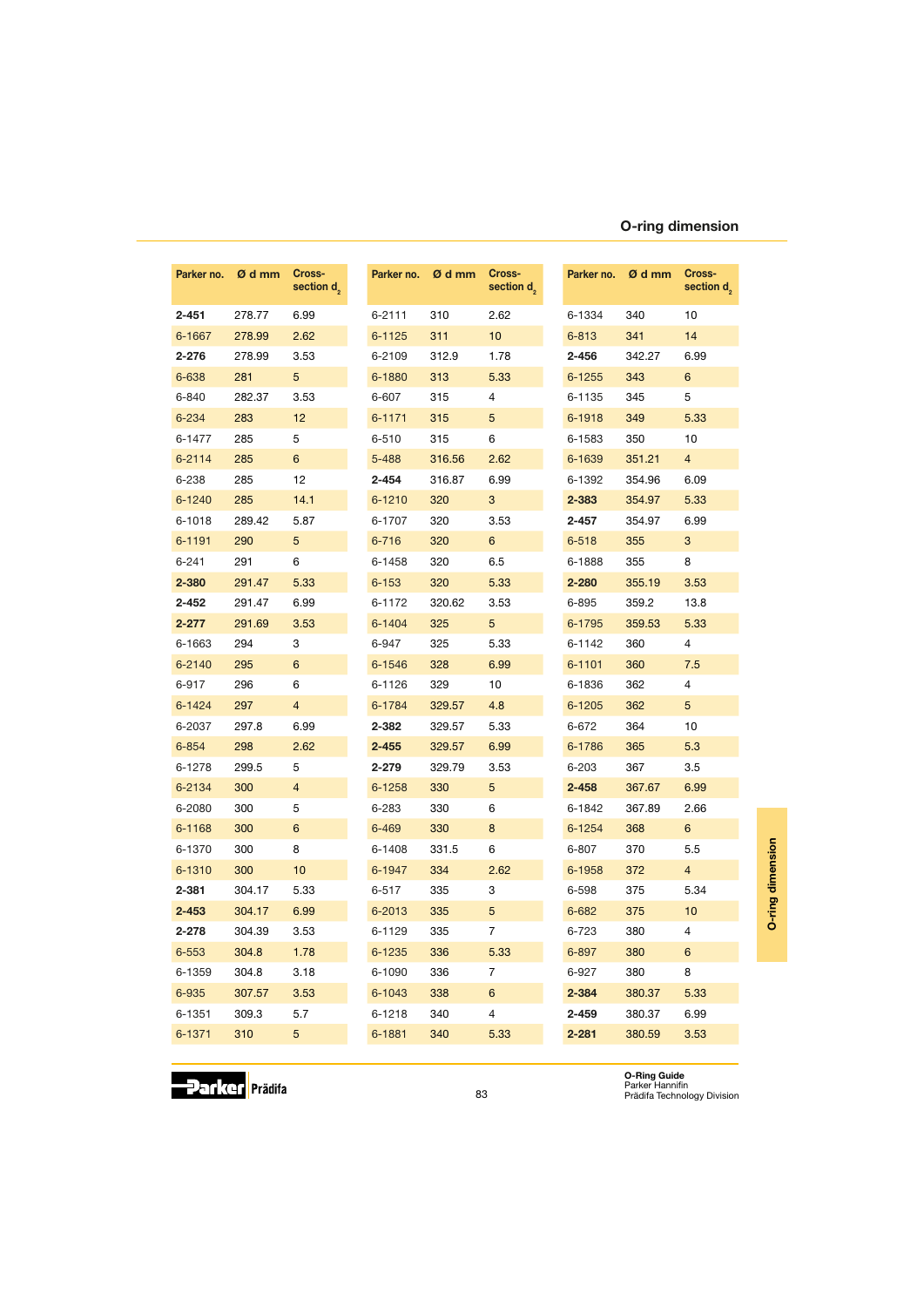| Parker no. | Ø d mm | Cross-<br>section $\mathbf{d}_{2}$ | Parker no. | Ødmm   | Cross-<br>section d, |
|------------|--------|------------------------------------|------------|--------|----------------------|
| 6-204      | 381    | 5                                  | $6 - 158$  | 437    | 3                    |
| 6-1328     | 383.6  | 5                                  | 6-1256     | 440    | $\overline{4}$       |
| 6-1241     | 385    | 14.2                               | 6-1435     | 440    | 4.3                  |
| 6-711      | 388    | 5                                  | $2 - 464$  | 443.36 | 6.99                 |
| 6-1387     | 390    | 4                                  | 6-578      | 445    | 8                    |
| 2-460      | 393.07 | 6.99                               | 6-909      | 449    | 12                   |
| 6-1374     | 395    | 12                                 | 6-835      | 449.5  | 6.99                 |
| 6-209      | 398    | 8                                  | 6-1521     | 450    | 2.62                 |
| 6-892      | 400    | 5                                  | 6-669      | 450    | 10                   |
| 6-458      | 400    | 12                                 | 6-1843     | 455    | 5.33                 |
| 6-934      | 401.71 | 3.53                               | 6-1674     | 455    | 6                    |
| 2-282      | 405.26 | 3.53                               | 6-530      | 455    | 8                    |
| 2-385      | 405.26 | 5.33                               | 2-284      | 456.06 | 3.53                 |
| 2-461      | 405.26 | 6.99                               | 2-387      | 456.06 | 5.33                 |
| 6-938      | 409    | 6.99                               | 2-465      | 456.06 | 6.99                 |
| 6-1326     | 410    | 6                                  | 6-1128     | 460    | 5.34                 |
| 6-1335     | 412    | 8                                  | 6-1753     | 460    | 6.99                 |
| 6-1242     | 415    | 14.2                               | 6-1008     | 463    | $\overline{7}$       |
| 2-462      | 417.96 | 6.99                               | 6-1072     | 465    | 5                    |
| 6-1352     | 419.3  | 5.7                                | 6-799      | 468    | 6                    |
| 6-165      | 420    | 3.5                                | 2-466      | 468.76 | 6.99                 |
| 6-164      | 420    | 5                                  | 6-1934     | 469    | 5.33                 |
| 6-173      | 422    | 2                                  | 6-2015     | 470    | 4.5                  |
| $6 - 215$  | 425    | 6                                  | 6-827      | 470    | 10                   |
| 6-1851     | 425.33 | 5.33                               | 6-930      | 477    | 10.5                 |
| 5-525      | 425.83 | 3.18                               | 6-1219     | 480    | 4                    |
| 6-1937     | 428    | 5                                  | 6-1243     | 480    | 14                   |
| $6 - 741$  | 428    | 5.7                                | $6 - 256$  | 480.06 | 10                   |
| 6-898      | 429    | 6                                  | 2-388      | 481.41 | 5.33                 |
| 6-734      | 430    | 12                                 | 2-467      | 481.46 | 6.99                 |
| 6-1584     | 430    | 16                                 | 6-1979     | 484    | 8.4                  |
| 2-283      | 430.66 | 3.53                               | 6-834      | 484.86 | 3.53                 |
| 2-386      | 430.66 | 5.33                               | 6-1080     | 485    | 5                    |
| 2-463      | 430.66 | 6.99                               | 6-1444     | 490    | 5                    |
| 6-331      | 431.8  | 7.1                                | 6-2073     | 492    | 3.53                 |
| 6-939      | 434    | 6.99                               | 2-468      | 494.16 | 6.99                 |

|            | Parker no. Ø d mm | Cross-<br>section d <sub>2</sub> |
|------------|-------------------|----------------------------------|
| $6 - 328$  | 500               | 3.53                             |
| $6 - 1221$ | 500               | 5                                |
| 6-1420     | 500               | 6                                |
| 6-800      | 500               | 8                                |
| 6-261      | 504               | 6.99                             |
| 6-260      | 506               | 2.62                             |
| 2-389      | 506.81            | 5.33                             |
| 2-469      | 506.86            | 6.99                             |
| 6-2065     | 510               | 3                                |
| $6 - 202$  | 514               | 8                                |
| 6-394      | 514               | 8                                |
| 6-1837     | 515               | 5.33                             |
| 6-1170     | 515               | 5                                |
| $6 - 775$  | 515               | 10                               |
| 6-919      | 515.9             | 6                                |
| 6-1158     | 520               | 5                                |
| 6-1957     | 522               | 4                                |
| 6-1823     | 522               | 10                               |
| 6-529      | 524               | 10                               |
| $6 - 951$  | 526               | 6.99                             |
| 6-467      | 528               | 8                                |
| $6 - 262$  | 532               | $\overline{7}$                   |
| 6-1838     | 532.18            | 5.33                             |
| 2-390      | 532.21            | 5.33                             |
| 2-470      | 532.26            | 6.99                             |
| $6 - 179$  | 533.4             | 3.18                             |
| 6-1409     | 534               | 8                                |
| $6 - 621$  | 535.46            | 7.24                             |
| 6-1608     | 538               | 6                                |
| 6-1299     | 540               | 5                                |
| 6-836      | 543.5             | 6.99                             |
| 6-690      | 546               | $\overline{7}$                   |
| 6-1641     | 546               | 2.62                             |
| 6-670      | 550               | 10                               |
| 6-1952     | 555               | 3                                |
| 2-391      | 557.61            | 5.33                             |

**-Parker** Prädifa

O-ring dimension

O-ring dimension

84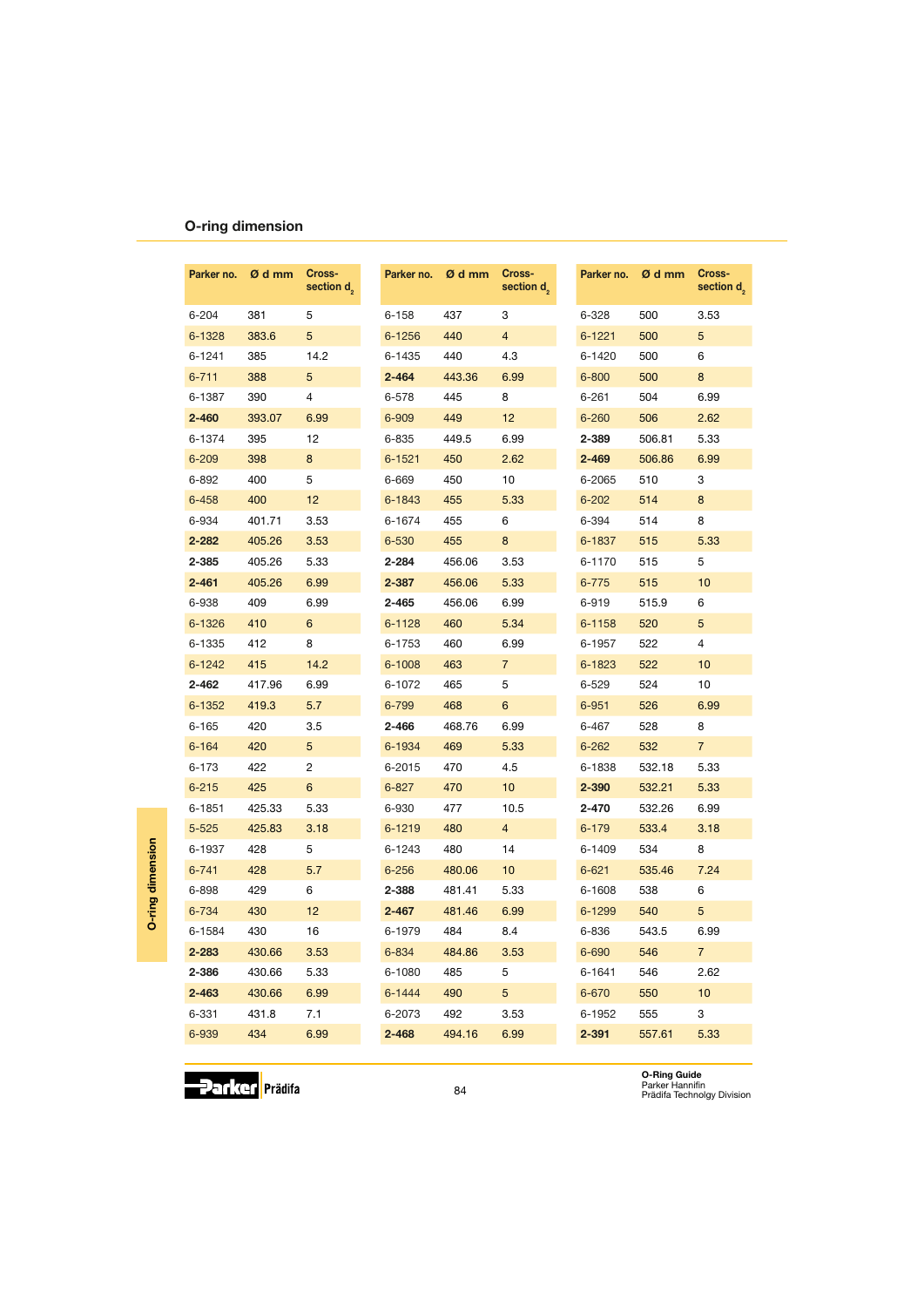| Parker no. | Ø d mm | Cross-<br>section d <sub>2</sub> | Parker no. | Ø d mm | Cross-<br>section d <sub>2</sub> | Parker no. | Ø d mm | Cross-<br>section d <sub>2</sub> |
|------------|--------|----------------------------------|------------|--------|----------------------------------|------------|--------|----------------------------------|
| $2 - 471$  | 557.66 | 6.99                             | 6-1824     | 623.08 | 5.33                             | 6-389      | 723.9  | 6.99                             |
| $6 - 462$  | 558    | 10                               | $6 - 247$  | 624    | 6.99                             | $6 - 267$  | 734    | 6.99                             |
| 6-1964     | 560    | $\overline{7}$                   | 6-1262     | 632    | 6                                | 6-1245     | 735    | 15                               |
| 6-1229     | 564.3  | 6.99                             | 2-394      | 633.48 | 5.33                             | $6 - 305$  | 736    | 3.53                             |
| 6-709      | 565    | $\overline{7}$                   | 2-474      | 633.48 | 6.99                             | 6-1847     | 736    | 7                                |
| 6-1678     | 571    | 8                                | 6-536      | 635    | 5                                | 6-1577     | 736.6  | 5                                |
| $6 - 176$  | 577.85 | 6.99                             | 6-986      | 635    | 9                                | 6-1309     | 740    | 6                                |
| 6-1300     | 579    | 5                                | 6-1716     | 635    | 10                               | $6 - 228$  | 740    | 10                               |
| $6 - 626$  | 580    | 8                                | 6-235      | 637    | 10                               | 6-1840     | 745    | 10                               |
| 6-1127     | 580.5  | 3.53                             | 6-644      | 638.89 | 5.44                             | 6-943      | 748.5  | $\overline{7}$                   |
| 2-392      | 582.68 | 5.33                             | 6-1308     | 640    | 6                                | 6-2067     | 750    | 3                                |
| $2 - 472$  | 582.68 | 6.99                             | 6-1859     | 640    | $\overline{7}$                   | 6-1079     | 750    | 5                                |
| 6-1244     | 585    | 14                               | 6-1960     | 645    | 3.53                             | 6-1071     | 755    | 5                                |
| 6-1963     | 587    | $\overline{7}$                   | 6-1959     | 645    | $\overline{4}$                   | $6 - 417$  | 760    | 5                                |
| 6-1953     | 589    | 3                                | 6-381      | 647.7  | 6.99                             | 6-303      | 763.01 | 6.99                             |
| $6 - 817$  | 590    | 10                               | 2-395      | 658.88 | 5.33                             | 6-1173     | 764    | 6.99                             |
| 6-831      | 590    | 3.5                              | 2-475      | 658.88 | 6.99                             | 6-1222     | 770    | 7                                |
| 6-380      | 594.51 | 7.14                             | 6-1418     | 661    | 14                               | 6-667      | 770    | 10                               |
| 6-1844     | 595    | 5.33                             | 6-653      | 664    | 5                                | 6-1944     | 777    | 12                               |
| 6-2023     | 598    | $\overline{7}$                   | 6-645      | 665    | 5                                | $6 - 1215$ | 780    | $\overline{7}$                   |
| 6-1858     | 602    | $\overline{7}$                   | 6-816      | 670    | 10                               | $6 - 248$  | 783    | 6.99                             |
| $6 - 233$  | 602    | 8                                | 6-1443     | 675    | 5.3                              | 6-1956     | 786    | $\overline{4}$                   |
| 6-1301     | 602    | 5                                | 6-301      | 677    | $\overline{7}$                   | 6-237      | 786    | 10                               |
| $6 - 422$  | 607    | $\overline{4}$                   | 6-535      | 680    | 5                                | 6-649      | 798    | $\overline{7}$                   |
| 6-320      | 608    | 10                               | 6-236      | 689    | 10                               | $6 - 415$  | 800    | 5.33                             |
| $2 - 473$  | 608.08 | 6.99                             | 6-1742     | 690    | 8                                | 6-2042     | 801    | $\overline{4}$                   |
| 2-393      | 608.08 | 5.33                             | 6-266      | 693.5  | 10.1                             | 6-279      | 810    | 7.1                              |
| 6-1220     | 610    | $\overline{\mathcal{A}}$         | 6-1160     | 695    | 5                                | $6 - 322$  | 810    | 10                               |
| 6-1017     | 613.92 | 6.99                             | 6-701      | 695    | 6.99                             | 6-1943     | 818    | 12                               |
| $6 - 742$  | 614    | $\overline{7}$                   | $6 - 321$  | 700    | 10                               | 6-509      | 819    | $\overline{7}$                   |
| 6-1157     | 615    | 5                                | 5-092      | 701.68 | 6.99                             | 6-2066     | 820    | 3                                |
| 6-647      | 617    | $\overline{7}$                   | 6-702      | 707    | 6.99                             | 6-648      | 820    | $\overline{7}$                   |
| 6-1841     | 618.5  | $\mathbf{2}$                     | 6-668      | 708    | 10                               | 6-268      | 827    | 7                                |
| $6 - 265$  | 619.5  | 8                                | 6-531      | 710    | 5.33                             | 6-1131     | 835.5  | $\overline{7}$                   |
| 6-1528     | 621    | 8.5                              | 6-521      | 716    | 8                                | 6-229      | 837    | 10                               |
| $6 - 278$  | 622    | 8                                | 6-372      | 720    | 6.99                             | $6 - 190$  | 840    | 12                               |

**Parker** Prädifa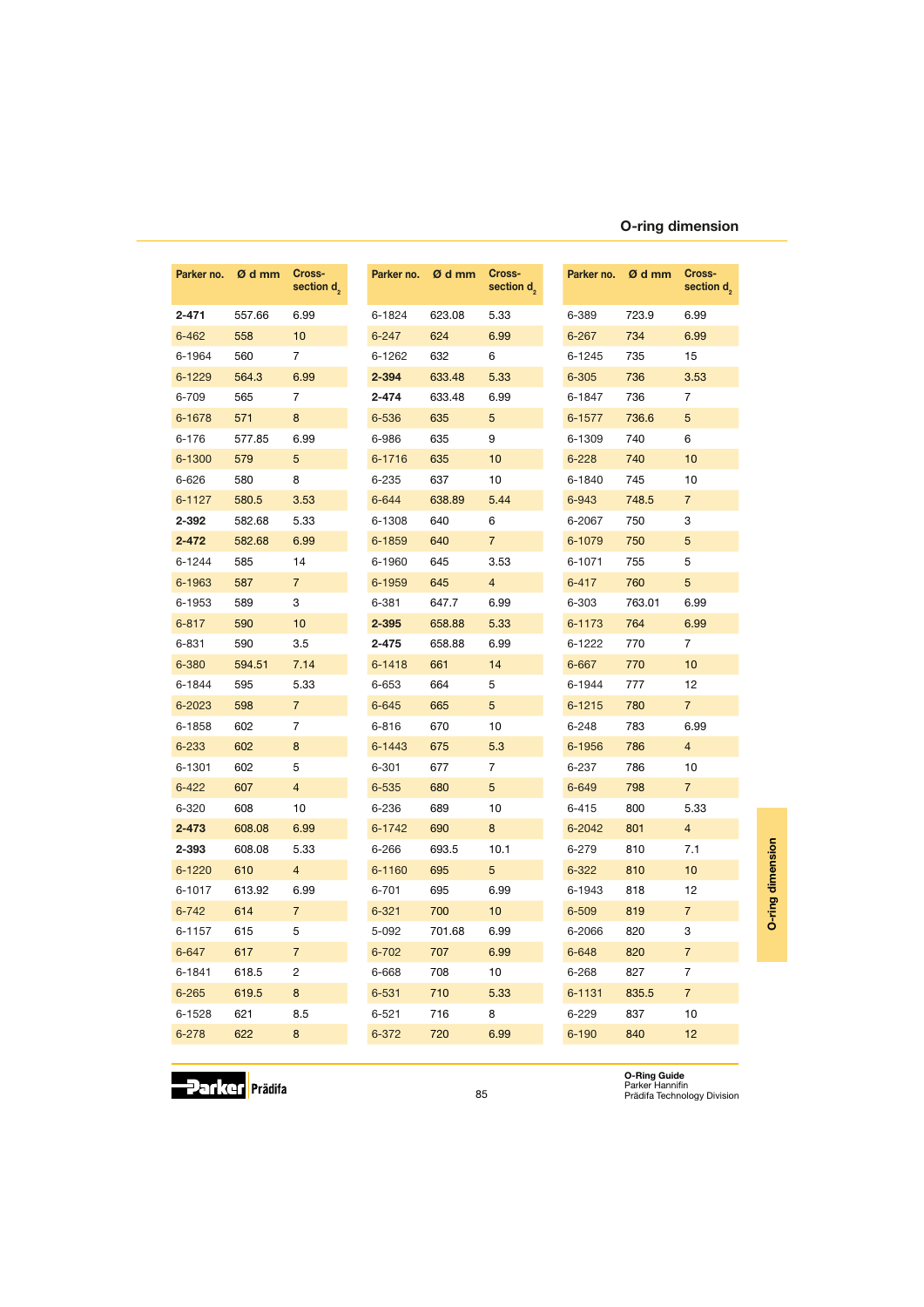|           | Parker no. Ø d mm | Cross-<br>section $\mathbf{d}_2$ |
|-----------|-------------------|----------------------------------|
| 6-1130    | 840.5             | 7                                |
| 6-508     | 849               | 7                                |
| 6-330     | 850               | 10                               |
| 6-650     | 853               | $\overline{7}$                   |
| 6-1246    | 853               | 20                               |
| 6-2009    | 855               | 10                               |
| 6-1223    | 860               | 3                                |
| 6-707     | 865               | 8.4                              |
| 6-363     | 865               | 12                               |
| 6-890     | 870               | 8                                |
| 6-597     | 875               | 8                                |
| 6-230     | 882               | 10                               |
| 6-304     | 887               | 6.99                             |
| 6-1156    | 890               | 5                                |
| 6-924     | 900               | 10                               |
| $6 - 249$ | 910               | 6.99                             |
| 6-335     | 914               | 5.33                             |
| 6-708     | 929               | 6                                |
| 6-250     | 936               | 6.99                             |
| 6-409     | 940               | 10                               |
| 6-269     | 950.5             | 12.06                            |
| 6-302     | 955               | 12.6                             |
| 6-334     | 960               | 5.33                             |
| $6 - 527$ | 974               | $\overline{7}$                   |
| 6-232     | 984               | 10                               |
| 6-460     | 996               | $\overline{7}$                   |
| 6-534     | 1004              | 8                                |
| 6-1213    | 1005              | 15                               |
| 6-332     | 1011              | 5.33                             |
| 6-280     | 1016              | $\overline{7}$                   |
| 6-2124    | 1020              | 5.7                              |
| 6-239     | 1029              | 10 <sup>1</sup>                  |
| 6-333     | 1042              | 5.33                             |
| $6 - 270$ | 1046              | $\overline{7}$                   |
| 6-393     | 1060              | 10                               |
| 6-385     | 1071              | 14.4                             |

|           | Parker no. Ø d mm | Cross-<br>section d. |
|-----------|-------------------|----------------------|
| 6-240     | 1075              | 10                   |
| $6 - 271$ | 1103              | 10                   |
| 6-245     | 1154              | 10                   |
| 6-1304    | 1840              | 5                    |
| 6-1325    | 1865              | 5                    |
| 6-1066    | 1960              | 10.85                |
| 6-1067    | 2072              | 10                   |
| 6-1845    | 2324              | 6.99                 |
| 6-1846    | 2350              | 6.99                 |
| 6-984     | 2965              | 7                    |

For articles printed in bold, fitting Parker Parbak® back-up rings are available from stock.

**Extra de Español En Santo** 

O-ring dimension

O-ring dimension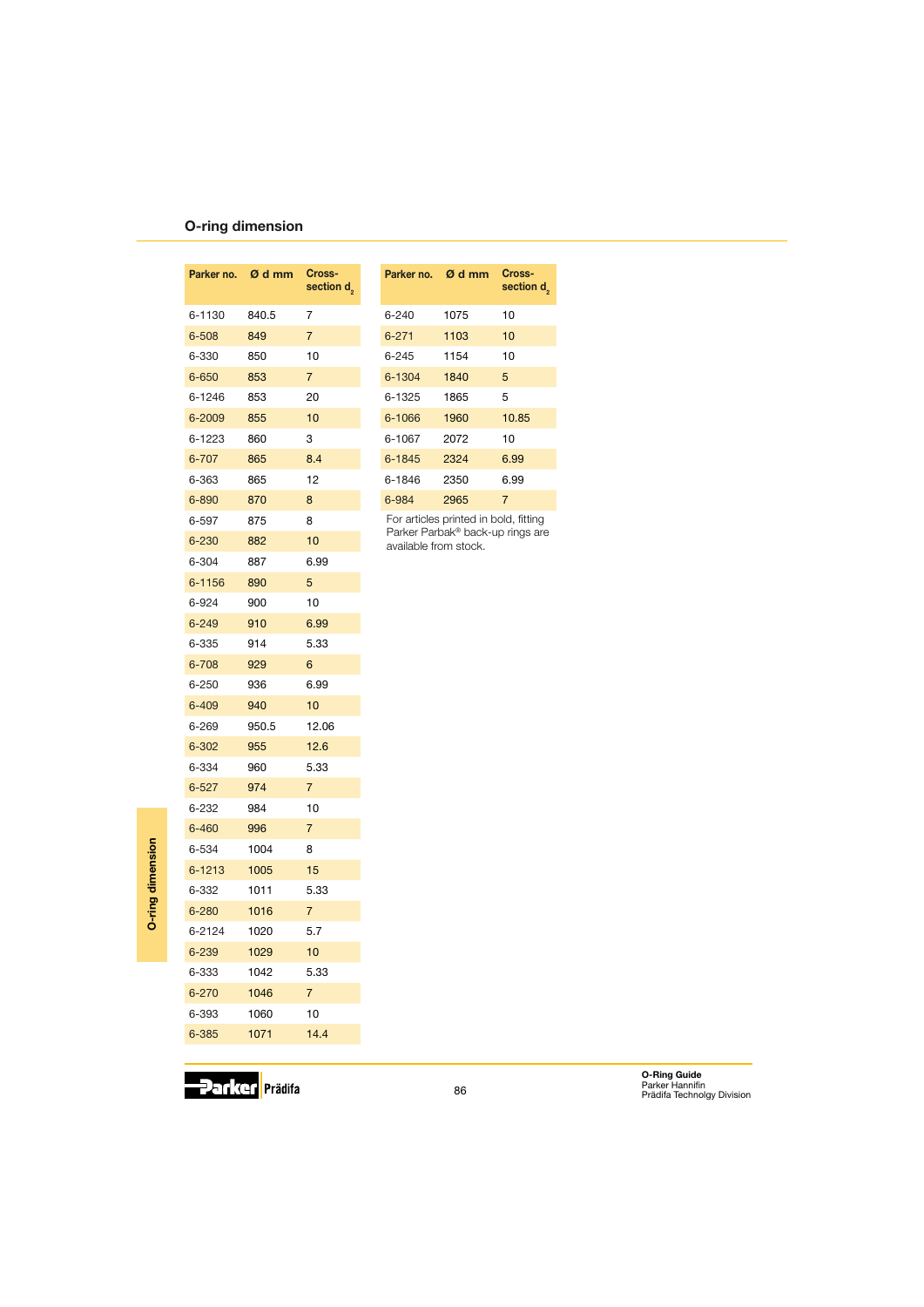Parbak® Back-up rings prevent extrusion in high-pressure applications, help to maintain the lubricant film and thus prolong the service life of O-rings.

Developed primarily for service in hydraulic fluids at 40 °C to 120 °C, Parker's standard Parbak® N0300-90 compound provide the maximum benefits in back-up ring service. Compounds for use in other fluids and for temperatures up to 200 °C are available on request. Parbak® Back-up rings will stretch up to 50 %, and are quickly and easily installed. Advantages of the contour design are obtained regardless of how Parbak® Backup rings are installed — they may be installed, toward or away from the O-ring.







O-Ring Guide Parker Hannifin Prädifa Technology Division

87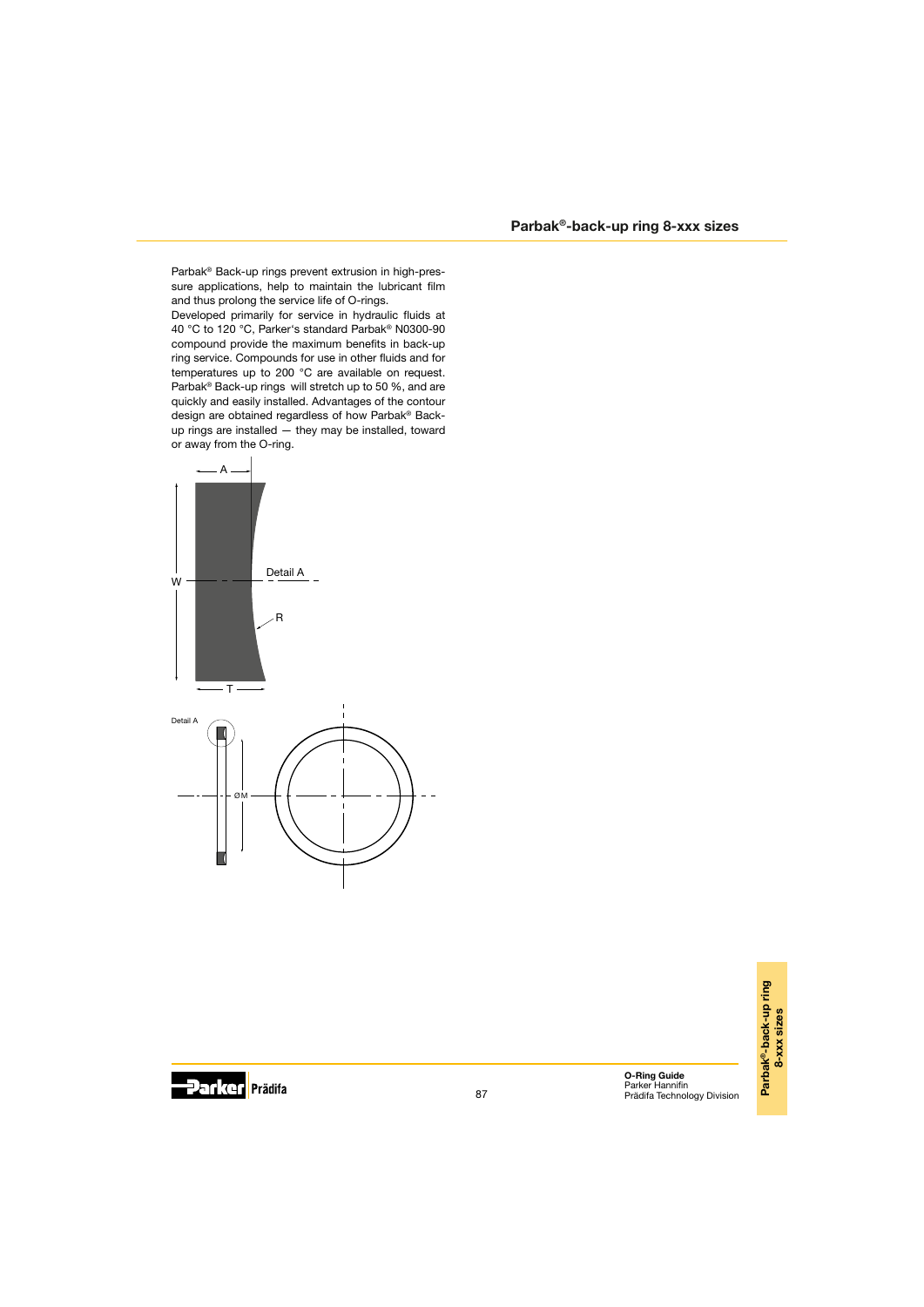| Parker no. | M     | $W^{\pm 0.08}$ | Parker no. | M      | $W^{\pm 0.08}$ | Parker no. | M      | $W^{\pm 0.08}$ |
|------------|-------|----------------|------------|--------|----------------|------------|--------|----------------|
|            | (mm)  | (mm)           |            | (mm)   | (mm)           |            | (mm)   | (mm)           |
| 8-004      | 2.44  | 1.35           | 8-040      | 73.48  | 1.35           | $8 - 127$  | 36.98  | 2.18           |
| $8 - 005$  | 3.23  | 1.35           | $8 - 041$  | 76.66  | 1.35           | $8 - 128$  | 38.56  | 2.18           |
| 8-006      | 3.56  | 1.35           | 8-042      | 83.01  | 1.35           | $8 - 129$  | 40.16  | 2.18           |
| 8-007      | 4.34  | 1.35           | 8-043      | 89.36  | 1.35           | 8-130      | 41.73  | 2.18           |
| 8-008      | 5.13  | 1.35           | 8-044      | 95.71  | 1.35           | $8 - 131$  | 43.33  | 2.18           |
| 8-009      | 5.94  | 1.35           | 8-045      | 102.06 | 1.35           | 8-132      | 44.91  | 2.18           |
| $8 - 010$  | 6.73  | 1.35           | 8-046      | 108.41 | 1.35           | 8-133      | 46.51  | 2.18           |
| $8 - 011$  | 8.31  | 1.35           | 8-047      | 114.76 | 1.35           | 8-134      | 48.08  | 2.18           |
| $8 - 012$  | 9.91  | 1.35           | 8-048      | 121.11 | 1.35           | 8-135      | 49.68  | 2.18           |
| $8 - 013$  | 11.56 | 1.35           | 8-049      | 127.46 | 1.35           | 8-136      | 51.26  | 2.18           |
| $8 - 014$  | 13.16 | 1.35           | 8-050      | 133.81 | 1.35           | 8-137      | 52.86  | 2.18           |
| $8 - 015$  | 14.73 | 1.35           | $8 - 102$  | 1.96   | 2.18           | 8-138      | 54.43  | 2.18           |
| 8-016      | 16.33 | 1.35           | 8-103      | 2.77   | 2.18           | 8-139      | 56.03  | 2.18           |
| $8 - 017$  | 17.91 | 1.35           | $8 - 104$  | 3.56   | 2.18           | $8 - 140$  | 57.61  | 2.18           |
| $8 - 018$  | 19.51 | 1.35           | $8 - 105$  | 4.34   | 2.18           | $8 - 141$  | 59.21  | 2.18           |
| 8-019      | 21.08 | 1.35           | $8 - 106$  | 5.13   | 2.18           | $8 - 142$  | 60.78  | 2.18           |
| 8-020      | 22.68 | 1.35           | $8 - 107$  | 5.94   | 2.18           | $8 - 143$  | 62.38  | 2.18           |
| $8 - 021$  | 24.26 | 1.35           | $8 - 108$  | 6.73   | 2.18           | $8 - 144$  | 63.96  | 2.18           |
| 8-022      | 25.86 | 1.35           | 8-109      | 8.31   | 2.18           | 8-145      | 65.56  | 2.18           |
| 8-023      | 27.43 | 1.35           | 8-110      | 9.91   | 2.18           | $8 - 146$  | 67.13  | 2.18           |
| 8-024      | 29.03 | 1.35           | 8-111      | 11.48  | 2.18           | 8-147      | 68.73  | 2.18           |
| $8 - 025$  | 30.61 | 1.35           | 8-112      | 13.08  | 2.18           | $8 - 148$  | 70.31  | 2.18           |
| 8-026      | 32.21 | 1.35           | 8-113      | 14.66  | 2.18           | 8-149      | 71.91  | 2.18           |
| $8 - 027$  | 33.78 | 1.35           | $8 - 114$  | 16.26  | 2.18           | $8 - 150$  | 73.48  | 2.18           |
| 8-028      | 35.38 | 1.35           | 8-115      | 17.83  | 2.18           | $8 - 151$  | 76.66  | 2.18           |
| 8-029      | 38.56 | 1.35           | 8-116      | 19.43  | 2.18           | $8 - 152$  | 83.01  | 2.18           |
| 8-030      | 41.73 | 1.35           | 8-117      | 21.11  | 2.18           | 8-153      | 89.36  | 2.18           |
| $8 - 031$  | 44.91 | 1.35           | 8-118      | 22.68  | 2.18           | $8 - 154$  | 95.71  | 2.18           |
| 8-032      | 48.08 | 1.35           | $8 - 119$  | 24.28  | 2.18           | $8 - 155$  | 102.06 | 2.18           |
| 8-033      | 51.26 | 1.35           | 8-120      | 25.86  | 2.18           | $8 - 156$  | 108.41 | 2.18           |
| 8-034      | 54.43 | 1.35           | $8 - 121$  | 27.46  | 2.18           | $8 - 157$  | 114.76 | 2.18           |
| 8-035      | 57.61 | 1.35           | 8-122      | 29.03  | 2.18           | $8 - 158$  | 121.11 | 2.18           |
| 8-036      | 60.78 | 1.35           | $8 - 123$  | 30.63  | 2.18           | 8-159      | 127.46 | 2.18           |
| 8-037      | 63.96 | 1.35           | $8 - 124$  | 32.21  | 2.18           | $8 - 160$  | 133.81 | 2.18           |
| 8-038      | 67.13 | 1.35           | $8 - 125$  | 33.81  | 2.18           | $8 - 161$  | 140.16 | 2.18           |
| 8-039      | 70.31 | 1.35           | $8 - 126$  | 35.38  | 2.18           | $8 - 162$  | 146.51 | 2.18           |

Parbak<sup>®</sup>-back-up ring<br>8-xxx sizes ®-back-up ring 8-xxx sizes

**Englisch** Prädifa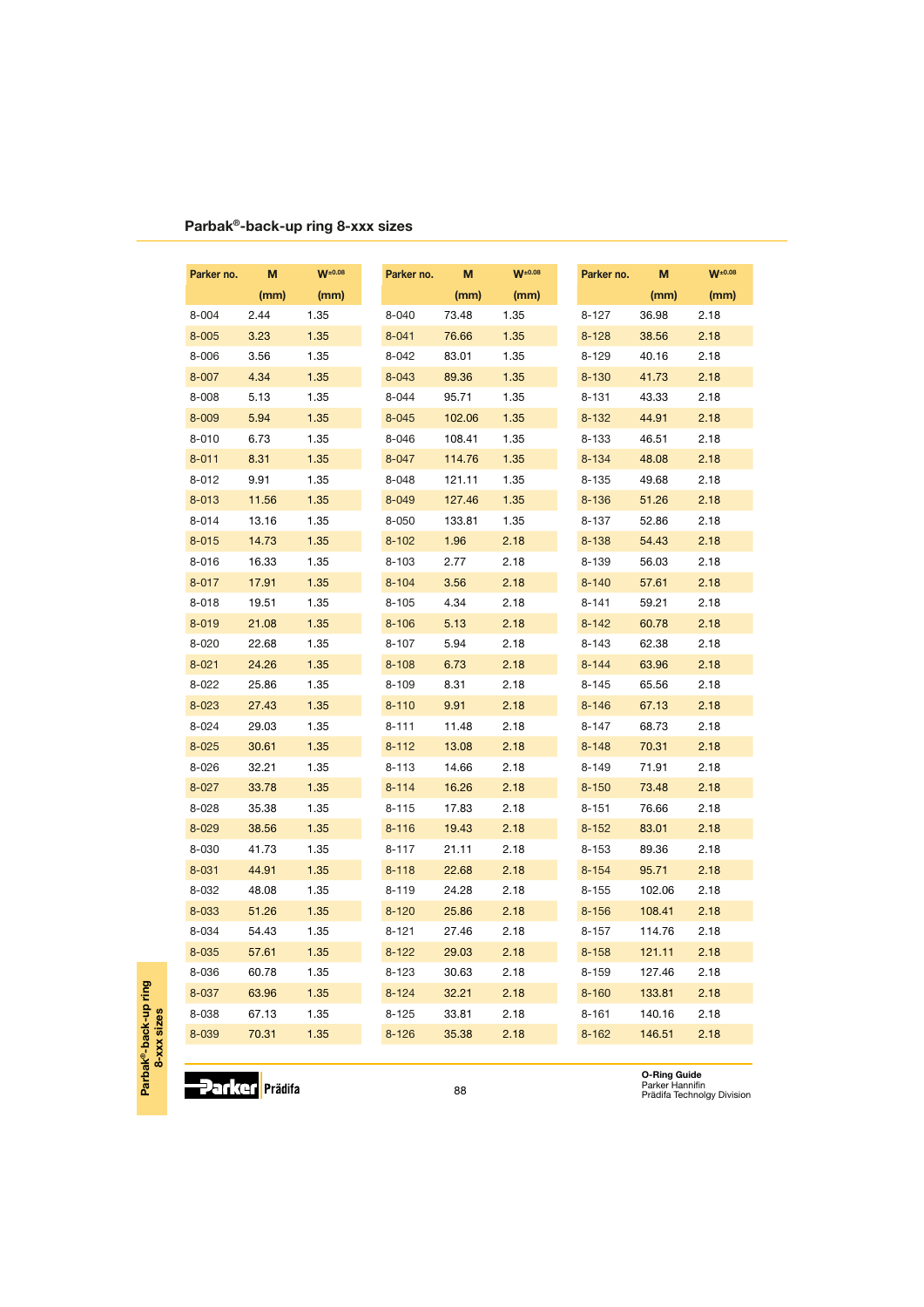| Parker no. | M      | $W^{\pm 0.08}$ | Parker no. | M     | $W^{\pm0.1}$ | Parker no. | M      | $W^{\pm0.1}$ |
|------------|--------|----------------|------------|-------|--------------|------------|--------|--------------|
|            | (mm)   | (mm)           |            | (mm)  | (mm)         |            | (mm)   | (mm)         |
| 8-163      | 152.86 | 2.18           | $8 - 201$  | 5.13  | 3            | 8-237      | 85.88  | 3            |
| $8 - 164$  | 159.21 | 2.18           | $8 - 202$  | 6.73  | 3            | 8-238      | 89.05  | 3            |
| $8 - 165$  | 165.56 | 2.18           | 8-203      | 8.3   | 3            | 8-239      | 92.23  | 3            |
| $8 - 166$  | 171.91 | 2.18           | 8-204      | 9.9   | 3            | $8 - 240$  | 95.4   | 3            |
| 8-167      | 178.26 | 2.18           | 8-205      | 11.56 | 3            | $8 - 241$  | 98.58  | 3            |
| $8 - 168$  | 184.61 | 2.18           | $8 - 206$  | 13.16 | 3            | $8 - 242$  | 101.75 | 3            |
| 8-169      | 190.96 | 2.18           | 8-207      | 14.73 | 3            | 8-243      | 104.93 | 3            |
| 8-170      | 197.31 | 2.18           | 8-208      | 16.33 | 3            | $8 - 244$  | 108.1  | 3            |
| 8-171      | 203.66 | 2.18           | 8-209      | 17.9  | 3            | $8 - 245$  | 111.28 | 3            |
| $8 - 172$  | 210.01 | 2.18           | $8 - 210$  | 19.46 | 3            | $8 - 246$  | 114.45 | 3            |
| $8 - 173$  | 216.36 | 2.18           | $8 - 211$  | 21.03 | 3            | 8-247      | 117.63 | 3            |
| $8 - 174$  | 222.71 | 2.18           | $8 - 212$  | 22.63 | 3            | $8 - 248$  | 121.11 | 3            |
| 8-175      | 229.06 | 2.18           | 8-213      | 24.21 | 3            | 8-249      | 124.28 | 3            |
| $8 - 176$  | 235.41 | 2.18           | $8 - 214$  | 25.81 | 3            | $8 - 250$  | 127.46 | 3            |
| 8-177      | 241.76 | 2.18           | $8 - 215$  | 27.38 | 3            | $8 - 251$  | 130.63 | 3            |
| $8 - 178$  | 248.11 | 2.18           | $8 - 216$  | 28.98 | 3            | $8 - 252$  | 133.81 | 3            |
|            |        |                | $8 - 217$  | 30.56 | 3            | 8-253      | 136.98 | 3            |
|            |        |                | $8 - 218$  | 32.16 | 3            | 8-254      | 140.16 | 3            |
|            |        |                | 8-219      | 33.88 | 3            | 8-255      | 143.33 | 3            |
|            |        |                | $8 - 220$  | 35.48 | 3            | 8-256      | 146.51 | 3            |
|            |        |                | $8 - 221$  | 37.06 | 3            | $8 - 257$  | 149.68 | 3            |
|            |        |                | $8 - 222$  | 38.66 | 3            | 8-258      | 152.86 | 3            |
|            |        |                | 8-223      | 41.83 | 3            | 8-259      | 159.21 | 3            |
|            |        |                | $8 - 224$  | 45.01 | 3            | 8-260      | 165.56 | 3            |
|            |        |                | 8-225      | 48.18 | 3            | $8 - 261$  | 171.91 | 3            |
|            |        |                | $8 - 226$  | 51.36 | 3            | 8-262      | 178.26 | 3            |
|            |        |                | 8-227      | 54.53 | 3            | 8-263      | 184.61 | 3            |
|            |        |                | $8 - 228$  | 57.71 | 3            | 8-264      | 190.96 | 3            |
|            |        |                | 8-229      | 60.88 | 3            | 8-265      | 197.31 | 3            |
|            |        |                | 8-230      | 64.06 | 3            | 8-266      | 203.66 | 3            |
|            |        |                | 8-231      | 66.83 | 3            | 8-267      | 210.01 | 3            |
|            |        |                | 8-232      | 70    | 3            | 8-268      | 216.36 | 3            |
|            |        |                | 8-233      | 73.18 | 3            | 8-269      | 222.71 | 3            |
|            |        |                | 8-234      | 76.35 | 3            | 8-270      | 229.06 | 3            |
|            |        |                | 8-235      | 79.53 | 3            | $8 - 271$  | 235.41 | 3            |
|            |        |                | 8-236      | 82.7  | 3            | $8 - 272$  | 241.76 | 3            |
|            |        |                |            |       |              |            |        |              |

**Englisher Starting**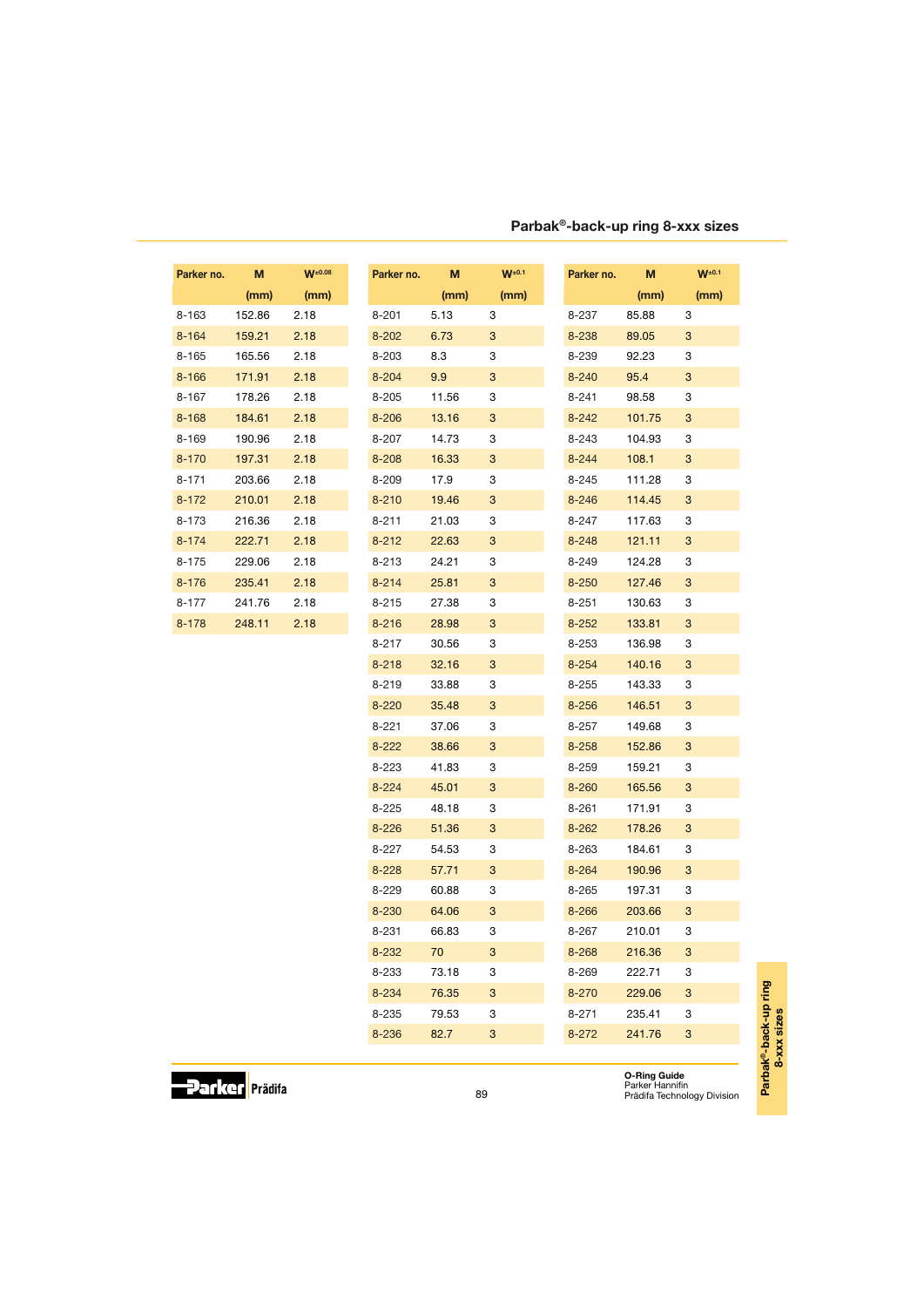| Parker no. | М      | $W^{\pm0.1}$ |  |  |
|------------|--------|--------------|--|--|
|            | (mm)   | (mm)         |  |  |
| 8-273      | 248.11 | 3            |  |  |
| 8-274      | 254.46 | 3            |  |  |
| 8-275      | 267.16 | 3            |  |  |
| 8-276      | 279.86 | 3            |  |  |
| 8-277      | 292.56 | 3            |  |  |
| 8-278      | 305.26 | 3            |  |  |
| 8-279      | 330.66 | 3            |  |  |
| 8-280      | 356.05 | 3            |  |  |
| 8-281      | 381.46 | 3            |  |  |
| 8-282      | 406.12 | 3            |  |  |
| 8-283      | 431.52 | 3            |  |  |
| 8-284      | 456.92 | 3            |  |  |

| Parker no. | M     | $W^{\pm0.13}$ | Parker no. | M      | $W^{\pm0.13}$ |
|------------|-------|---------------|------------|--------|---------------|
|            | (mm)  | (mm)          |            | (mm)   | (mm)          |
| 8-309      | 11.43 | 4.65          | 8-345      | 102.31 | 4.65          |
| 8-310      | 13.03 | 4.65          | 8-346      | 105.49 | 4.65          |
| 8-311      | 14.6  | 4.65          | 8-347      | 108.66 | 4.65          |
| 8-312      | 16.2  | 4.65          | 8-348      | 111.84 | 4.65          |
| 8-313      | 17.78 | 4.65          | 8-349      | 115.01 | 4.65          |
| 8-314      | 19.38 | 4.65          | 8-350      | 118.19 | 4.65          |
| 8-315      | 20.96 | 4.65          | 8-351      | 121.36 | 4.65          |
| 8-316      | 22.56 | 4.65          | 8-352      | 124.54 | 4.65          |
| 8-317      | 24.13 | 4.65          | 8-353      | 127.71 | 4.65          |
| 8-318      | 25.73 | 4.65          | 8-354      | 130.89 | 4.65          |
| 8-319      | 27.31 | 4.65          | 8-355      | 134.09 | 4.65          |
| 8-320      | 28.91 | 4.65          | 8-356      | 137.24 | 4.65          |
| 8-321      | 30.42 | 4.65          | 8-357      | 140.41 | 4.65          |
| 8-322      | 32.08 | 4.65          | 8-358      | 143.59 | 4.65          |
| 8-323      | 33.43 | 4.65          | 8-359      | 146.76 | 4.65          |
| 8-324      | 35.26 | 4.65          | 8-360      | 149.94 | 4.65          |
| 8-325      | 38.43 | 4.65          | 8-361      | 153.11 | 4.65          |
| 8-326      | 41.61 | 4.65          | 8-362      | 159.46 | 4.65          |
| 8-327      | 44.78 | 4.65          | 8-363      | 165.81 | 4.65          |
| 8-328      | 47.96 | 4.65          | 8-364      | 172.16 | 4.65          |
| 8-329      | 51.13 | 4.65          | 8-365      | 178.51 | 4.65          |
| 8-330      | 54.31 | 4.65          | 8-366      | 184.86 | 4.65          |
| 8-331      | 57.61 | 4.65          | 8-367      | 191.21 | 4.65          |
| 8-332      | 60.78 | 4.65          | 8-368      | 197.56 | 4.65          |
| 8-333      | 63.96 | 4.65          | 8-369      | 203.91 | 4.65          |
| 8-334      | 67.13 | 4.65          | 8-370      | 210.26 | 4.65          |
| 8-335      | 70.31 | 4.65          | 8-371      | 216.61 | 4.65          |
| 8-336      | 73.48 | 4.65          | 8-372      | 222.96 | 4.65          |
| 8-337      | 76.66 | 4.65          | 8-373      | 229.31 | 4.65          |
| 8-338      | 79.83 | 4.65          | 8-374      | 235.66 | 4.65          |
| 8-339      | 83.13 | 4.65          | 8-375      | 242.01 | 4.65          |
| 8-340      | 86.31 | 4.65          | 8-376      | 248.36 | 4.65          |
| 8-341      | 89.48 | 4.65          | 8-377      | 254.71 | 4.65          |
| 8-342      | 92.66 | 4.65          | 8-378      | 267.41 | 4.65          |
| 8-343      | 95.83 | 4.65          | 8-379      | 280.11 | 4.65          |
| 8-344      | 99.01 | 4.65          | 8-380      | 292.81 | 4.65          |

Parbak<sup>®</sup>-back-up ring<br>8-xxx sizes ®-back-up ring 8-xxx sizes

**- Parker** Prädifa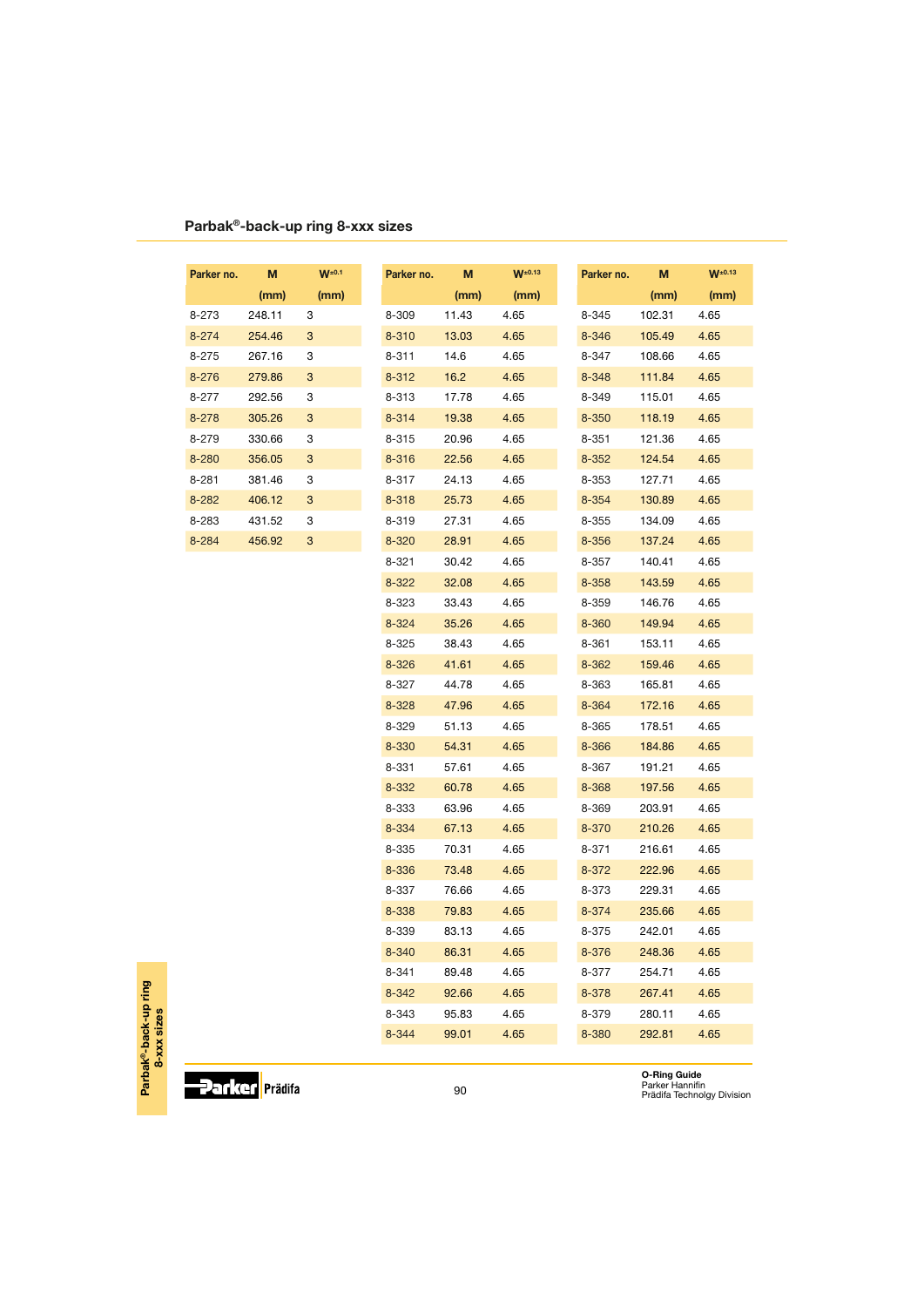| Parker no. | M      | $W^{\pm 0.13}$ | Parker no. | M      | $W^{\pm0.15}$ |  | Parker no. | M     | W    |
|------------|--------|----------------|------------|--------|---------------|--|------------|-------|------|
|            | (mm)   | (mm)           |            | (mm)   | (mm)          |  |            | (mm)  | (m   |
| 8-381      | 305.51 | 4.65           | 8-425      | 115.6  | 5.99          |  | $8 - 461$  | 406.5 | 5.99 |
| 8-382      | 330.91 | 4.65           | $8 - 426$  | 118.77 | 5.99          |  | 8-462      | 419.2 | 5.99 |
| 8-383      | 356.31 | 4.65           | 8-427      | 121.95 | 5.99          |  | 8-463      | 431.9 | 5.99 |
| 8-384      | 381.71 | 4.65           | 8-428      | 125.2  | 5.99          |  | 8-464      | 444.6 | 5.99 |
| 8-385      | 406.6  | 4.65           | 8-429      | 128.3  | 5.99          |  | 8-465      | 457.3 | 5.99 |
| 8-386      | 432    | 4.65           | 8-430      | 131.47 | 5.99          |  | 8-466      | 470   | 5.99 |
| 8-387      | 457.4  | 4.65           | 8-431      | 134.65 | 5.99          |  | 8-467      | 482.7 | 5.99 |
| 8-388      | 482.75 | 4.65           | 8-432      | 137.82 | 5.99          |  | 8-468      | 495.4 | 5.99 |
| 8-389      | 508.15 | 4.65           | 8-433      | 141    | 5.99          |  | 8-469      | 508.1 | 5.99 |
| 8-390      | 533.55 | 4.65           | 8-434      | 144.17 | 5.99          |  | 8-470      | 533.5 | 5.99 |
| 8-391      | 558.95 | 4.65           | 8-435      | 147.35 | 5.99          |  | 8-471      | 558.9 | 5.99 |
| 8-392      | 584.02 | 4.65           | 8-436      | 150.52 | 5.99          |  | 8-472      | 584.3 | 5.99 |
| 8-393      | 609.42 | 4.65           | 8-437      | 153.7  | 5.99          |  | 8-473      | 609.7 | 5.99 |
| 8-394      | 634.82 | 4.65           | 8-438      | 159.36 | 5.99          |  | 8-474      | 635.1 | 5.99 |
| 8-395      | 660.22 | 4.65           | 8-439      | 165.71 | 5.99          |  | 8-475      | 660.5 | 5.99 |
|            |        |                | 8-440      | 172.06 | 5.99          |  |            |       |      |
|            |        |                | 8-441      | 178.41 | 5.99          |  |            |       |      |
|            |        |                | $8 - 442$  | 184.76 | 5.99          |  |            |       |      |
|            |        |                | 8-443      | 191.11 | 5.99          |  |            |       |      |
|            |        |                | 8-444      | 197.46 | 5.99          |  |            |       |      |
|            |        |                | 8-445      | 203.81 | 5.99          |  |            |       |      |
|            |        |                | 8-446      | 216.51 | 5.99          |  |            |       |      |
|            |        |                | 8-447      | 229.21 | 5.99          |  |            |       |      |
|            |        |                | 8-448      | 241.91 | 5.99          |  |            |       |      |
|            |        |                | 8-449      | 254.61 | 5.99          |  |            |       |      |
|            |        |                | 8-450      | 267.31 | 5.99          |  |            |       |      |
|            |        |                | 8-451      | 280.01 | 5.99          |  |            |       |      |
|            |        |                | $8 - 452$  | 292.71 | 5.99          |  |            |       |      |
|            |        |                | 8-453      | 305.41 | 5.99          |  |            |       |      |
|            |        |                | 8-454      | 318.11 | 5.99          |  |            |       |      |
|            |        |                | 8-455      | 330.81 | 5.99          |  |            |       |      |
|            |        |                | 8-456      | 343.51 | 5.99          |  |            |       |      |
|            |        |                | 8-457      | 356.21 | 5.99          |  |            |       |      |
|            |        |                | 8-458      | 368.91 | 5.99          |  |            |       |      |
|            |        |                | 8-459      | 381.61 | 5.99          |  |            |       |      |
|            |        |                | 8-460      | 394.31 | 5.99          |  |            |       |      |
|            |        |                |            |        |               |  |            |       |      |

 $W^{\pm0.15}$ (mm) (mm)

**- Parker** Prädifa

Parker no. M W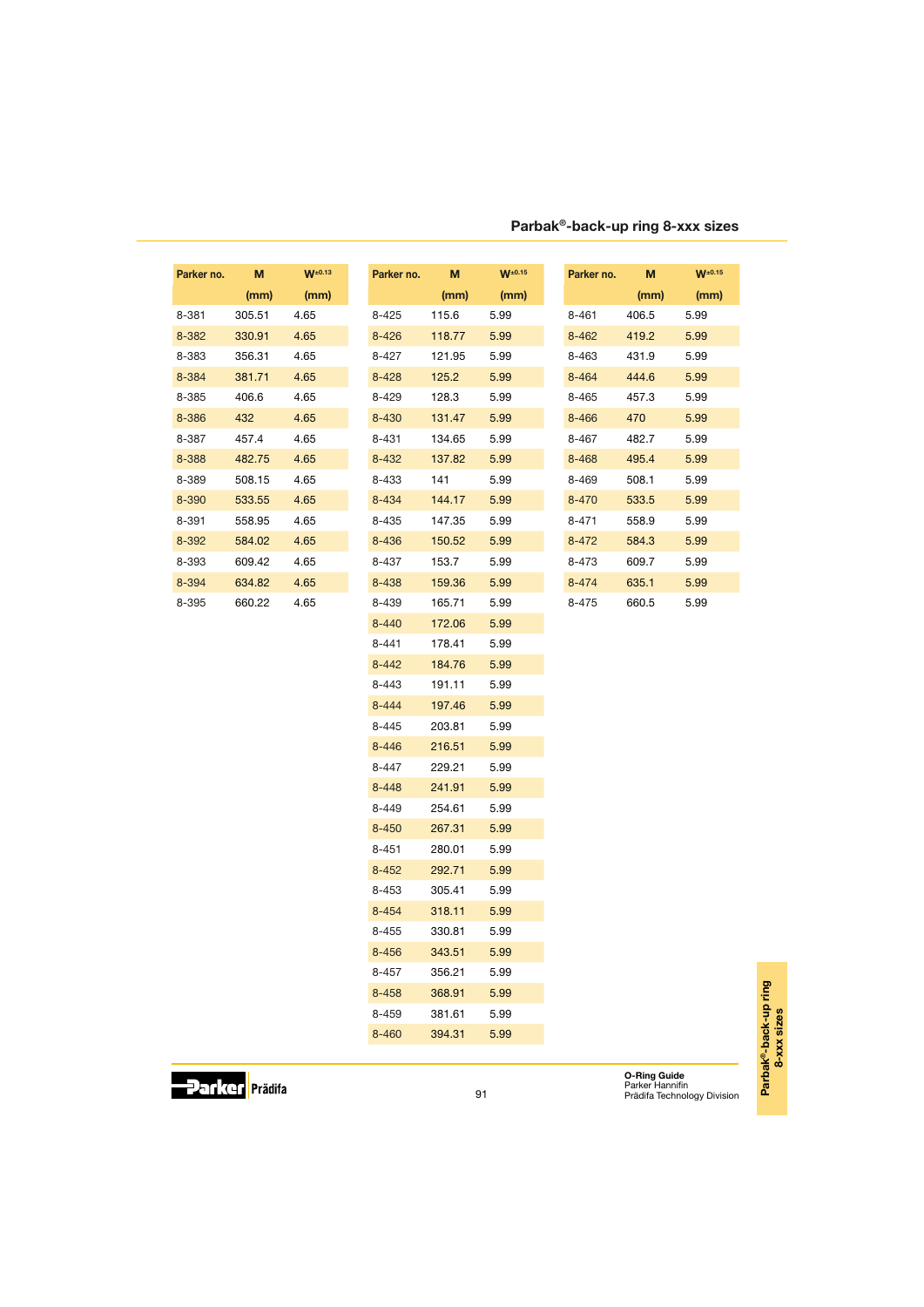| <b>Other dimensions</b> |      |      |      |  |  |
|-------------------------|------|------|------|--|--|
| Parker no.              | R    | т    | A    |  |  |
|                         | (mm) | (mm) | (mm) |  |  |
| 004-050                 | 2.21 | 1.24 | 1.14 |  |  |
| 102-178                 | 3.28 | 1.35 | 1.14 |  |  |
| 201-284                 | 4.42 | 1.27 | 1.02 |  |  |
| 309-395                 | 6.65 | 1.93 | 1.52 |  |  |
| 425-475                 | 8.74 | 2.97 | 2.44 |  |  |

| Size tolerances |            |  |  |  |
|-----------------|------------|--|--|--|
| Parker no.      | $A \pm mm$ |  |  |  |
| 004-284         | 0.08       |  |  |  |
| 309-325         | 0.10       |  |  |  |
| 425-475         | 0.13       |  |  |  |

| <b>Size tolerances</b> |           |               |
|------------------------|-----------|---------------|
| Parker no.             | $M \pm$   |               |
| 004-009                | 0.15      | mm            |
| 009-012                | 0.18      | mm            |
| 012-019                | $0.23$ mm |               |
| 020-029                | 1.00      | $\frac{9}{6}$ |
| 030-041                | 0.86      | %             |
| 042-050                | 0.78      | %             |
| 102-107                | 0.15      | mm            |
| 108-110                | 0.18      | mm            |
| 111-117                | $0.25$ mm |               |
| 118-128                | 1.10      | %             |
| 129-151                | 0.95      | %             |
| 152-164                | 0.78      | %             |
| 165-178                | 0.74 %    |               |
| 201-204                | 0.18      | mm            |
| 204-211                | $0.25$ mm |               |
| 212-227                | 1.10      | %             |
| 228-235                | 0.90      | %             |
| 236-259                | 0.78      | %             |
| 260-277                | 0.74 %    |               |
| 278-284                | 0.67 %    |               |
| 309-315                | 0.25      | mm            |
| 316-325                | 1.10      | %             |
| 326-338                | 0.95      | %             |
| 339-362                | 0.78      | %             |
| 363-380                | 0.74      | %             |
| 381-395                | 0.67      | %             |
| 425-438                | 0.78      | %             |
| 439-452                | 0.74      | %             |
| 453-475                | 0.67      | %             |

Parbak<sup>®</sup>-back-up ring<br>8-xxx sizes ®-back-up ring 8-xxx sizes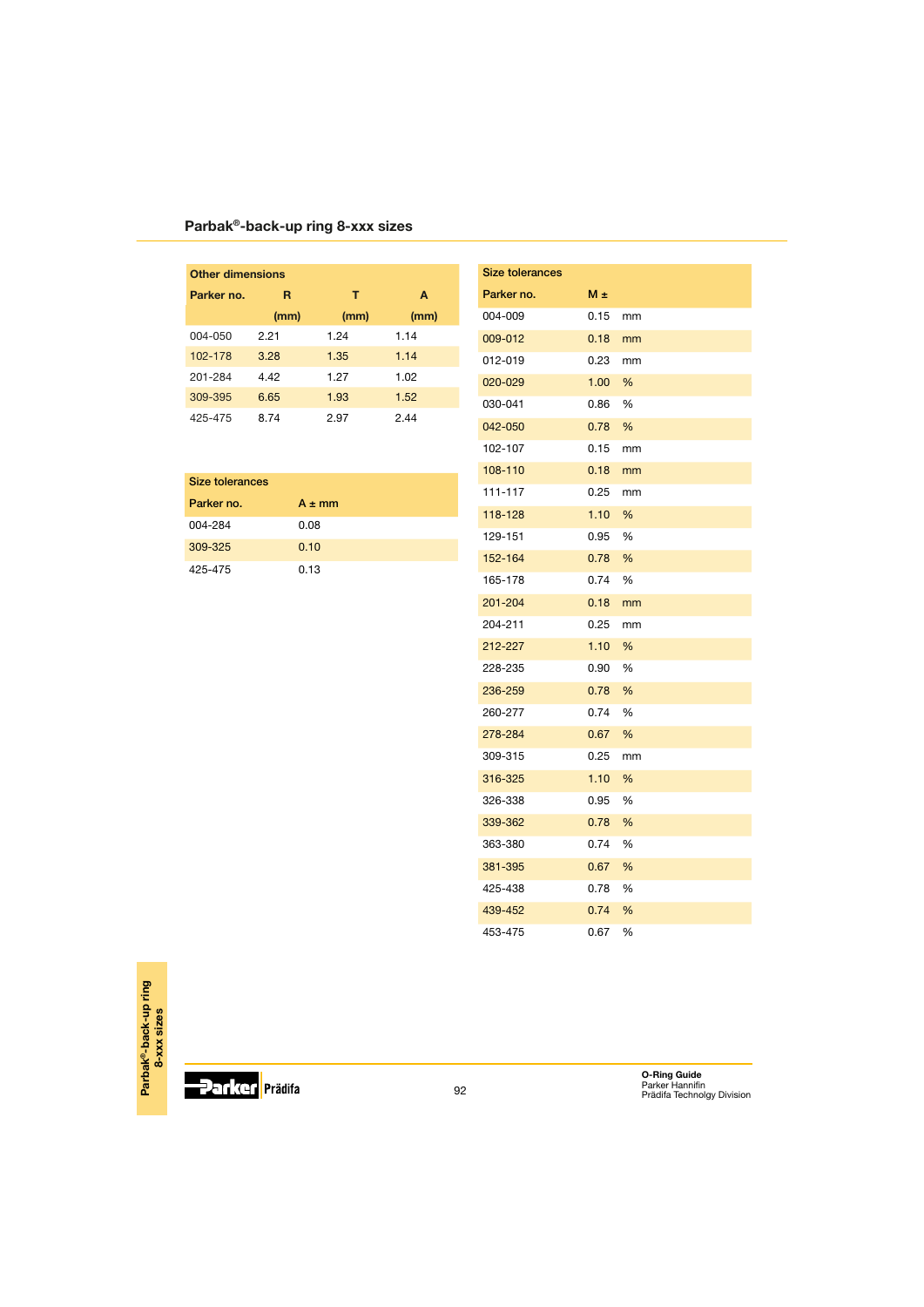